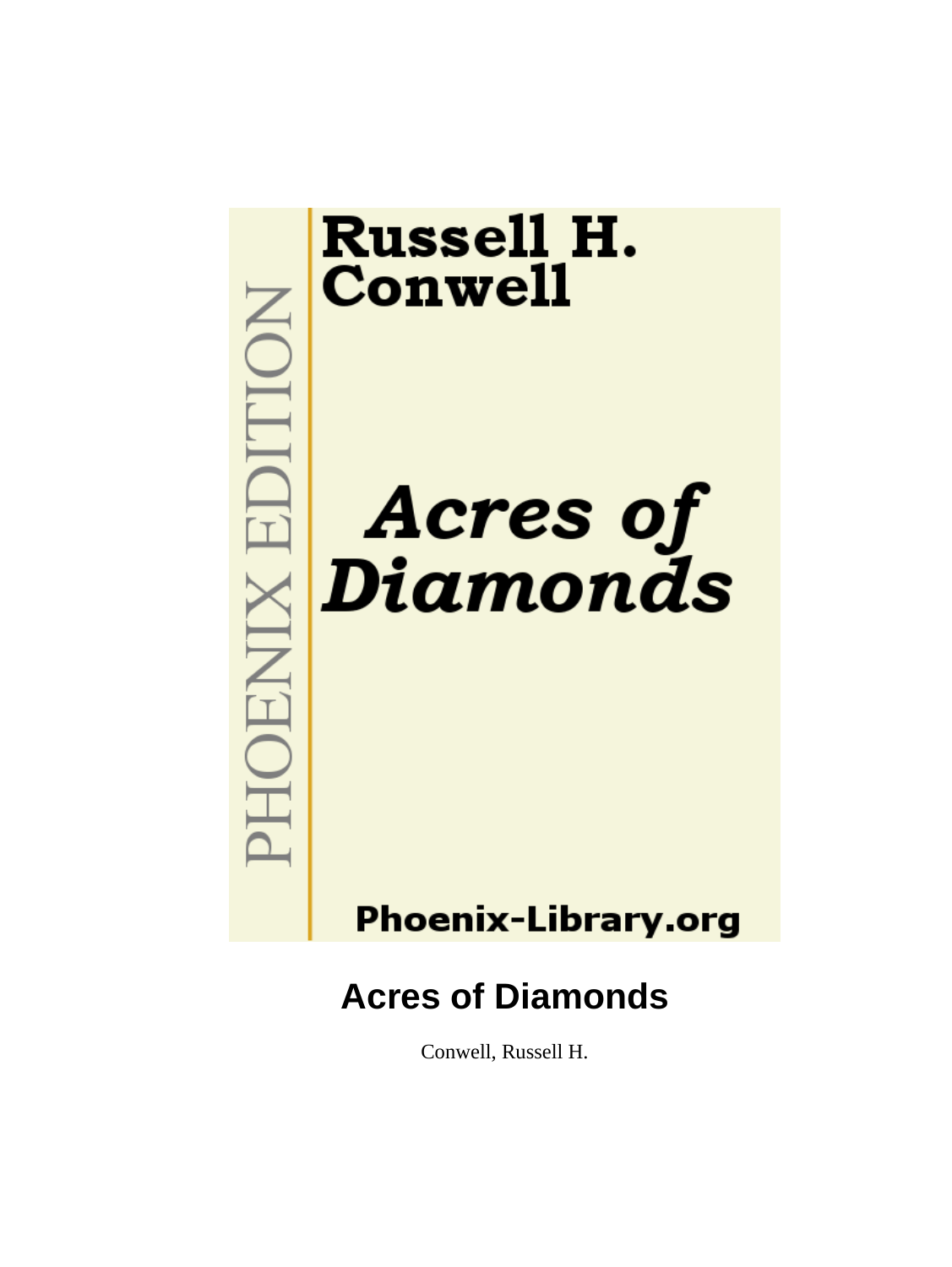[About Phoenix−Edition](#page-81-0) **[Copyright](#page-84-0)**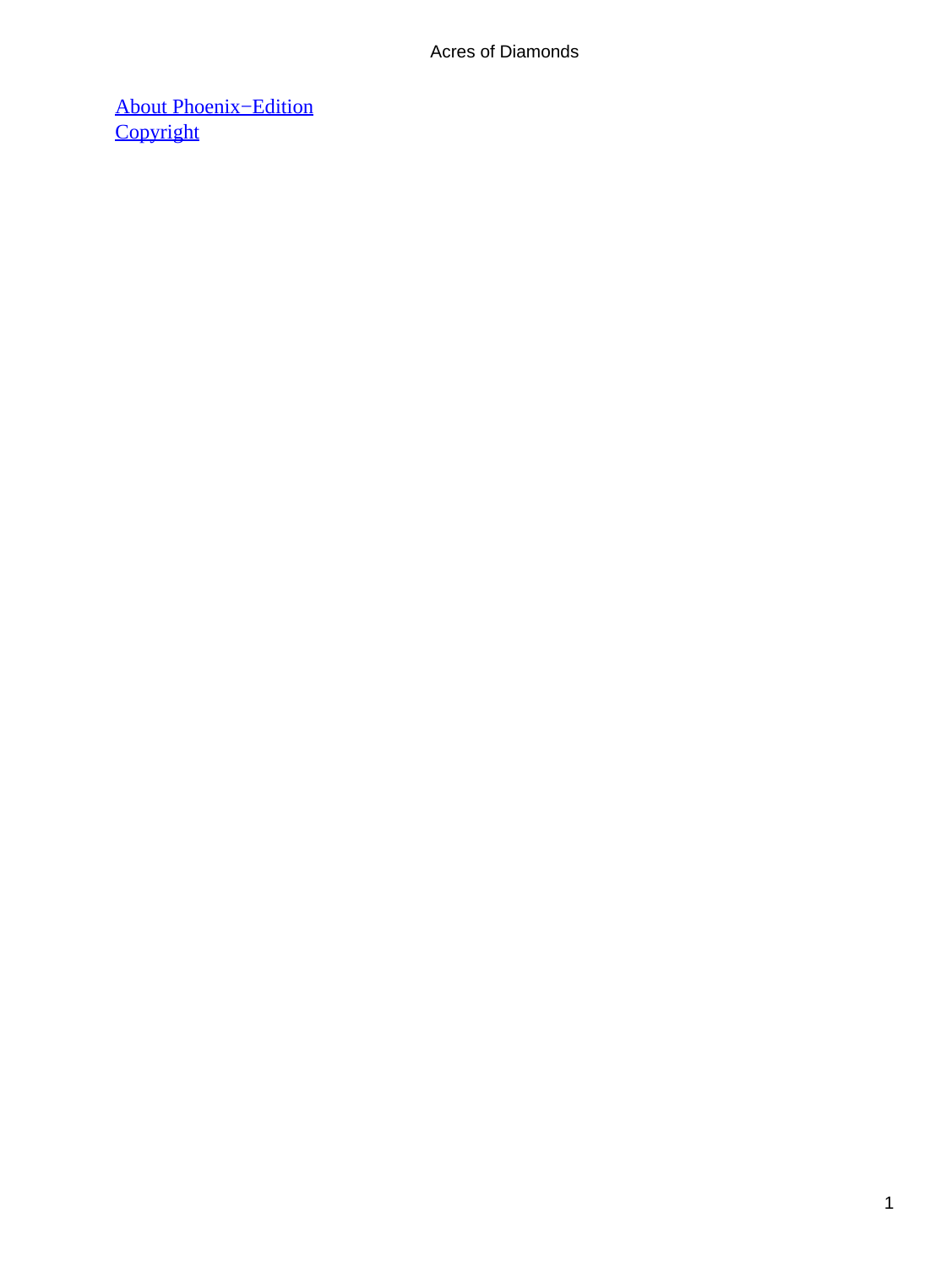## *A*CRES **Of diamonds by russell h. Conwell Founder of temple university philadelphia**

## *HIS Life and achievements by robert SHACKLETON*

With an Autobiographical Note

## **Acres Of diamonds**

## AN **Appreciation**

**Though** Russell H. Conwell's Acres of Diamonds have been spread all over the United States, time and care have made them more valuable, and now that they have been reset in black and white by their discoverer, they are to be laid in the hands of a multitude for their enrichment.

 In the same case with these gems there is a fascinating story of the Master Jeweler's life−work which splendidly illustrates the ultimate unit of power by showing what one man can do in one day and what one life is worth to the world.

 As his neighbor and intimate friend in Philadelphia for thirty years, I am free to say that Russell H. Conwell's tall, manly figure stands out in the state of Pennsylvania as its first citizen and «The Big Brother» of its seven millions of people.

 From the beginning of his career he has been a credible witness in the Court of Public Works to the truth of the strong language of the New Testament Parable where it says, «If ye have faith as a grain of mustard−seed, ye shall say unto this mountain, `Remove hence to yonder place,' **And it shall remove and nothing shall be impossible unto you.**

 As a student, schoolmaster, lawyer, preacher, organizer, thinker and writer, lecturer, educator, diplomat, and leader of men, he has made his mark on his city and state and the times in which he has lived. A man dies, but his good work lives.

 His ideas, ideals, and enthusiasms have inspired tens of thousands of lives. A book full of the energetics of a master workman is just what every young man cares for.

1915. {signature}

## **Acres Of diamonds**

*Friends*. – This lecture has been delivered under these circumstances: I visit a town or city, and try to arrive there early enough to see the postmaster, the barber, the keeper of the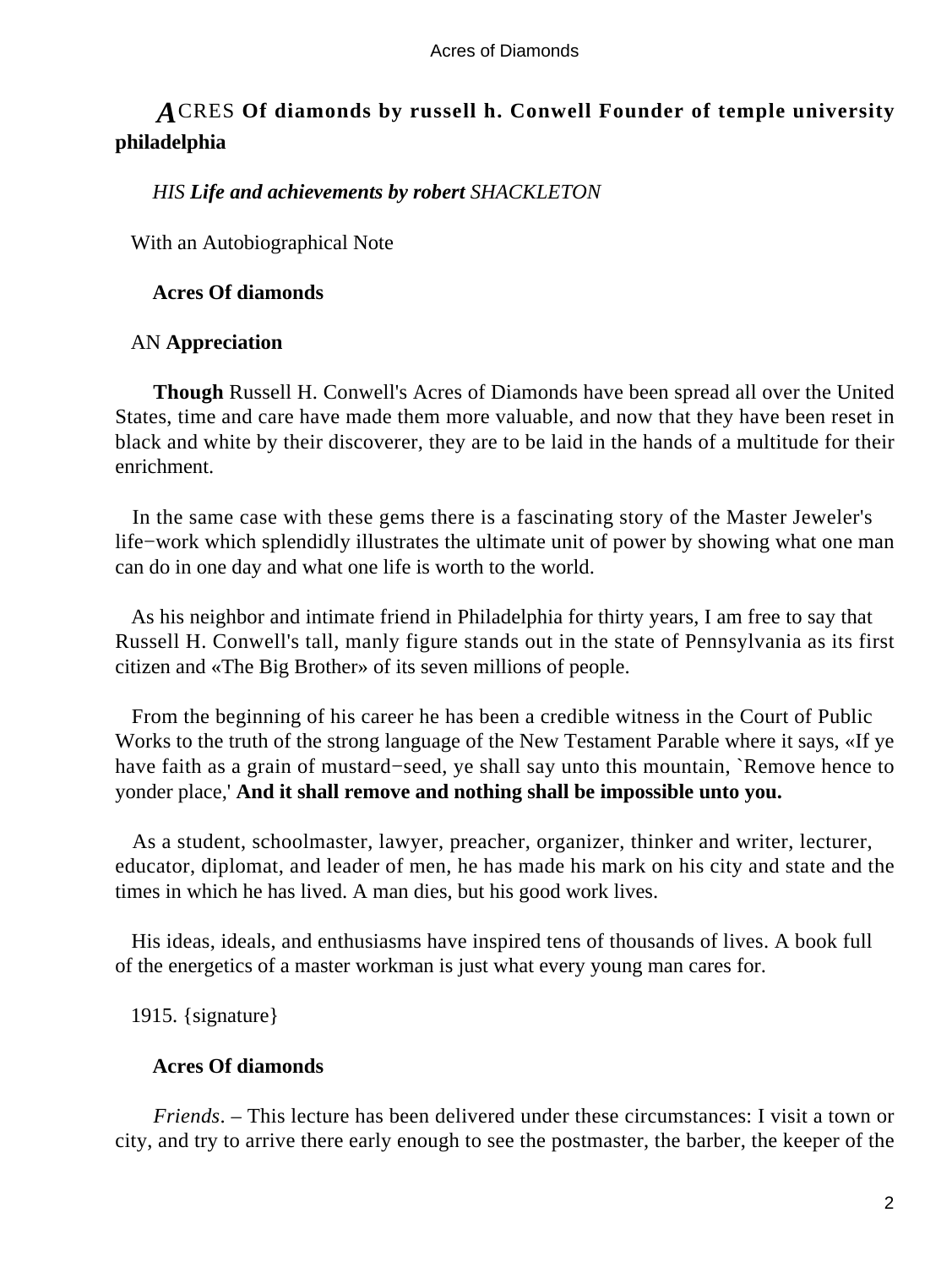hotel, the principal of the schools, and the ministers of some of the churches, and then go into some of the factories and stores, and talk with the people, and get into sympathy with the local conditions of that town or city and see what has been their history, what opportunities they had, and what they had failed to do – and every town fails to do something – and then go to the lecture and talk to those people about the subjects which applied to their locality. «Acres of Diamonds» – the idea – has continuously been precisely the same. The idea is that in this country of ours every man has the opportunity to make more of himself than he does in his own environment, with his own skill, with his own energy, and with his own friends. **Russell h. Conwell.**

#### **Acres Of diamonds**

[1]

 This is the most recent and complete form of the lecture. It happened to be delivered in Philadelphia, Dr. Conwell's home city. When he says «right here in Philadelphia,» he means the home city, town, or village of every reader of this book, just as he would use the name of it if delivering the lecture there, instead of doing it through the pages which follow.

**When** going down the Tigris and Euphrates rivers many years ago with a party of English travelers I found myself under the direction of an old Arab guide whom we hired up at Bagdad, and I have often thought how that guide resembled our barbers in certain mental characteristics. He thought that it was not only his duty to guide us down those rivers, and do what he was paid for doing, but also to entertain us with stories curious and weird, ancient and modern, strange and familiar. Many of them I have forgotten, and I am glad I have, but there is one I shall never forget.

 The old guide was leading my camel by its halter along the banks of those ancient rivers, and he told me story after story until I grew weary of his story−telling and ceased to listen. I have never been irritated with that guide when he lost his temper as I ceased listening. But I remember that he took off his Turkish cap and swung it in a circle to get my attention. I could see it through the corner of my eye, but I determined not to look straight at him for fear he would tell another story. But although I am not a woman, I did finally look, and as soon as I did he went right into another story.

 Said he, «I will tell you a story now which I reserve for my particular friends.» When he emphasized the words «particular friends,» I listened, and I have ever been glad I did. I really feel devoutly thankful, that there are 1,674 young men who have been carried through college by this lecture who are also glad that I did listen. The old guide told me that there once lived not far from the River Indus an ancient Persian by the name of Ali Hafed. He said that Ali Hafed owned a very large farm, that he had orchards, grain−fields, and gardens; that he had money at interest, and was a wealthy and contented man. He was contented because he was wealthy, and wealthy because he was contented. One day there visited that old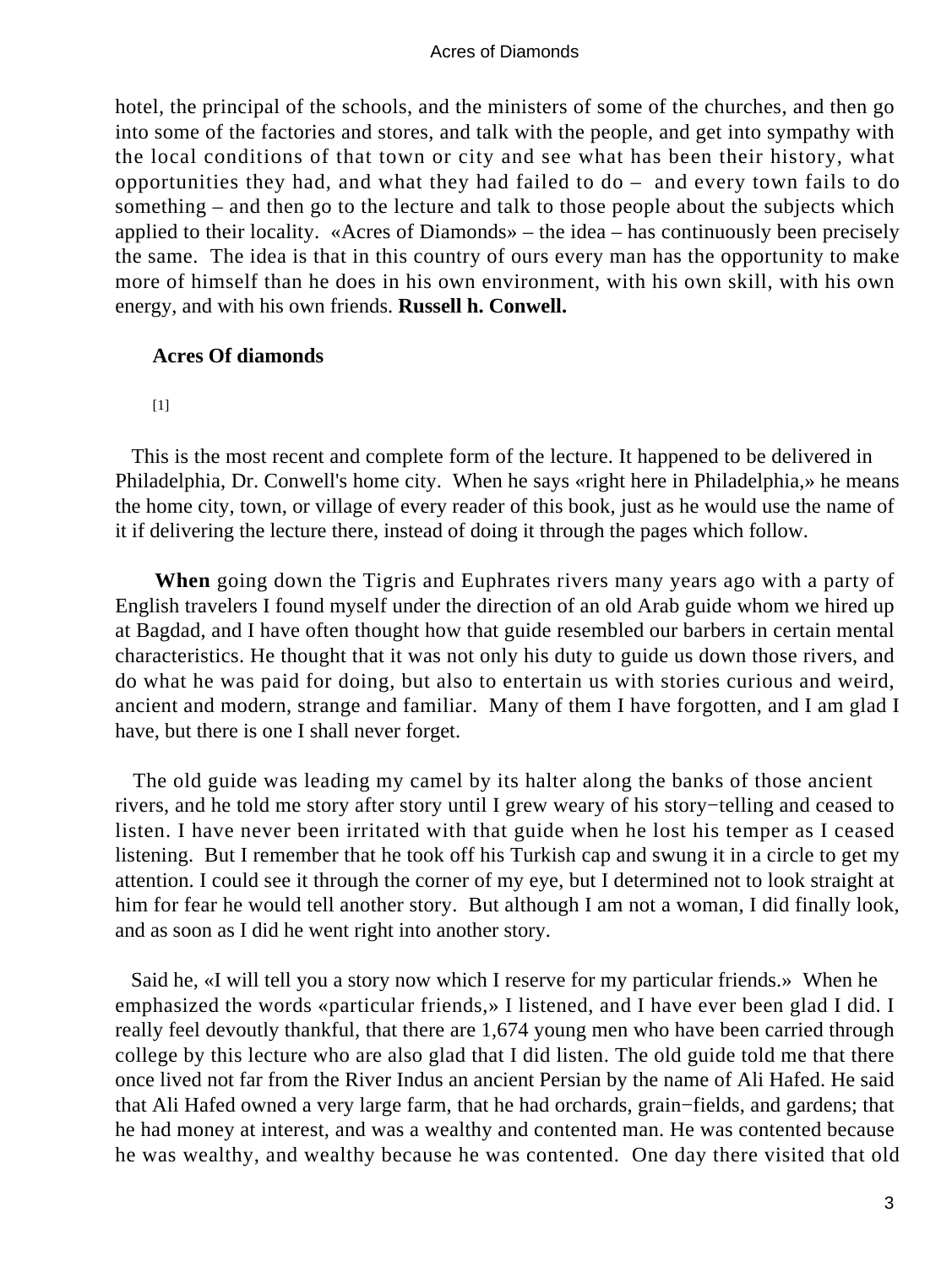Persian farmer one of these ancient Buddhist priests, one of the wise men of the East. He sat down by the fire and told the old farmer how this world of ours was made. He said that this world was once a mere bank of fog, and that the Almighty thrust His finger into this bank of fog, and began slowly to move His finger around, increasing the speed until at last He whirled this bank of fog into a solid ball of fire. Then it went rolling through the universe, burning its way through other banks of fog, and condensed the moisture without, until it fell in floods of rain upon its hot surface, and cooled the outward crust. Then the internal fires bursting outward through the crust threw up the mountains and hills, the valleys, the plains and prairies of this wonderful world of ours. If this internal molten mass came bursting out and cooled very quickly it became granite; less quickly copper, less quickly silver, less quickly gold, and, after gold, diamonds were made.

 Said the old priest, «A diamond is a congealed drop of sunlight.» Now that is literally scientifically true, that a diamond is an actual deposit of carbon from the sun. The old priest told Ali Hafed that if he had one diamond the size of his thumb he could purchase the county, and if he had a mine of diamonds he could place his children upon thrones through the influence of their great wealth.

 Ali Hafed heard all about diamonds, how much they were worth, and went to his bed that night a poor man. He had not lost anything, but he was poor because he was discontented, and discontented because he feared he was poor. He said, «I want a mine of diamonds,» and he lay awake all night.

 Early in the morning he sought out the priest. I know by experience that a priest is very cross when awakened early in the morning, and when he shook that old priest out of his dreams, Ali Hafed said to him:

«Will you tell me where I can find diamonds?»

 «Diamonds! What do you want with diamonds?» «Why, I wish to be immensely rich.» «Well, then, go along and find them. That is all you have to do; go and find them, and then you have them.» «But I don't know where to go.» «Well, if you will find a river that runs through white sands, between high mountains, in those white sands you will always find diamonds.» «I don't believe there is any such river.» «Oh yes, there are plenty of them. All you have to do is to go and find them, and then you have them.» Said Ali Hafed, «I will go.»

 So he sold his farm, collected his money, left his family in charge of a neighbor, and away he went in search of diamonds. He began his search, very properly to my mind, at the Mountains of the Moon. Afterward he came around into Palestine, then wandered on into Europe, and at last when his money was all spent and he was in rags, wretchedness, and poverty, he stood on the shore of that bay at Barcelona, in Spain, when a great tidal wave came rolling in between the pillars of Hercules, and the poor, afflicted, suffering, dying man could not resist the awful temptation to cast himself into that incoming tide, and he sank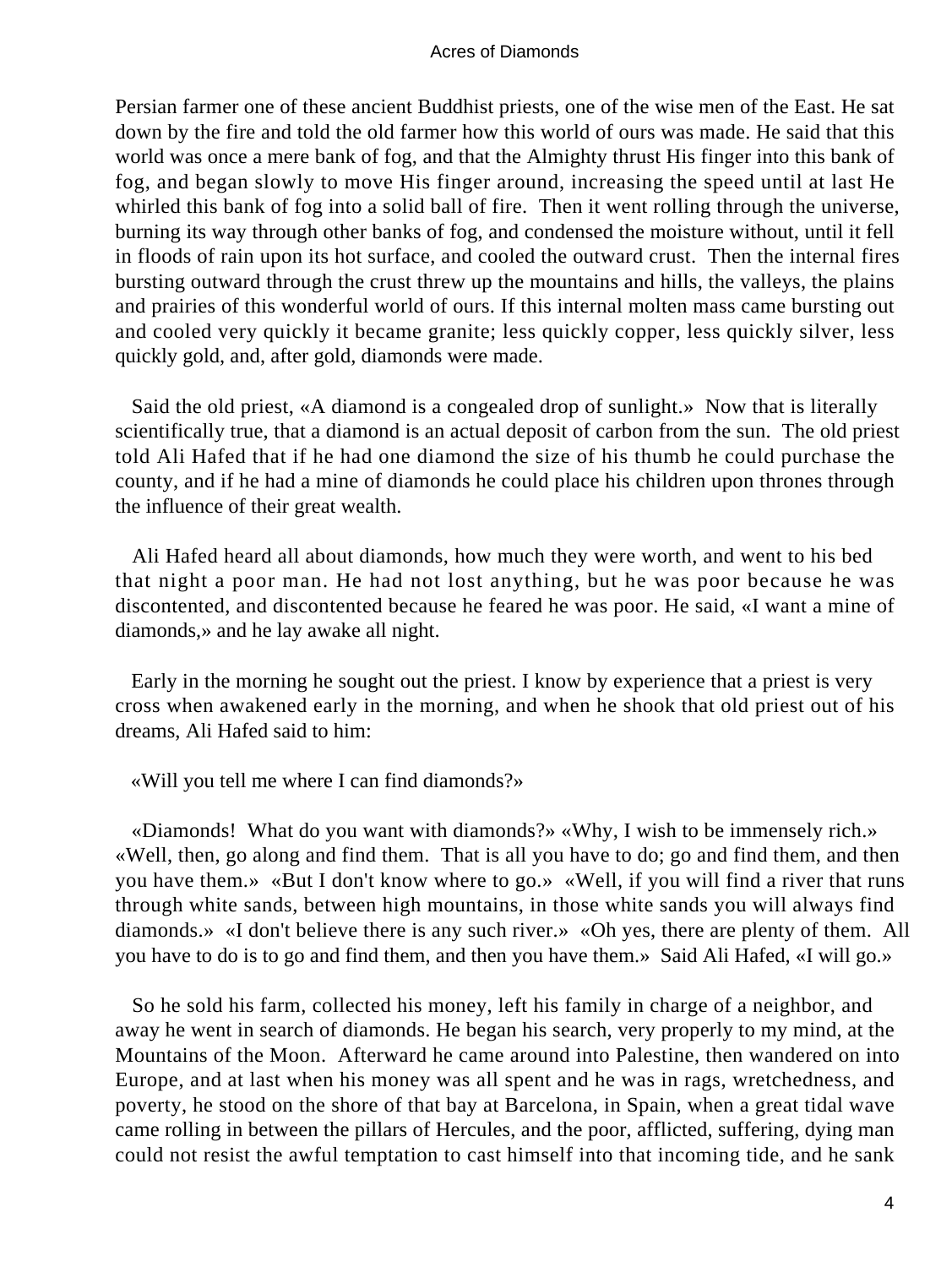beneath its foaming crest, never to rise in this life again.

 When that old guide had told me that awfully sad story he stopped the camel I was riding on and went back to fix the baggage that was coming off another camel, and I had an opportunity to muse over his story while he was gone. I remember saying to myself, «Why did he reserve that story for his `particular friends'?» There seemed to be no beginning, no middle, no end, nothing to it. That was the first story I had ever heard told in my life, and would be the first one I ever read, in which the hero was killed in the first chapter. I had but one chapter of that story, and the hero was dead.

When the guide came back and took up the halter of my camel, he went right ahead with the story, into the second chapter, just as though there had been no break. The man who purchased Ali Hafed's farm one day led his camel into the garden to drink, and as that camel put its nose into the shallow water of that garden brook, Ali Hafed's successor noticed a curious flash of light from the white sands of the stream. He pulled out a black stone having an eye of light reflecting all the hues of the rainbow. He took the pebble into the house and put it on the mantel which covers the central fires, and forgot all about it.

 A few days later this same old priest came in to visit Ali Hafed's successor, and the moment he opened that drawing−room door he saw that flash of light on the mantel, and he rushed up to it, and shouted: «Here is a diamond! Has Ali Hafed returned?» «Oh no, Ali Hafed has not returned, and that is not a diamond. That is nothing but a stone we found right out here in our own garden.» «But,» said the priest, «I tell you I know a diamond when I see it. I know positively that is a diamond.»

 Then together they rushed out into that old garden and stirred up the white sands with their fingers, and lo! there came up other more beautiful and valuable gems than the first. «Thus,» said the guide to me, and, friends, it is historically true, «was discovered the diamond−mine of Golconda, the most magnificent diamond−mine in all the history of mankind, excelling the Kimberly itself. The Kohinoor, and the Orloff of the crown jewels of England and Russia, the largest on earth, came from that mine.»

 When that old Arab guide told me the second chapter of his story, he then took off his Turkish cap and swung it around in the air again to get my attention to the moral. Those Arab guides have morals to their stories, although they are not always moral. As he swung his hat, he said to me, «Had Ali Hafed remained at home and dug in his own cellar, or underneath his own wheat− fields, or in his own garden, instead of wretchedness, starvation, and death by suicide in a strange land, he would have had `acres of diamonds.' For every acre of that old farm, yes, every shovelful, afterward revealed gems which since have decorated the crowns of monarchs.»

When he had added the moral to his story I saw why he reserved it for «his particular friends.» But I did not tell him I could see it. It was that mean old Arab's way of going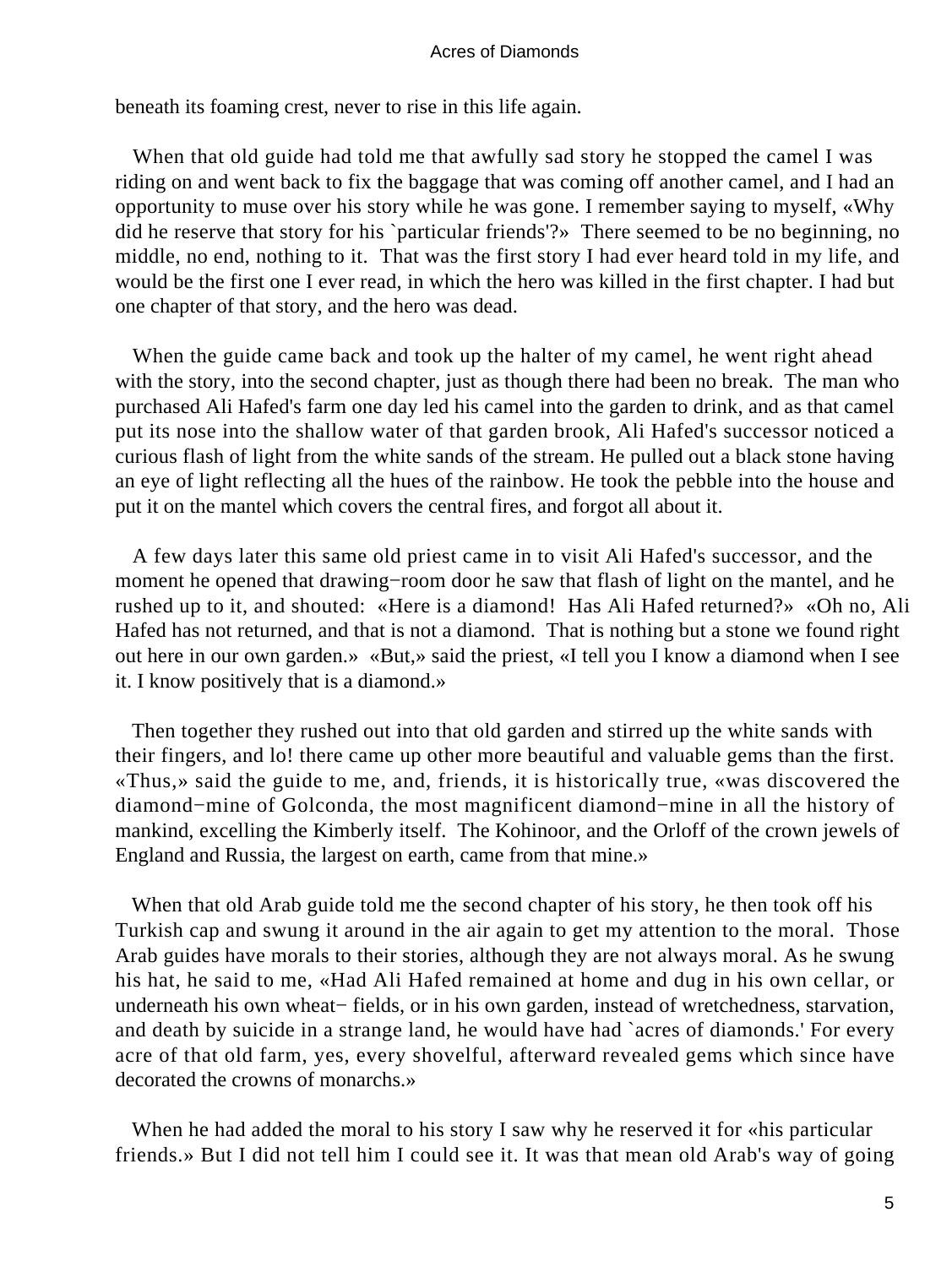around a thing like a lawyer, to say indirectly what he did not dare say directly, that «in his private opinion there was a certain young man then traveling down the Tigris River that might better be at home in America.» I did not tell him I could see that, but I told him his story reminded me of one, and I told it to him quick, and I think I will tell it to you.

 I told him of a man out in California in 1847 who owned a ranch. He heard they had discovered gold in southern California, and so with a passion for gold he sold his ranch to Colonel Sutter, and away he went, never to come back. Colonel Sutter put a mill upon a stream that ran through that ranch, and one day his little girl brought some wet sand from the raceway into their home and sifted it through her fingers before the fire, and in that falling sand a visitor saw the first shining scales of real gold that were ever discovered in California. The man who had owned that ranch wanted gold, and he could have secured it for the mere taking. Indeed, thirty−eight millions of dollars has been taken out of a very few acres since then. About eight years ago I delivered this lecture in a city that stands on that farm, and they told me that a one−third owner for years and years had been getting one hundred and twenty dollars in gold every fifteen minutes, sleeping or waking, without taxation. You and I would enjoy an income like that – if we didn't have to pay an income tax.

 But a better illustration really than that occurred here in our own Pennsylvania. If there is anything I enjoy above another on the platform, it is to get one of these German audiences in Pennsylvania before me, and fire that at them, and I enjoy it to−night. There was a man living in Pennsylvania, not unlike some Pennsylvanians you have seen, who owned a farm, and he did with that farm just what I should do with a farm if I owned one in Pennsylvania – he sold it. But before he sold it he decided to secure employment collecting coal−oil for his cousin, who was in the business in Canada, where they first discovered oil on this continent. They dipped it from the running streams at that early time. So this Pennsylvania farmer wrote to his cousin asking for employment. You see, friends, this farmer was not altogether a foolish man. No, he was not. He did not leave his farm until he had something else to do. *\*Of all the simpletons the stars shine on I don't know of a worse one than the man who leaves one job before he has gotten another*. That has especial reference to my profession, and has no reference whatever to a man seeking a divorce. When he wrote to his cousin for employment, his cousin replied, «I cannot engage you because you know nothing about the oil business.»

 Well, then the old farmer said, «I will know,» and with most commendable zeal (characteristic of the students of Temple University) he set himself at the study of the whole subject. He began away back at the second day of God's creation when this world was covered thick and deep with that rich vegetation which since has turned to the primitive beds of coal. He studied the subject until he found that the drainings really of those rich beds of coal furnished the coal−oil that was worth pumping, and then he found how it came up with the living springs. He studied until he knew what it looked like, smelled like, tasted like, and how to refine it. Now said he in his letter to his cousin, «I understand the oil business.» His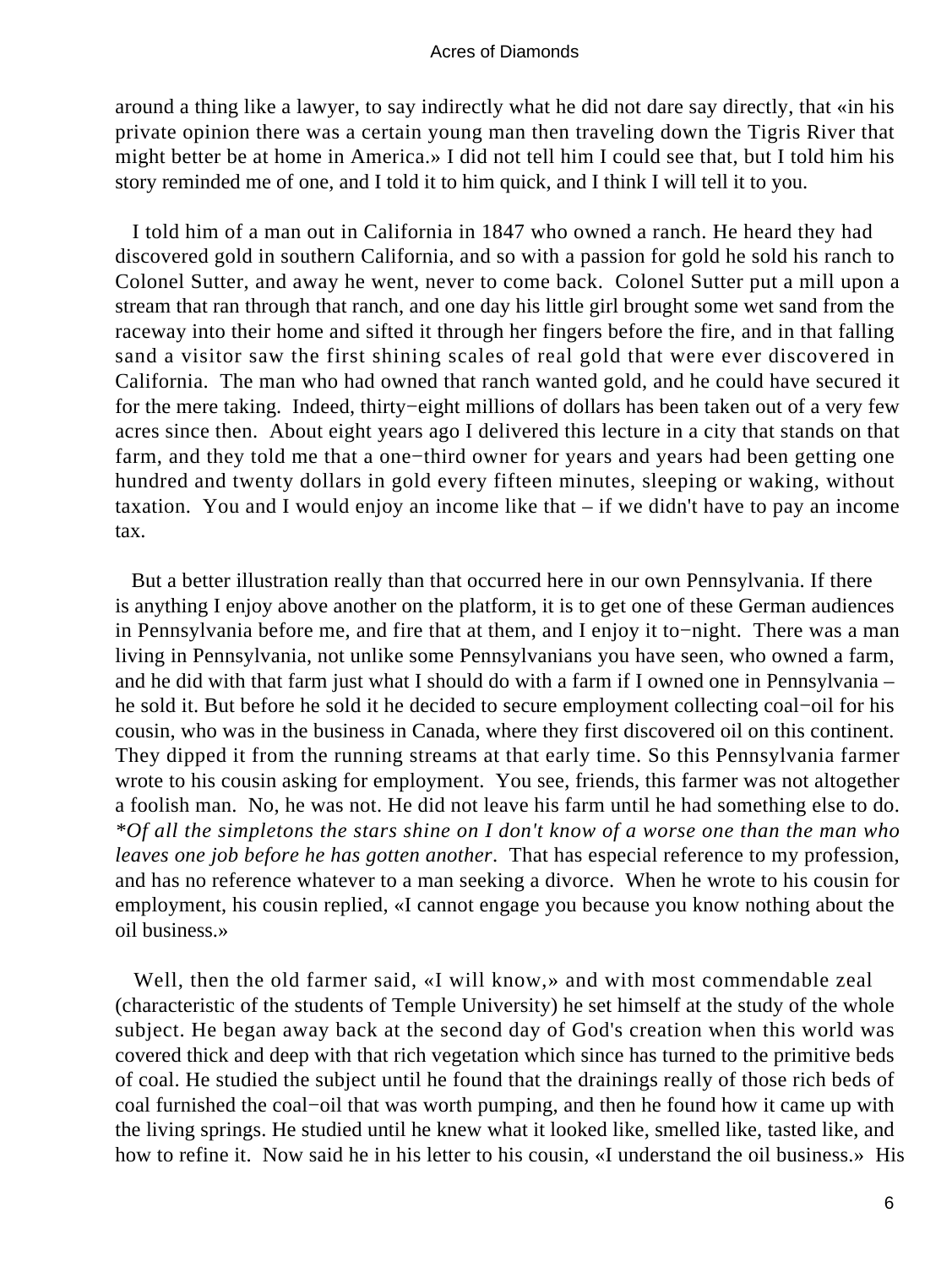cousin answered, «All right, come on.»

 So he sold his farm, according to the county record, for \$833 (even money, «no cents»). He had scarcely gone from that place before the man who purchased the spot went out to arrange for the watering of the cattle. He found the previous owner had gone out years before and put a plank across the brook back of the barn, edgewise into the surface of the water just a few inches. The purpose of that plank at that sharp angle across the brook was to throw over to the other bank a dreadful−looking scum through which the cattle would not put their noses. But with that plank there to throw it all over to one side, the cattle would drink below, and thus that man who had gone to Canada had been himself damming back for twenty−three years a flood of coal−oil which the state geologists of Pennsylvania declared to us ten years later was even then worth a hundred millions of dollars to our state, and four years ago our geologist declared the discovery to be worth to our state a thousand millions of dollars. The man who owned that territory on which the city of Titusville now stands, and those Pleasantville valleys, had studied the subject from the second day of God's creation clear down to the present time. He studied it until he knew all about it, and yet he is said to have sold the whole of it for \$833, and again I say, «no sense.»

 But I need another illustration. I found it in Massachusetts, and I am sorry I did because that is the state I came from. This young man in Massachusetts furnishes just another phase of my thought. He went to Yale College and studied mines and mining, and became such an adept as a mining engineer that he was employed by the authorities of the university to train students who were behind their classes. During his senior year he earned \$15 a week for doing that work. When he graduated they raised his pay from \$15 to \$45 a week, and offered him a professorship, and as soon as they did he went right home to his mother.

*\*If they had raised that boy's pay from \$15 to \$15.60 he would have stayed and been proud of the place, but when they put it up to \$45 at one leap, he said, «Mother, I won't work for \$45 a week. The idea of a man with a brain like mine working for \$45 a week!* Let's go out in California and stake out gold−mines and silver−mines, and be immensely rich.»

Said his mother, «Now, Charlie, it is just as well to be happy as it is to be rich.»

 «Yes,» said Charlie, «but it is just as well to be rich and happy, too.» And they were both right about it. As he was an only son and she a widow, of course he had his way. They always do.

 They sold out in Massachusetts, and instead of going to California they went to Wisconsin, where he went into the employ of the Superior Copper Mining Company at \$15 a week again, but with the proviso in his contract that he should have an interest in any mines he should discover for the company. I don't believe he ever discovered a mine, and if I am looking in the face of any stockholder of that copper company you wish he had discovered something or other. I have friends who are not here because they could not afford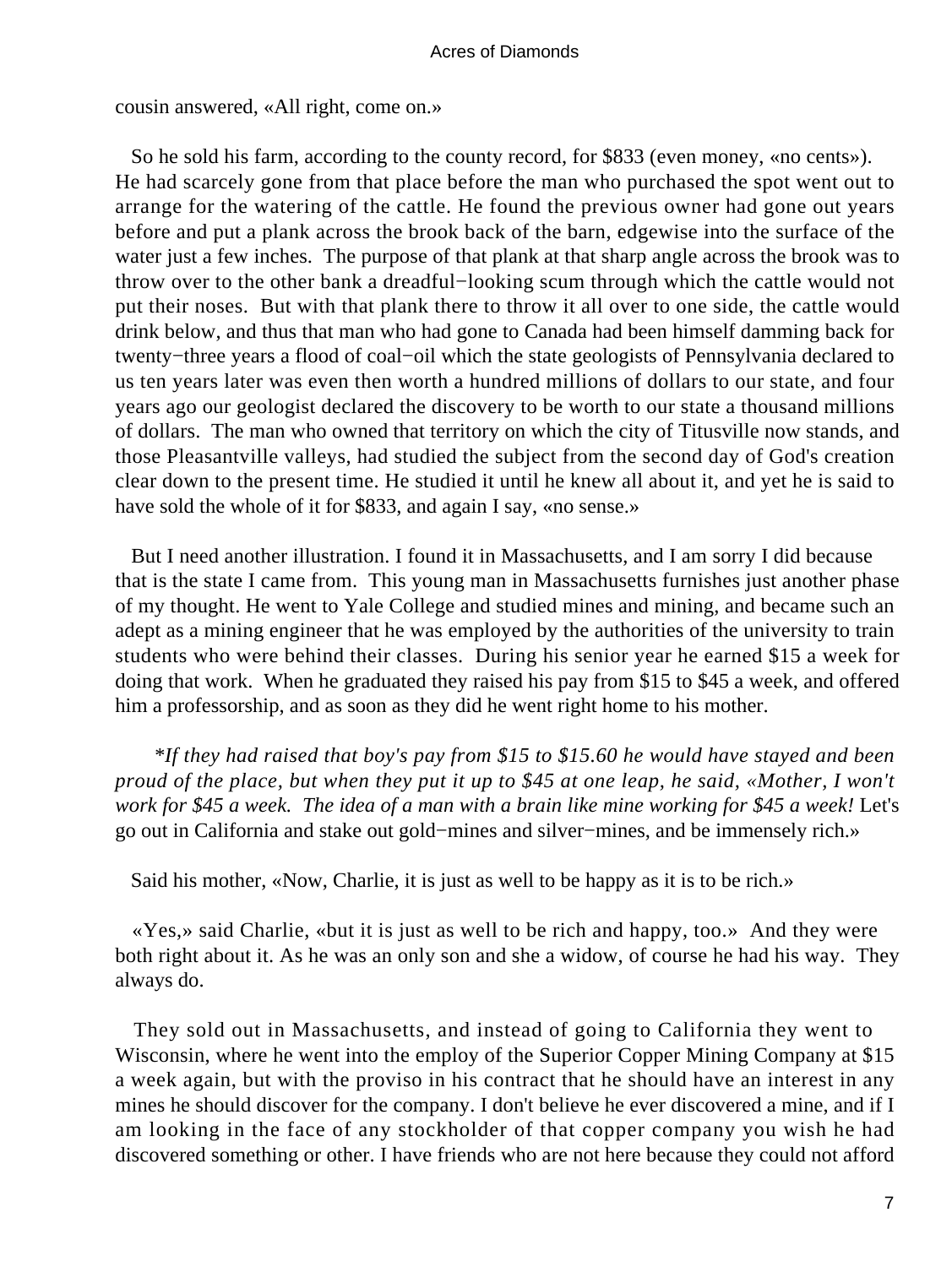a ticket, who did have stock in that company at the time this young man was employed there. This young man went out there, and I have not heard a word from him. I don't know what became of him, and I don't know whether he found any mines or not, but I don't believe he ever did.

 But I do know the other end of the line. He had scarcely gotten out of the old homestead before the succeeding owner went out to dig potatoes. The potatoes were already growing in the ground when he bought the farm, and as the old farmer was bringing in a basket of potatoes it hugged very tight between the ends of the stone fence. You know in Massachusetts our farms are nearly all stone wall. There you are obliged to be very economical of front gateways in order to have some place to put the stone. When that basket hugged so tight he set it down on the ground, and then dragged on one side, and pulled on the other side, and as he was dragging that basket through this farmer noticed in the upper and outer corner of that stone wall, right next the gate, a block of native silver eight inches square. That professor of mines, mining, and mineralogy who knew so much about the subject that he would not work for \$45 a week, when he sold that homestead in Massachusetts sat right on that silver to make the bargain. He was born on that homestead, was brought up there, and had gone back and forth rubbing the stone with his sleeve until it reflected his countenance, and seemed to say, «Here is a hundred thousand dollars right down here just for the taking.» But he would not take it. It was in a home in Newburyport, Massachusetts, and there was no silver there, all away off – well, I don't know where, and he did not, but somewhere else, and he was a professor of mineralogy.

 My friends, that mistake is very universally made, and why should we even smile at him. I often wonder what has become of him. I do not know at all, but I will tell you what I «guess» as a Yankee. I guess that he sits out there by his fireside to−night with his friends gathered around him, and he is saying to them something like this: «Do you know that man Conwell who lives in Philadelphia?» «Oh yes, I have heard of him.» «Do you know that man Jones that lives in Philadelphia?» «Yes, I have heard of him, too.»

 Then he begins to laugh, and shakes his sides and says to his friends, «Well, they have done just the same thing I did, precisely» – and that spoils the whole joke, for you and I have done the same thing he did, and while we sit here and laugh at him he has a better right to sit out there and laugh at us. I know I have made the same mistakes, but, of course, that does not make any difference, because we don't expect the same man to preach and practise, too.

 As I come here to−night and look around this audience I am seeing again what through these fifty years I have continually seen−men that are making precisely that same mistake. I often wish I could see the younger people, and would that the Academy had been filled to−night with our high− school scholars and our grammar−school scholars, that I could have them to talk to. While I would have preferred such an audience as that, because they are most susceptible, as they have not grown up into their prejudices as we have, they have not gotten into any custom that they cannot break, they have not met with any failures as we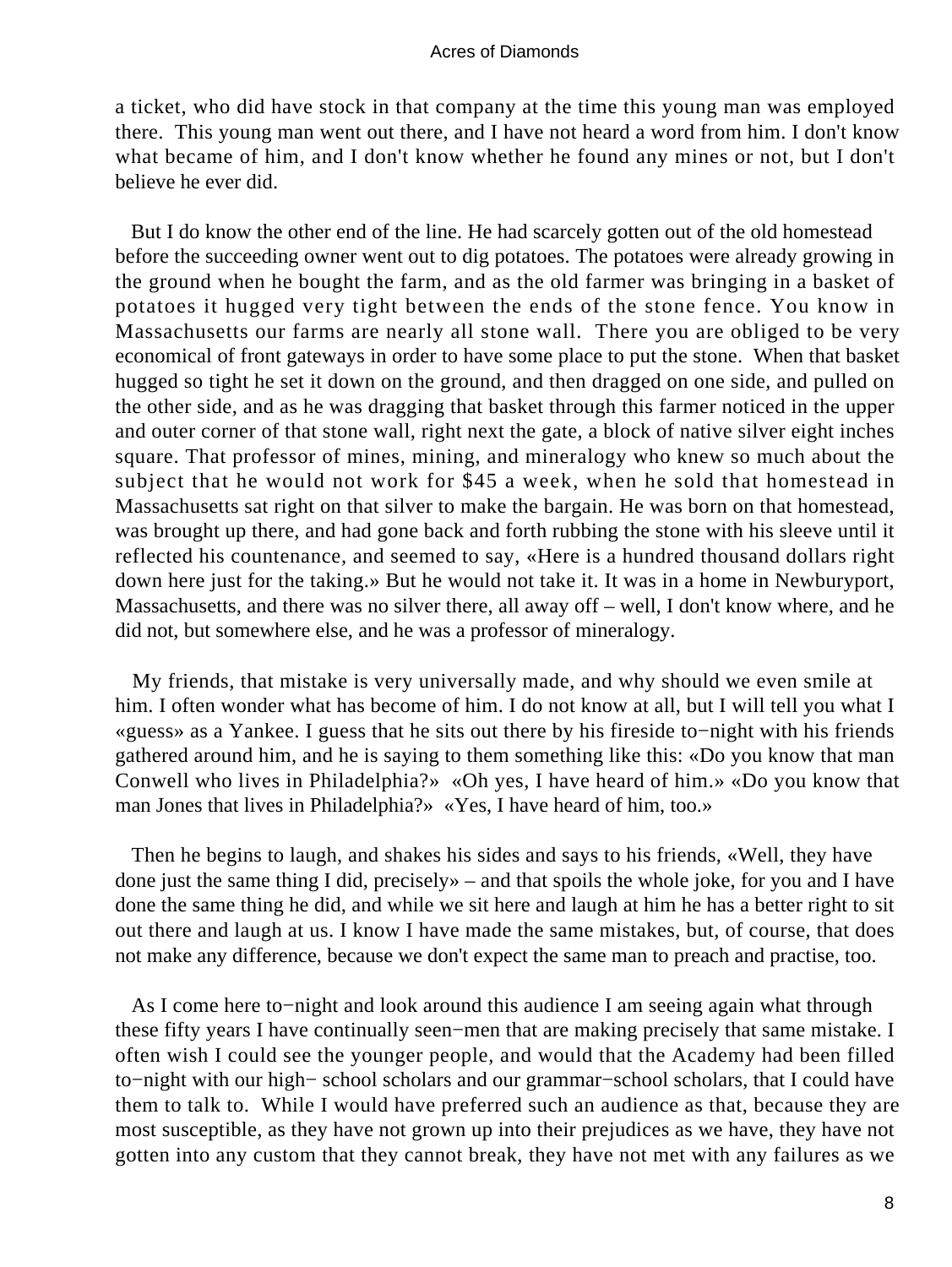have; and while I could perhaps do such an audience as that more good than I can do grown− up people, yet I will do the best I can with the material I have. I say to you that you have «acres of diamonds» in Philadelphia right where you now live. «Oh,» but you will say, «you cannot know much about your city if you think there are any `acres of diamonds' here.»

 I was greatly interested in that account in the newspaper of the young man who found that diamond in North Carolina. It was one of the purest diamonds that has ever been discovered, and it has several predecessors near the same locality. I went to a distinguished professor in mineralogy and asked him where he thought those diamonds came from. The professor secured the map of the geologic formations of our continent, and traced it. He said it went either through the underlying carboniferous strata adapted for such production, westward through Ohio and the Mississippi, or in more probability came eastward through Virginia and up the shore of the Atlantic Ocean. It is a fact that the diamonds were there, for they have been discovered and sold; and that they were carried down there during the drift period, from some northern locality. Now who can say but some person going down with his drill in Philadelphia will find some trace of a diamond−mine yet down here? Oh, friends! you cannot say that you are not over one of the greatest diamond−mines in the world, for such a diamond as that only comes from the most profitable mines that are found on earth.

 But it serves simply to illustrate my thought, which I emphasize by saying if you do not have the actual diamond−mines literally you have all that they would be good for to you. Because now that the Queen of England has given the greatest compliment ever conferred upon American woman for her attire because she did not appear with any jewels at all at the late reception in England, it has almost done away with the use of diamonds anyhow. All you would care for would be the few you would wear if you wish to be modest, and the rest you would sell for money.

 Now then, I say again that the opportunity to get rich, to attain unto great wealth, is here in Philadelphia now, within the reach of almost every man and woman who hears me speak to− night, and I mean just what I say. I have not come to this platform even under these circumstances to recite something to you. I have come to tell you what in God's sight I believe to be the truth, and if the years of life have been of any value to me in the attainment of common sense, I know I am right; that the men and women sitting here, who found it difficult perhaps to buy a ticket to this lecture or gathering to−night, have within their reach «acres of diamonds,» opportunities to get largely wealthy. There never was a place on earth more adapted than the city of Philadelphia to−day, and never in the history of the world did a poor man without capital have such an opportunity to get rich quickly and honestly as he has now in our city. I say it is the truth, and I want you to accept it as such; for if you think I have come to simply recite something, then I would better not be here. I have no time to waste in any such talk, but to say the things I believe, and unless some of you get richer for what I am saying to−night my time is wasted.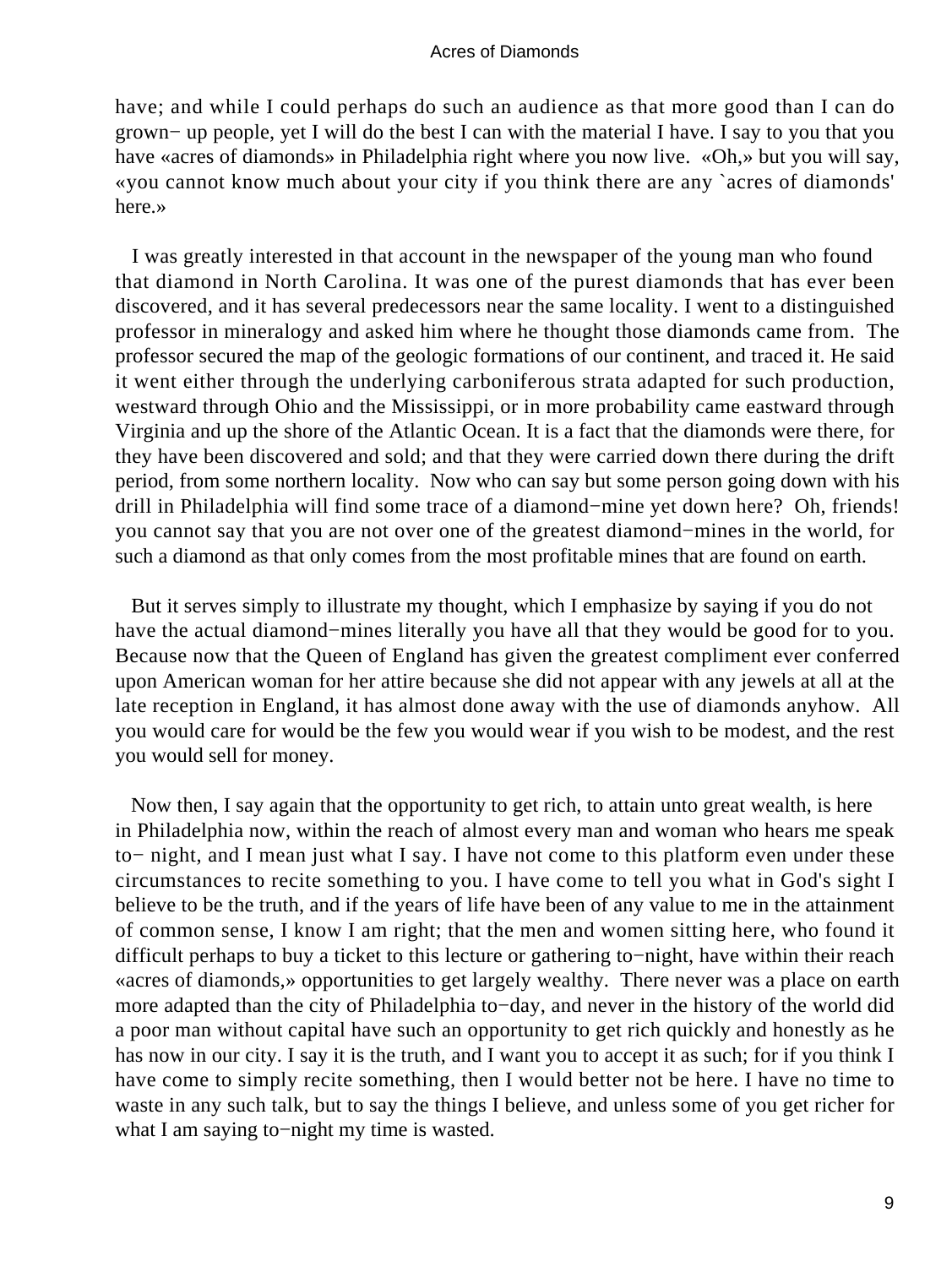I say that you ought to get rich, and it is your duty to get rich. How many of my pious brethren say to me, «Do you, a Christian minister, spend your time going up and down the country advising young people to get rich, to get money?» «Yes, of course I do.» They say, «Isn't that awful! Why don't you preach the gospel instead of preaching about man's making money?» «Because to make money honestly is to preach the gospel.» That is the reason. The men who get rich may be the most honest men you find in the community.

 «Oh,» but says some young man here to−night, «I have been told all my life that if a person has money he is very dishonest and dishonorable and mean and contemptible. «My friend, that is the reason why you have none, because you have that idea of people. The foundation of your faith is altogether false. Let me say here clearly, and say it briefly, though subject to discussion which I have not time for here, ninety−eight out of one hundred of the rich men of America are honest. That is why they are rich. That is why they are trusted with money. That is why they carry on great enterprises and find plenty of people to work with them. It is because they are honest men.

 Says another young man, «I hear sometimes of men that get millions of dollars dishonestly.» Yes, of course you do, and so do I. But they are so rare a thing in fact that the newspapers talk about them all the time as a matter of news until you get the idea that all the other rich men got rich dishonestly.

My friend, you take and drive me – if you furnish the auto – out into the suburbs of Philadelphia, and introduce me to the people who own their homes around this great city, those beautiful homes with gardens and flowers, those magnificent homes so lovely in their art, and I will introduce you to the very best people in character as well as in enterprise in our city, and you know I will. A man is not really a true man until he owns his own home, and they that own their homes are made more honorable and honest and pure, and true and economical and careful, by owning the home.

 For a man to have money, even in large sums, is not an inconsistent thing. We preach against covetousness, and you know we do, in the pulpit, and oftentimes preach against it so long and use the terms about «filthy lucre» so extremely that Christians get the idea that when we stand in the pulpit we believe it is wicked for any man to have money – until the collection−basket goes around, and then we almost swear at the people because they don't give more money. Oh, the inconsistency of such doctrines as that!

 Money is power, and you ought to be reasonably ambitious to have it. You ought because you can do more good with it than you could without it. Money printed your Bible, money builds your churches, money sends your missionaries, and money pays your preachers, and you would not have many of them, either, if you did not pay them. I am always willing that my church should raise my salary, because the church that pays the largest salary always raises it the easiest. You never knew an exception to it in your life. The man who gets the largest salary can do the most good with the power that is furnished to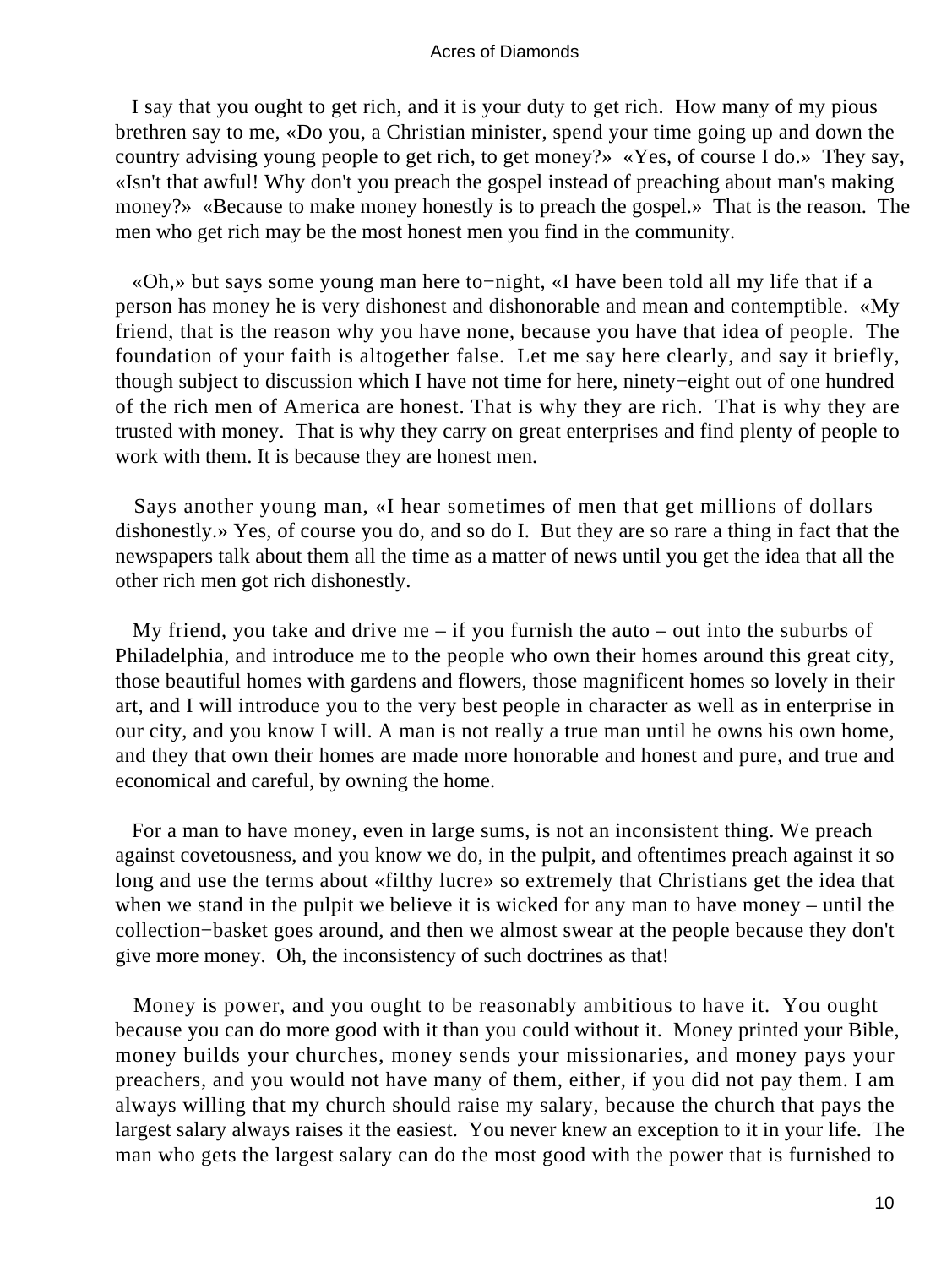him. Of course he can if his spirit be right to use it for what it is given to him.

 I say, then, you ought to have money. If you can honestly attain unto riches in Philadelphia, it is your Christian and godly duty to do so. It is an awful mistake of these pious people to think you must be awfully poor in order to be pious.

 Some men say, «Don't you sympathize with the poor people?» Of course I do, or else I would not have been lecturing these years. I won't give in but what I sympathize with the poor, but the number of poor who are to be sympathized with is very small. To sympathize with a man whom God has punished for his sins, thus to help him when God would still continue a just punishment, is to do wrong, no doubt about it, and we do that more than we help those who are deserving. While we should sympathize with God's poor – that is, those who cannot help themselves – let us remember there is not a poor person in the United States who was not made poor by his own shortcomings, or by the shortcomings of some one else. It is all wrong to be poor, anyhow. Let us give in to that argument and pass that to one side.

 A gentleman gets up back there, and says, «Don't you think there are some things in this world that are better than money?» Of course I do, but I am talking about money now. Of course there are some things higher than money. Oh yes, I know by the grave that has left me standing alone that there are some things in this world that are higher and sweeter and purer than money. Well do I know there are some things higher and grander than gold. Love is the grandest thing on God's earth, but fortunate the lover who has plenty of money. Money is power, money is force, money will do good as well as harm. In the hands of good men and women it could accomplish, and it has accomplished, good.

 I hate to leave that behind me. I heard a man get up in a prayer−meeting in our city and thank the Lord he was «one of God's poor.» Well, I wonder what his wife thinks about that? She earns all the money that comes into that house, and he smokes a part of that on the veranda. I don't want to see any more of the Lord's poor of that kind, and I don't believe the Lord does. And yet there are some people who think in order to be pious you must be awfully poor and awfully dirty. That does not follow at all. While we sympathize with the poor, let us not teach a doctrine like that.

 Yet the age is prejudiced against advising a Christian man (or, as a Jew would say, a godly man) from attaining unto wealth. The prejudice is so universal and the years are far enough back, I think, for me to safely mention that years ago up at Temple University there was a young man in our theological school who thought he was the only pious student in that department. He came into my office one evening and sat down by my desk, and said to me: «Mr. President, I think it is my duty sir, to come in and labor with you.» «What has happened now?» Said he, «I heard you say at the Academy, at the Peirce School commencement, that you thought it was an honorable ambition for a young man to desire to have wealth, and that you thought it made him temperate, made him anxious to have a good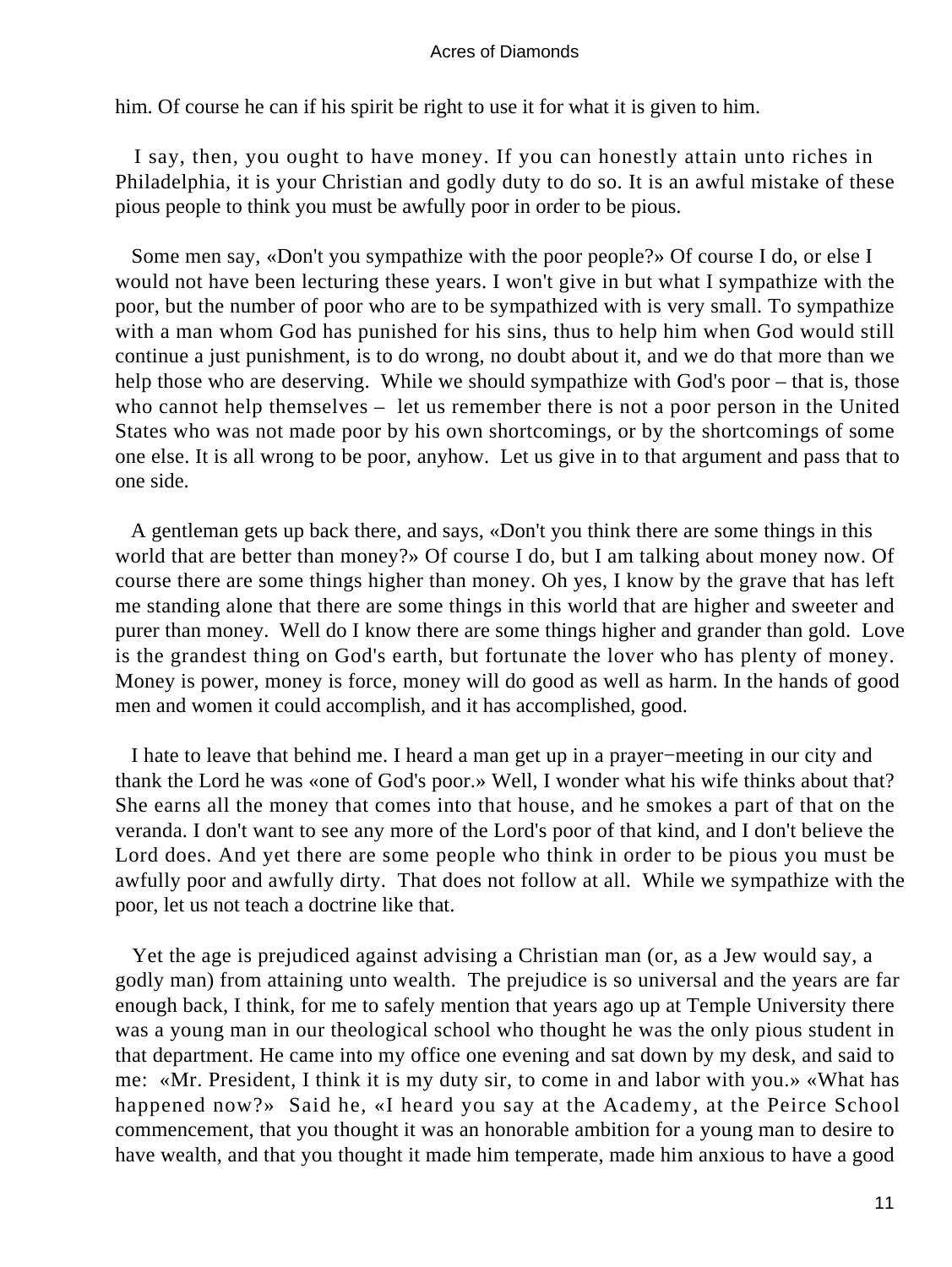name, and made him industrious. You spoke about man's ambition to have money helping to make him a good man. Sir, I have come to tell you the Holy Bible says that `money is the root of all evil.' »

 I told him I had never seen it in the Bible, and advised him to go out into the chapel and get the Bible, and show me the place. So out he went for the Bible, and soon he stalked into my office with the Bible open, with all the bigoted pride of the narrow sectarian, or of one who founds his Christianity on some misinterpretation of Scripture. He flung the Bible down on my desk, and fairly squealed into my ear: «There it is, Mr. President; you can read it for yourself.» I said to him: «Well, young man, you will learn when you get a little older that you cannot trust another denomination to read the Bible for you. You belong to another denomination. You are taught in the theological school, however, that emphasis is exegesis. Now, will you take that Bible and read it yourself, and give the proper emphasis to it?»

He took the Bible, and proudly read, « `The love of money is the root of all evil.' »

 Then he had it right, and when one does quote aright from that same old Book he quotes the absolute truth. I have lived through fifty years of the mightiest battle that old Book has ever fought, and I have lived to see its banners flying free; for never in the history of this world did the great minds of earth so universally agree that the Bible is true – all true – as they do at this very hour.

 So I say that when he quoted right, of course he quoted the absolute truth. «The love of money is the root of all evil.» He who tries to attain unto it too quickly, or dishonestly, will fall into many snares, no doubt about that. The love of money. What is that? It is making an idol of money, and idolatry pure and simple everywhere is condemned by the Holy Scriptures and by man's common sense. The man that worships the dollar instead of thinking of the purposes for which it ought to be used, the man who idolizes simply money, the miser that hordes his money in the cellar, or hides it in his stocking, or refuses to invest it where it will do the world good, that man who hugs the dollar until the eagle squeals has in him the root of all evil.

 I think I will leave that behind me now and answer the question of nearly all of you who are asking, «Is there opportunity to get rich in Philadelphia?» Well, now, how simple a thing it is to see where it is, and the instant you see where it is it is yours. Some old gentleman gets up back there and says, «Mr. Conwell, have you lived in Philadelphia for thirty−one years and don't know that the time has gone by when you can make anything in this city?» «No, I don't think it is.» «Yes, it is; I have tried it.» «What business are you in?» «I kept a store here for twenty years, and never made over a thousand dollars in the whole twenty years.»

 «Well, then, you can measure the good you have been to this city by what this city has paid you, because a man can judge very well what he is worth by what he receives; that is, in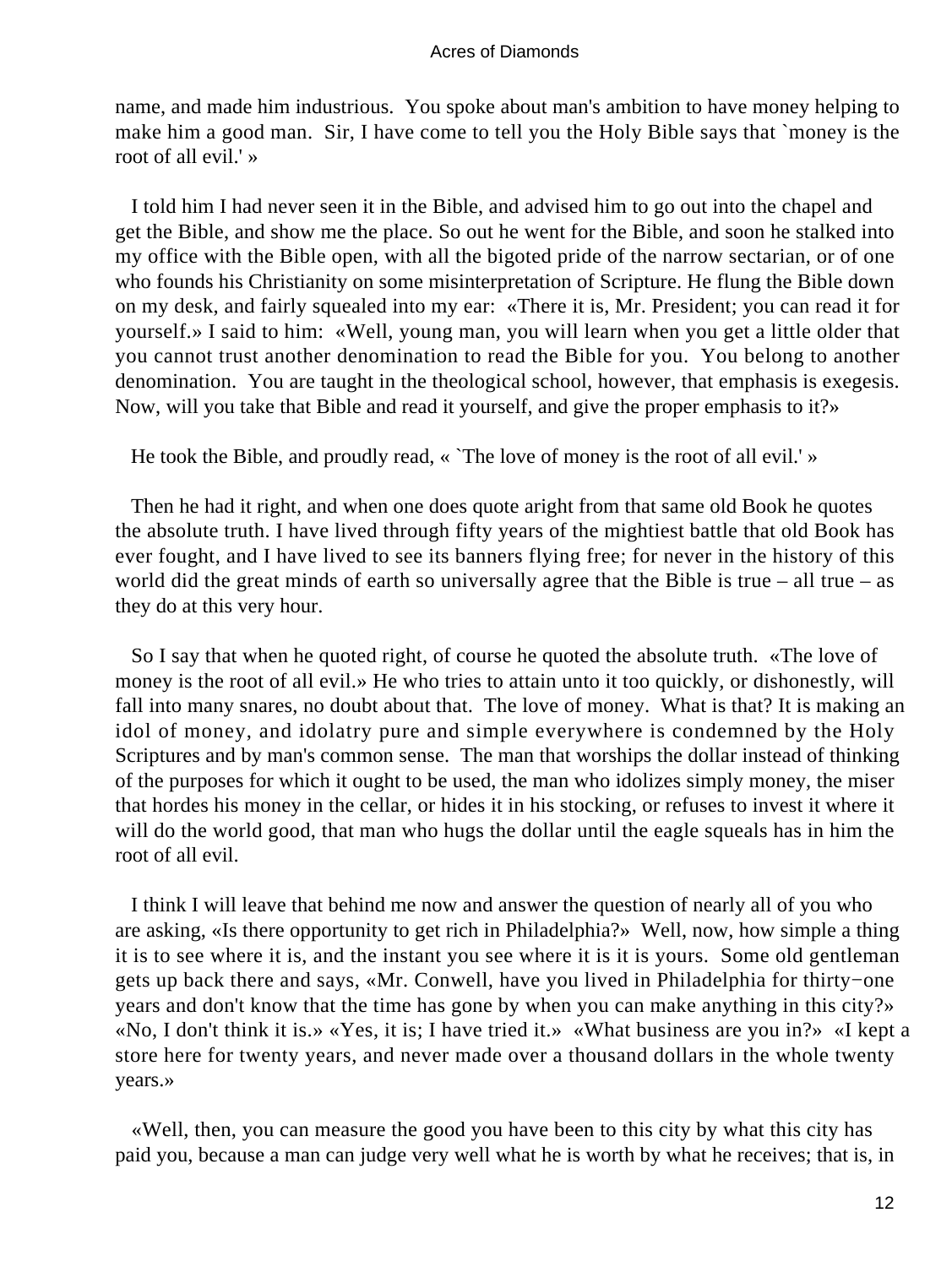what he is to the world at this time. If you have not made over a thousand dollars in twenty years in Philadelphia, it would have been better for Philadelphia if they had kicked you out of the city nineteen years and nine months ago. A man has no right to keep a store in Philadelphia twenty years and not make at least five hundred thousand dollars even though it be a corner grocery up−town.' You say, «You cannot make five thousand dollars in a store now.» Oh, my friends, if you will just take only four blocks around you, and find out what the people want and what you ought to supply and set them down with your pencil and figure up the profits you would make if you did supply them, you would very soon see it. There is wealth right within the sound of your voice.

 Some one says: «You don't know anything about business. A preacher never knows a thing about business.» Well, then, I will have to prove that I am an expert. I don't like to do this, but I have to do it because my testimony will not be taken if I am not an expert. My father kept a country store, and if there is any place under the stars where a man gets all sorts of experience in every kind of mercantile transactions, it is in the country store. I am not proud of my experience, but sometimes when my father was away he would leave me in charge of the store, though fortunately for him that was not very often. But this did occur many times, friends: A man would come in the store, and say to me, «Do you keep jack knives?» «No, we don't keep jack−knives,» and I went off whistling a tune. What did I care about that man, anyhow? Then another farmer would come in and say, «Do you keep jack knives?» «No, we don't keep jack−knives.» Then I went away and whistled another tune. Then a third man came right in the same door and said, «Do you keep jack−knives?» «No. Why is every one around here asking for jack−knives? Do you suppose we are keeping this store to supply the whole neighborhood with jack−knives?» Do you carry on your store like that in Philadelphia? The difficulty was I had not then learned that the foundation of godliness and the foundation principle of success in business are both the same precisely. The man who says, «I cannot carry my religion into business» advertises himself either as being an imbecile in business, or on the road to bankruptcy, or a thief, one of the three, sure. He will fail within a very few years. He certainly will if he doesn't carry his religion into business. If I had been carrying on my father's store on a Christian plan, godly plan, I would have had a jack−knife for the third man when he called for it. Then I would have actually done him a kindness, and I would have received a reward myself, which it would have been my duty to take.

 There are some over−pious Christian people who think if you take any profit on anything you sell that you are an unrighteous man. On the contrary, you would be a criminal to sell goods for less than they cost. You have no right to do that. You cannot trust a man with your money who cannot take care of his own. You cannot trust a man in your family that is not true to his own wife. You cannot trust a man in the world that does not begin with his own heart, his own character, and his own life. It would have been my duty to have furnished a jack−knife to the third man, or the second, and to have sold it to him and actually profited myself. I have no more right to sell goods without making a profit on them than I have to overcharge him dishonestly beyond what they are worth. But I should so sell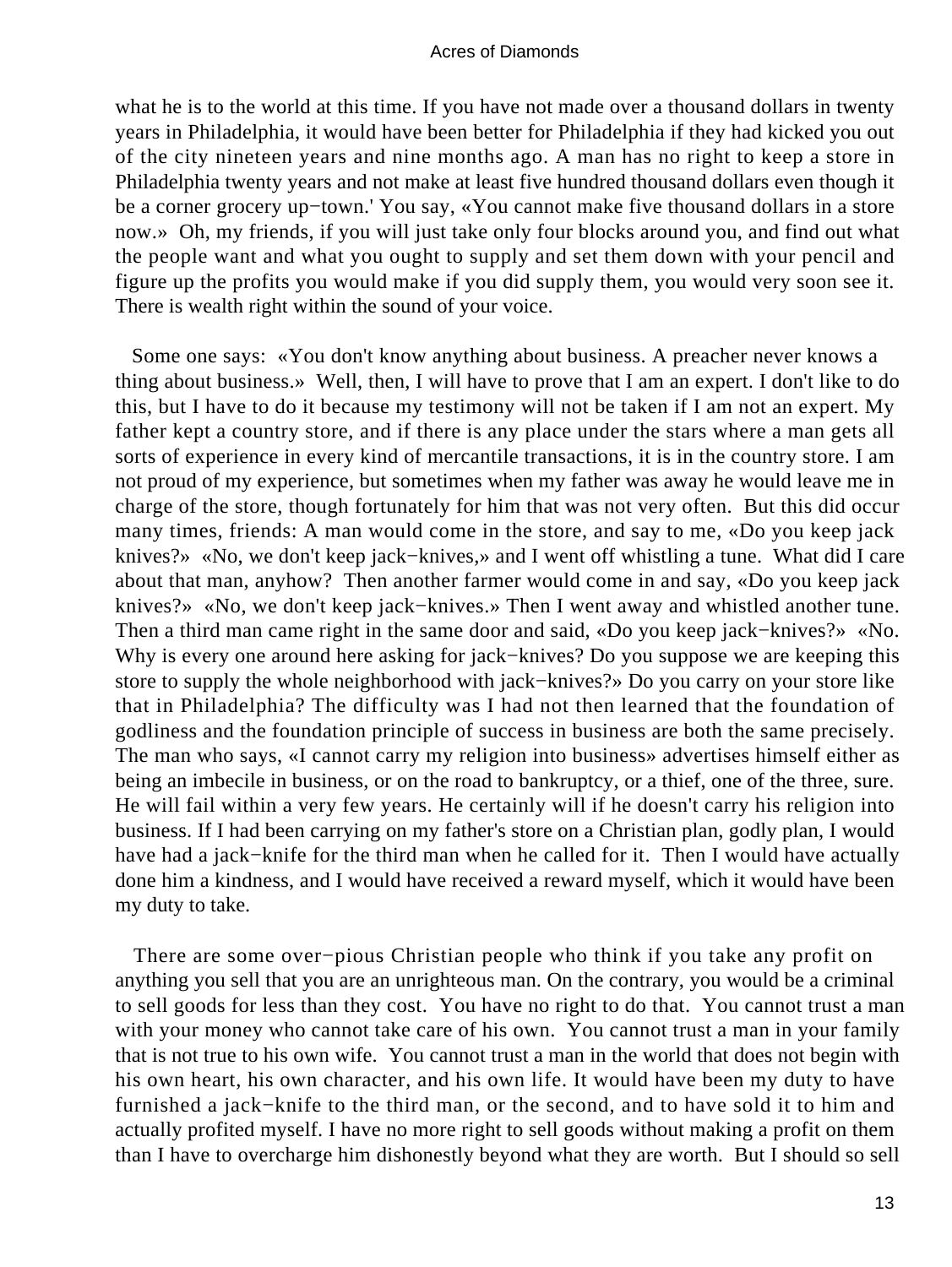each bill of goods that the person to whom I sell shall make as much as I make.

 To live and let live is the principle of the gospel, and the principle of every−day common sense. Oh, young man, hear me; live as you go along. Do not wait until you have reached my years before you begin to enjoy anything of this life. If I had the millions back, or fifty cents of it, which I have tried to earn in these years, it would not do me anything like the good that it does me now in this almost sacred presence to− night. Oh, yes, I am paid over and over a hundredfold to−night for dividing as I have tried to do in some measure as I went along through the years. I ought not speak that way, it sounds egotistic, but I am old enough now to be excused for that. I should have helped my fellow−men, which I have tried to do, and every one should try to do, and get the happiness of it. The man who goes home with the sense that he has stolen a dollar that day, that he has robbed a man of what was his honest due, is not going to sweet rest. He arises tired in the morning, and goes with an unclean conscience to his work the next day. He is not a successful man at all, although he may have laid up millions. But the man who has gone through life dividing always with his fellow−men, making and demanding his own rights and his own profits, and giving to every other man his rights and profits, lives every day, and not only that, but it is the royal road to great wealth. The history of the thousands of millionaires shows that to be the case.

 The man over there who said he could not make anything in a store in Philadelphia has been carrying on his store on the wrong principle. Suppose I go into your store to−morrow morning and ask, «Do you know neighbor A, who lives one square away, at house No. 1240?» «Oh yes, I have met him. He deals here at the corner store.» «Where did he come from?» «I don't know.» «How many does he have in his family?» «I don't know.» «What ticket does he vote?» «I don't know.» «What church does he go to?» «I don't know, and don't care. What are you asking all these questions for?»

 If you had a store in Philadelphia would you answer me like that? If so, then you are conducting your business just as I carried on my father's business in Worthington, Massachusetts. You don't know where your neighbor came from when he moved to Philadelphia, and you don't care. If you had cared you would be a rich man now. If you had cared enough about him to take an interest in his affairs, to find out what he needed, you would have been rich. But you go through the world saying, «No opportunity to get rich,» and there is the fault right at your own door.

 But another young man gets up over there and says, «I cannot take up the mercantile business.» (While I am talking of trade it applies to every occupation.) «Why can't you go into the mercantile business?» «Because I haven't any capital.» Oh, the weak and dudish creature that can't see over its collar! It makes a person weak to see these little dudes standing around the corners and saying, «Oh, if I had plenty of capital, how rich I would get.» «Young man, do you think you are going to get rich on capital?» «Certainly.» Well, I say, «Certainly not.» If your mother has plenty of money, and she will set you up in business, you will «set her up in business,» supplying you with capital.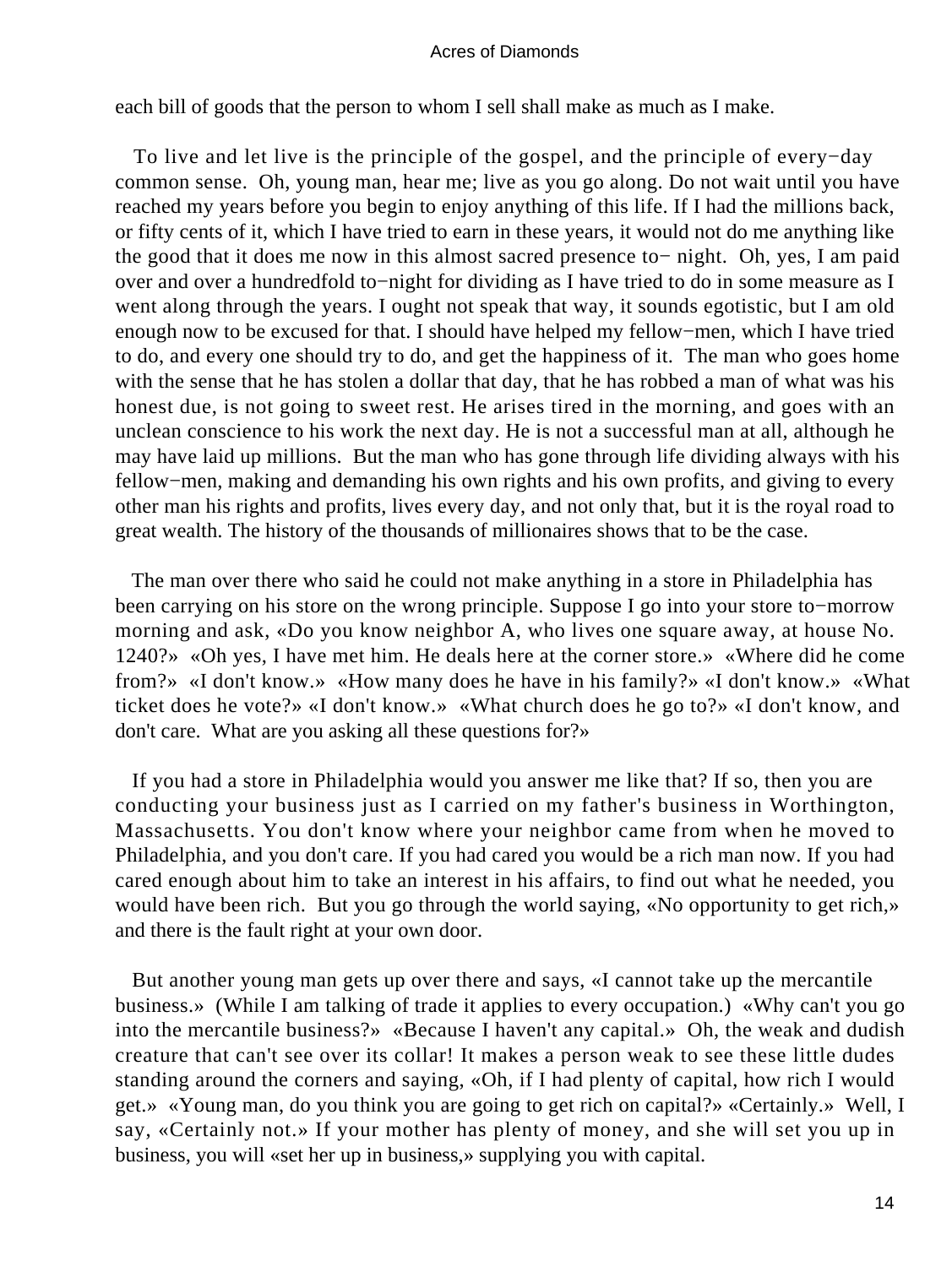The moment a young man or woman gets more money than he or she has grown to by practical experience, that moment he has gotten a curse. It is no help to a young man or woman to inherit money. It is no help to your children to leave them money, but if you leave them education, if you leave them Christian and noble character, if you leave them a wide circle of friends, if you leave them an honorable name, it is far better than that they should have money. It would be worse for them, worse for the nation, that they should have any money at all. Oh, young man, if you have inherited money, don't regard it as a help. It will curse you through your years, and deprive you of the very best things of human life. There is no class of people to be pitied so much as the inexperienced sons and daughters of the rich of our generation. I pity the rich man's son. He can never know the best things in life.

 One of the best things in our life is when a young man has earned his own living, and when he becomes engaged to some lovely young woman, and makes up his mind to have a home of his own. Then with that same love comes also that divine inspiration toward better things, and he begins to save his money. He begins to leave off his bad habits and put money in the bank. When he has a few hundred dollars he goes out in the suburbs to look for a home. He goes to the savings−bank, perhaps, for half of the value, and then goes for his wife, and when he takes his bride over the threshold of that door for the first time he says in words of eloquence my voice can never touch: «I have earned this home myself. It is all mine, and I divide with thee.» That is the grandest moment a human heart may ever know.

 But a rich man's son can never know that. He takes his bride into a finer mansion, it may be, but he is obliged to go all the way through it and say to his wife, «My mother gave me that, my mother gave me that, and my mother gave me this,» until his wife wishes she had married his mother. I pity the rich man's son.

 The statistics of Massachusetts showed that not one rich man's son out of seventeen ever dies rich. I pity the rich man's sons unless they have the good sense of the elder Vanderbilt, which sometimes happens. He went to his father and said, «Did you earn all your money?» «I did, my son. I began to work on a ferry−boat for twenty−five cents a day.» «Then,» said his son, «I will have none of your money,» and he, too, tried to get employment on a ferry−boat that Saturday night. He could not get one there, but he did get a place for three dollars a week. Of course, if a rich man's son will do that, he will get the discipline of a poor boy that is worth more than a university education to any man. He would then be able to take care of the millions of his father. But as a rule the rich men will not let their sons do the very thing that made them great. As a rule, the rich man will not allow his son to work – and his mother! Why, she would think it was a social disgrace if her poor, weak, little lily−fingered, sissy sort of a boy had to earn his living with honest toil. I have no pity for such rich men's sons.

 I remember one at Niagara Falls. I think I remember one a great deal nearer. I think there are gentlemen present who were at a great banquet, and I beg pardon of his friends. At a banquet here in Philadelphia there sat beside me a kind−hearted young man, and he said,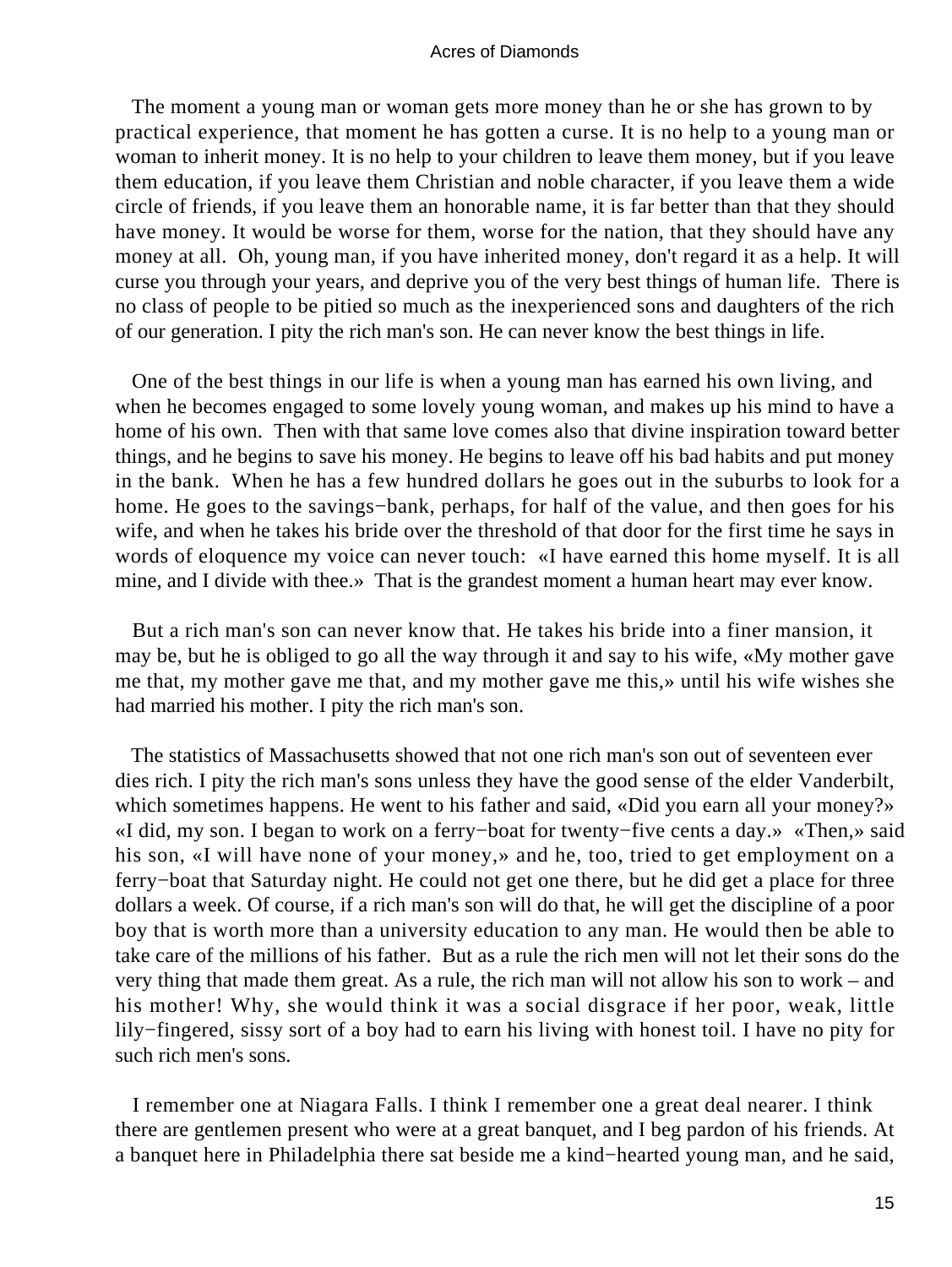«Mr. Conwell, you have been sick for two or three years. When you go out, take my limousine, and it will take you up to your house on Broad Street.» I thanked him very much, and perhaps I ought not to mention the incident in this way, but I follow the facts. I got on to the seat with the driver of that limousine, outside, and when we were going up I asked the driver, «How much did this limousine cost?» «Six thousand eight hundred, and he had to pay the duty on it.» «Well,» I said, «does the owner of this machine ever drive it himself?» At that the chauffeur laughed so heartily that he lost control of his machine. He was so surprised at the question that he ran up on the sidewalk, and around a corner lamp−post out into the street again. And when he got out into the street he laughed till the whole machine trembled. He said: «He drive this machine! Oh, he would be lucky if he knew enough to get out when we get there.»

 I must tell you about a rich man's son at Niagara Falls. I came in from the lecture to the hotel, and as I approached the desk of the clerk there stood a millionaire's son from New York. He was an indescribable specimen of anthropologic potency. He had a skull−cap on one side of his head, with a gold tassel in the top of it, and a gold−headed cane under his arm with more in it than in his head. It is a very difficult thing to describe that young man. He wore an eye− glass that he could not see through, patent− leather boots that he could not walk in, and pants that he could not sit down in – dressed like a grasshopper. This human cricket came up to the clerk's desk just as I entered, adjusted his unseeing eye−glass, and spake in this wise to the clerk. You see, he thought it was «Hinglish, you know,» to lisp. «Thir, will you have the kindness to supply me with thome papah and enwelophs!» The hotel clerk measured that man quick, and he pulled the envelopes and paper out of a drawer, threw them across the counter toward the young man, and then turned away to his books. You should have seen that young man when those envelopes came across that counter. He swelled up like a gobbler turkey, adjusted his unseeing eye− glass, and yelled: «Come right back here. Now thir, will you order a thervant to take that papah and enwelophs to yondah dethk.» Oh, the poor, miserable, contemptible American monkey! He could not carry paper and envelopes twenty feet. I suppose he could not get his arms down to do it. I have no pity for such travesties upon human nature. If you have not capital, young man, I am glad of it. What you need is common sense, not copper cents.

 The best thing I can do is to illustrate by actual facts well−known to you all. A. T. Stewart, a poor boy in New York, had \$1.50 to begin life on. He lost 87 cents of that on the very first venture. How fortunate that young man who loses the first time he gambles. That boy said, «I will never gamble again in business,» and he never did. How came he to lose 87 cents? You probably all know the story how he lost it – because he bought some needles, threads, and buttons to sell which people did not want, and had them left on his hands, a dead loss. Said the boy, «I will not lose any more money in that way.» Then he went around first to the doors and asked the people what they did want. Then when he had found out what they wanted he invested his 62 cents to supply a known demand. Study it wherever you choose – in business, in your profession, in your housekeeping, whatever your life, that one thing is the secret of success. You must first know the demand. You must first know what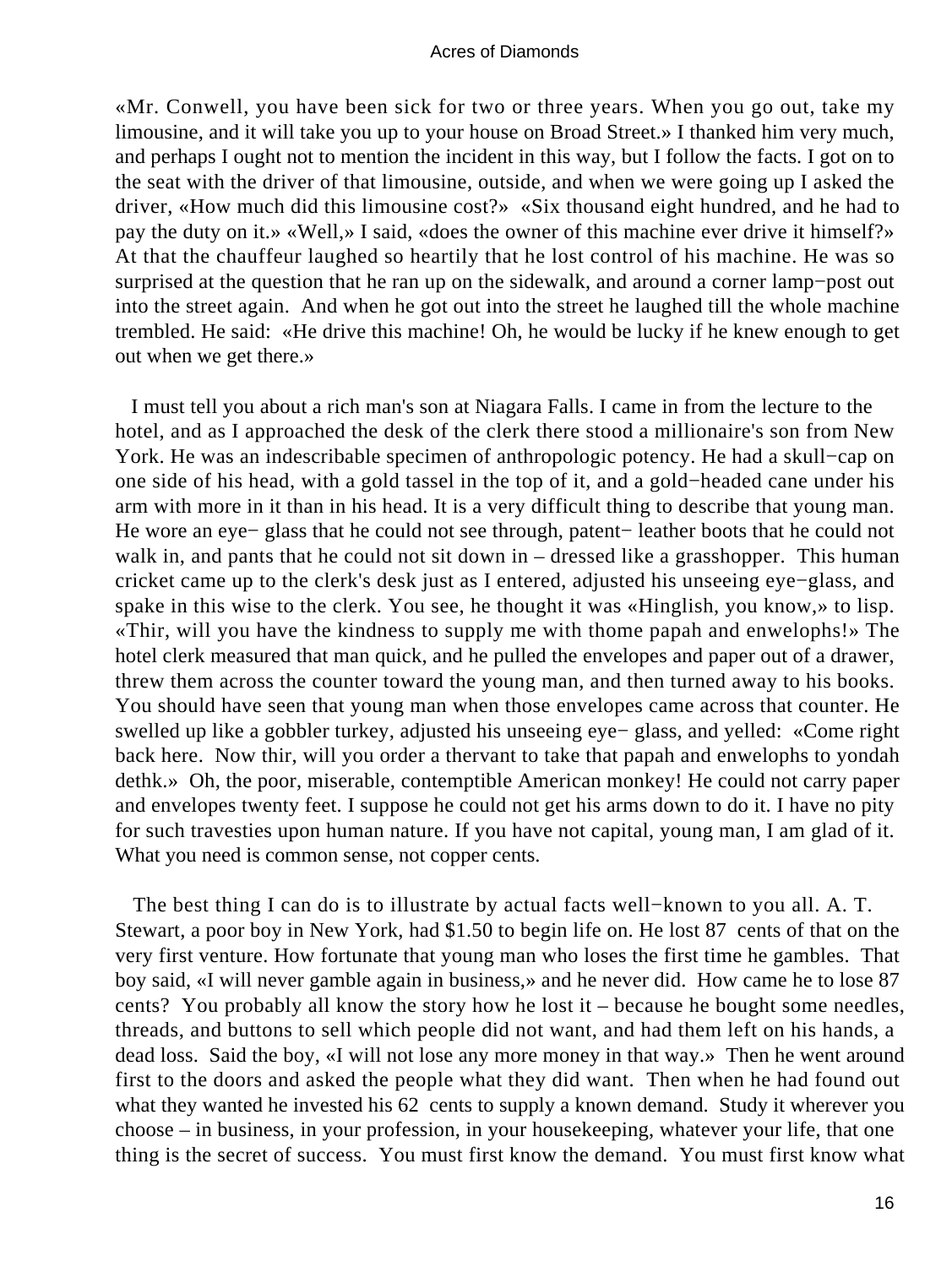people need, and then invest yourself where you are most needed. A. T. Stewart went on that principle until he was worth what amounted afterward to forty millions of dollars, owning the very store in which Mr. Wanamaker carries on his great work in New York. His fortune was made by his losing something, which taught him the great lesson that he must only invest himself or his money in something that people need. When will you salesmen learn it? When will you manufacturers learn that you must know the changing needs of humanity if you would succeed in life? Apply yourselves, all you Christian people, as manufacturers or merchants or workmen to supply that human need. It is a great principle as broad as humanity and as deep as the Scripture itself.

 The best illustration I ever heard was of John Jacob Astor. You know that he made the money of the Astor family when he lived in New York. He came across the sea in debt for his fare. But that poor boy with nothing in his pocket made the fortune of the Astor family on one principle. Some young man here to−night will say, «Well they could make those fortunes over in New York but they could not do it in Philadelphia!» My friends, did you ever read that wonderful book of Riis (his memory is sweet to us because of his recent death), wherein is given his statistical account of the records taken in 1889 of 107 millionaires of New York. If you read the account you will see that out of the 107 millionaires only seven made their money in New York. Out of the 107 millionaires worth ten million dollars in real estate then, 67 of them made their money in towns of less than 3,500 inhabitants. The richest man in this country to−day, if you read the real−estate values, has never moved away from a town of 3,500 inhabitants. It makes not so much difference where you are as who you are. But if you cannot get rich in Philadelphia you certainly cannot do it in New York.

 Now John Jacob Astor illustrated what can be done anywhere. He had a mortgage once on a millinery−store, and they could not sell bonnets enough to pay the interest on his money. So he foreclosed that mortgage, took possession of the store, and went into partnership with the very same people, in the same store, with the same capital. He did not give them a dollar of capital. They had to sell goods to get any money. Then he left them alone in the store just as they had been before, and he went out and sat down on a bench in the park in the shade. What was John Jacob Astor doing out there, and in partnership with people who had failed on his own hands? He had the most important and, to my mind, the most pleasant part of that partnership on his hands. For as John Jacob Astor sat on that bench he was watching the ladies as they went by; and where is the man who would not get rich at that business? As he sat on the bench if a lady passed him with her shoulders back and head up, and looked straight to the front, as if she did not care if all the world did gaze on her, then he studied her bonnet, and by the time it was out of sight he knew the shape of the frame, the color of the trimmings, and the crinklings in the feather. I sometimes try to describe a bonnet, but not always. I would not try to describe a modern bonnet. Where is the man that could describe one? This aggregation of all sorts of driftwood stuck on the back of the head, or the side of the neck, like a rooster with only one tail feather left. But in John Jacob Astor's day there was some art about the millinery business, and he went to the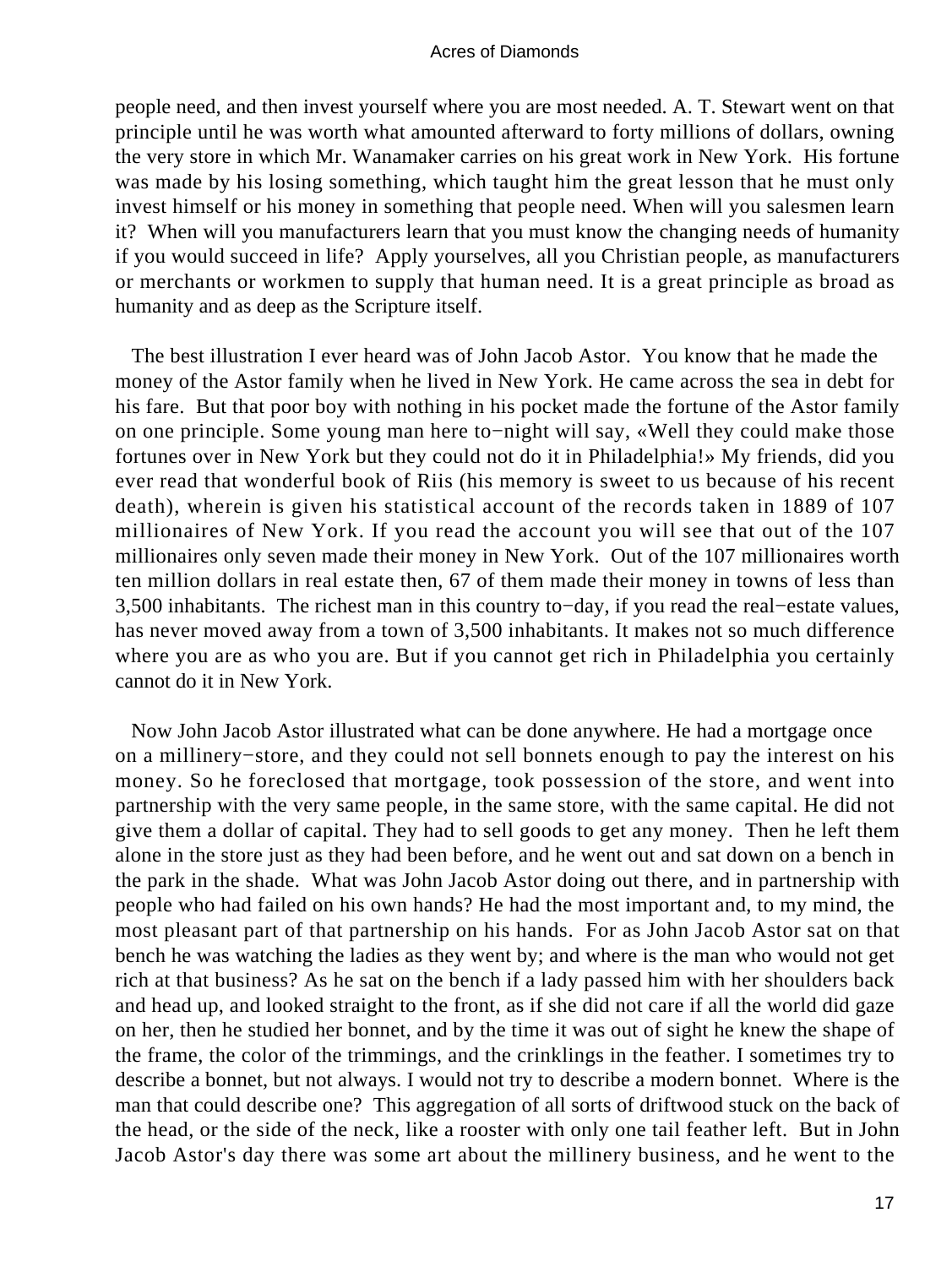millinery−store and said to them: «Now put into the show−window just such a bonnet as I describe to you, because I have already seen a lady who likes such a bonnet. Don't make up any more until I come back.» Then he went out and sat down again, and another lady passed him of a different form, of different complexion, with a different shape and color of bonnet. «Now,» said he, «put such a bonnet as that in the show window.» He did not fill his show−window up town with a lot of hats and bonnets to drive people away, and then sit on the back stairs and bawl because people went to Wanamaker's to trade. He did not have a hat or a bonnet in that show−window but what some lady liked before it was made up. The tide of custom began immediately to turn in, and that has been the foundation of the greatest store in New York in that line, and still exists as one of three stores. Its fortune was made by John Jacob Astor after they had failed in business, not by giving them any more money, but by finding out what the ladies liked for bonnets before they wasted any material in making them up. I tell you if a man could foresee the millinery business he could foresee anything under heaven!

 Suppose I were to go through this audience to−night and ask you in this great manufacturing city if there are not opportunities to get rich in manufacturing. «Oh yes,» some young man says, «there are opportunities here still if you build with some trust and if you have two or three millions of dollars to begin with as capital.» Young man, the history of the breaking up of the trusts by that attack upon «big business» is only illustrating what is now the opportunity of the smaller man. The time never came in the history of the world when you could get rich so quickly manufacturing without capital as you can now.

 But you will say, «You cannot do anything of the kind. You cannot start without capital.» Young man, let me illustrate for a moment. I must do it. It is my duty to every young man and woman, because we are all going into business very soon on the same plan. Young man, remember if you know what people need you have gotten more knowledge of a fortune than any amount of capital can give you.

 There was a poor man out of work living in Hingham, Massachusetts. He lounged around the house until one day his wife told him to get out and work, and, as he lived in Massachusetts, he obeyed his wife. He went out and sat down on the shore of the bay, and whittled a soaked shingle into a wooden chain. His children that evening quarreled over it, and he whittled a second one to keep peace. While he was whittling the second one a neighbor came in and said: «Why don't you whittle toys and sell them? You could make money at that.» «Oh,» he said, «I would not know what to make.» «Why don't you ask your own children right here in your own house what to make?» «What is the use of trying that?» said the carpenter. «My children are different from other people's children.» (I used to see people like that when I taught school.) But he acted upon the hint, and the next morning when Mary came down the stairway, he asked, «What do you want for a toy?» She began to tell him she would like a doll's bed, a doll's washstand, a doll's carriage, a little doll's umbrella, and went on with a list of things that would take him a lifetime to supply. So, consulting his own children, in his own house, he took the firewood, for he had no money to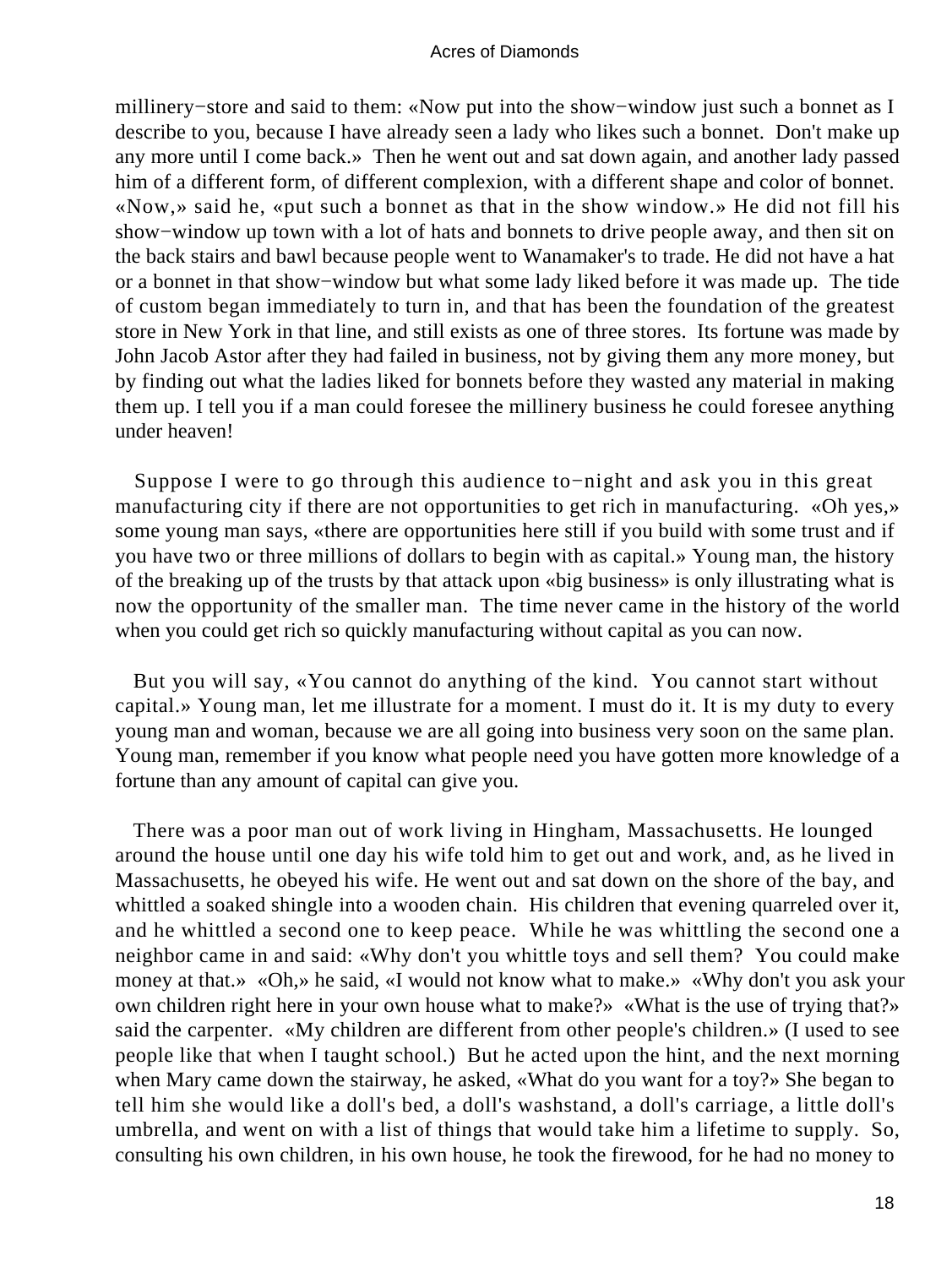buy lumber, and whittled those strong, unpainted Hingham toys that were for so many years known all over the world. That man began to make those toys for his own children, and then made copies and sold them through the boot−and−shoe store next door. He began to make a little money, and then a little more, and Mr. Lawson, in his *Frenzied Finance* says that man is the richest man in old Massachusetts, and I think it is the truth. And that man is worth a hundred millions of dollars to−day, and has been only thirty−four years making it on that one principle – that one must judge that what his own children like at home other people's children would like in their homes, too; to judge the human heart by oneself, by one's wife or by one's children. It is the royal road to success in manufacturing. «Oh,» but you say, «didn't he have any capital?» Yes, a penknife, but I don't know that he had paid for that.

 I spoke thus to an audience in New Britain, Connecticut, and a lady four seats back went home and tried to take off her collar, and the collar− button stuck in the buttonhole. She threw it out and said, «I am going to get up something better than that to put on collars.» Her husband said: «After what Conwell said to−night, you see there is a need of an improved collar−fastener that is easier to handle. There is a human need; there is a great fortune. Now, then, get up a collar−button and get rich.» He made fun of her, and consequently made fun of me, and that is one of the saddest things which comes over me like a deep cloud of midnight sometimes – although I have worked so hard for more than half a century, yet how little I have ever really done. Notwithstanding the greatness and the handsomeness of your compliment to−night, I do not believe there is one in ten of you that is going to make a million of dollars because you are here to−night; but it is not my fault, it is yours. I say that sincerely. What is the use of my talking if people never do what I advise them to do? When her husband ridiculed her, she made up her mind she would make a better collar−button, and when a woman makes up her mind «she will,» and does not say anything about it, she does it. It was that New England woman who invented the snap button which you can find anywhere now. It was first a collar−button with a spring cap attached to the outer side. Any of you who wear modern waterproofs know the button that simply pushes together, and when you unbutton it you simply pull it apart. That is the button to which I refer, and which she invented. She afterward invented several other buttons, and then invested in more, and then was taken into partnership with great factories. Now that woman goes over the sea every summer in her private steamship – yes, and takes her husband with her! If her husband were to die, she would have money enough left now to buy a foreign duke or count or some such title as that at the latest quotations.

 Now what is my lesson in that incident? It is this: I told her then, though I did not know her, what I now say to you, «Your wealth is too near to you. You are looking right over it»; and she had to look over it because it was right under her chin.

 I have read in the newspaper that a woman never invented anything. Well, that newspaper ought to begin again. Of course, I do not refer to gossip – I refer to machines – and if I did I might better include the men. That newspaper could never appear if women had not invented something. Friends, think. Ye women, think! You say you cannot make a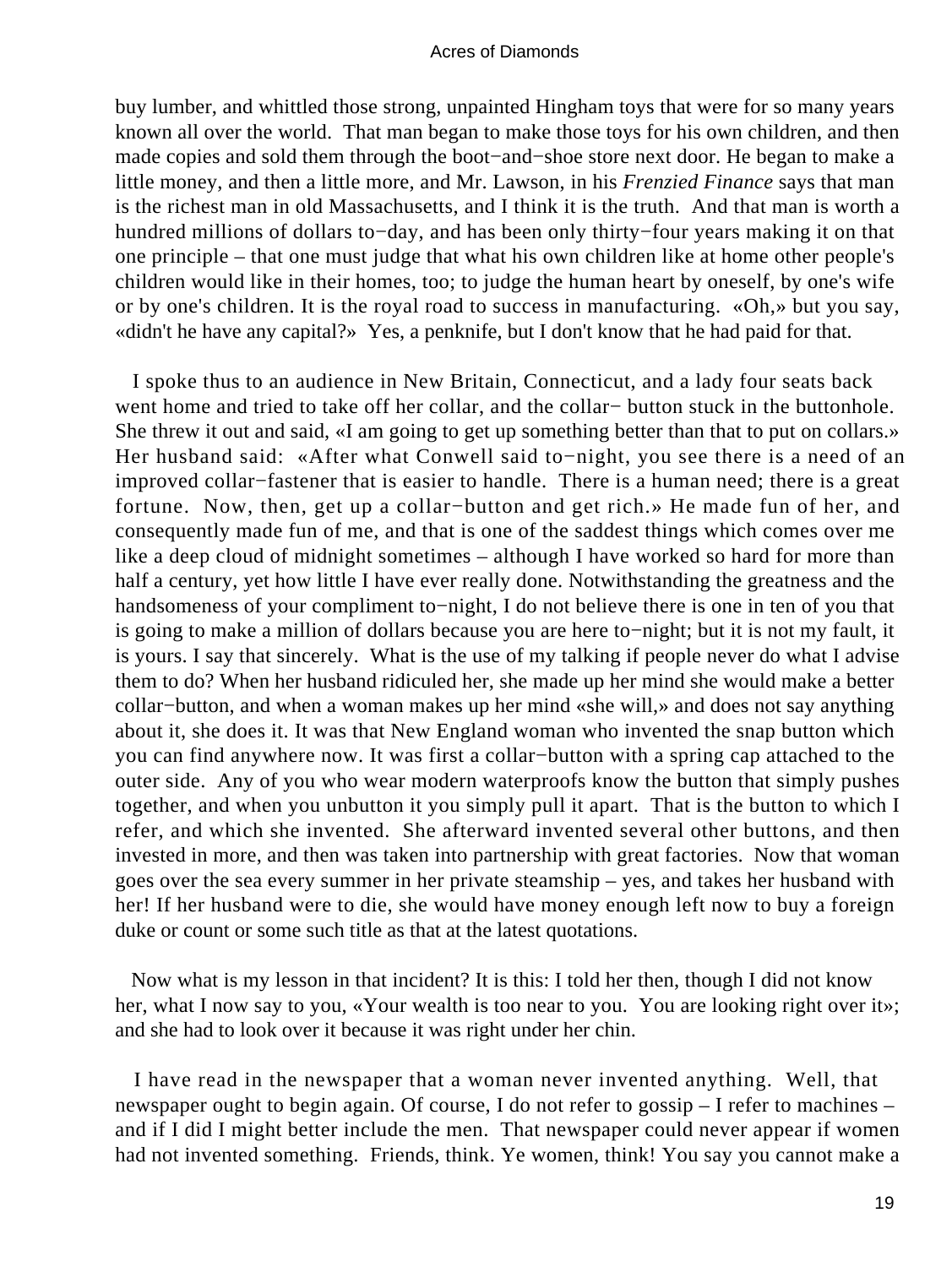fortune because you are in some laundry, or running a sewing−machine, it may be, or walking before some loom, and yet you can be a millionaire if you will but follow this almost infallible direction.

 When you say a woman doesn't invent anything, I ask, Who invented the Jacquard loom that wove every stitch you wear? Mrs. Jacquard. The printer's roller, the printing−press, were invented by farmers' wives. Who invented the cotton−gin of the South that enriched our country so amazingly? Mrs. General Greene invented the cotton− gin and showed the idea to Mr. Whitney, and he, like a man, seized it. Who was it that invented the sewing−machine? If I would go to school to− morrow and ask your children they would say, «Elias Howe.»

 He was in the Civil War with me, and often in my tent, and I often heard him say that he worked fourteen years to get up that sewing−machine. But his wife made up her mind one day that they would starve to death if there wasn't something or other invented pretty soon, and so in two hours she invented the sewing−machine. Of course he took out the patent in his name. Men always do that. Who was it that invented the mower and the reaper? According to Mr. McCormick's confidential communication, so recently published, it was a West Virginia woman, who, after his father and he had failed altogether in making a reaper and gave it up, took a lot of shears and nailed them together on the edge of a board, with one shaft of each pair loose, and then wired them so that when she pulled the wire one way it closed them, and when she pulled the wire the other way it opened them, and there she had the principle of the mowing−machine. If you look at a mowing−machine, you will see it is nothing but a lot of shears. If a woman can invent a mowing− machine, if a woman can invent a Jacquard loom, if a woman can invent a cotton−gin, if a woman can invent a trolley switch – as she did and made the trolleys possible; if a woman can invent, as Mr. Carnegie said, the great iron squeezers that laid the foundation of all the steel millions of the United States, «we men» can invent anything under the stars! I say that for the encouragement of the men.

 Who are the great inventors of the world? Again this lesson comes before us. The great inventor sits next to you, or you are the person yourself. «Oh,» but you will say, «I have never invented anything in my life.» Neither did the great inventors until they discovered one great secret. Do you think it is a man with a head like a bushel measure or a man like a stroke of lightning? It is neither. The really great man is a plain, straightforward, every−day, common−sense man. You would not dream that he was a great inventor if you did not see something he had actually done. His neighbors do not regard him so great. You never see anything great over your back fence. You say there is no greatness among your neighbors. It is all away off somewhere else. Their greatness is ever so simple, so plain, so earnest, so practical, that the neighbors and friends never recognize it.

 True greatness is often unrecognized. That is sure. You do not know anything about the greatest men and women. I went out to write the life of General Garfield, and a neighbor,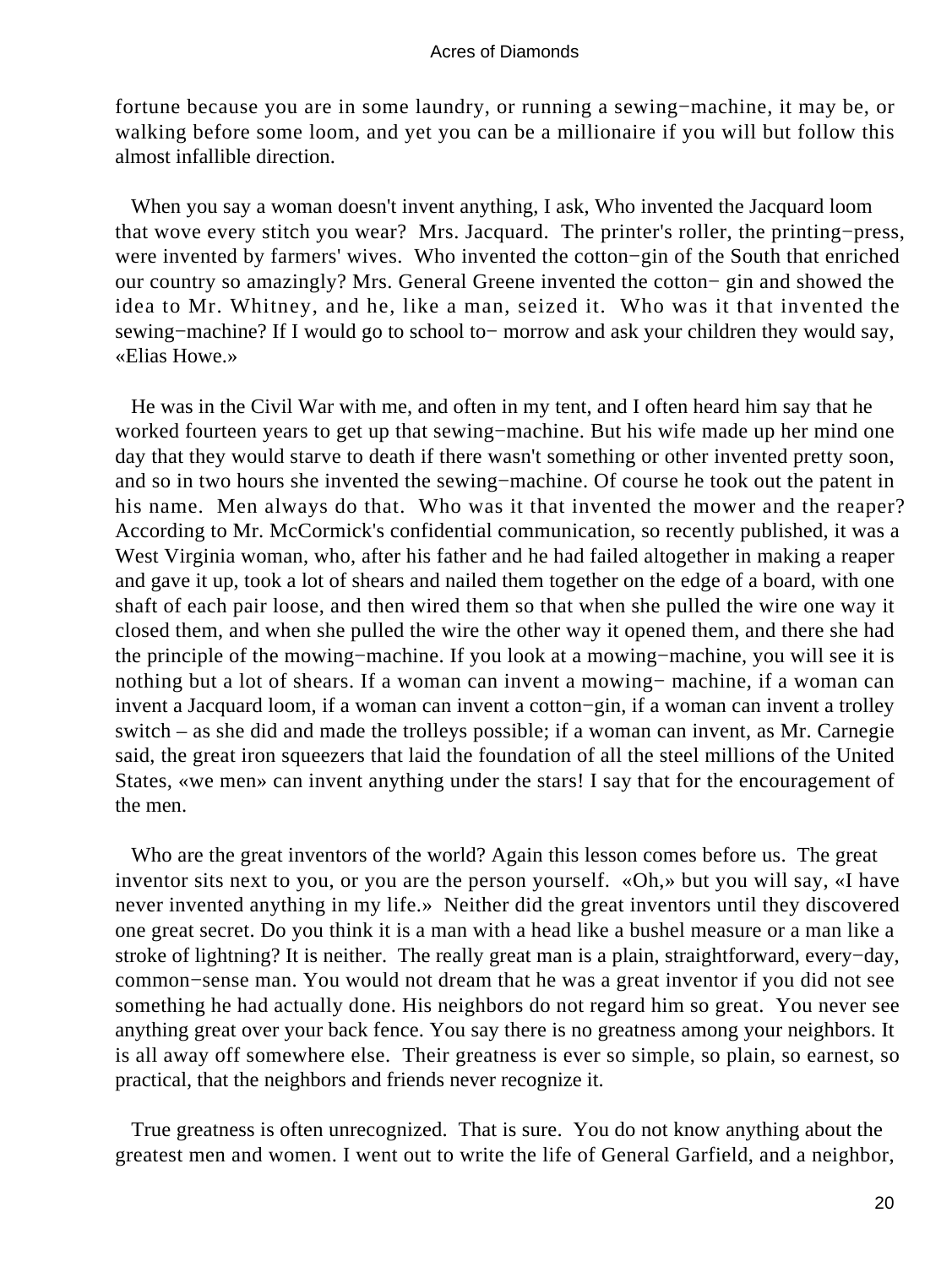knowing I was in a hurry, and as there was a great crowd around the front door, took me around to General Garfield's back door and shouted, «Jim! Jim!» And very soon «Jim» came to the door and let me in, and I wrote the biography of one of the grandest men of the nation, and yet he was just the same old «Jim» to his neighbor. If you know a great man in Philadelphia and you should meet him to−morrow, you would say, «How are you, Sam?» or «Good morning, Jim.» Of course you would. That is just what you would do.

 One of my soldiers in the Civil War had been sentenced to death, and I went up to the White House in Washington – sent there for the first time in my life to see the President. I went into the waiting−room and sat down with a lot of others on the benches, and the secretary asked one after another to tell him what they wanted. After the secretary had been through the line, he went in, and then came back to the door and motioned for me. I went up to that anteroom, and the secretary said: «That is the President's door right over there. Just rap on it and go right in.» I never was so taken aback, friends, in all my life, never. The secretary himself made it worse for me, because he had told me how to go in and then went out another door to the left and shut that. There I was, in the hallway by myself before the President of the United States of America's door. I had been on fields of battle, where the shells did sometimes shriek and the bullets did sometimes hit me, but I always wanted to run. I have no sympathy with the old man who says, «I would just as soon march up to the cannon's mouth as eat my dinner.» I have no faith in a man who doesn't know enough to be afraid when he is being shot at. I never was so afraid when the shells came around us at Antietam as I was when I went into that room that day; but I finally mustered the courage – I don't know how I ever did – and at arm's− length tapped on the door. The man inside did not help me at all, but yelled out, «Come in and sit down!»

 Well, I went in and sat down on the edge of a chair, and wished I were in Europe, and the man at the table did not look up. He was one of the world's greatest men, and was made great by one single rule. Oh, that all the young people of Philadelphia were before me now and I could say just this one thing, and that they would remember it. I would give a lifetime for the effect it would have on our city and on civilization. Abraham Lincoln's principle for greatness can be adopted by nearly all. This was his rule: Whatsoever he had to do at all, he put his whole mind into it and held it all there until that was all done. That makes men great almost anywhere. He stuck to those papers at that table and did not look up at me, and I sat there trembling. Finally, when he had put the string around his papers, he pushed them over to one side and looked over to me, and a smile came over his worn face. He said: «I am a very busy man and have only a few minutes to spare. Now tell me in the fewest words what it is you want.» I began to tell him, and mentioned the case, and he said: «I have heard all about it and you do not need to say any more. Mr. Stanton was talking to me only a few days ago about that. You can go to the hotel and rest assured that the President never did sign an order to shoot a boy under twenty years of age, and never will. You can say that to his mother anyhow.»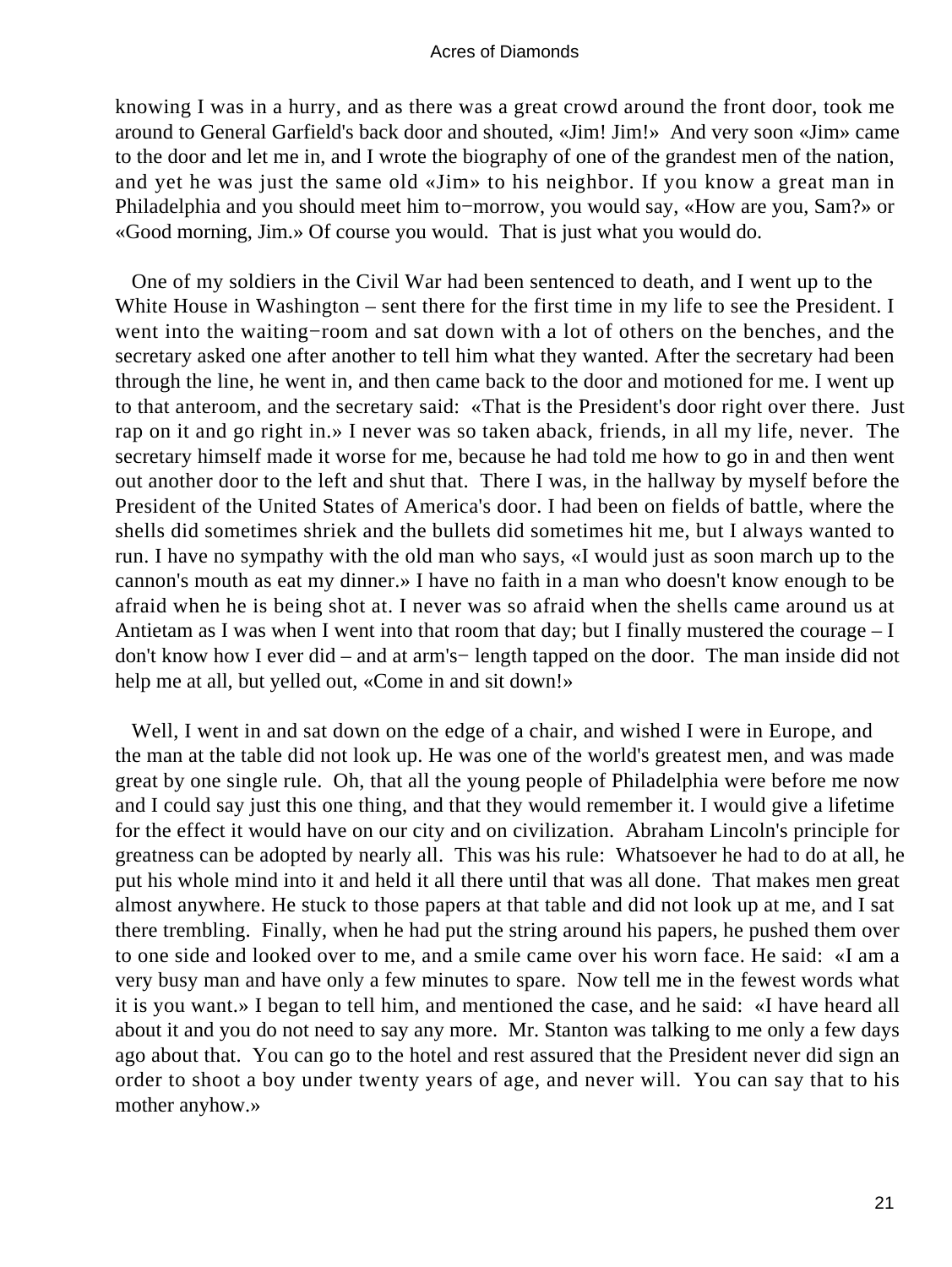Then he said to me, «How is it going in the field?» I said, «We sometimes get discouraged.» And he said: «It is all right. We are going to win out now. We are getting very near the light. No man ought to wish to be President of the United States, and I will be glad when I get through; then Tad and I are going out to Springfield, Illinois. I have bought a farm out there and I don't care if I again earn only twenty−five cents a day. Tad has a mule team, and we are going to plant onions.»

 Then he asked me, «Were you brought up on a farm?» I said, «Yes; in the Berkshire Hills of Massachusetts.» He then threw his leg over the corner of the big chair and said, «I have heard many a time, ever since I was young, that up there in those hills you have to sharpen the noses of the sheep in order to get down to the grass between the rocks.» He was so familiar, so everyday, so farmer−like, that I felt right at home with him at once.

 He then took hold of another roll of paper, and looked up at me and said, «Good morning.» I took the hint then and got up and went out. After I had gotten out I could not realize I had seen the President of the United States at all. But a few days later, when still in the city, I saw the crowd pass through the East Room by the coffin of Abraham Lincoln, and when I looked at the upturned face of the murdered President I felt then that the man I had seen such a short time before, who, so simple a man, so plain a man, was one of the greatest men that God ever raised up to lead a nation on to ultimate liberty. Yet he was only «Old Abe» to his neighbors. When they had the second funeral, I was invited among others, and went out to see that same coffin put back in the tomb at Springfield. Around the tomb stood Lincoln's old neighbors, to whom he was just «Old Abe.» Of course that is all they would say.

 Did you ever see a man who struts around altogether too large to notice an ordinary working mechanic? Do you think he is great? He is nothing but a puffed−up balloon, held down by his big feet. There is no greatness there.

 Who are the great men and women? My attention was called the other day to the history of a very little thing that made the fortune of a very poor man. It was an awful thing, and yet because of that experience he – not a great inventor or genius – invented the pin that now is called the safety−pin, and out of that safety−pin made the fortune of one of the great aristocratic families of this nation.

 A poor man in Massachusetts who had worked in the nail−works was injured at thirty−eight, and he could earn but little money. He was employed in the office to rub out the marks on the bills made by pencil memorandums, and he used a rubber until his hand grew tired. He then tied a piece of rubber on the end of a stick and worked it like a plane. His little girl came and said, «Why, you have a patent, haven't you?» The father said afterward, «My daughter told me when I took that stick and put the rubber on the end that there was a patent, and that was the first thought of that.» He went to Boston and applied for his patent, and every one of you that has a rubber−tipped pencil in your pocket is now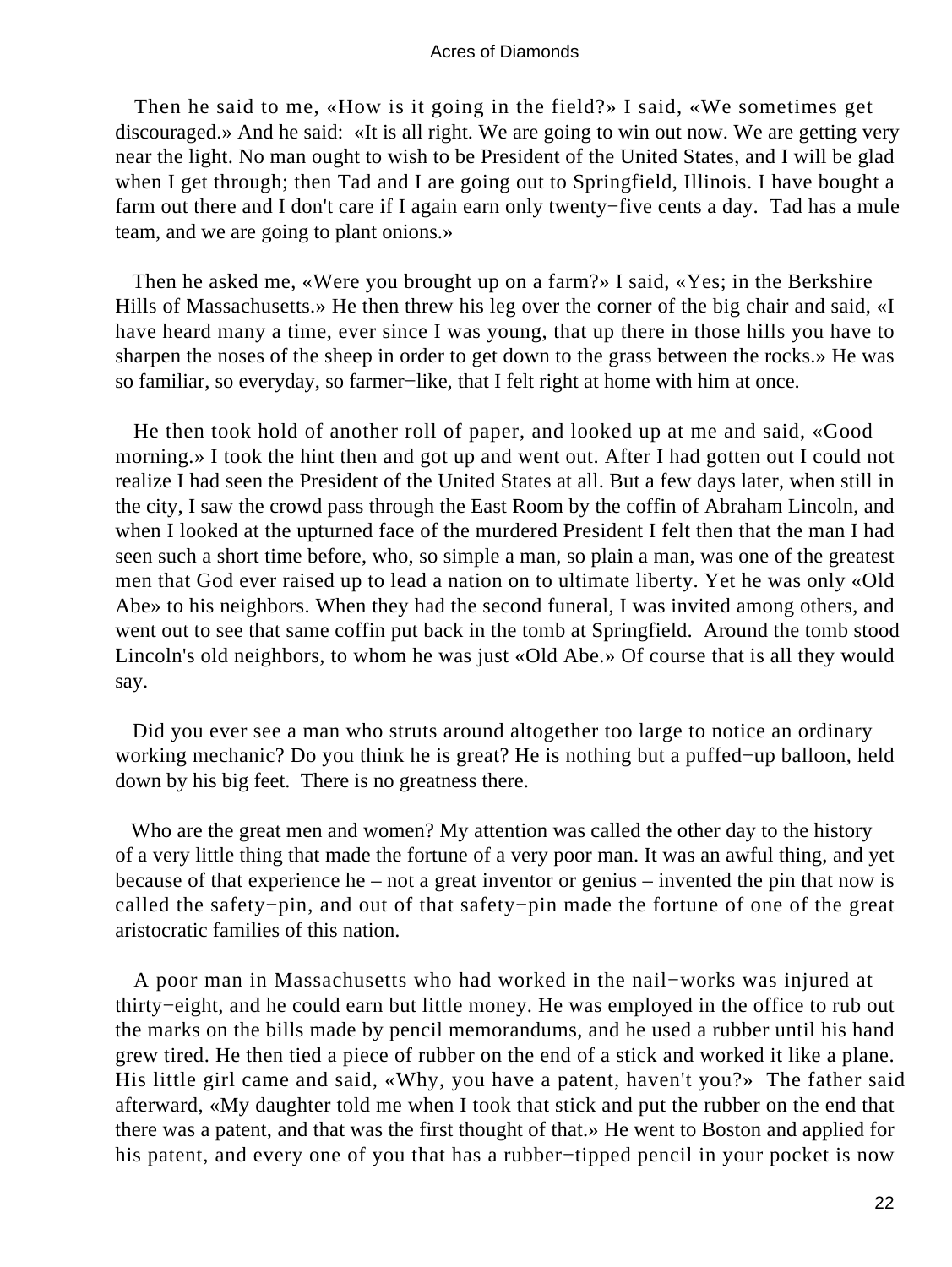paying tribute to the millionaire. No capital, not a penny did he invest in it. All was income, all the way up into the millions.

 But let me hasten to one other greater thought. «Show me the great men and women who live in Philadelphia.» A gentleman over there will get up and say: «We don't have any great men in Philadelphia. They don't live here. They live away off in Rome or St. Petersburg or London or Manayunk, or anywhere else but here in our town.» I have come now to the apex of my thought. I have come now to the heart of the whole matter and to the center of my struggle: Why isn't Philadelphia a greater city in its greater wealth? Why does New York excel Philadelphia? People say, «Because of her harbor.» Why do many other cities of the United States get ahead of Philadelphia now? There is only one answer, and that is because our own people talk down their own city. If there ever was a community on earth that has to be forced ahead, it is the city of Philadelphia. If we are to have a boulevard, talk it down; if we are going to have better schools, talk them down; if you wish to have wise legislation, talk it down; talk all the proposed improvements down. That is the only great wrong that I can lay at the feet of the magnificent Philadelphia that has been so universally kind to me. I say it is time we turn around in our city and begin to talk up the things that are in our city, and begin to set them before the world as the people of Chicago, New York, St. Louis, and San Francisco do. Oh, if we only could get that spirit out among our people, that we can do things in Philadelphia and do them well!

 Arise, ye millions of Philadelphians, trust in God and man, and believe in the great opportunities that are right here not over in New York or Boston, but here – for business, for everything that is worth living for on earth. There was never an opportunity greater. Let us talk up our own city.

 But there are two other young men here to− night, and that is all I will venture to say, because it is too late. One over there gets up and says, «There is going to be a great man in Philadelphia, but never was one.» «Oh, is that so? When are you going to be great?» «When I am elected to some political office.» Young man, won't you learn a lesson in the primer of politics that it is a *prima facie* evidence of littleness to hold office under our form of government? Great men get into office sometimes, but what this country needs is men that will do what we tell them to do. This nation – where the people rule – is governed by the people, for the people, and so long as it is, then the office−holder is but the servant of the people, and the Bible says the servant cannot be greater than the master. The Bible says, «He that is sent cannot be greater than Him who sent Him.» The people rule, or should rule, and if they do, we do not need the greater men in office. If the great men in America took our offices, we would change to an empire in the next ten years.

 I know of a great many young women, now that woman's suffrage is coming, who say, «I am going to be President of the United States some day.» I believe in woman's suffrage, and there is no doubt but what it is coming, and I am getting out of the way, anyhow. I may want an office by and by myself; but if the ambition for an office influences the women in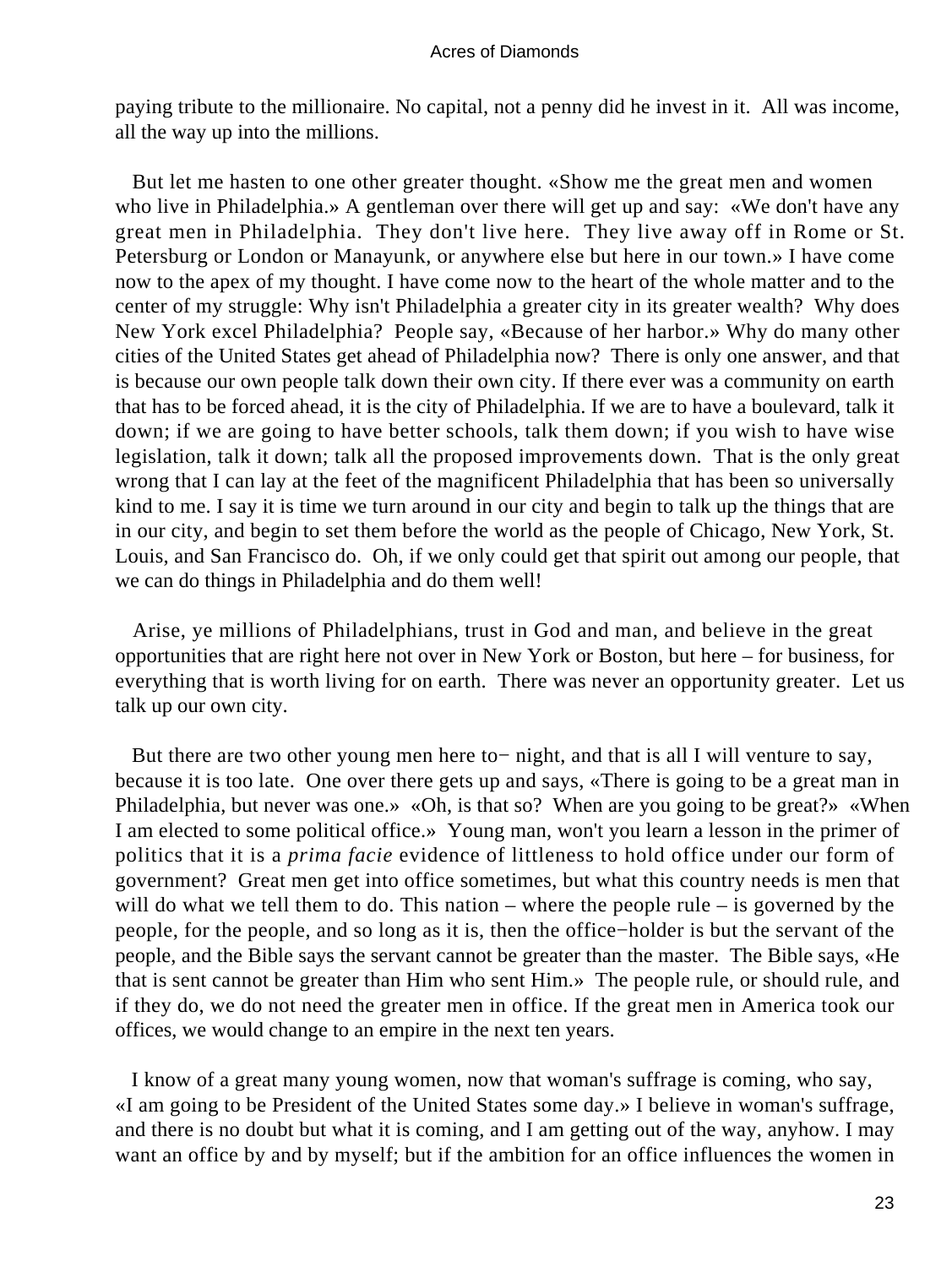their desire to vote, I want to say right here what I say to the young men, that if you only get the privilege of casting one vote, you don't get anything that is worth while. Unless you can control more than one vote, you will be unknown, and your influence so dissipated as practically not to be felt. This country is not run by votes. Do you think it is? It is governed by influence. It is governed by the ambitions and the enterprises which control votes. The young woman that thinks she is going to vote for the sake of holding an office is making an awful blunder.

 That other young man gets up and says, «There are going to be great men in this country and in Philadelphia.» «Is that so? When?» «When there comes a great war, when we get into difficulty through watchful waiting in Mexico; when we get into war with England over some frivolous deed, or with Japan or China or New Jersey or some distant country. Then I will march up to the cannon's mouth; I will sweep up among the glistening bayonets; I will leap into the arena and tear down the flag and bear it away in triumph. I will come home with stars on my shoulder, and hold every office in the gift of the nation, and I will be great.» No, you won't. You think you are going to be made great by an office, but remember that if you are not great before you get the office, you won't be great when you secure it. It will only be a burlesque in that shape.

 We had a Peace Jubilee here after the Spanish War. Out West they don't believe this, because they said, «Philadelphia would not have heard of any Spanish War until fifty years hence.» Some of you saw the procession go up Broad Street. I was away, but the family wrote to me that the tally−ho coach with Lieutenant Hobson upon it stopped right at the front door and the people shouted, «Hurrah for Hobson!» and if I had been there I would have yelled too, because he deserves much more of his country than he has ever received. But suppose I go into school and say, «Who sunk the *Merrimac* at Santiago?» and if the boys answer me, «Hobson,» they will tell me seven−eighths of a lie. There were seven other heroes on that steamer, and they, by virtue of their position, were continually exposed to the Spanish fire, while Hobson, as an officer, might reasonably be behind the smoke−stack. You have gathered in this house your most intelligent people, and yet, perhaps, not one here can name the other seven men.

We ought not to so teach history. We ought to teach that, however humble a man's station may be, if he does his full duty in that place he is just as much entitled to the American people's honor as is the king upon his throne. But we do not so teach. We are now teaching everywhere that the generals do all the fighting.

 I remember that, after the war, I went down to see General Robert E. Lee, that magnificent Christian gentleman of whom both North and South are now proud as one of our great Americans. The general told me about his servant, «Rastus,» who was an enlisted colored soldier. He called him in one day to make fun of him, and said, «Rastus, I hear that all the rest of your company are killed, and why are you not killed?» Rastus winked at him and said, « 'Cause when there is any fightin' goin' on I stay back with the generals.»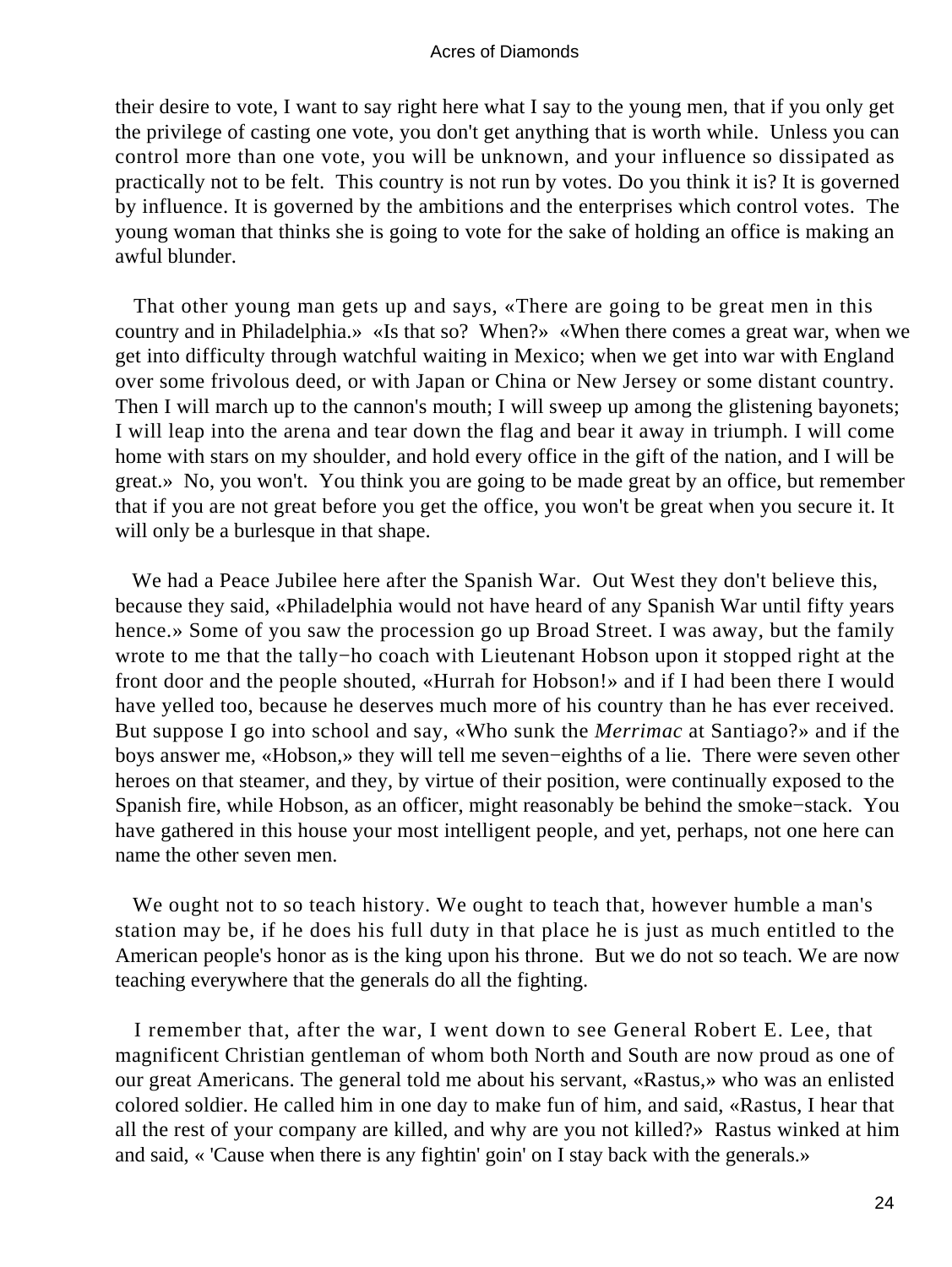I remember another illustration. I would leave it out but for the fact that when you go to the library to read this lecture, you will find this has been printed in it for twenty−five years. I shut my eyes – shut them close – and lo! I see the faces of my youth. Yes, they sometimes say to me, «Your hair is not white; you are working night and day without seeming ever to stop; you can't be old.» But when I shut my eyes, like any other man of my years, oh, then come trooping back the faces of the loved and lost of long ago, and I know, whatever men may say, it is evening−time.

 I shut my eyes now and look back to my native town in Massachusetts, and I see the cattle−show ground on the mountain−top; I can see the horse− sheds there. I can see the Congregational church; see the town hall and mountaineers' cottages; see a great assembly of people turning out, dressed resplendently, and I can see flags flying and handkerchiefs waving and hear bands playing. I can see that company of soldiers that had re−enlisted marching up on that cattle−show ground. I was but a boy, but I was captain of that company and puffed out with pride. A cambric needle would have burst me all to pieces. Then I thought it was the greatest event that ever came to man on earth. If you have ever thought you would like to be a king or queen, you go and be received by the mayor.

 The bands played, and all the people turned out to receive us. I marched up that Common so proud at the head of my troops, and we turned down into the town hall. Then they seated my soldiers down the center aisle and I sat down on the front seat. A great assembly of people a hundred or two – came in to fill the town hall, so that they stood up all around. Then the town officers came in and formed a half−circle. The mayor of the town sat in the middle of the platform. He was a man who had never held office before; but he was a good man, and his friends have told me that I might use this without giving them offense. He was a good man, but he thought an office made a man great. He came up and took his seat, adjusted his powerful spectacles, and looked around, when he suddenly spied me sitting there on the front seat. He came right forward on the platform and invited me up to sit with the town officers. No town officer ever took any notice of me before I went to war, except to advise the teacher to thrash me, and now I was invited up on the stand with the town officers. Oh my! the town mayor was then the emperor, the king of our day and our time. As I came up on the platform they gave me a chair about this far, I would say, from the front.

 When I had got seated, the chairman of the Selectmen arose and came forward to the table, and we all supposed he would introduce the Congregational minister, who was the only orator in town, and that he would give the oration to the returning soldiers. But, friends, you should have seen the surprise which ran over the audience when they discovered that the old fellow was going to deliver that speech himself. He had never made a speech in his life, but he fell into the same error that hundreds of other men have fallen into. It seems so strange that a man won't learn he must speak his piece as a boy if he in− tends to be an orator when he is grown, but he seems to think all he has to do is to hold an office to be a great orator.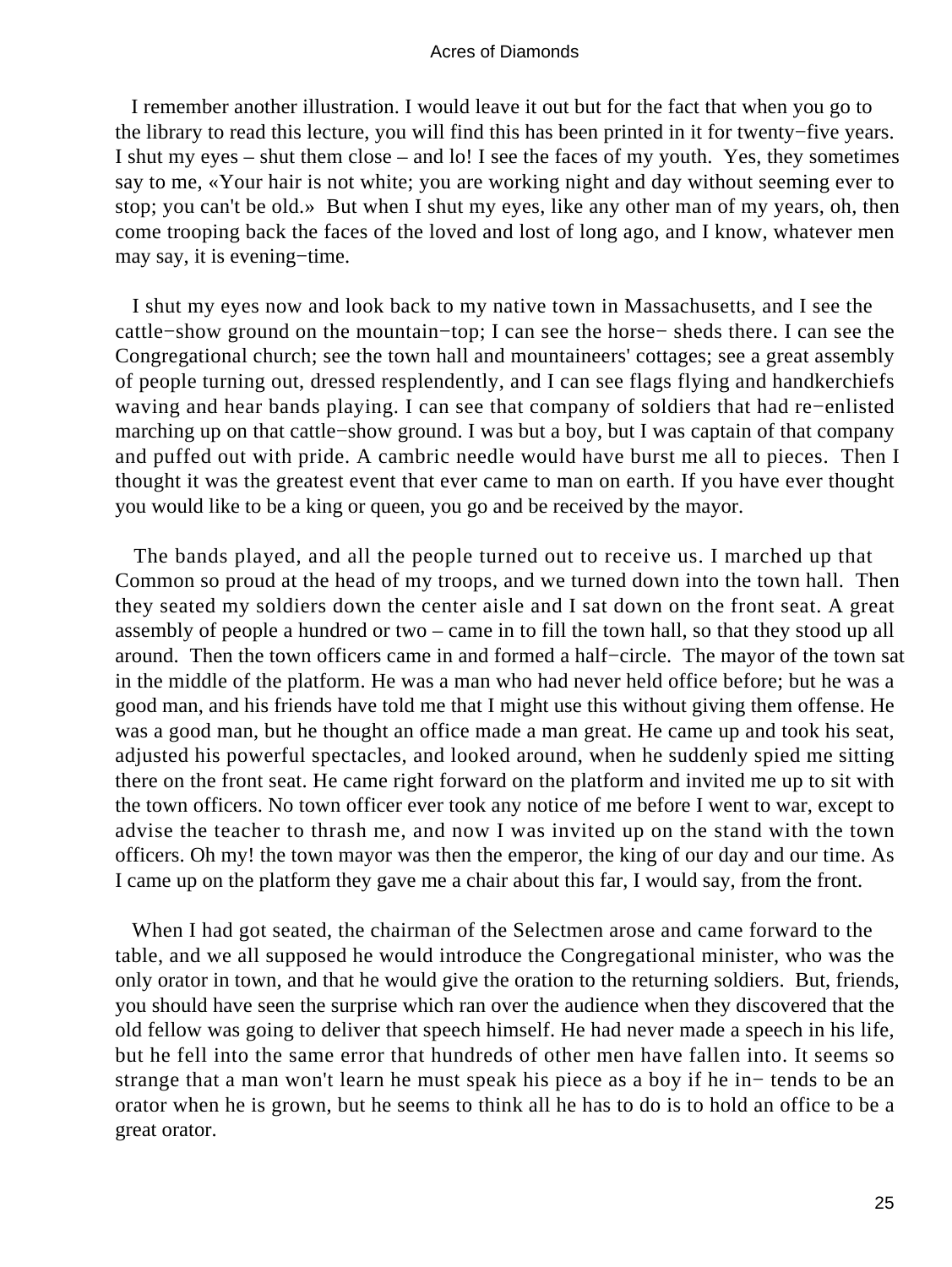So he came up to the front, and brought with him a speech which he had learned by heart walking up and down the pasture, where he had frightened the cattle. He brought the manuscript with him and spread it out on the table so as to be sure he might see it. He adjusted his spectacles and leaned over it for a moment and marched back on that platform, and then came forward like this – tramp, tramp, tramp. He must have studied the subject a great deal, when you come to think of it, because he assumed an «elocutionary» attitude. He rested heavily upon his left heel, threw back his shoulders, slightly advanced the right foot, opened the organs of speech, and advanced his right foot at an angle of forty− five. As he stood in that elocutionary attitude, friends, this is just the way that speech went. Some people say to me, «Don't you exaggerate?» That would be impossible. But I am here for the lesson and not for the story, and this is the way it went:

 «Fellow−citizens – » As soon as he heard his voice his fingers began to go like that, his knees began to shake, and then he trembled all over. He choked and swallowed and came around to the table to look at the manuscript. Then he gathered himself up with clenched fists and came back: «Fellow−citizens, we are Fellow−citizens, we are – we are – we are – we are – we are – we are very happy – we are very happy – we are very happy. We are very happy to welcome back to their native town these soldiers who have fought and bled – and come back again to their native town. We are especially – we are especially – we are especially. We are especially pleased to see with us to−day this young hero» (that meant me) – «this young hero who in imagination» (friends, remember he said that; if he had not said  $\sin$  imagination» I would not be egotistic enough to refer to it at all) – «this young hero who in imagination we have seen leading – we have seen leading – leading. We have seen leading his troops on to the deadly breach. We have seen his shining – we have seen his shining – his shining – his shining sword – flashing. Flashing in the sunlight, as he shouted to his troops, `Come on'!»

 Oh dear, dear, dear! how little that good man knew about war. If he had known anything about war at all he ought to have known what any of my G. A. R. comrades here to−night will tell you is true, that it is next to a crime for an officer of infantry ever in time of danger to go ahead of his men. «I, with my shining sword flashing in the sunlight, shouting to my troops, `Come on'!» I never did it. Do you suppose I would get in front of my men to be shot in front by the enemy and in the back by my own men? That is no place for an officer. The place for the officer in actual battle is behind the line. How often, as a staff officer, I rode down the line, when our men were suddenly called to the line of battle, and the Rebel yells were coming out of the woods, and shouted: «Officers to the rear! Officers to the rear!» Then every officer gets behind the line of private soldiers, and the higher the officer's rank the farther behind he goes. Not because he is any the less brave, but because the laws of war require that. And yet he shouted,  $\ll 1$ , with my shining sword – » In that house there sat the company of my soldiers who had carried that boy across the Carolina rivers that he might not wet his feet. Some of them had gone far out to get a pig or a chicken. Some of them had gone to death under the shell−swept pines in the mountains of Tennessee, yet in the good man's speech they were scarcely known. He did refer to them, but only incidentally. The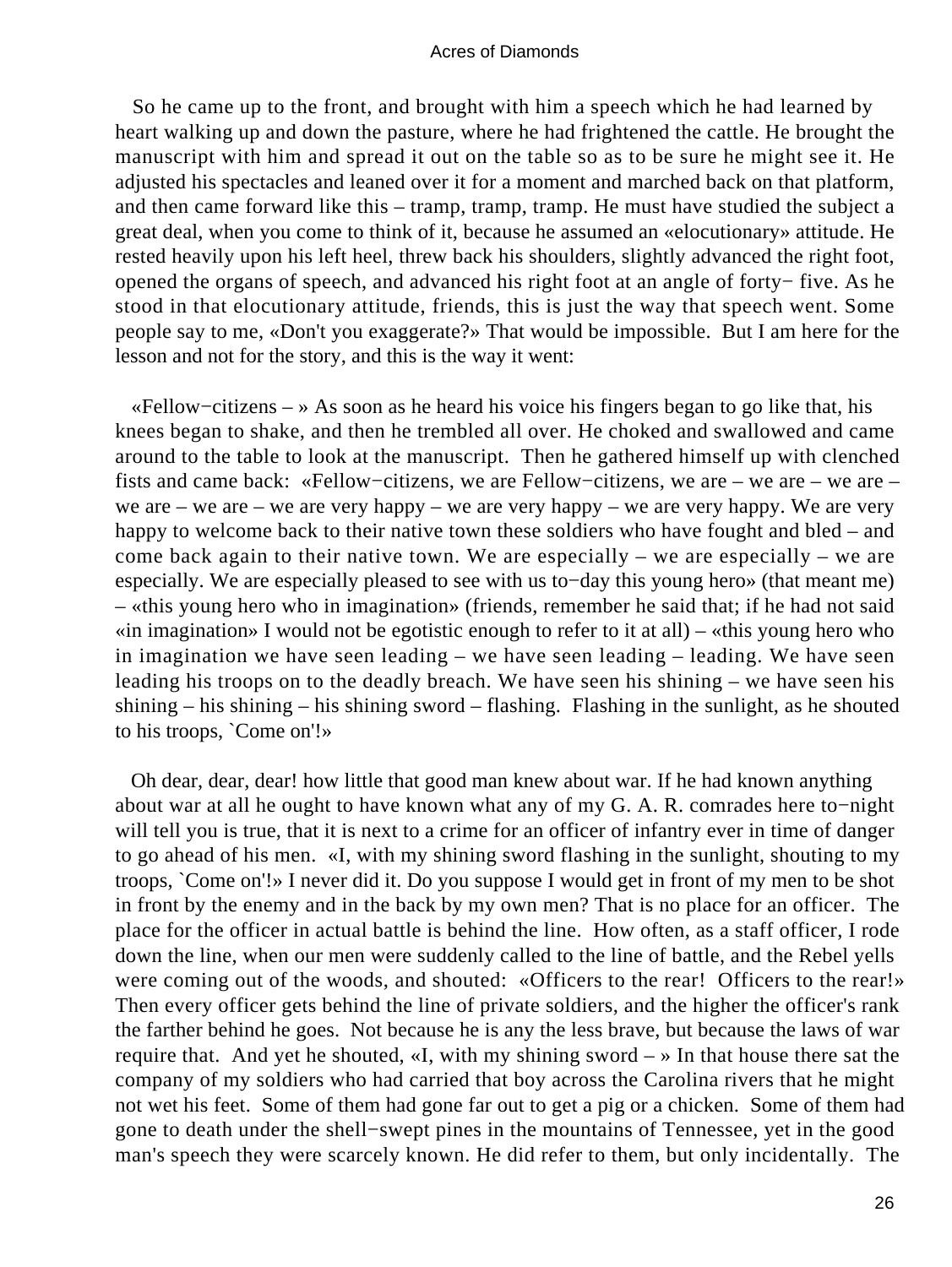hero of the hour was this boy. Did the nation owe him anything? No, nothing then and nothing now. Why was he the hero? Simply because that man fell into that same human error – that this boy was great because he was an officer and these were only private soldiers.

 Oh, I learned the lesson then that I will never forget so long as the tongue of the bell of time continues to swing for me. Greatness consists not in the holding of some future office, but really consists in doing great deeds with little means and the accomplishment of vast purposes from the private ranks of life. To be great at all one must be great here, now, in Philadelphia. He who can give to this city better streets and better sidewalks, better schools and more colleges, more happiness and more civilization, more of God, he will be great anywhere. Let every man or woman here, if you never hear me again, remember this, that if you wish to be great at all, you must begin where you are and what you are, in Philadelphia, now. He that can give to his city any blessing, he who can be a good citizen while he lives here, he that can make better homes, he that can be a blessing whether he works in the shop or sits behind the counter or keeps house, whatever be his life, he who would be great anywhere must first be great in his own Philadelphia.

### HIS **Life and achievements by robert shackleton**

I.

## THE **Story of the** SWORD [2]

[2] *Dr, Conwell was living, and actively at work, when these pages were written. It is, therefore, a much truer picture of his personality than anything written in the past tense*.

 I **Shall** write of a remarkable man, an interesting man, a man of power, of initiative, of will, of persistence; a man who plans vastly and who realizes his plans; a man who not only does things himself, but who, even more important than that, is the constant inspiration of others. I shall write of Russell H. Conwell.

 As a farmer's boy he was the leader of the boys of the rocky region that was his home; as a school− teacher he won devotion; as a newspaper correspondent he gained fame; as a soldier in the Civil War he rose to important rank; as a lawyer he developed a large practice; as an author he wrote books that reached a mighty total of sales. He left the law for the ministry and is the active head of a great church that he raised from nothingness. He is the most popular lecturer in the world and yearly speaks to many thousands. He is, so to speak, the discoverer of «Acres of Diamonds,» through which thousands of men and women have achieved success out of failure. He is the head of two hospitals, one of them founded by himself, that have cared for a host of patients, both the poor and the rich, irrespective of race or creed. He is the founder and head of a university that has already had tens of thousands of students. His home is in Philadelphia; but he is known in every corner of every state in the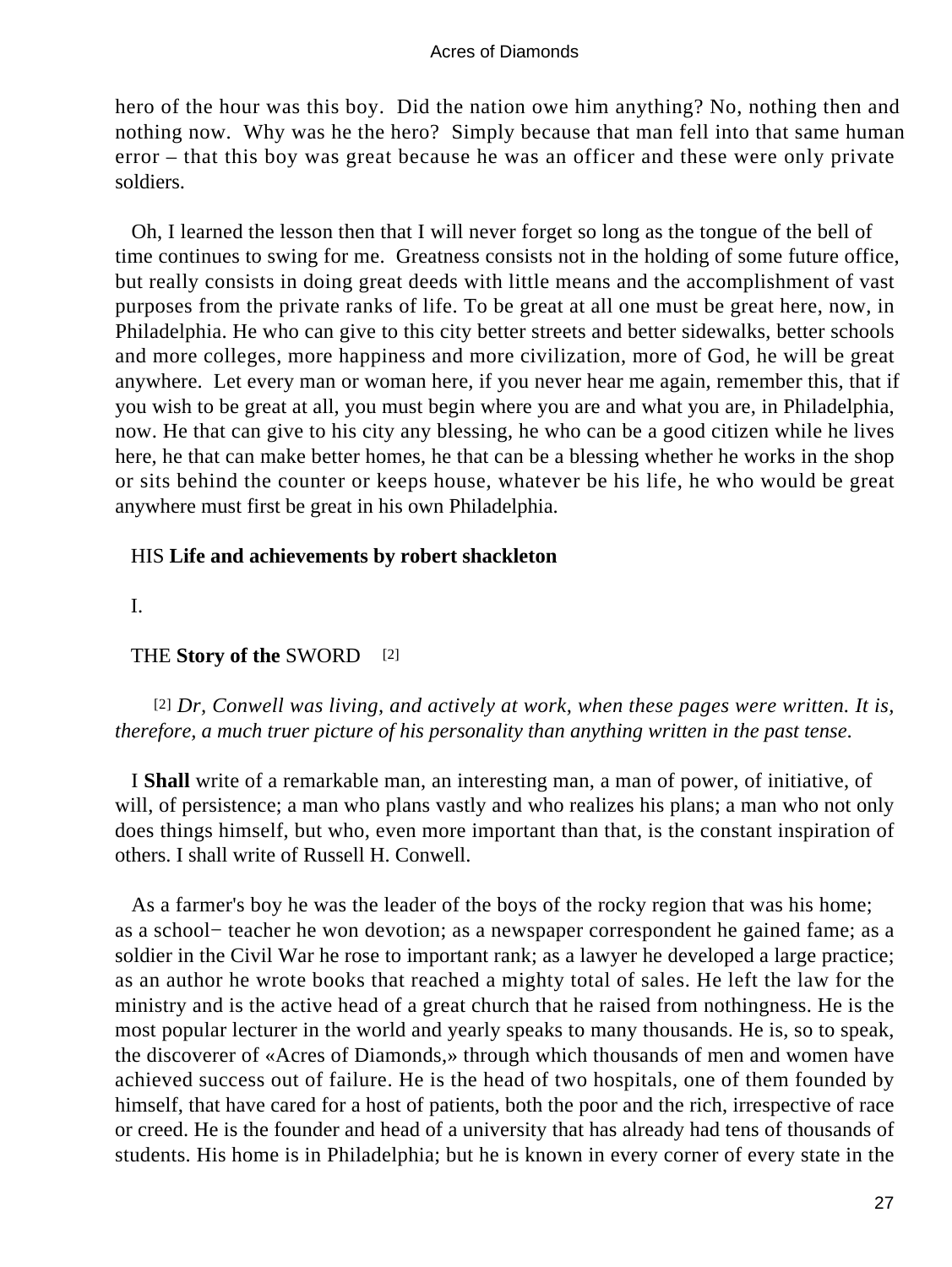Union, and everywhere he has hosts of friends. All of his life he has helped and inspired others.

 Quite by chance, and only yesterday, literally yesterday and by chance, and with no thought at the moment of Conwell although he had been much in my mind for some time past, I picked up a thin little book of description by William Dean Howells, and, turning the pages of a chapter on Lexington, old Lexington of the Revolution, written, so Howells had set down, in 1882, I noticed, after he had written of the town itself, and of the long−past fight there, and of the present− day aspect, that he mentioned the church life of the place and remarked on the striking advances made by the Baptists, who had lately, as he expressed it, been reconstituted out of very perishing fragments and made strong and flourishing, under the ministrations of a lay preacher, formerly a colonel in the Union army. And it was only a few days before I chanced upon this description that Dr. Conwell, the former colonel and former lay preacher, had told me of his experiences in that little old Revolutionary town.

 Howells went on to say that, so he was told, the colonel's success was principally due to his making the church attractive to young people. Howells says no more of him; apparently he did not go to hear him; and one wonders if he has ever associated that lay preacher of Lexington with the famous Russell H. Conwell of these recent years!

 «Attractive to young people.» Yes, one can recognize that to−day, just as it was recognized in Lexington. And it may be added that he at the same time attracts older people, too! In this, indeed, lies his power. He makes his church interesting, his sermons interesting, his lectures interesting. He is himself interesting! Because of his being interesting, he gains attention. The attention gained, he inspires.

 Biography is more than dates. Dates, after all, are but mile−stones along the road of life. And the most important fact of Conwell's life is that he lived to be eighty−two, working sixteen hours every day for the good of his fellow−men. He was born on February 15, 1843 – born of poor parents, in a low−roofed cottage in the eastern Berkshires, in Massachusetts.

«I was born in this room,» he said to me, simply, as we sat together recently  $[3]$  in front of the old fireplace in the principal room of the little cottage; for he has bought back the rocky farm of his father, and has retained and restored the little old home. «I was born in this room. It was bedroom and kitchen. It was poverty.» And his voice sank with a kind of grimness into silence.

## [3] *This interview took place at the old Conwell farm in the summer of 1915*.

Then he spoke a little of the struggles of those long–past years; and we went out on the porch, as the evening shadows fell, and looked out over the valley and stream and hills of his youth, and he told of his grandmother, and of a young Marylander who had come to the region on a visit; it was a tale of the impetuous love of those two, of rash marriage, of the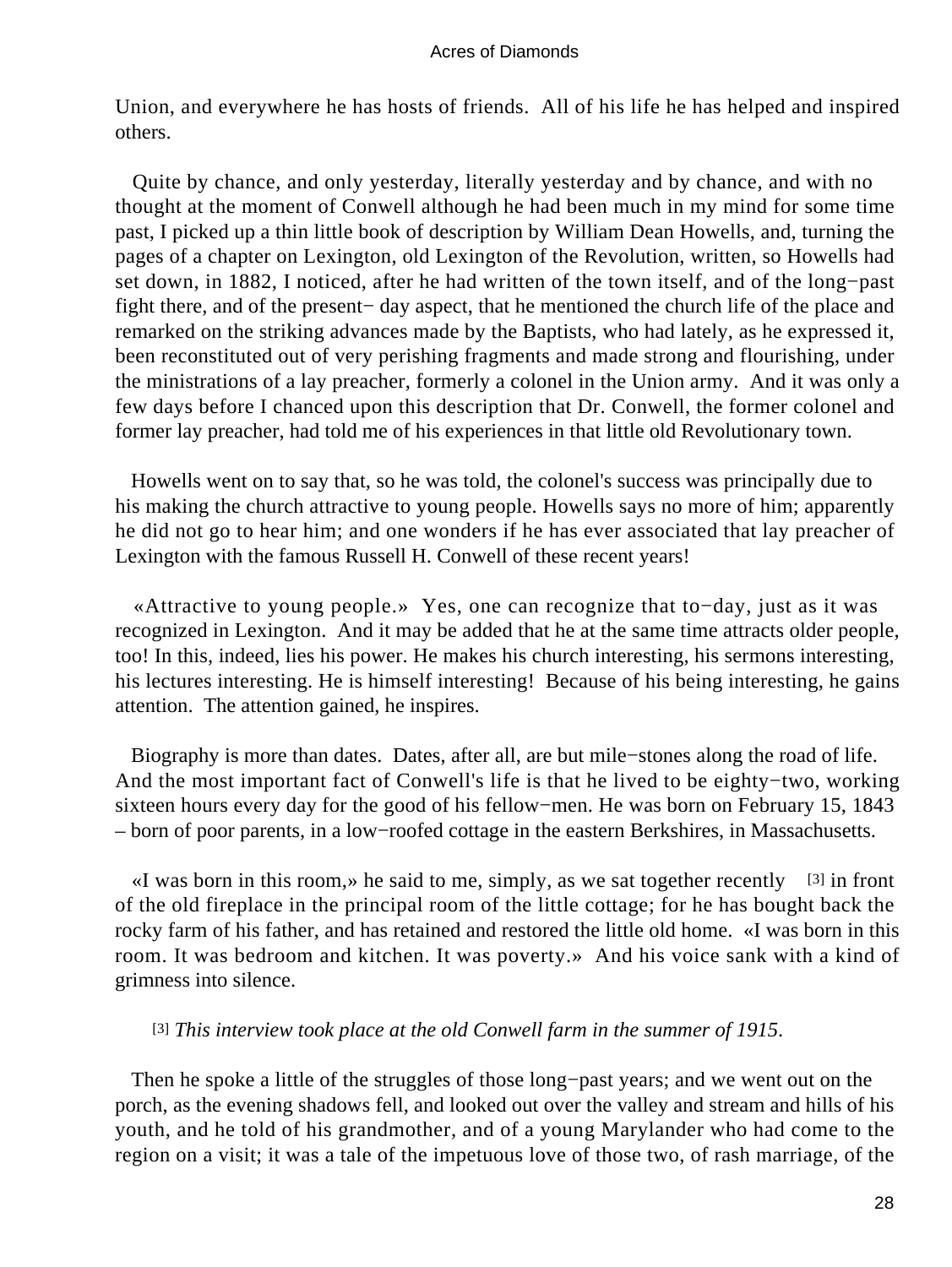interference of parents, of the fierce rivalry of another suitor, of an attack on the Marylander's life, of passionate hastiness, of unforgivable words, of separation, of lifelong sorrow. «Why does grandmother cry so often?» he remembers asking when he was a little boy. And he was told that it was for the husband of her youth.

 We went back into the little house, and he showed me the room in which he first saw John Brown. «I came down early one morning, and saw a huge, hairy man sprawled upon the bed there – and I was frightened,» he says.

 But John Brown did not long frighten him! For he was much at their house after that, and was so friendly with Russell and his brother that there was no chance for awe; and it gives a curious side− light on the character of the stern abolitionist that he actually, with infinite patience, taught the old horse of the Conwells to go home alone with the wagon after leaving the boys at school, a mile or more away, and at school−closing time to trot gently off for them without a driver when merely faced in that direction and told to go! Conwell remembers how John Brown, in training it, used patiently to walk beside the horse, and control its going and its turnings, until it was quite ready to go and turn entirely by itself.

 The Conwell house was a station on the Underground Railway, and Russell Conwell remembers, when a lad, seeing the escaping slaves that his father had driven across country and temporarily hidden. «Those were heroic days,» he says, quietly. «And once in a while my father let me go with him. They were wonderful night drives – the cowering slaves, the darkness of the road, the caution and the silence and dread of it all.» This underground route, he remembers, was from Philadelphia to New Haven, thence to Springfield, where Conwell's father would take his charge, and onward to Bellows Falls and Canada.

 Conwell tells, too, of meeting Frederick Douglass, the colored orator, in that little cottage in the hills. « `I never saw my father,' Douglass said one day – his father was a white man – `and I remember little of my mother except that once she tried to keep an overseer from whipping me, and the lash cut across her own face, and her blood fell over me.'

 «When John Brown was captured,» Conwell went on, «my father tried to sell this place to get a little money to send to help his defense. But he couldn't sell it, and on the day of the execu− tion we knelt solemnly here, from eleven to twelve, just praying, praying in silence for the passing soul of John Brown. And as we prayed we knew that others were also praying, for a church−bell tolled during that entire hour, and its awesome boom went sadly sounding over these hills.»

 Conwell believes that his real life dates from a happening of the time of the Civil War – a happening that still looms vivid and intense before him, and which undoubtedly did deepen and strengthen his strong and deep nature. Yet the real Conwell was always essentially the same. Neighborhood tradition still tells of his bravery as a boy and a youth, of his reckless coasting, his skill as a swimmer and his saving of lives, his strength and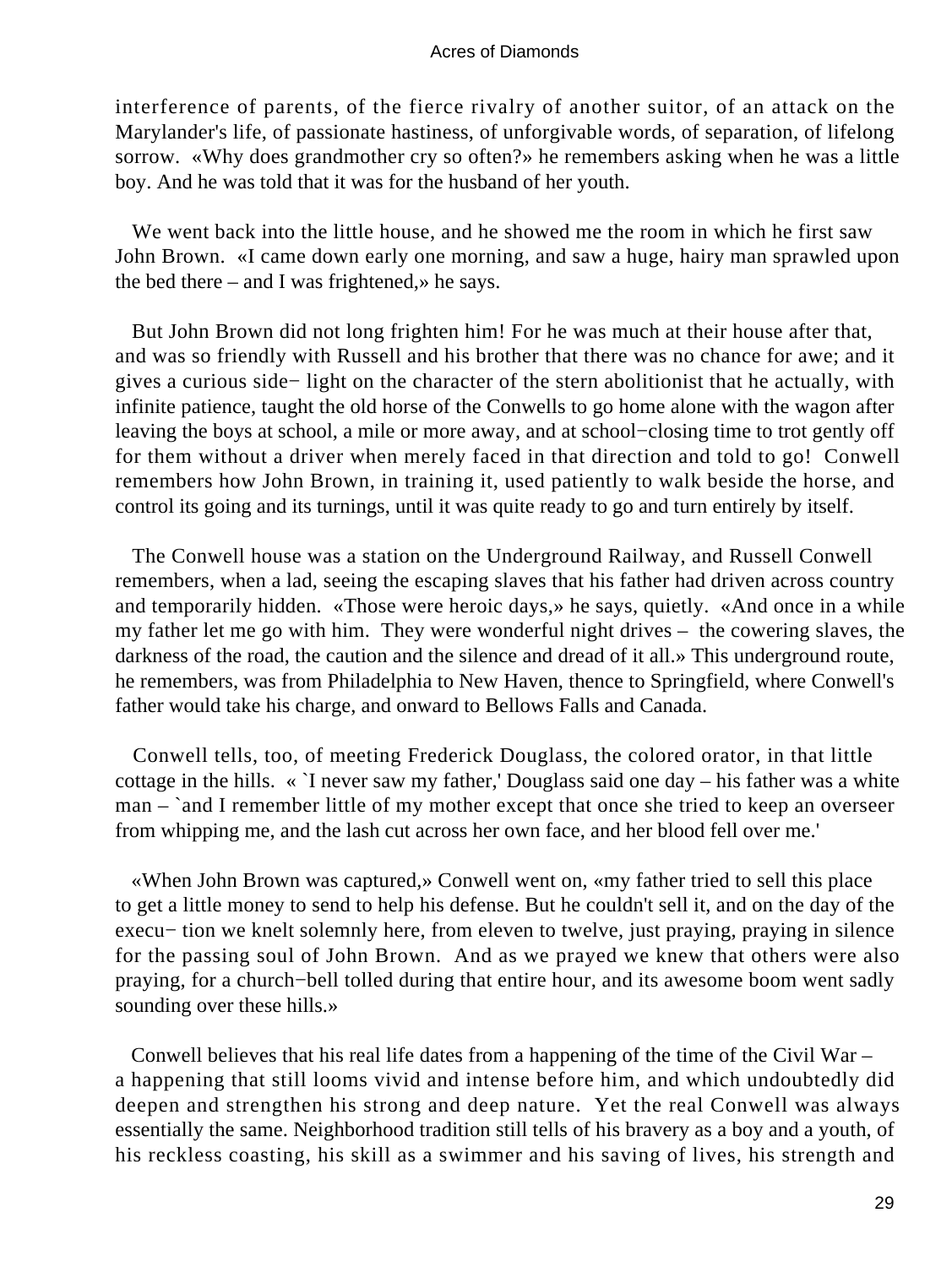endurance, his plunging out into the darkness of a wild winter night to save a neighbor's cattle. His soldiers came home with tales of his devotion to them, and of how he shared his rations and his blankets and bravely risked his life; of how he crept off into a swamp, at imminent peril, to rescue one of his men lost or mired there. The present Conwell was always Conwell; in fact, he may be traced through his ancestry, too, for in him are the sturdy virtues, the bravery, the grim determination, the practicality, of his father; and romanticism, that comes from his grandmother; and the dreamy qualities of his mother, who, practical and hardworking New England woman that she was, was at the same time influenced by an almost startling mysticism.

 And Conwell himself is a dreamer: first of all he is a dreamer; it is the most important fact in regard to him! It is because he is a dreamer and visualizes his dreams that he can plan the great things that to other men would seem impossibilities; and then his intensely practical side his intense efficiency, his power, his skill, his patience, his fine earnestness, his mastery over others, develop his dreams into realities. He dreams dreams and sees visions – but his visions are never visionary and his dreams become facts.

 The rocky hills which meant a dogged struggle for very existence, the fugitive slaves, John Brown – what a school for youth! And the literal school was a tiny one−room school−house where young Conwell came under the care of a teacher who realized the boy's unusual capabilities and was able to give him broad and unusual help. Then a wise country preacher also recognized the unusual, and urged the parents to give still more education, whereupon supreme effort was made and young Russell was sent to Wilbraham Academy. He likes to tell of his life there, and of the hardships, of which he makes light; and of the joy with which week−end pies and cakes were received from home!

 He tells of how he went out on the roads selling books from house to house, and of how eagerly he devoured the contents of the sample books that he carried. «They were a foundation of learning for me,» he says, soberly. «And they gave me a broad idea of the world.»

 He went to Yale in 1860, but the outbreak of the war interfered with college, and he enlisted in 1861. But he was only eighteen, and his father objected, and he went back to Yale. But next year he again enlisted, and men of his Berkshire neighborhood, likewise enlisting, insisted that he be their captain; and Governor Andrews, appealed to, consented to commission the nineteen−year− old youth who was so evidently a natural leader; and the men gave freely of their scant money to get for him a sword, all gay and splendid with gilt, and upon the sword was the declaration in stately Latin that, «True friendship is eternal.»

 And with that sword is associated the most vivid, the most momentous experience of Russell Conwell's life.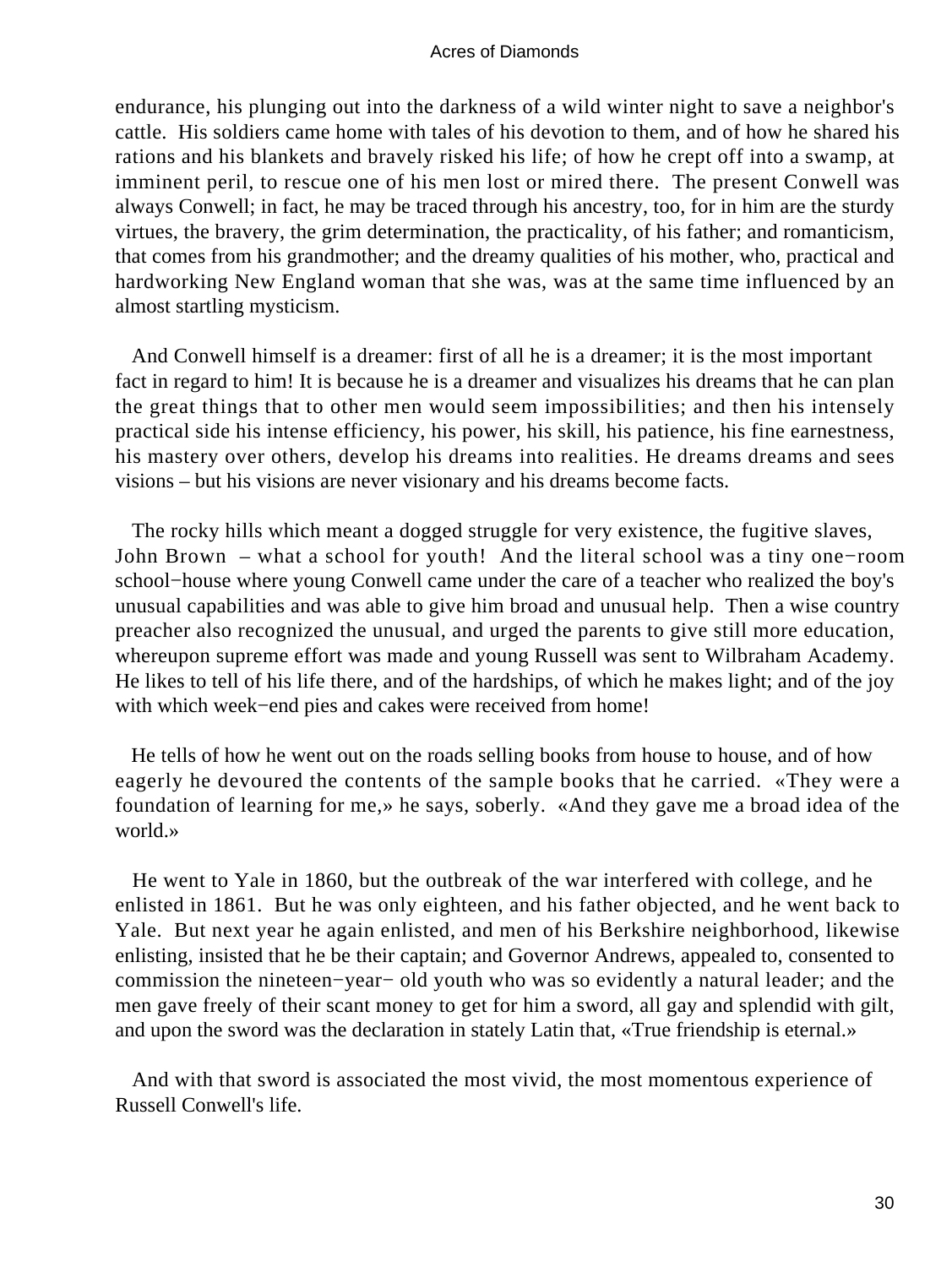That sword hangs at the head of Conwell's bed in his home in Philadelphia. Man of peace that he is, and minister of peace, that symbol of war has for over half a century been of infinite importance to him.

 He told me the story as we stood together before that sword. And as he told the story, speaking with quiet repression, but seeing it all and living it all just as vividly as if it had occurred but yesterday, «That sword has meant so much to me,» he murmured; and then he began the tale:

 «A boy up there in the Berkshires, a neighbor's son, was John Ring; I call him a boy, for we all called him a boy, and we looked upon him as a boy, for he was under−sized and under−developed – so much so that he could not enlist.

 «But for some reason he was devoted to me, and he not only wanted to enlist, but he also wanted to be in the artillery company of which I was captain; and I could only take him along as my servant. I didn't want a servant, but it was the only way to take poor little Johnnie Ring.

 «Johnnie was deeply religious, and would read the Bible every evening before turning in. In those days I was an atheist, or at least thought I was, and I used to laugh at Ring, and after a while he took to reading the Bible outside the tent on account of my laughing at him! But he did not stop reading it, and his faithfulness to me remained unchanged.

 «The scabbard of the sword was too glittering for the regulations» – the ghost of a smile hovered on Conwell's lips – «and I could not wear it, and could only wear a plain one for service and keep this hanging in my tent on the tent−pole. John Ring used to handle it adoringly, and kept it polished to brilliancy. – It's dull enough these many years,» he added, somberly. «To Ring it represented not only his captain, but the very glory and pomp of war.

 «One day the Confederates suddenly stormed our position near New Berne and swept through the camp, driving our entire force before them; and all, including my company, retreated hurriedly across the river, setting fire to a long wooden bridge as we went over. It soon blazed up furiously, making a barrier that the Confederates could not pass.

 «But, unknown to everybody, and unnoticed, John Ring had dashed back to my tent. I think he was able to make his way back because he just looked like a mere boy; but however that was, he got past the Confederates into my tent and took down, from where it was hanging on the tent− pole, my bright, gold−scabbarded sword.

 «John Ring seized the sword that had long been so precious to him. He dodged here and there, and actually managed to gain the bridge just as it was beginning to blaze. He started across. The flames were every moment getting fiercer, the smoke denser, and now and then, as he crawled and staggered on, he leaned for a few seconds far over the edge of the bridge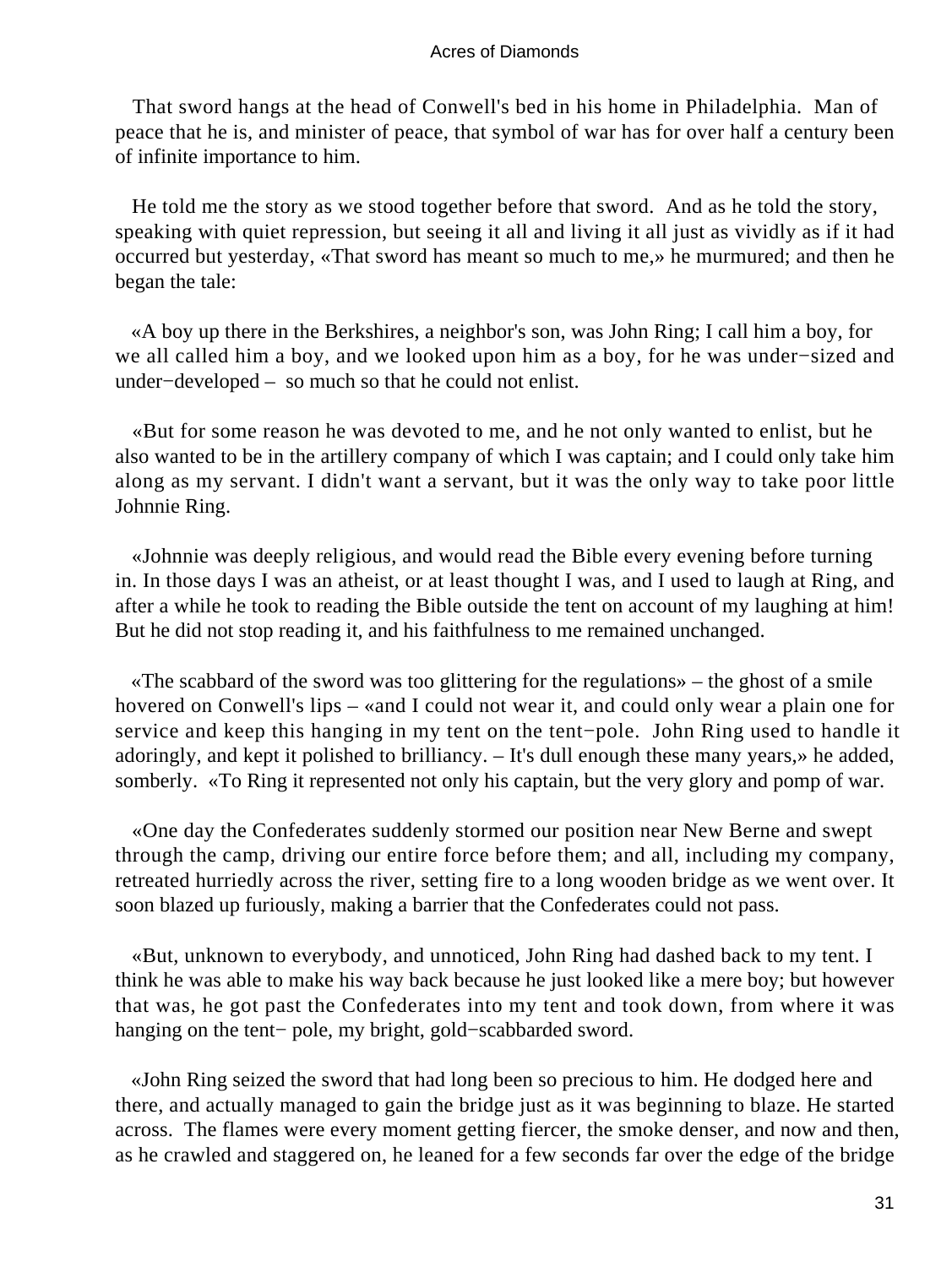in an effort to get air. Both sides saw him; both sides watched his terrible progress, even while firing was fiercely kept up from each side of the river. And then a Confederate officer – he was one of General Pickett's officers – ran to the water's edge and waved a white handkerchief and the firing ceased.

 « `Tell that boy to come back here!' he cried. `Tell him to come back here and we will let him go free!'

 «He called this out just as Ring was about to enter upon the worst part of the bridge – the cov− ered part, where there were top and bottom and sides of blazing wood. The roar of the flames was so close to Ring that he could not hear the calls from either side of the river, and he pushed desperately on and disappeared in the covered part.

 «There was dead silence except for the crackling of the fire. Not a man cried out. All waited in hopeless expectancy. And then came a mighty yell from Northerner and Southerner alike, for Johnnie came crawling out of the end of the covered way – he had actually passed through that frightful place – and his clothes were ablaze, and he toppled over and fell into shallow water; and in a few moments he was dragged out, unconscious, and hurried to a hospital.

 «He lingered for a day or so, still unconscious, and then came to himself and smiled a little as he found that the sword for which he had given his life had been left beside him. He took it in his arms. He hugged it to his breast. He gave a few words of final message for me. And that was all.»

 Conwell's voice had gone thrillingly low as he neared the end, for it was all so very, very vivid to him, and his eyes had grown tender and his lips more strong and firm. And he fell silent, thinking of that long−ago happening, and though he looked down upon the thronging traffic of Broad Street, it was clear that he did not see it, and that if the rumbling hubbub of sound meant anything to him it was the rumbling of the guns of the distant past. When he spoke again it was with a still tenser tone of feeling.

 «When I stood beside the body of John Ring and realized that he had died for love of me, I made a vow that has formed my life. I vowed that from that moment I would live not only my own life, but that I would also live the life of John Ring. And from that moment I have worked sixteen hours every day – eight for John Ring's work and eight hours for my own.»

 A curious note had come into his voice, as of one who had run the race and neared the goal, fought the good fight and neared the end.

 «Every morning when I rise I look at this sword, or if I am away from home I think of the sword, and vow anew that another day shall see sixteen hours of work from me.» And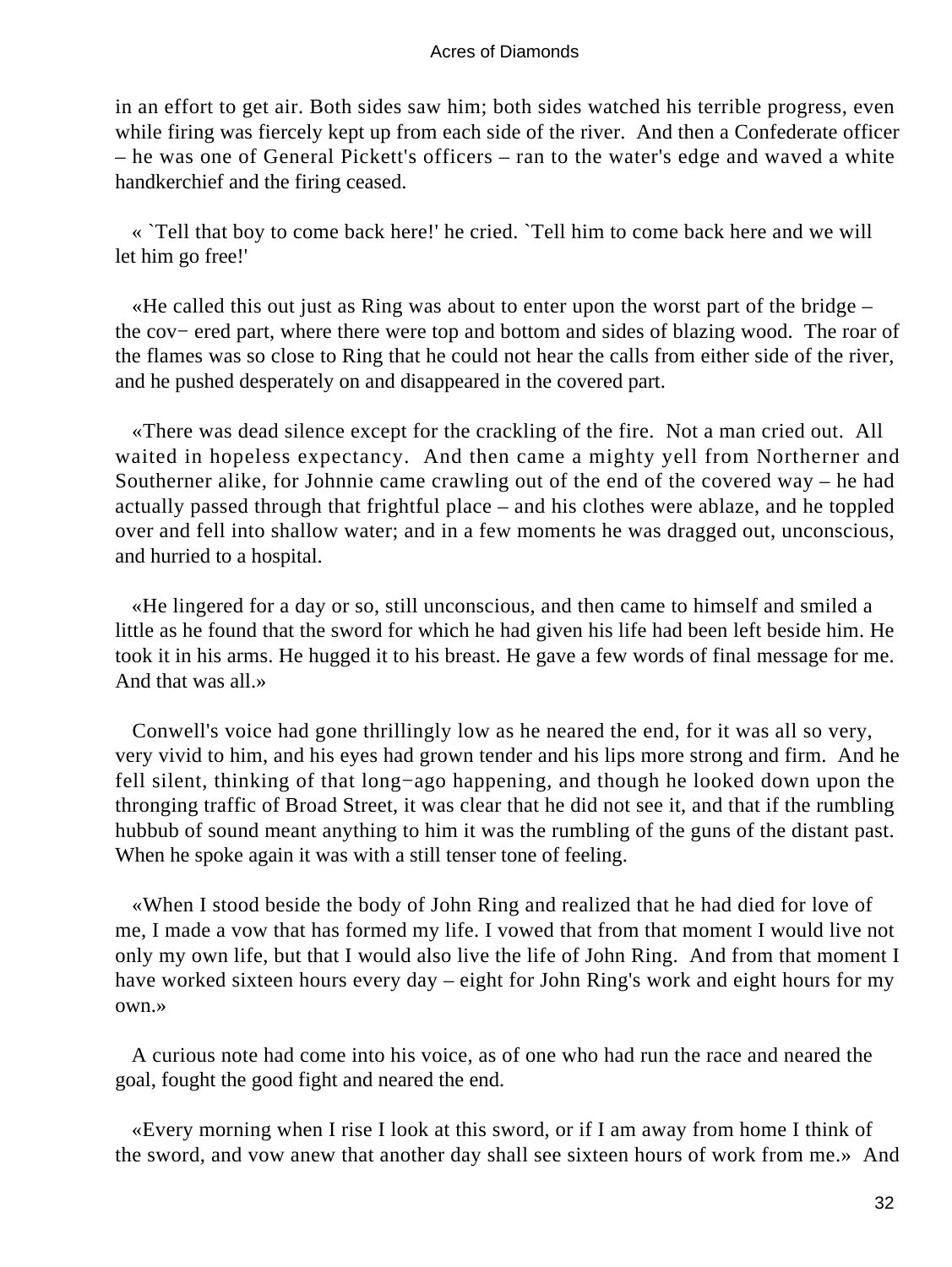when one comes to know Russell Conwell one realizes that never did a man work more hard and constantly,

 «It was through John Ring and his giving his life through devotion to me that I became a Christian,» he went on. «This did not come about immediately, but it came before the war was over, and it came through faithful Johnnie Ring.»

 There is a little lonely cemetery in the Berkshires, a tiny burying−ground on a wind−swept hill, a few miles from Conwell's old home. In this isolated burying−ground bushes and vines and grass grow in profusion, and a few trees cast a gentle shade; and tree−clad hills go billowing off for miles and miles in wild and lonely beauty. And in that lonely little graveyard I found the plain stone that marks the resting−place of John Ring.

II

### THE **Beginning at old lexington**

 IT is not because he is a minister that Russell Conwell is such a force in the world. He went into the ministry because he was sincerely and profoundly a Christian, and because he felt that as a minister he could do more good in the world than in any other capacity. But being a minister is but an incident, so to speak. The important thing is not that he is a minister, but that he is himself!

 Recently I heard a New−Yorker, the head of a great corporation, say: «I believe that Russell Conwell is doing more good in the world than any man who has lived since Jesus Christ.» And he said this in serious and unexaggerated earnest.

 Yet Conwell did not get readily into his life− work. He might have seemed almost a failure until he was well on toward forty, for although he kept making successes they were not permanent successes, and he did not settle himself into a definite line. He restlessly went westward to make his home, and then restlessly returned to the East. After the war was over he was a lawyer, he was a lecturer, he was an editor, he went around the world as a correspondent, he wrote books. He kept making money, and kept losing it; he lost it through fire, through investments, through aiding his friends. It is probable that the unsettledness of the years following the war was due to the unsettling effect of the war itself, which thus, in its influence, broke into his mature life after breaking into his years at Yale. But however that may be, those seething, changing, stirring years were years of vital importance to him, for in the myriad experiences of that time he was building the foundation of the Conwell that was to come. Abroad he met the notables of the earth. At home he made hosts of friends and loyal admirers.

 It is worth while noting that as a lawyer he would never take a case, either civil or criminal, that he considered wrong. It was basic with him that he could not and would not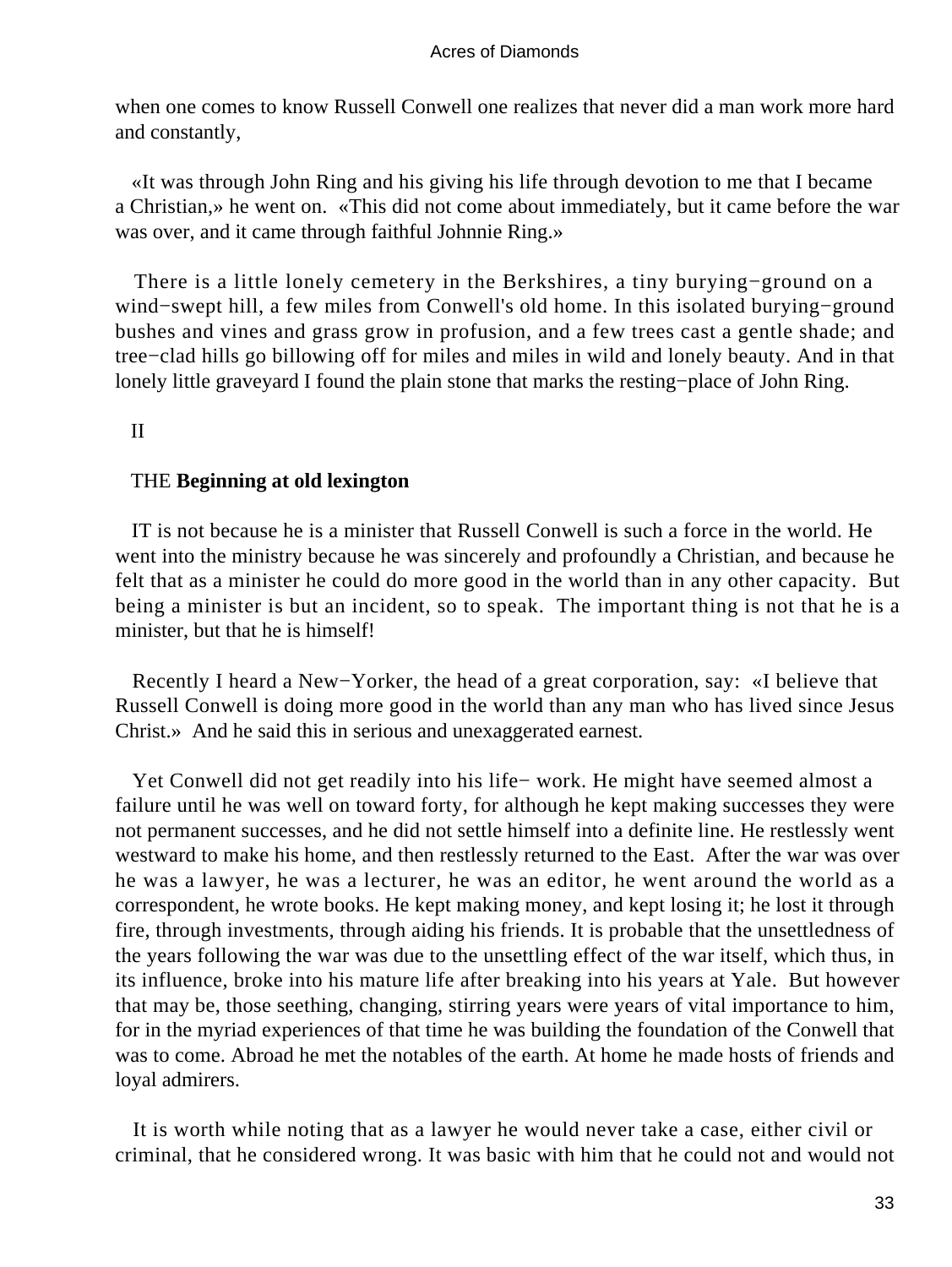fight on what he thought was the wrong side. Only when his client was right would he go ahead!

 Yet he laughs, his quiet, infectious, characteristic laugh, as he tells of how once he was deceived, for he defended a man, charged with stealing a watch, who was so obviously innocent that he took the case in a blaze of indignation and had the young fellow proudly exonerated. The next day the wrongly accused one came to his office and shamefacedly took out the watch that he had been charged with stealing. «I want you to send it to the man I took it from,» he said. And he told with a sort of shamefaced pride of how he had got a good old deacon to give, in all sincerity, the evidence that exculpated him. «And, say, Mr. Conwell – I want to thank you for getting me off – and I hope you'll excuse my deceiving you – and – I won't be any worse for not going to jail.» And Conwell likes to remember that thereafter the young man lived up to the pride of exoneration; and, though Conwell does not say it or think it, one knows that it was the Conwell influence that inspired to honesty – for always he is an inspirer.

 Conwell even kept certain hours for consultation with those too poor to pay any fee; and at one time, while still an active lawyer, he was guardian for over sixty children! The man has always been a marvel, and always one is coming upon such romantic facts as these.

 That is a curious thing about him – how much there is of romance in his life! Worshiped to the end by John Ring; left for dead all night at Kenesaw Mountain; calmly singing «Nearer, my God, to Thee,» to quiet the passengers on a supposedly sinking ship; saving lives even when a boy; never disappointing a single audience of the thousands of audiences he has arranged to address during all his years of lecturing! He himself takes a little pride in this last point, and it is characteristic of him that he has actually forgotten that just once he did fail to appear: he has quite forgotten that one evening, on his way to a lecture, he stopped a runaway horse to save two women's lives, and went in consequence to a hospital instead of to the platform! And it is typical of him to forget that sort of thing.

 The emotional temperament of Conwell has always made him responsive to the great, the striking, the patriotic. He was deeply influenced by knowing John Brown, and his brief memories of Lincoln are intense, though he saw him but three times in all.

 The first time he saw Lincoln was on the night when the future President delivered the address, which afterward became so famous, in Cooper Union, New York. The name of Lincoln was then scarcely known, and it was by mere chance that young Conwell happened to be in New York on that day. But being there, and learning that Abraham Lincoln from the West was going to make an address, he went to hear him.

 He tells how uncouthly Lincoln was dressed, even with one trousers−leg higher than the other, and of how awkward he was, and of how poorly, at first, he spoke and with what apparent embarrassment. The chairman of the meeting got Lincoln a glass of water, and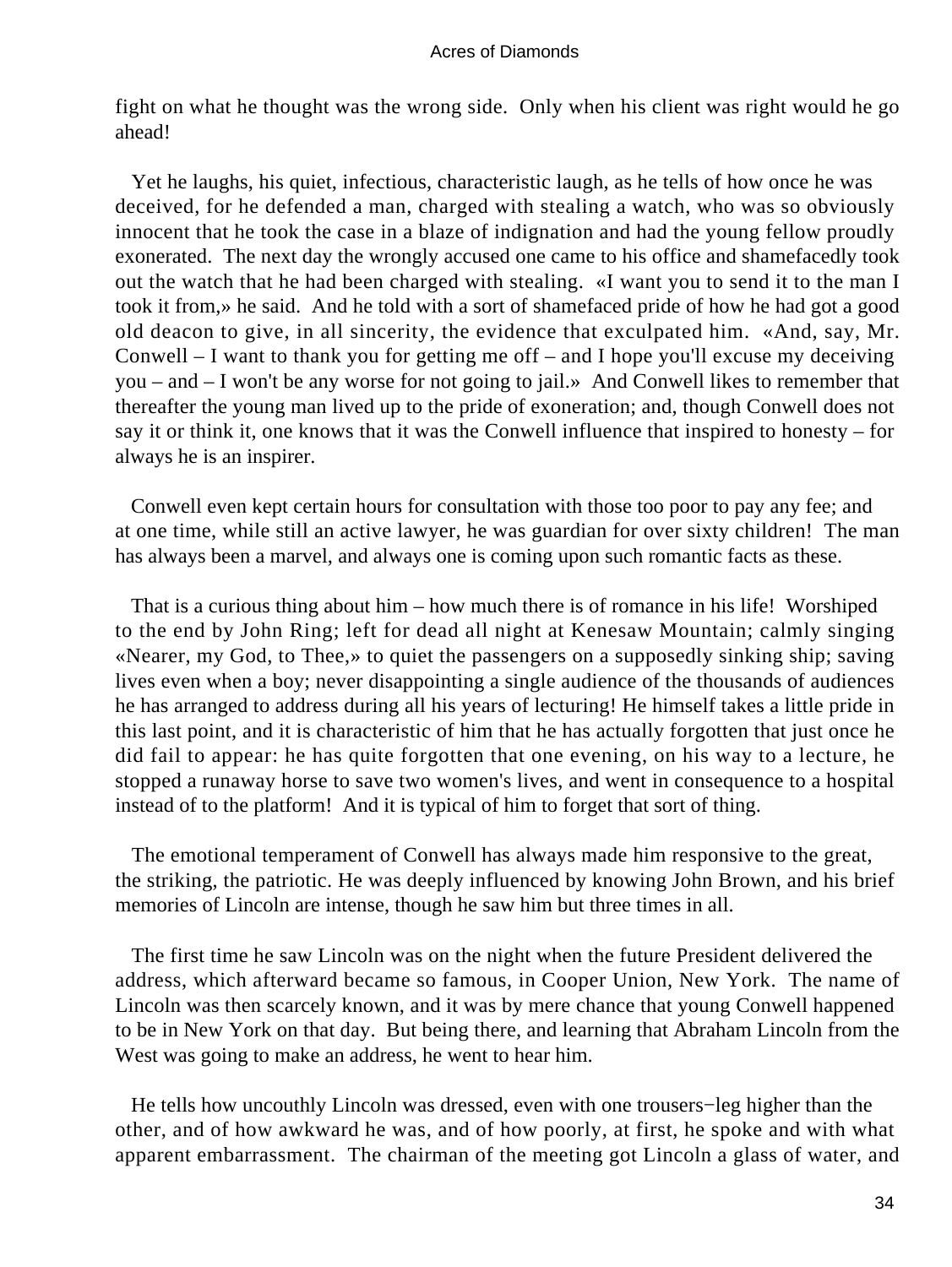Conwell thought that it was from a personal desire to help him and keep him from breaking down. But he loves to tell how Lincoln became a changed man as he spoke; how he seemed to feel ashamed of his brief embarrassment and, pulling himself together and putting aside the written speech which he had prepared, spoke freely and powerfully, with splendid conviction, as only a born orator speaks. To Conwell it was a tremendous experience.

 The second time he saw Lincoln was when he went to Washington to plead for the life of one of his men who had been condemned to death for sleeping on post. He was still but a captain (his promotion to a colonelcy was still to come), a youth, and was awed by going into the presence of the man he worshiped. And his voice trembles a little, even now, as he tells of how pleasantly Lincoln looked up from his desk, and how cheerfully he asked his business with him, and of how absorbedly Lincoln then listened to his tale, although, so it appeared, he already knew of the main outline.

 «It will be all right,» said Lincoln, when Conwell finished. But Conwell was still frightened. He feared that in the multiplicity of public matters this mere matter of the life of a mountain boy, a private soldier, might be forgotten till too late. «It is almost the time set – » he faltered. And Conwell's voice almost breaks, man of emotion that he is, as he tells of how Lincoln said, with stern gravity: «Go and telegraph that soldier's mother that Abraham Lincoln never signed a warrant to shoot a boy under twenty, and never will.» That was the one and only time that he spoke with Lincoln, and it remains an indelible impression.

 The third time he saw Lincoln was when, as officer of the day, he stood for hours beside the dead body of the President as it lay in state in Washington. In those hours, as he stood rigidly as the throng went shuffling sorrowfully through, an immense impression came to Colonel Conwell of the work and worth of the man who there lay dead, and that impression has never departed.

 John Brown, Abraham Lincoln, old Revolutionary Lexington – how Conwell's life is associated with famous men and places! – and it was actually at Lexington that he made the crucial decision as to the course of his life! And it seems to me that it was, although quite unconsciously, because of the very fact that it was Lexington that Conwell was influenced to decide and to act as he did. Had it been in some other kind of place, some merely ordinary place, some quite usual place, he might not have taken the important step. But it was Lexington, it was brave old Lexington, inspiring Lexington; and he was inspired by it, for the man who himself inspires nobly is always the one who is himself open to noble inspiration. Lexington inspired him.

 «When I was a lawyer in Boston and almost thirty−seven years old,» he told me, thinking slowly back into the years, «I was consulted by a woman who asked my advice in regard to disposing of a little church in Lexington whose congregation had become unable to support it. I went out and looked at the place, and I told her how the property could be sold. But it seemed a pity to me that the little church should be given up. However, I advised a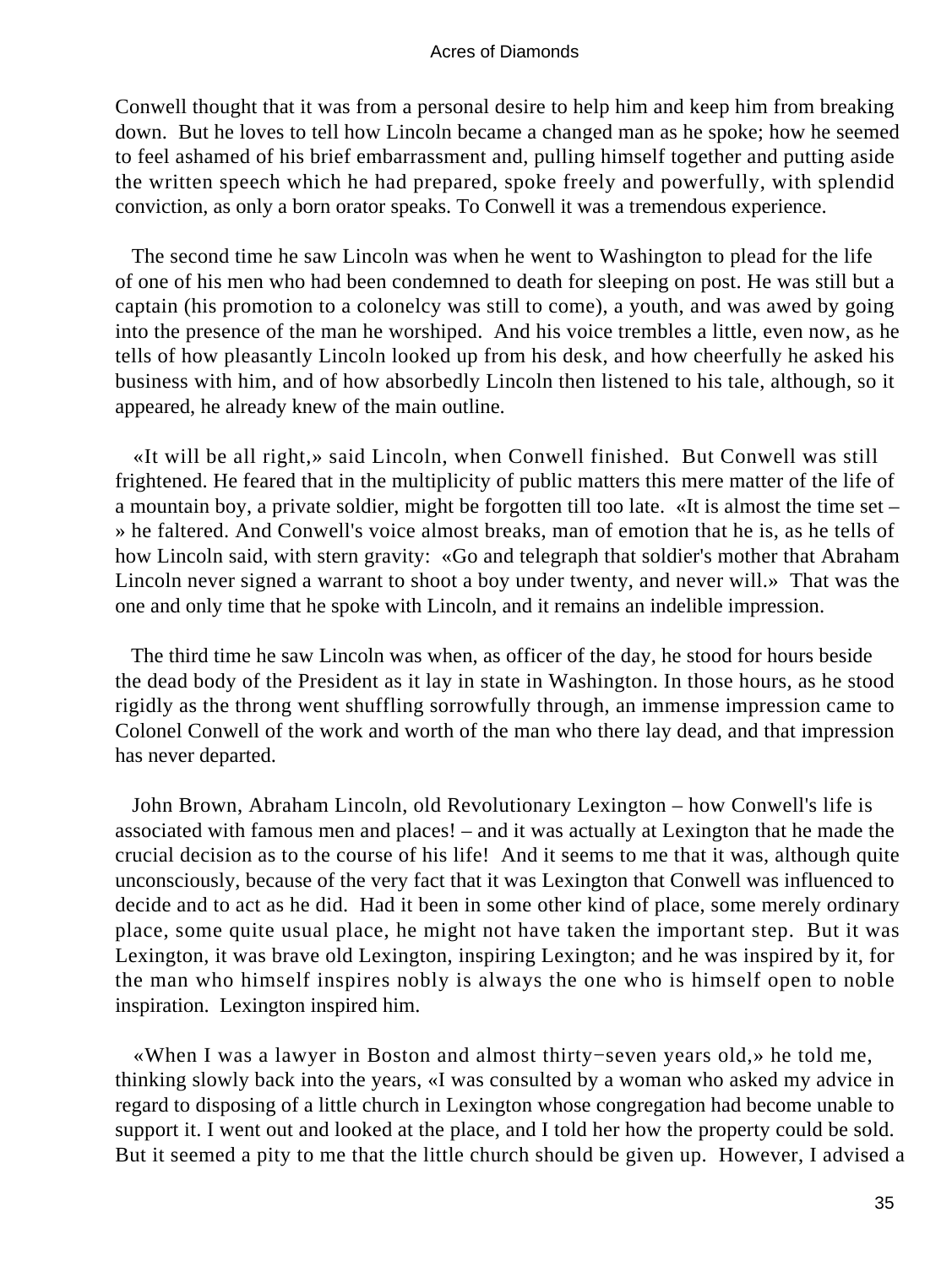meeting of the church members, and I attended the meeting. I put the case to them – it was only a handful of men and women – and there was silence for a little. Then an old man rose and, in a quavering voice, said the matter was quite clear; that there evidently was nothing to do but to sell, and that he would agree with the others in the necessity; but as the church had been his church home from boyhood, so he quavered and quivered on, he begged that they would excuse him from actually taking part in disposing of it; and in a deep silence he went haltingly from the room.

 «The men and the women looked at one another, still silent, sadly impressed, but not knowing what to do. And I said to them: `Why not start over again, and go on with the church, after all!' »

 Typical Conwellism, that! First, the impulse to help those who need helping, then the inspiration and leadership.

 « `But the building is entirely too tumble− down to use,' said one of the men, sadly; and I knew he was right, for I had examined it; but I said:

 « `Let us meet there to−morrow morning and get to work on that building ourselves and put it in shape for a service next Sunday.'

 «It made them seem so pleased and encouraged, and so confident that a new possibility was opening that I never doubted that each one of those present, and many friends besides, would be at the building in the morning. I was there early with a hammer and ax and crowbar that I had secured, ready to go to work – but no one else showed up!»

 He has a rueful appreciation of the humor of it, as he pictured the scene; and one knows also that, in that little town of Lexington, where Americans had so bravely faced the impossible, Russell Conwell also braced himself to face the impossible. A pettier man would instantly have given up the entire matter when those who were most interested failed to respond, but one of the strongest features in Conwell's character is his ability to draw even doubters and weaklings into line, his ability to stir even those who have given up.

 «I looked over that building,» he goes on, whimsically, «and I saw that repair really seemed out of the question. Nothing but a new church would do! So I took the ax that I had brought with me and began chopping the place down. In a little while a man, not one of the church members, came along, and he watched me for a time and said, `What are you going to do there?'

«And I instantly replied, `Tear down this old building and build a new church here!'

«He looked at me. `But the people won't do that,' he said.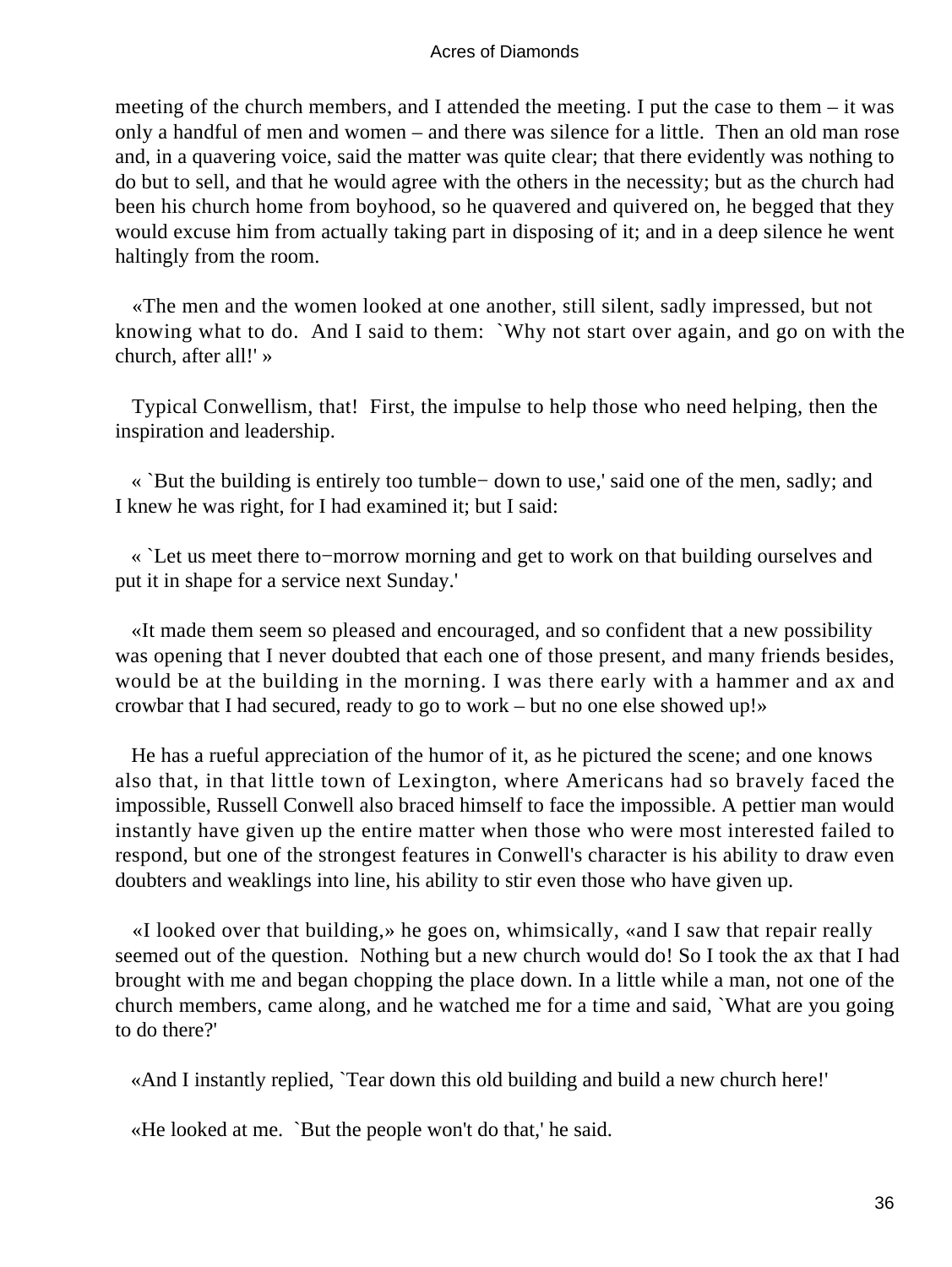« `Yes, they will,' I said, cheerfully, keeping at my work. Whereupon he watched me a few minutes longer and said:

 « `Well, you can put me down for one hundred dollars for the new building. Come up to my livery−stable and get it this evening.'

« `All right; I'll surely be there,' I replied.

 «In a little while another man came along and stopped and looked, and he rather gibed at the idea of a new church, and when I told him of the livery−stable man contributing one hundred dollars, he said, `But you haven't got the money yet!'

« `No,' I said; `but I am going to get it to−night.'

« `You'll never get it,' he said. `He's not that sort of a man. He's not even a church man!'

 «But I just went quietly on with the work, without answering, and after quite a while he left; but he called back, as he went off, `Well, if he does give you that hundred dollars, come to me and I'll give you another hundred.' »

 Conwell smiles in genial reminiscence and without any apparent sense that he is telling of a great personal triumph, and goes on:

 «Those two men both paid the money, and of course the church people themselves, who at first had not quite understood that I could be in earnest, joined in and helped, with work and money, and as, while the new church was building, it was peculiarly important to get and keep the congregation together, and as they had ceased to have a minister of their own, I used to run out from Boston and preach for them, in a room we hired.

 «And it was there in Lexington, in 1879, that I determined to become a minister. I had a good law practice, but I determined to give it up. For many years I had felt more or less of a call to the ministry, and here at length was the definite time to begin.

 «Week by week I preached there» – how strange, now, to think of William Dean Howells and the colonel−preacher! – «and after a while the church was completed, and in that very church, there in Lexington, I was ordained a minister.»

 A marvelous thing, all this, even without considering the marvelous heights that Conwell has since attained – a marvelous thing, an achievement of positive romance! That little church stood for American bravery and initiative and self−sacrifice and romanticism in a way that well befitted good old Lexington.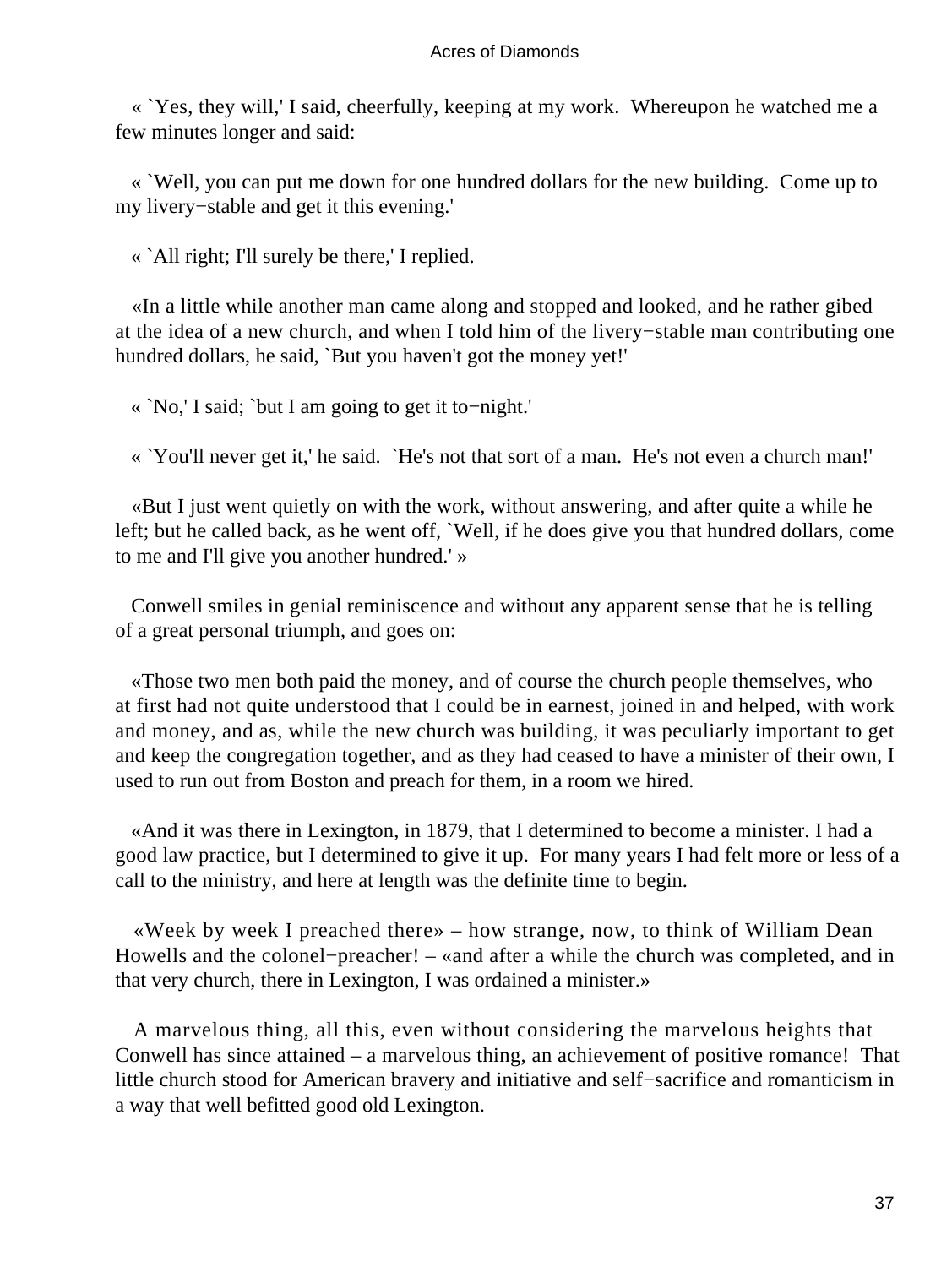To leave a large and overflowing law practice and take up the ministry at a salary of six hundred dollars a year seemed to the relatives of Conwell's wife the extreme of foolishness, and they did not hesitate so to express themselves. Naturally enough, they did not have Conwell's vision. Yet he himself was fair enough to realize and to admit that there was a good deal of fairness in their objections; and so he said to the congregation that, although he was quite ready to come for the six hundred dollars a year, he expected them to double his salary as soon as he doubled the church membership. This seemed to them a good deal like a joke, but they answered in perfect earnestness that they would be quite willing to do the doubling as soon as he did the doubling, and in less than a year the salary was doubled accordingly.

 I asked him if he had found it hard to give up the lucrative law for a poor ministry, and his reply gave a delightful impression of his capacity for humorous insight into human nature, for he said, with a genial twinkle:

 «Oh yes, it was a wrench; but there is a sort of romance of self−sacrifice, you know. I rather suppose the old−time martyrs rather enjoyed themselves in being martyrs!»

 Conwell did not stay very long in Lexington. A struggling little church in Philadelphia heard of what he was doing, and so an old deacon went up to see and hear him, and an invitation was given; and as the Lexington church seemed to be prosperously on its feet, and the needs of the Philadelphia body keenly appealed to Conwell's imagination, a change was made, and at a salary of eight hundred dollars a year he went, in 1882, to the little struggling Philadelphia congregation, and of that congregation he is still pastor – only, it ceased to be a struggling congregation a great many years ago! And long ago it began paying him more thousands every year than at first it gave him hundreds.

 Dreamer as Conwell always is in connection with his immense practicality, and moved as he is by the spiritual influences of life, it is more than likely that not only did Philadelphia's need appeal, but also the fact that Philadelphia, as a city, meant much to him, for, coming North, wounded from a battle−field of the Civil War, it was in Philadelphia that he was cared for until his health and strength were recovered. Thus it came that Philadelphia had early become dear to him.

 And here is an excellent example of how dreaming great dreams may go hand−in−hand with winning superb results. For that little struggling congregation now owns and occupies a great new church building that seats more people than any other Protestant church in America – and Dr. Conwell fills it!

III

# **Story Of the** FIFTY−SEVEN **Cents**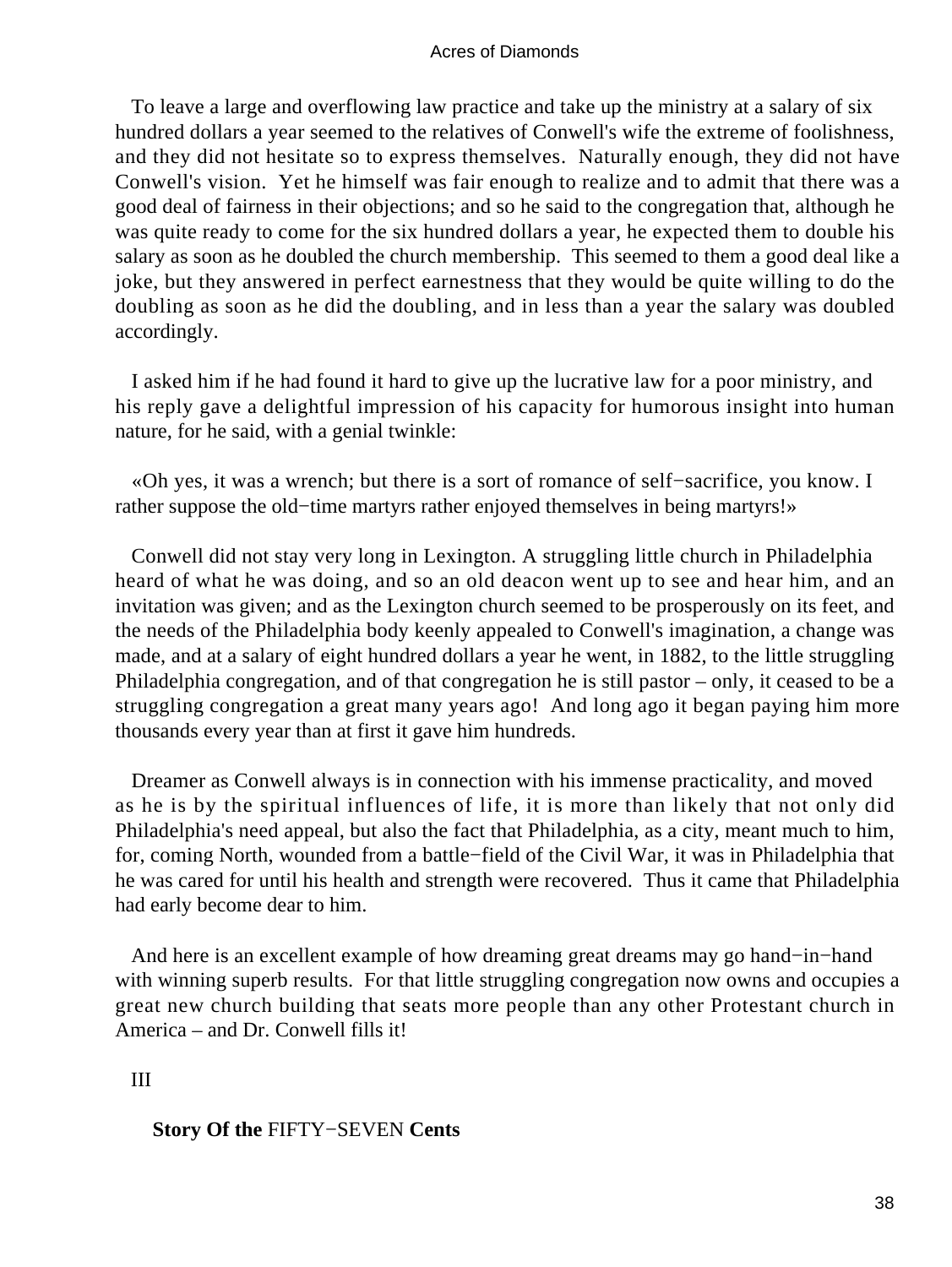AT every point in Conwell's life one sees that he wins through his wonderful personal influence on old and young. Every step forward, every triumph achieved, comes not alone from his own enthusiasm, but because of his putting that enthusiasm into others. And when I learned how it came about that the present church buildings were begun, it was another of those marvelous tales of fact that are stranger than any imagination could make them. And yet the tale was so simple and sweet and sad and unpretending.

When Dr. Conwell first assumed charge of the little congregation that led him to Philadelphia it was really a little church both in its numbers and in the size of the building that it occupied, but it quickly became so popular under his leadership that the church services and Sunday− school services were alike so crowded that there was no room for all who came, and always there were people turned from the doors.

 One afternoon a little girl, who had eagerly wished to go, turned back from the Sunday−school door, crying bitterly because they had told her that there was no more room. But a tall, black− haired man met her and noticed her tears and, stopping, asked why it was that she was crying, and she sobbingly replied that it was because they could not let her into the Sunday−school.

 «I lifted her to my shoulder,» says Dr. Conwell, in telling of this; for after hearing the story elsewhere I asked him to tell it to me himself, for it seemed almost too strange to be true. «I lifted her to my shoulder» – and one realizes the pretty scene it must have made for the little girl to go through the crowd of people, drying her tears and riding proudly on the shoulders of the kindly, tall, dark man! «I said to her that I would take her in, and I did so, and I said to her that we should some day have a room big enough for all who should come. And when she went home she told her parents – I only learned this afterward – that she was going to save money to help build the larger church and Sunday−school that Dr. Conwell wanted! Her parents pleasantly humored her in the idea and let her run errands and do little tasks to earn pennies, and she began dropping the pennies into her bank.

 «She was a lovable little thing – but in only a few weeks after that she was taken suddenly ill and died; and at the funeral her father told me, quietly, of how his little girl had been saving money for a building−fund. And there, at the funeral, he handed me what she had saved – just fifty− seven cents in pennies.»

 Dr. Conwell does not say how deeply he was moved; he is, after all, a man of very few words as to his own emotions. But a deep tenderness had crept into his voice.

 «At a meeting of the church trustees I told of this gift of fifty−seven cents – the first gift toward the proposed building−fund of the new church that was some time to exist. For until then the matter had barely been spoken of, as a new church building had been simply a possibility for the future.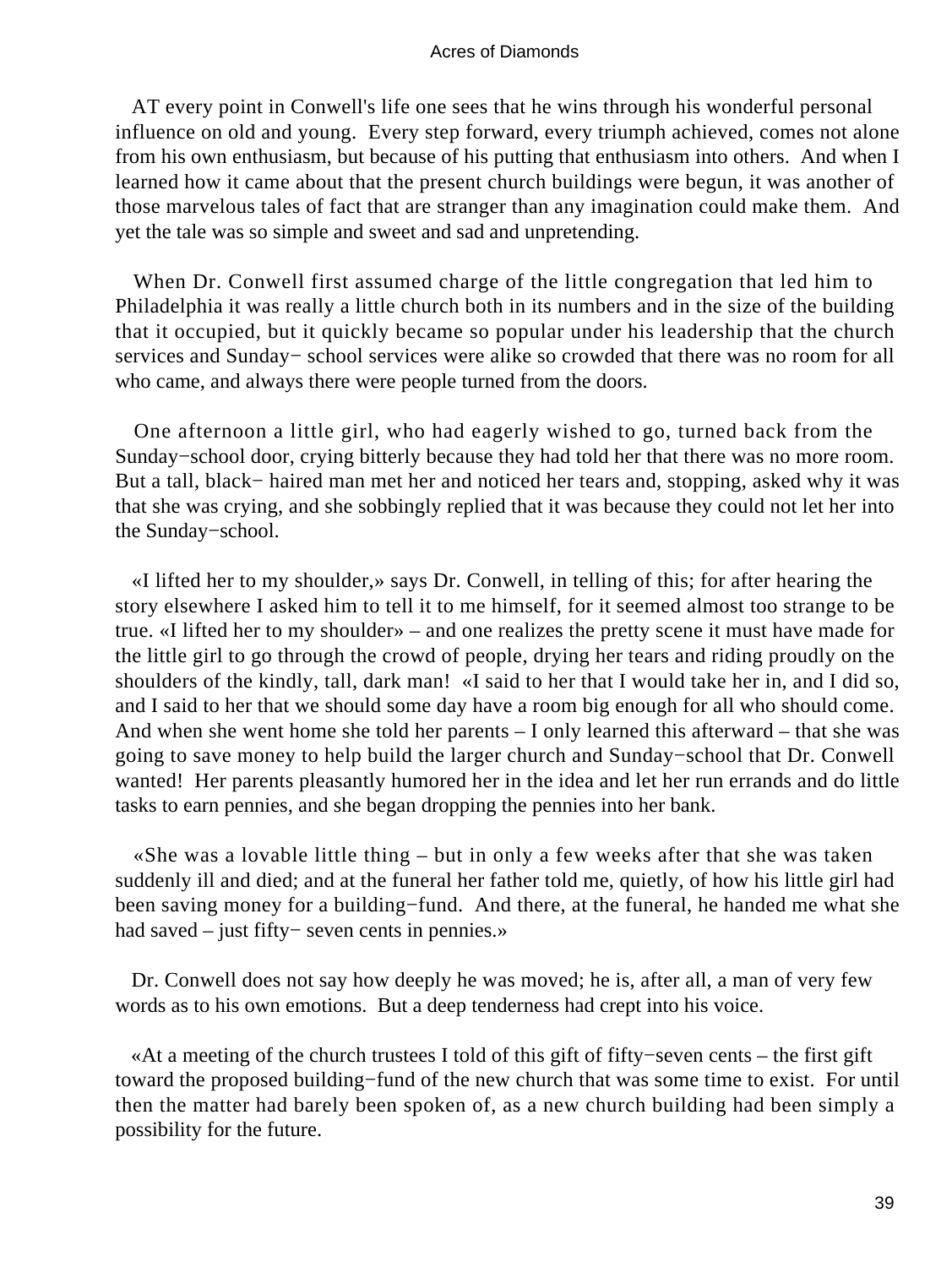«The trustees seemed much impressed, and it turned out that they were far more impressed than I could possibly have hoped, for in a few days one of them came to me and said that he thought it would be an excellent idea to buy a lot on Broad Street – the very lot on which the building now stands.» It was characteristic of Dr. Conwell that he did not point out, what every one who knows him would understand, that it was his own inspiration put into the trustees which resulted in this quick and definite move on the part of one of them. «I talked the matter over with the owner of the property, and told him of the beginning of the fund, the story of the little girl. The man was not one of our church, nor in fact, was he a church−goer at all, but he listened attentively to the tale of the fifty−seven cents and simply said he was quite ready to go ahead and sell us that piece of land for ten thousand dollars, taking – and the unexpectedness of this deeply touched me taking a first payment of just fifty−seven cents and letting the entire balance stand on a five−per−cent. mortgage!

 «And it seemed to me that it would be the right thing to accept this unexpectedly liberal proposition, and I went over the entire matter on that basis with the trustees and some of the other members, and all the people were soon talking of having a new church. But it was not done in that way, after all, for, fine though that way would have been, there was to be one still finer.

 «Not long after my talk with the man who owned the land, and his surprisingly good−hearted proposition, an exchange was arranged for me one evening with a Mount Holly church, and my wife went with me. We came back late, and it was cold and wet and miserable, but as we approached our home we saw that it was all lighted from top to bottom, and it was clear that it was full of people. I said to my wife that they seemed to be having a better time than we had had, and we went in, curious to know what it was all about. And it turned out that our absence had been intentionally arranged, and that the church people had gathered at our home to meet us on our return. And I was utterly amazed, for the spokesman told me that the entire ten thousand dollars had been raised and that the land for the church that I wanted was free of debt. And all had come so quickly and directly from that dear little girl's fifty−seven cents.»

Doesn't it seem like a fairy tale! But then this man has all his life been making fairy tales into realities. He inspired the child. He inspired the trustees. He inspired the owner of the land. He inspired the people.

 The building of the great church – the Temple Baptist Church, as it is termed – was a great undertaking for the congregation; even though it had been swiftly growing from the day of Dr. Conwell's taking charge of it, it was something far ahead of what, except in the eyes of an enthusiast, they could possibly complete and pay for and support. Nor was it an easy task.

 Ground was broken for the building in 1889, in 1891 it was opened for worship, and then came years of raising money to clear it. But it was long ago placed completely out of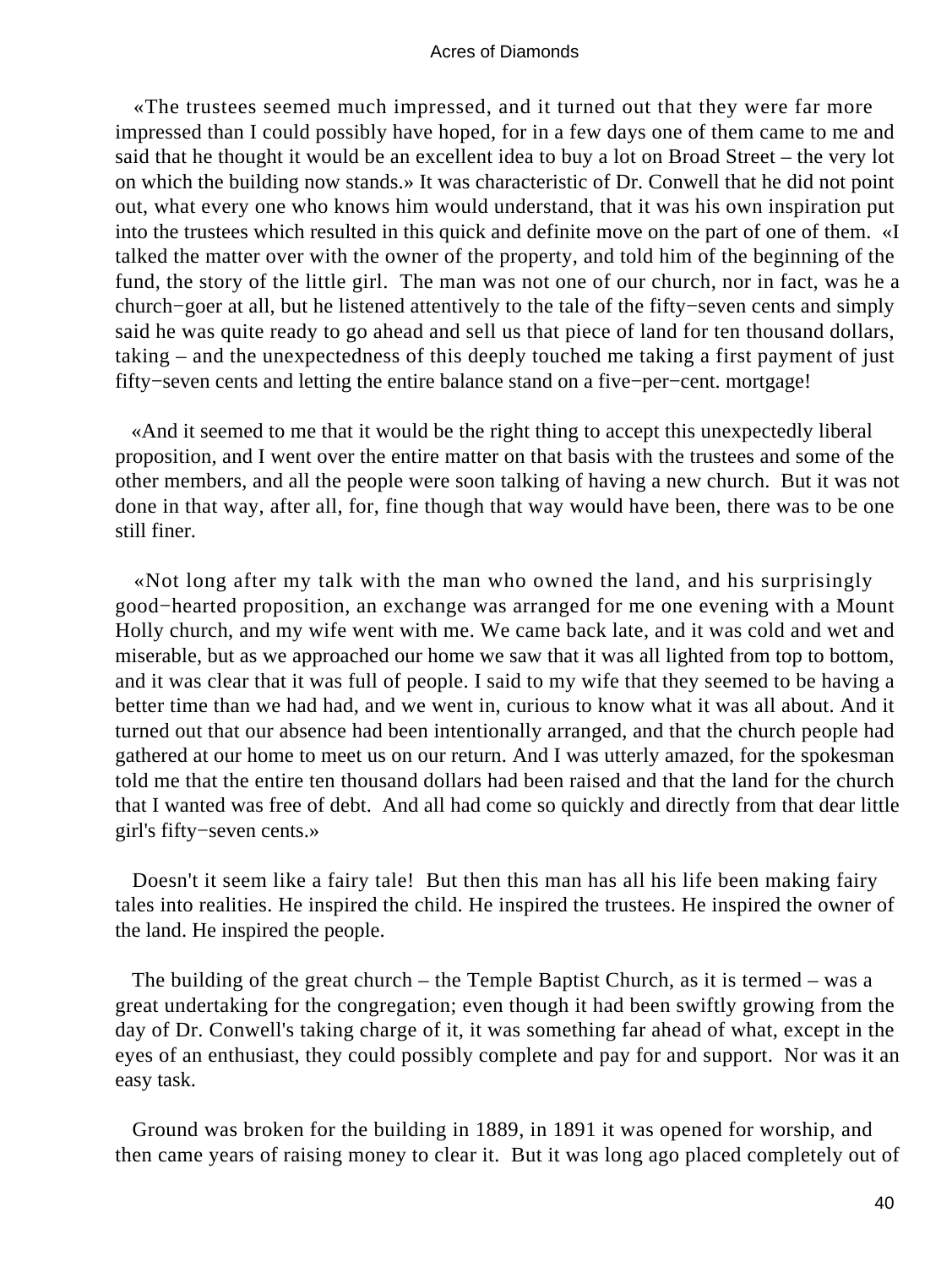debt, and with only a single large subscription – one of ten thousand dollars – for the church is not in a wealthy neighborhood, nor is the congregation made up of the great and rich.

 The church is built of stone, and its interior is a great amphitheater. Special attention has been given to fresh air and light; there is nothing of the dim, religious light that goes with medieval churchliness. Behind the pulpit are tiers of seats for the great chorus choir. There is a large organ. The building is peculiarly adapted for hearing and seeing, and if it is not, strictly speaking, beautiful in itself, it is beautiful when it is filled with encircling rows of men and women.

 Man of feeling that he is, and one who appreciates the importance of symbols, Dr. Conwell had a heart of olive−wood built into the front of the pulpit, for the wood was from an olive−tree in the Garden of Gethsemane. And the amber−colored tiles in the inner walls of the church bear, under the glaze, the names of thousands of his people; for every one, young or old, who helped in the building, even to the giving of a single dollar, has his name inscribed there. For Dr. Conwell wished to show that it is not only the house of the Lord, but also, in a keenly personal sense, the house of those who built it.

 The church has a possible seating capacity of 4,200, although only 3,135 chairs have been put in it, for it has been the desire not to crowd the space needlessly. There is also a great room for the Sunday−school, and extensive rooms for the young men's association, the young women's association, and for a kitchen, for executive offices, for meeting−places for church officers and boards and committees. It is a spacious and practical and complete church home, and the people feel at home there.

 «You see again,» said Dr. Conwell, musingly, «the advantage of aiming at big things. That building represents \$109,000 above ground. It is free from debt. Had we built a small church, it would now be heavily mortgaged.»

# IV

# HIS **Power as orator and preacher**

**Even** as a young man Conwell won local fame as an orator. At the outbreak of the Civil War he began making patriotic speeches that gained enlistments. After going to the front he was sent back home for a time, on furlough, to make more speeches to draw more recruits, for his speeches were so persuasive, so powerful, so full of homely and patriotic feeling, that the men who heard them thronged into the ranks. And as a preacher he uses persuasion, power, simple and homely eloquence, to draw men to the ranks of Christianity.

 He is an orator born, and has developed this inborn power by the hardest of study and thought and practice. He is one of those rare men who always seize and hold the attention. When he speaks, men listen. It is quality, temperament, control – the word is immaterial, but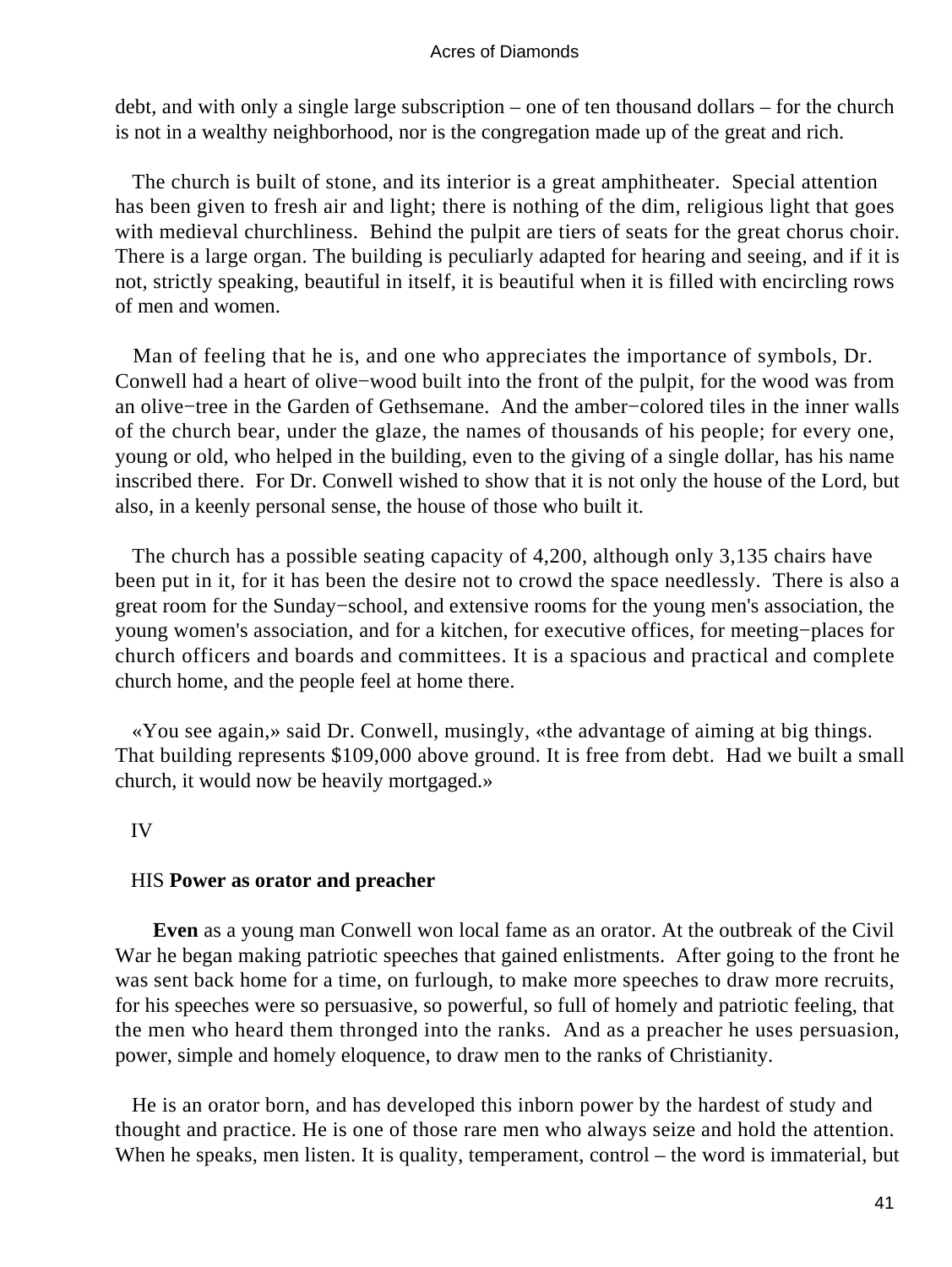the fact is very material indeed.

 Some quarter of a century ago Conwell published a little book for students on the study and practice of oratory. That «clear−cut articulation is the charm of eloquence» is one of his insisted−upon statements, and it well illustrates the lifelong practice of the man himself, for every word as he talks can be heard in every part of a large building, yet always he speaks without apparent effort. He avoids «elocution.» His voice is soft−pitched and never breaks, even now when he is over seventy, because, so he explains it, he always speaks in his natural voice. There is never a straining after effect.

 «A speaker must possess a large−hearted regard for the welfare of his audience,» he writes, and here again we see Conwell explaining Conwellism. «Enthusiasm invites enthusiasm,» is another of his points of importance; and one understands that it is by deliberate purpose, and not by chance, that he tries with such tremendous effort to put enthusiasm into his hearers with every sermon and every lecture that he delivers.

 «It is easy to raise a laugh, but dangerous, for it is the greatest test of an orator's control of his audience to be able to land them again on the solid earth of sober thinking.» I have known him at the very end of a sermon have a ripple of laughter sweep freely over the entire congregation, and then in a moment he has every individual under his control, listening soberly to his words.

 He never fears to use humor, and it is always very simple and obvious and effective. With him even a very simple pun may be used, not only with− out taking away from the strength of what he is saying, but with a vivid increase of impressiveness. And when he says something funny it is in such a delightful and confidential way, with such a genial, quiet, infectious humorousness, that his audience is captivated. And they never think that he is telling something funny of his own; it seems, such is the skill of the man, that he is just letting them know of something humorous that they are to enjoy with him.

 «Be absolutely truthful and scrupulously clear,» he writes; and with delightfully terse common sense, he says, «Use illustrations that illustrate» – and never did an orator live up to this injunction more than does Conwell himself. Nothing is more surprising, nothing is more interesting, than the way in which he makes use as illustrations of the impressions and incidents of his long and varied life, and, whatever it is, it has direct and instant bearing on the progress of his discourse. He will refer to something that he heard a child say in a train yesterday; in a few minutes he will speak of something that he saw or some one whom he met last month, or last year, or ten years ago – in Ohio, in California, in London, in Paris, in New York, in Bombay; and each memory, each illustration, is a hammer with which he drives home a truth.

 The vast number of places he has visited and people he has met, the infinite variety of things his observant eyes have seen, give him his ceaseless flow of illustrations, and his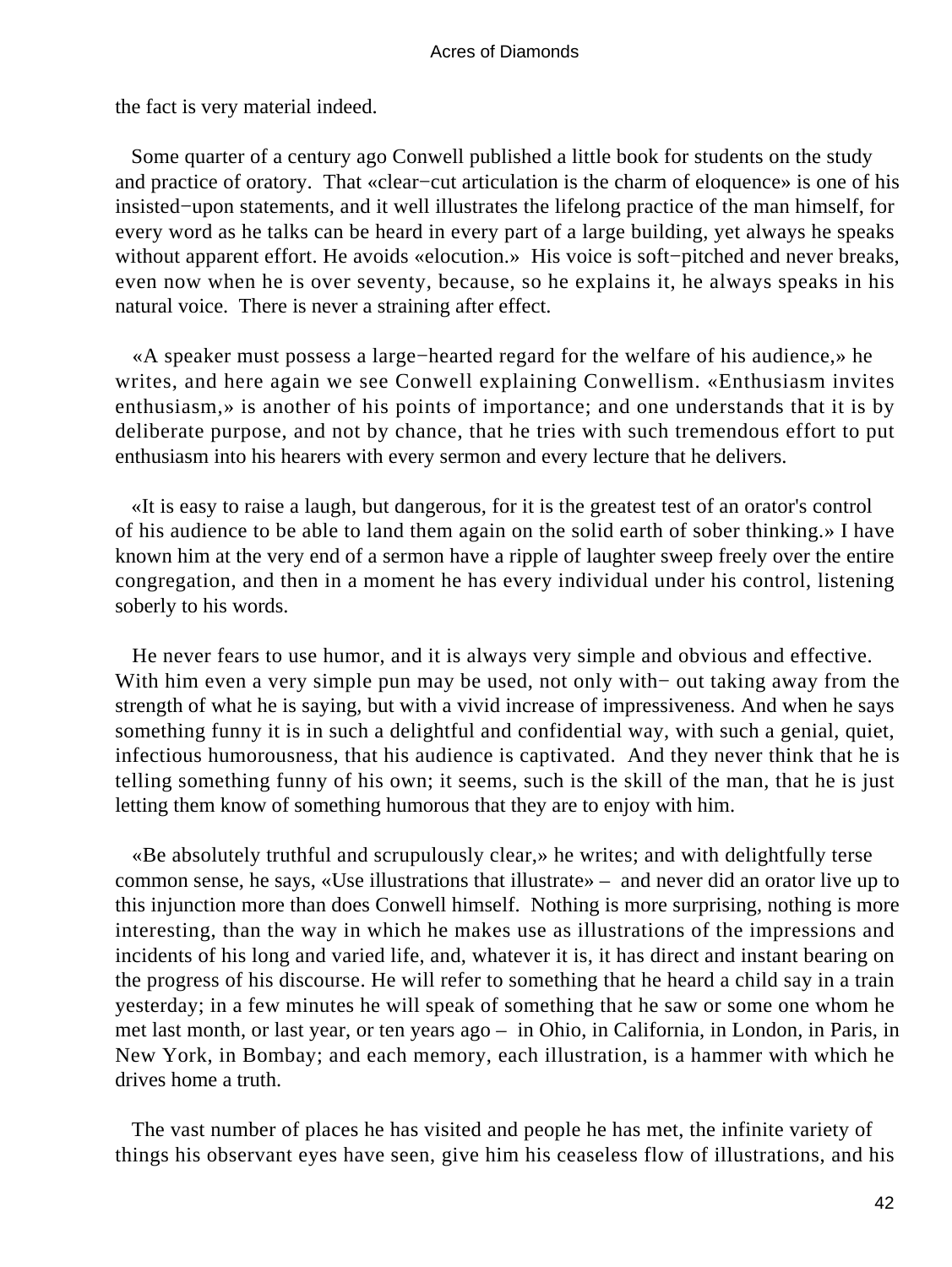memory and his skill make admirable use of them. It is seldom that he uses an illustration from what he has read; everything is, characteristically, his own. Henry M. Stanley, who knew him well, referred to him as «that double−sighted Yankee,» who could «see at a glance all there is and all there ever was.»

 And never was there a man who so supplements with personal reminiscence the place or the person that has figured in the illustration. When he illustrates with the story of the discovery of California gold at Sutter's he almost parenthetically remarks, «I delivered this lecture on that very spot a few years ago; that is, in the town that arose on that very spot.» And when he illustrates by the story of the invention of the sewing−machine, he adds: «I suppose that if any of you were asked who was the inventor of the sewing−machine, you would say that it was Elias Howe. But that would be a mistake. I was with Elias Howe in the Civil War, and he often used to tell me how he had tried for fourteen years to invent the sewing−machine and that then his wife, feeling that something really had to be done, invented it in a couple of hours.» Listening to him, you begin to feel in touch with everybody and everything, and in a friendly and intimate way.

 Always, whether in the pulpit or on the platform, as in private conversation, there is an absolute simplicity about the man and his words; a simplicity, an earnestness, a complete honesty. And when he sets down, in his book on oratory, «A man has no right to use words carelessly,» he stands for that respect for word−craftsmanship that every successful speaker or writer must feel.

 «Be intensely in earnest,» he writes; and in writing this he sets down a prime principle not only of his oratory, but of his life.

 A young minister told me that Dr. Conwell once said to him, with deep feeling, «Always remember, as you preach, that you are striving to save at least one soul with every sermon.» And to one of his close friends Dr. Conwell said, in one of his self−revealing conversations:

 «I feel, whenever I preach, that there is always one person in the congregation to whom, in all probability, I shall never preach again, and therefore I feel that I must exert my utmost power in that last chance.» And in this, even if this were all, one sees why each of his sermons is so impressive, and why his energy never lags. Always, with him, is the feeling that he is in the world to do all the good he can possibly do; not a moment, not an opportunity, must be lost.

 The moment he rises and steps to the front of his pulpit he has the attention of every one in the building, and this attention he closely holds till he is through. Yet it is never by a striking effort that attention is gained, except in so far that his utter simplicity is striking. «I want to preach so simply that you will not think it preaching, but just that you are listening to a friend,» I remember his saying, one Sunday morning, as he began his sermon; and then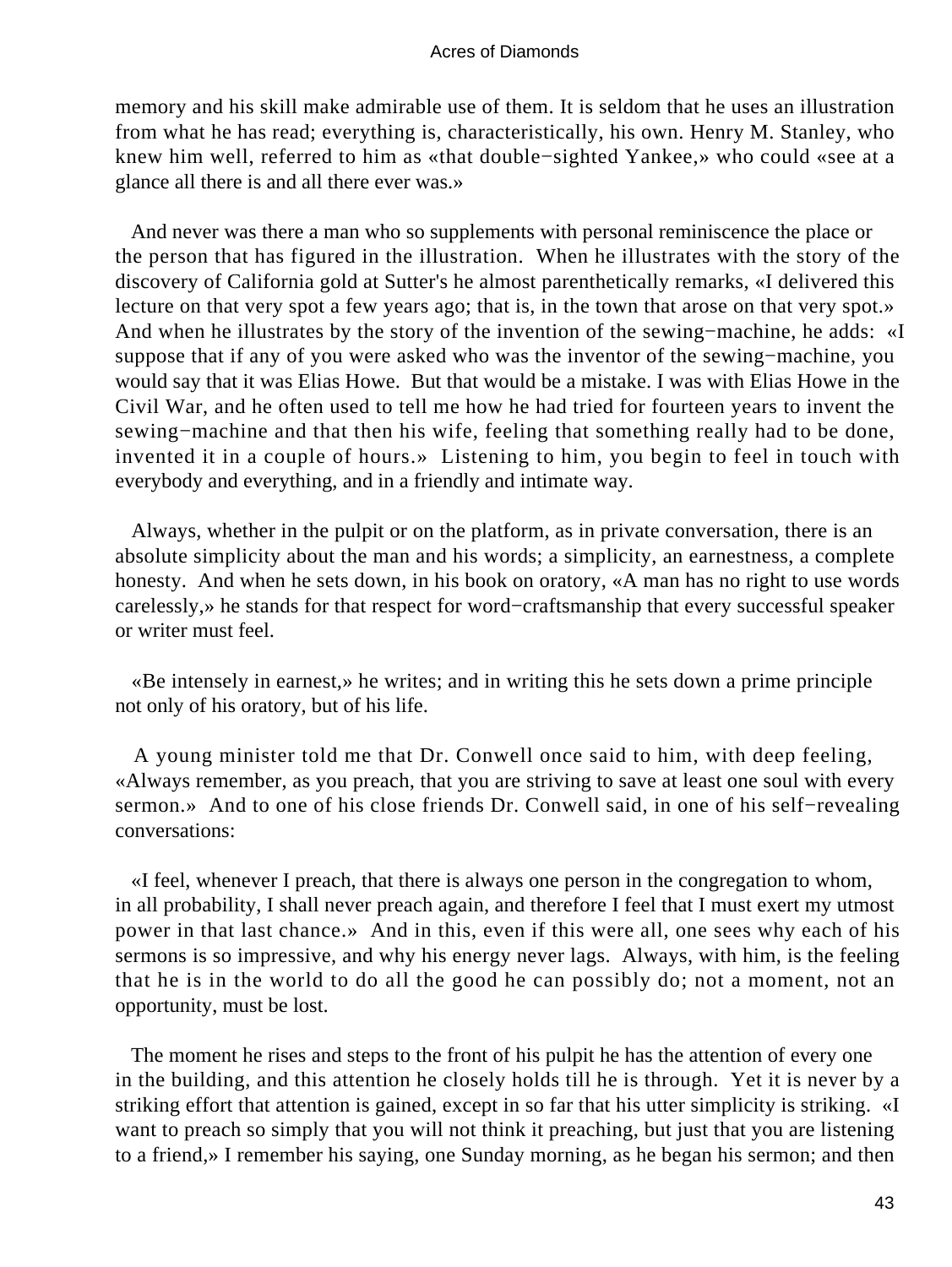he went on just as simply as such homely, kindly, friendly words promised. And how effectively!

 He believes that everything should be so put as to be understood by all, and this belief he applies not only to his preaching, but to the reading of the Bible, whose descriptions he not only visualizes to himself, but makes vividly clear to his hearers; and this often makes for fascination in result.

 For example, he is reading the tenth chapter of I Samuel, and begins, « `Thou shalt meet a company of prophets.' »

 « `Singers,' it should be translated,» he puts in, lifting his eyes from the page and looking out over his people. Then he goes on, taking this change as a matter of course, « `Thou shalt meet a company of singers coming down from the high place – ' »

 Whereupon he again interrupts himself, and in an irresistible explanatory aside, which instantly raises the desired picture in the mind of every one, he says: «That means, from the little old church on the hill, you know.» And how plain and clear and real and interesting – most of all, interesting – it is from this moment! Another man would have left it that prophets were coming down from a high place, which would not have seemed at all alive or natural, and here, suddenly, Conwell has flashed his picture of the singers coming down from the little old church on the hill! There is magic in doing that sort of thing.

 And he goes on, now reading: « `Thou shalt meet a company of singers coming down from the little old church on the hill, with a psaltery, and a tabret, and a pipe, and a harp, and they shall sing.' »

 Music is one of Conwell's strongest aids. He sings himself; sings as if he likes to sing, and often finds himself leading the singing – usually so, indeed, at the prayer−meetings, and often, in effect, at the church services.

 I remember at one church service that the choir−leader was standing in front of the massed choir ostensibly leading the singing, but that Conwell himself, standing at the rear of the pulpit platform, with his eyes on his hymn−book, silently swaying a little with the music and unconsciously beating time as he swayed, was just as unconsciously the real leader, for it was he whom the congregation were watching and with him that they were keeping time! He never suspected it; he was merely thinking along with the music; and there was such a look of contagious happiness on his face as made every one in the building similarly happy. For he possesses a mysterious faculty of imbuing others with his own happiness.

 Not only singers, but the modern equivalent of psaltery and tabret and cymbals, all have their place in Dr. Conwell's scheme of church service; for there may be a piano, and there may even be a trombone, and there is a great organ to help the voices, and at times there are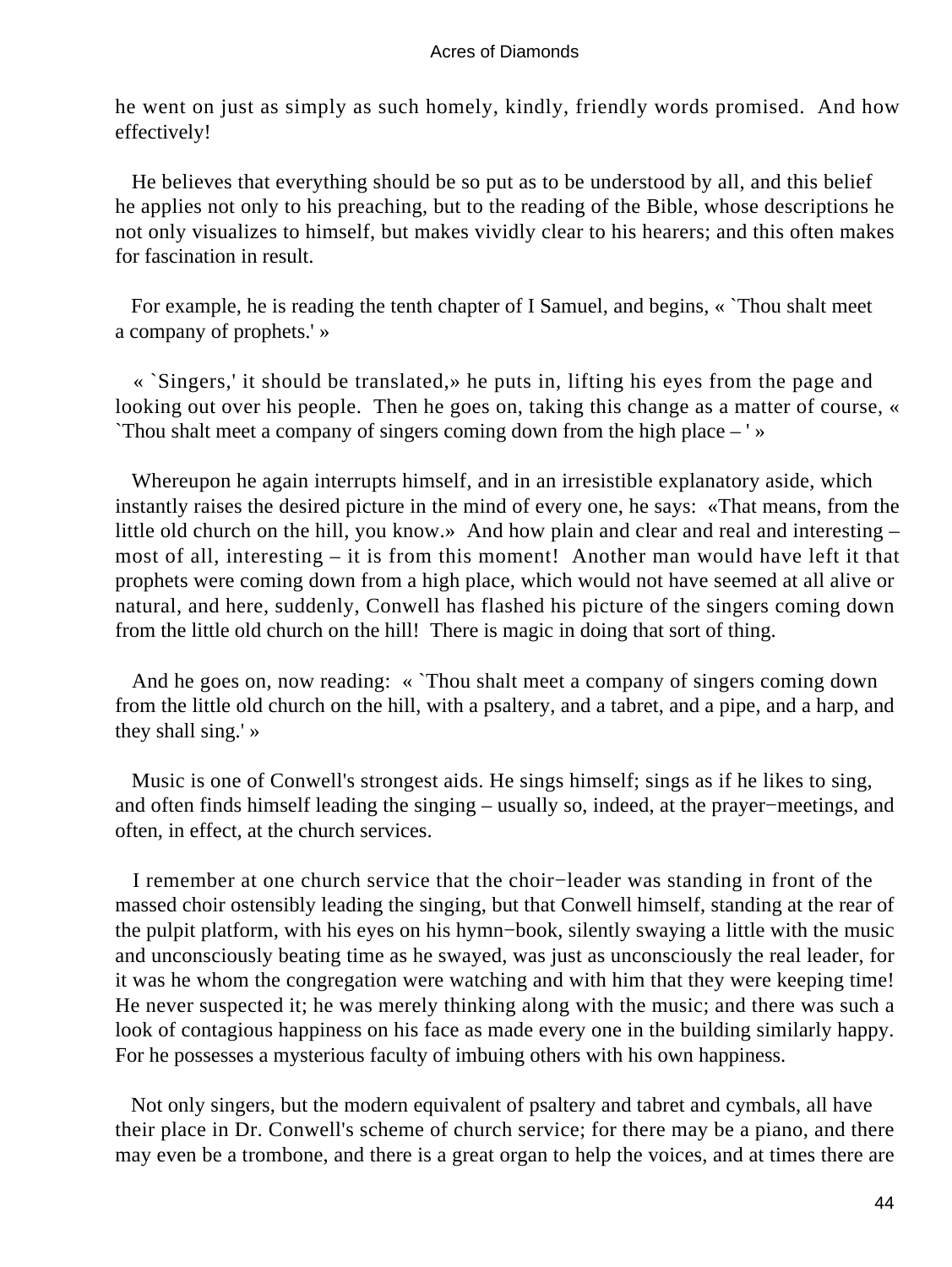chiming bells. His musical taste seems to tend toward the thunderous – or perhaps it is only that he knows there are times when people like to hear the thunderous and are moved by it.

 And how the choir themselves like it! They occupy a great curving space behind the pulpit, and put their hearts into song. And as the congregation disperse and the choir filter down, sometimes they are still singing and some of them continue to sing as they go slowly out toward the doors. They are happy – Conwell himself is happy – all the congregation are happy. He makes everybody feel happy in coming to church; he makes the church attractive just as Howells was so long ago told that he did in Lexington.

 And there is something more than happiness; there is a sense of ease, of comfort, of general joy, that is quite unmistakable. There is nothing of stiffness or constraint. And with it all there is full reverence. It is no wonder that he is accustomed to fill every seat of the great building.

 His gestures are usually very simple. Now and then, when he works up to emphasis, he strikes one fist in the palm of the other hand. When he is through you do not remember that he has made any gestures at all, but the sound of his voice remains with you, and the look of his wonderful eyes. And though he is past the threescore years and ten, he looks out over his people with eyes that still have the veritable look of youth.

 Like all great men, he not only does big things, but keeps in touch with myriad details. When his assistant, announcing the funeral of an old member, hesitates about the street and number and says that they can be found in the telephone directory, Dr. Conwell's deep voice breaks quietly in with, «Such a number [giving it], Dauphin Street» – quietly, and in a low tone, yet every one in the church hears distinctly every syllable of that low voice.

 His fund of personal anecdote, or personal reminiscence, is constant and illustrative in his preaching, just as it is when he lectures, and the reminiscences sweep through many years, and at times are really startling in the vivid and homelike pictures they present of the famous folk of the past that he knew.

 One Sunday evening he made an almost casual reference to the time when he first met Garfield, then a candidate for the Presidency. «I asked Major McKinley, whom I had met in Washington, and whose home was in northern Ohio, as was that of Mr. Garfield, to go with me to Mr. Garfield's home and introduce me. When we got there, a neighbor had to find him. `Jim! Jim!' he called. You see, Garfield was just plain Jim to his old neighbors. It's hard to recognize a hero over your back fence!» He paused a mo− ment for the appreciative ripple to subside, and went on:

 «We three talked there together» – what a rare talking that must have been−McKinley, Garfield, and Conwell – «we talked together, and after a while we got to the subject of hymns, and those two great men both told me how deeply they loved the old hymn, `The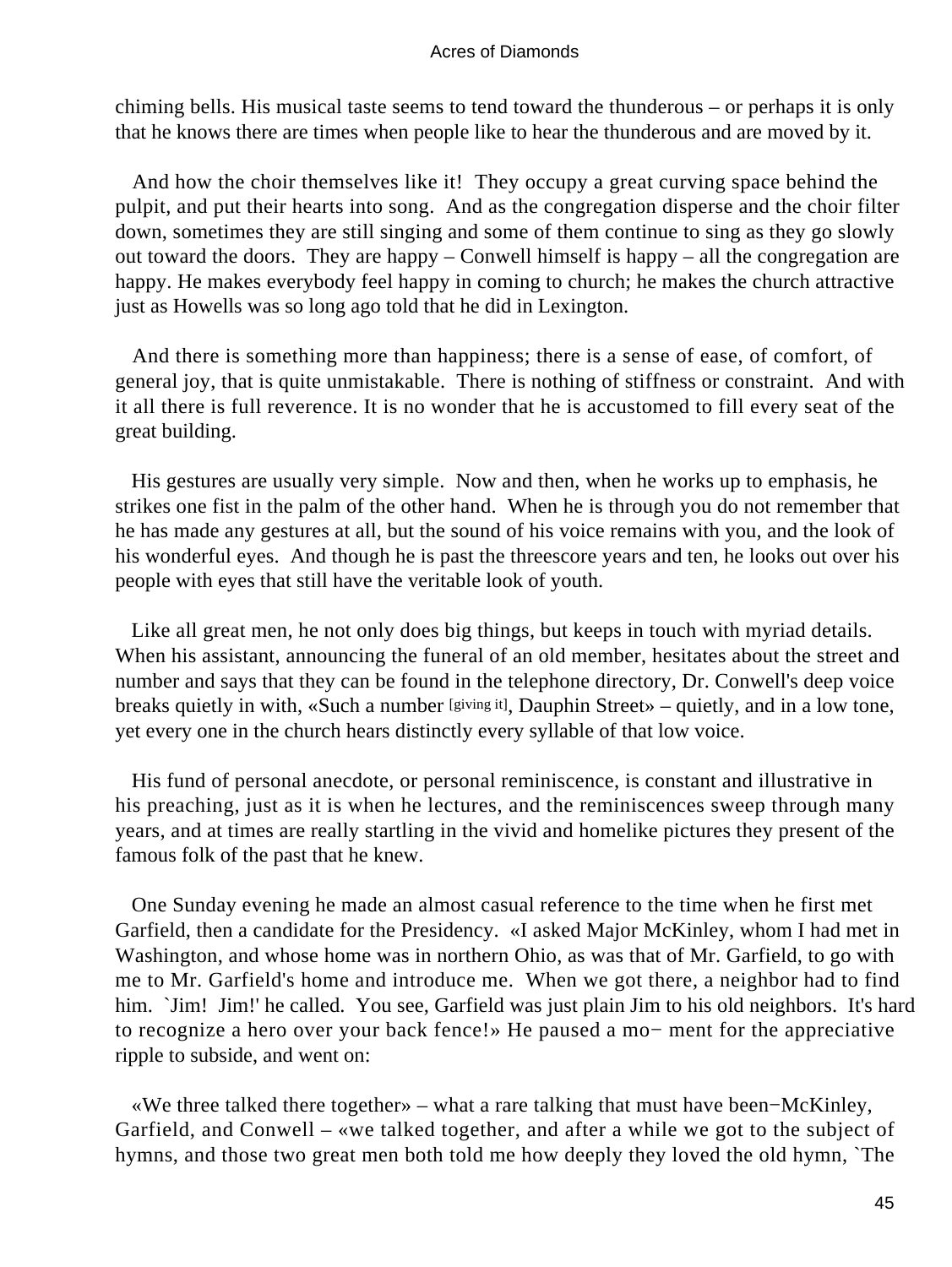Old−Time Religion.' Garfield especially loved it, so he told us, because the good old man who brought him up as a boy and to whom he owed such gratitude, used to sing it at the pasture bars outside of the boy's window every morning, and young Jim knew, whenever he heard that old tune, that it meant it was time for him to get up. He said that he had heard the best concerts and the finest operas in the world, but had never heard anything he loved as he still loved `The Old−Time Religion.' I forget what reason there was for McKinley's especially liking it, but he, as did Garfield, liked it immensely.»

 What followed was a striking example of Conwell's intentness on losing no chance to fix an impression on his hearers' minds, and at the same time it was a really astonishing proof of his power to move and sway. For a new expression came over his face, and he said, as if the idea had only at that moment occurred to him – as it most probably had – «I think it's in our hymnal!» And in a moment he announced the number, and the great organ struck up, and every person in the great church every man, woman, and child – joined in the swinging rhythm of verse after verse, as if they could never tire, of «The Old− Time Religion.» It is a simple melody – barely more than a single line of almost monotone music:

*It was good enough for mother and it's good enough for me! It was good on the fiery furnace and it's good enough for me!*

 Thus it went on, with never−wearying iteration, and each time with the refrain, more and more rhythmic and swaying:

*The old−time religion, The old−time religion, The old−time religion – It's good enough for me!*

 That it was good for the Hebrew children, that it was good for Paul and Silas, that it will help you when you're dying, that it will show the way to heaven – all these and still other lines were sung, with a sort of wailing softness, a curious monotone, a depth of earnestness. And the man who had worked this miracle of control by evoking out of the past his memory of a meeting with two of the vanished great ones of the earth, stood before his people, leading them, singing with them, his eyes aglow with an inward light. His magic had suddenly set them into the spirit of the old camp−meeting days, the days of pioneering and hardship, when religion meant so much to everybody, and even those who knew nothing of such things felt them, even if but vaguely. Every heart was moved and touched, and that old tune will sing in the memory of all who thus heard it and sung it as long as they live.

V

# **Gift For inspiring others**

 THE constant earnestness of Conwell, his desire to let no chance slip by of helping a fellowman, puts often into his voice, when he preaches, a note of eagerness, of anxiety. But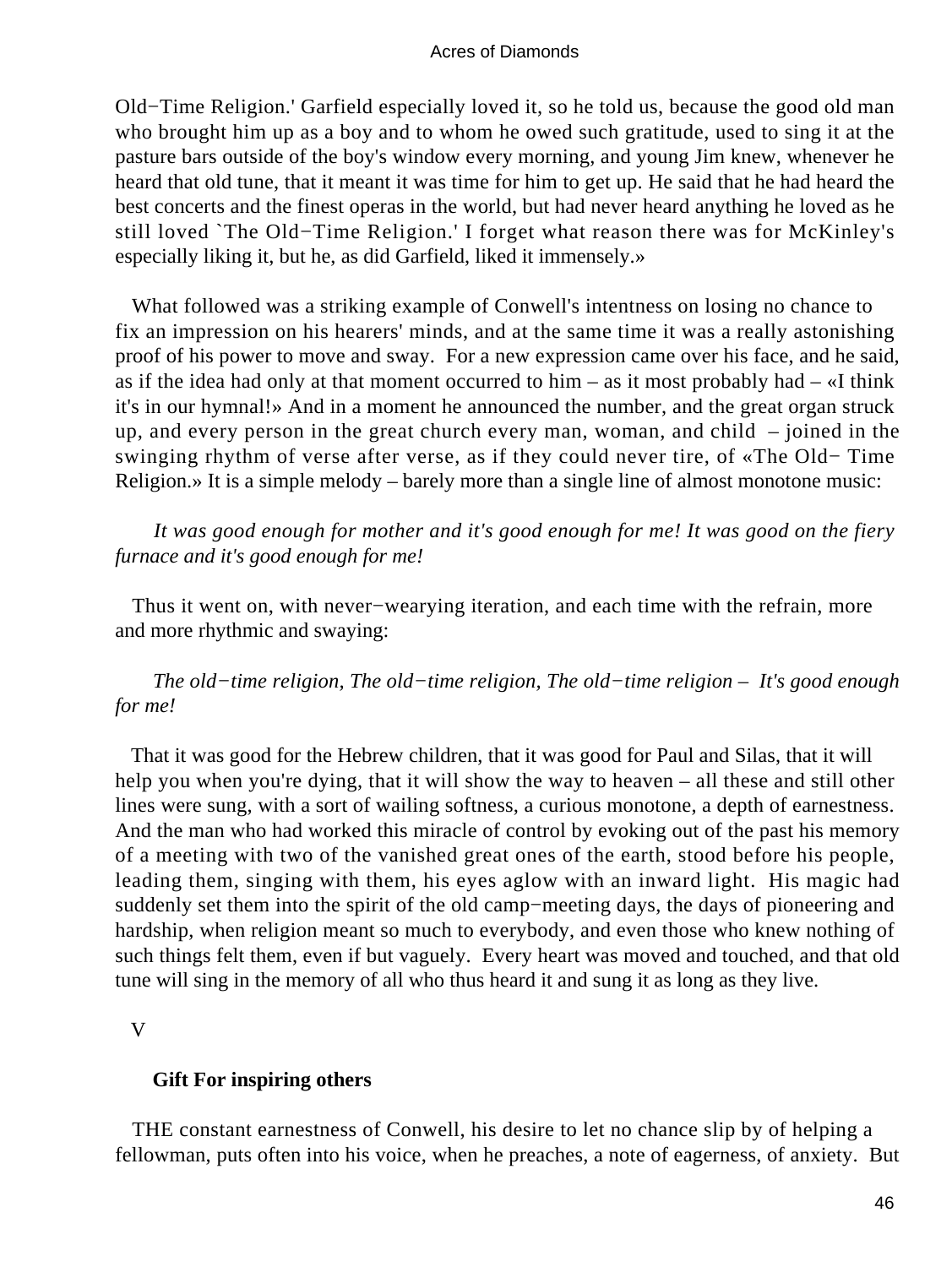when he prays, when he turns to God, his manner undergoes a subtle and unconscious change. A load has slipped off his shoulders and has been assumed by a higher power. Into his bearing, dignified though it was, there comes an unconscious increase of the dignity. Into his voice, firm as it was before, there comes a deeper note of firmness. He is apt to fling his arms widespread as he prays, in a fine gesture that he never uses at other times, and he looks upward with the dignity of a man who, talking to a higher being, is proud of being a friend and confidant. One does not need to be a Christian to appreciate the beauty and fineness of Conwell's prayers.

 He is likely at any time to do the unexpected, and he is so great a man and has such control that whatever he does seems to everybody a per− fectly natural thing. His sincerity is so evident, and whatever he does is done so simply and naturally, that it is just a matter of course.

 I remember, during one church service, while the singing was going on, that he suddenly rose from his chair and, kneeling beside it, on the open pulpit, with his back to the congregation, remained in that posture for several minutes. No one thought it strange. I was likely enough the only one who noticed it. His people are used to his sincerities. And this time it was merely that he had a few words to say quietly to God and turned aside for a few moments to say them.

 His earnestness of belief in prayer makes him a firm believer in answers to prayer, and, in fact, to what may be termed the direct interposition of Providence. Doubtless the mystic strain inherited from his mother has also much to do with this. He has a typically homely way of expressing it by one of his favorite maxims, one that he loves to repeat encouragingly to friends who are in difficulties themselves or who know of the difficulties that are his; and this heartening maxim is, «Trust in God and do the next thing.»

 At one time in the early days of his church work in Philadelphia a payment of a thousand dollars was absolutely needed to prevent a law− suit in regard to a debt for the church organ. In fact, it was worse than a debt; it was a note signed by himself personally, that had become due – he was always ready to assume personal liability for debts of his church – and failure to meet the note would mean a measure of disgrace as well as marked church discouragement.

 He had tried all the sources that seemed open to him, but in vain. He could not openly appeal to the church members, in this case, for it was in the early days of his pastorate, and his zeal for the organ, his desire and determination to have it, as a necessary part of church equipment, had outrun the judgment of some of his best friends, including that of the deacon who had gone to Massachusetts for him. They had urged a delay till other expenses were met, and he had acted against their advice.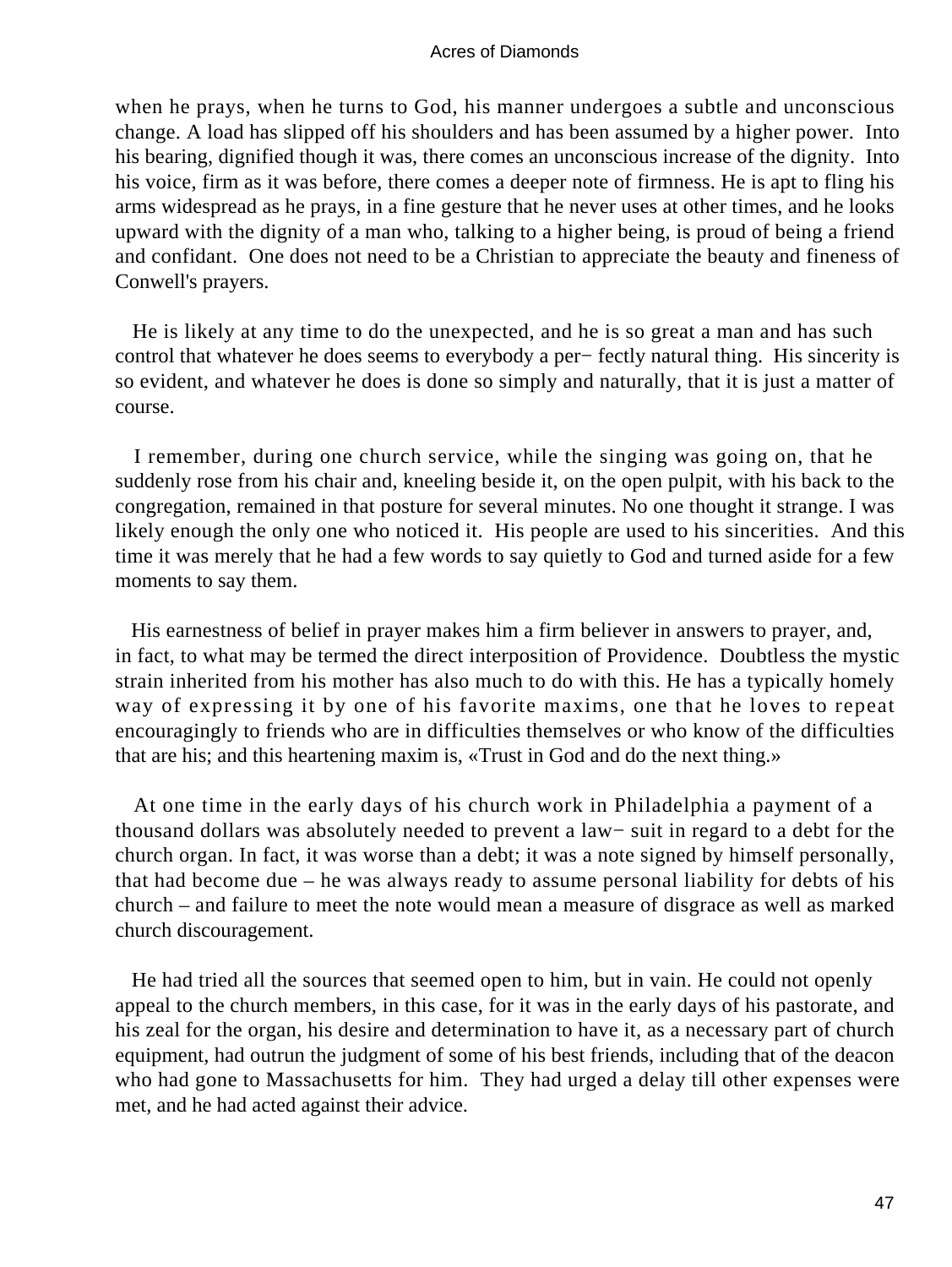He had tried such friends as he could, and he had tried prayer. But there was no sign of aid, whether supernatural or natural.

 And then, literally on the very day on which the holder of the note was to begin proceedings against him, a check for precisely the needed one thousand dollars came to him, by mail, from a man in the West – a man who was a total stranger to him. It turned out that the man's sister, who was one of the Temple membership, had written to her brother of Dr. Conwell's work. She knew nothing of any special need for money, knew nothing whatever of any note or of the demand for a thousand dollars; she merely outlined to her brother what Dr. Conwell was accomplishing, and with such enthusiasm that the brother at once sent the opportune check.

 At a later time the sum of ten thousand dollars was importunately needed. It was due, payment had been promised. It was for some of the construction work of the Temple University buildings. The last day had come, and Conwell and the very few who knew of the emergency were in the depths of gloom. It was too large a sum to ask the church people to make up, for they were not rich and they had already been giving splendidly, of their slender means, for the church and then for the university. There was no rich man to turn to; the men famous for enormous charitable gifts have never let themselves be interested in any of the work of Russell Conwell. It would be unkind and gratuitous to suggest that it has been because their names could not be personally attached, or because the work is of an unpretentious kind among unpretentious people; it need merely be said that neither they nor their agents have cared to aid, except that one of the very richest, whose name is the most distinguished in the entire world as a giver, did once, in response to a strong personal application, give thirty−five hundred dollars, this being the extent of the association of the wealthy with any of the varied Conwell work.

 So when it was absolutely necessary to have ten thousand dollars the possibilities of money had been exhausted, whether from congregation or individuals.

 Russell Conwell, in spite of his superb optimism, is also a man of deep depressions, and this is because of the very fire and fervor of his nature, for always in such a nature there is a balancing. He believes in success; success must come! – success is in itself almost a religion with him – success for himself and for all the world who will try for it! But there are times when he is sad and doubtful over some particular possibility. And he intensely believes in prayer – faith can move mountains; but always he believes that it is better not to wait for the mountains thus to be moved, but to go right out and get to work at moving them. And once in a while there comes a time when the mountain looms too threatening, even after the bravest efforts and the deepest trust. Such a time had come – the ten−thousand−dollar debt was a looming mountain that he had tried in vain to move. He could still pray, and he did, but it was one of the times when he could only think that something had gone wrong.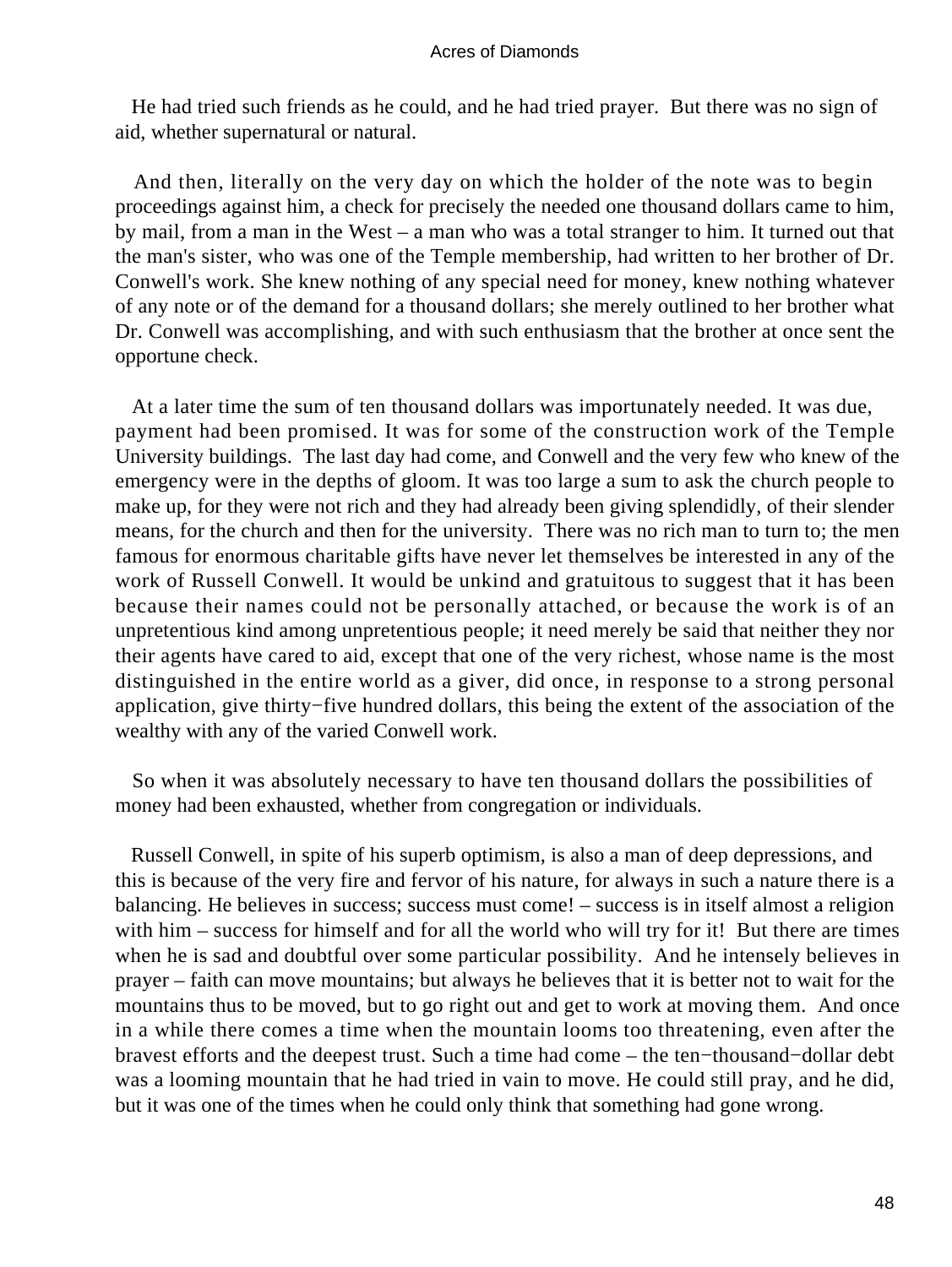The dean of the university, who has been closely in touch with all his work for many years, told me of how, in a discouragement which was the more notable through contrast with his usual unfailing courage, he left the executive offices for his home, a couple of blocks away

 «He went away with everything looking dark before him. It was Christmas−time, but the very fact of its being Christmas only added to his depression – Christmas was such an unnatural time for unhappiness! But in a few minutes he came flying back, radiant, overjoyed, sparkling with happiness, waving a slip of paper in his hand which was a check for precisely ten thousand dollars! For he had just drawn it out of an envelope handed to him, as he reached home, by the mail−carrier.

 «And it had come so strangely and so naturally! For the check was from a woman who was profoundly interested in his work, and who had sent the check knowing that in a general way it was needed, but without the least idea that there was any immediate need. That was eight or nine years ago, but although the donor was told at the time that Dr. Conwell and all of us were most grateful for the gift, it was not until very recently that she was told how opportune it was. And the change it made in Dr. Conwell! He is a great man for maxims, and all of us who are associated with him know that one of his favorites is that `It will all come out right some time!' And of course we had a rare opportunity to tell him that he ought never to be discouraged. And it is so seldom that he is!»

When the big new church was building the members of the church were vaguely disturbed by noticing, when the structure reached the second story, that at that height, on the side toward the vacant and unbought land adjoining, there were several doors built that opened literally into nothing but space!

 When asked about these doors and their purpose, Dr. Conwell would make some casual reply, generally to the effect that they might be excellent as fire−escapes. To no one, for quite a while, did he broach even a hint of the great plan that was seething in his mind, which was that the buildings of a university were some day to stand on that land immediately adjoining the church!

 At that time the university, the Temple University as it is now called, was not even a college, although it was probably called a college. Conwell had organized it, and it consisted of a number of classes and teachers, meeting in highly inadequate quarters in two little houses. But the imagination of Conwell early pictured great new buildings with accommodations for thousands! In time the dream was realized, the imagination became a fact, and now those second−floor doors actually open from the Temple Church into the Temple University!

 You see, he always thinks big! He dreams big dreams and wins big success. All his life he has talked and preached success, and it is a real and very practical belief with him that it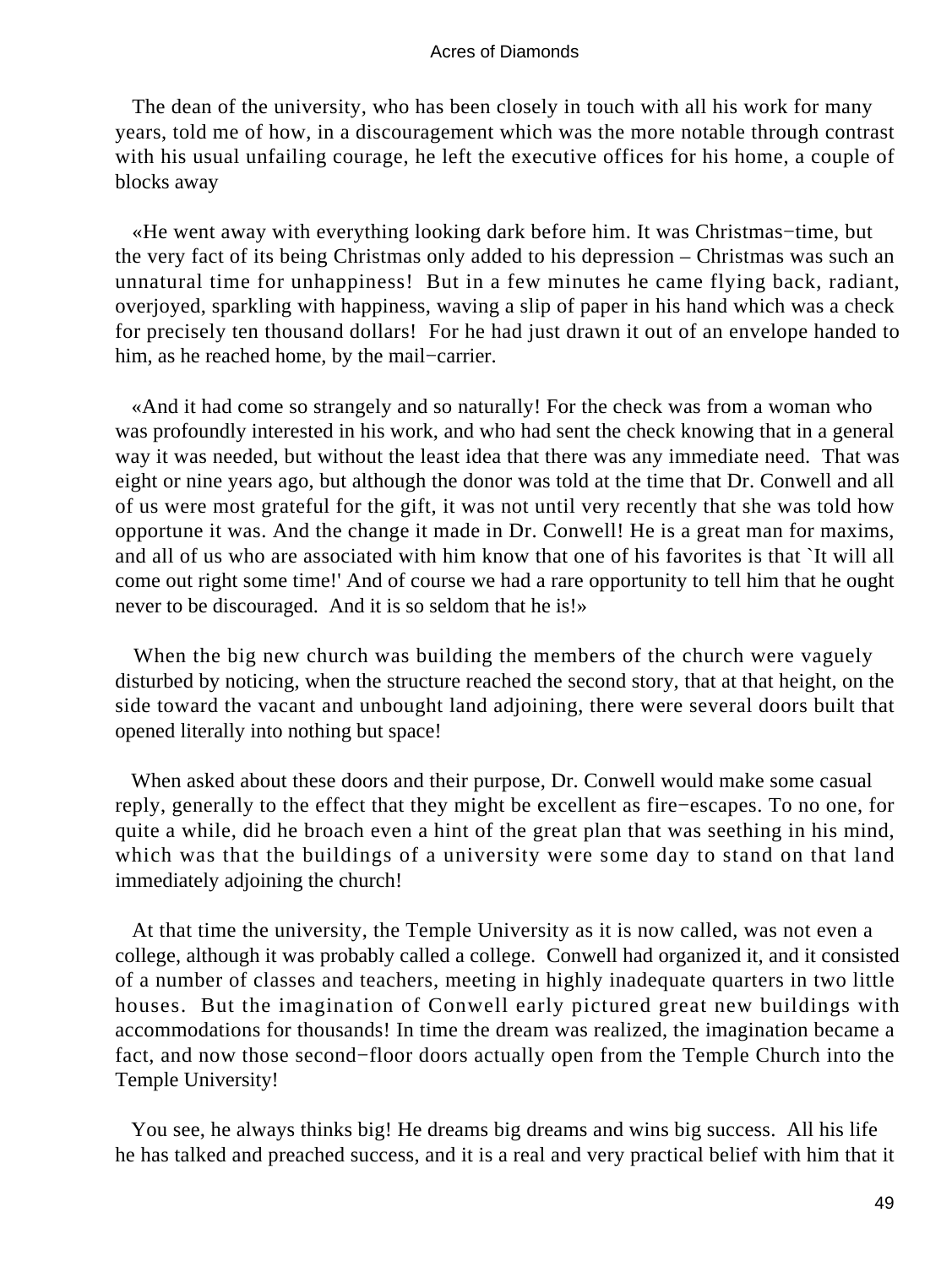is just as easy to do a large thing as a small one, and, in fact, a little easier! And so he naturally does not see why one should be satisfied with the small things of life. «If your rooms are big the people will come and fill them,» he likes to say. The same effort that wins a small success would, rightly directed, have won a great success. «Think big things and then do them!»

 Most favorite of all maxims with this man of maxims, is «Let Patience have her perfect work.» Over and over he loves to say it, and his friends laugh about his love for it, and he knows that they do and laughs about it himself. «I tire them all,» he says, «for they hear me say it every day.»

 But he says it every day because it means so much to him. It stands, in his mind, as a constant warning against anger or impatience or over−haste – faults to which his impetuous temperament is prone, though few have ever seen him either angry or impatient or hasty, so well does he exercise self−control. Those who have long known him well have said to me that they have never heard him censure any one; that his forbearance and kindness are wonderful.

 He is a sensitive man beneath his composure; he has suffered, and keenly, when he has been unjustly attacked; he feels pain of that sort for a long time, too, for even the passing of years does not entirely deaden it.

 «When I have been hurt, or when I have talked with annoying cranks, I have tried to let Patience have her perfect work, for those very people, if you have patience with them, may afterward be of help.»

 And he went on to talk a little of his early years in Philadelphia, and he said, with sadness, that it had pained him to meet with opposition, and that it had even come from ministers of his own denomination, for he had been so misunder− stood and misjudged; but, he added, the momentary somberness lifting, even his bitter enemies had been won over with patience.

 I could understand a good deal of what he meant, for one of the Baptist ministers of Philadelphia had said to me, with some shame, that at first it used actually to be the case that when Dr. Conwell would enter one of the regular ministers' meetings, all would hold aloof, not a single one stepping forward to meet or greet him.

 «And it was all through our jealousy of his success,» said the minister, vehemently. «He came to this city a stranger, and he won instant popularity, and we couldn't stand it, and so we pounced upon things that he did that were altogether unimportant. The rest of us were so jealous of his winning throngs that we couldn't see the good in him. And it hurt Dr. Conwell so much that for ten years he did not come to our conferences. But all this was changed long ago. Now no minister is so welcomed as he is, and I don't believe that there ever has been a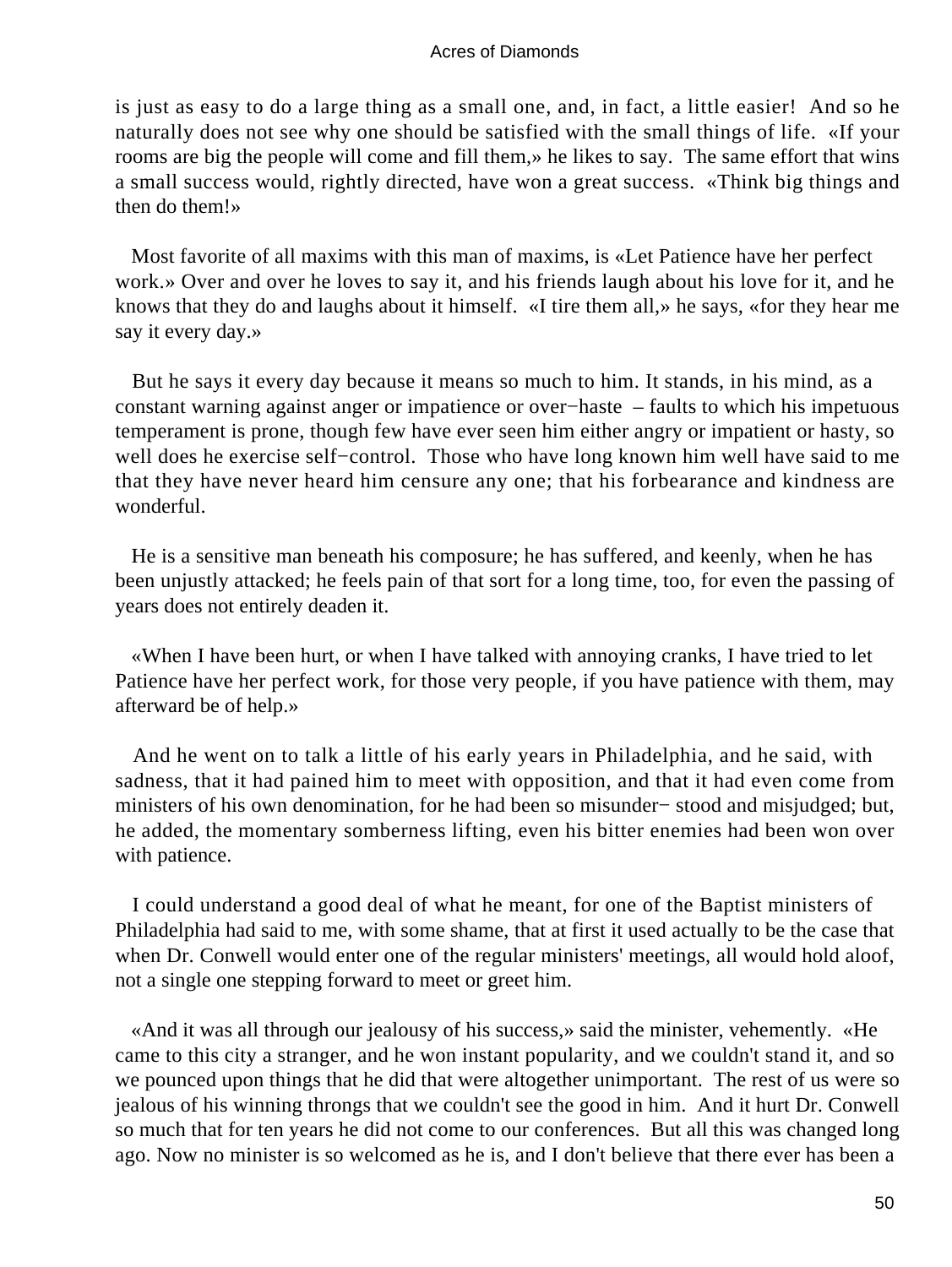single time since he started coming again that he hasn't been asked to say something to us. We got over our jealousy long ago and we all love him.»

 Nor is it only that the clergymen of his own denomination admire him, for not long ago, such having been Dr. Conwell's triumph in the city of his adoption, the rector of the most powerful and aristocratic church in Philadelphia voluntarily paid lofty tribute to his aims and ability, his work and his personal worth. «He is an inspiration to his brothers in the ministry of Jesus Christ,» so this Episcopalian rector wrote. «He is a friend to all that is good, a foe to all that is evil, a strength to the weak, a comforter to the sorrowing, a man of God. These words come from the heart of one who loves, honors, and reverences him for his character and his deeds.»

 Dr. Conwell did some beautiful and unusual things in his church, instituted some beautiful and unusual customs, and one can see how narrow and hasty criticisms charged him, long ago, with sensationalism – charges long since forgotten except through the hurt still felt by Dr. Conwell himself. «They used to charge me with making a circus of the church – as if it were possible for me to make a circus of the church!» And his tone was one of grieved amazement after all these years.

 But he was original and he was popular, and therefore there were misunderstanding and jealousy. His Easter services, for example, years ago, became widely talked of and eagerly anticipated because each sermon would be wrought around some fine symbol; and he would hold in his hand, in the pulpit, the blue robin's egg, or the white dove, or the stem of lilies, or whatever he had chosen as the particular symbol for the particular sermon, and that symbol would give him the central thought for his discourse, accented as it would be by the actual symbol itself in view of the congregation. The cross lighted by elec− tricity, to shine down over the baptismal pool, the little stream of water cascading gently down the steps of the pool during the baptismal rite, the roses floating in the pool and his gift of one of them to each of the baptized as he or she left the water – all such things did seem, long ago, so unconventional. Yet his own people recognized the beauty and poetry of them, and thousands of Bibles in Philadelphia have a baptismal rose from Dr. Conwell pressed within the pages.

 His constant individuality of mind, his constant freshness, alertness, brilliancy, warmth, sympathy, endear him to his congregation, and when he returns from an absence they bubble and effervesce over him as if he were some brilliant new preacher just come to them. He is always new to them. Were it not that he possesses some remarkable quality of charm he would long ago have become, so to speak, an old story, but instead of that he is to them an always new story, an always entertaining and delightful story, after all these years.

 It is not only that they still throng to hear him either preach or lecture, though that itself would be noticeable, but it is the delightful and delighted spirit with which they do it. Just the other evening I heard him lecture in his own church, just after his return from an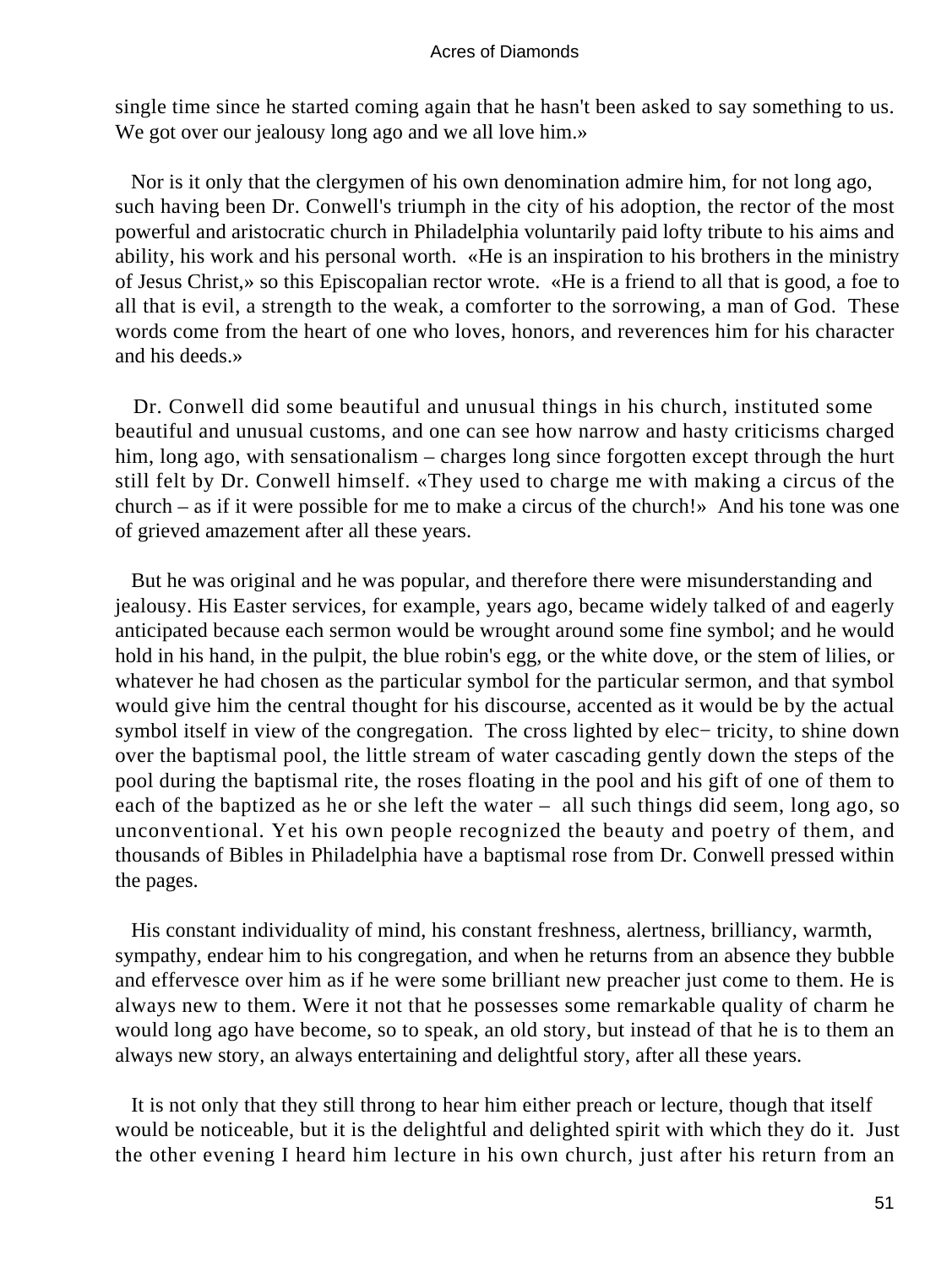absence, and every face beamed happily up at him to welcome him back, and every one listened as intently to his every word as if he had never been heard there before; and when the lecture was over a huge bouquet of flowers was handed up to him, and some one embarrassedly said a few words about its being because he was home again. It was all as if he had just returned from an absence of months – and he had been away just five and a half days!

VI

# **Millions Of hearers**

**That** Conwell is not primarily a minister – that he is a minister because he is a sincere Christian, but that he is first of all an Abou Ben Adhem, a man who loves his fellow−men, becomes more and more apparent as the scope of his life− work is recognized. One almost comes to think that his pastorate of a great church is even a minor matter beside the combined importance of his educational work, his lecture work, his hospital work, his work in general as a helper to those who need help.

 For my own part, I should say that he is like some of the old−time prophets, the strong ones who found a great deal to attend to in addition to matters of religion. The power, the ruggedness, the physical and mental strength, the positive grandeur of the man – all these are like the general conceptions of the big Old Testament prophets. The suggestion is given only because it has often recurred, and therefore with the feeling that there is something more than fanciful in the com− parison; and yet, after all, the comparison fails in one important particular, for none of the prophets seems to have had a sense of humor!

 It is perhaps better and more accurate to describe him as the last of the old school of American philosophers, the last of those sturdy−bodied, high− thinking, achieving men who, in the old days, did their best to set American humanity in the right path – such men as Emerson, Alcott, Gough, Wendell Phillips, Garrison, Bayard Taylor, Beecher; men whom Conwell knew and admired in the long ago, and all of whom have long since passed away.

 And Conwell, in his going up and down the country, inspiring his thousands and thousands, is the survivor of that old−time group who used to travel about, dispensing wit and wisdom and philosophy and courage to the crowded benches of country lyceums, and the chairs of school−houses and town halls, or the larger and more pretentious gathering−places of the cities.

 Conwell himself is amused to remember that he wanted to talk in public from his boyhood, and that very early he began to yield to the inborn impulse. He laughs as he remembers the variety of country fairs and school commencements and anniversaries and even sewing−circles where he tried his youthful powers, and all for experience alone, in the first few years, except possibly for such a thing as a ham or a jack−knife! The first money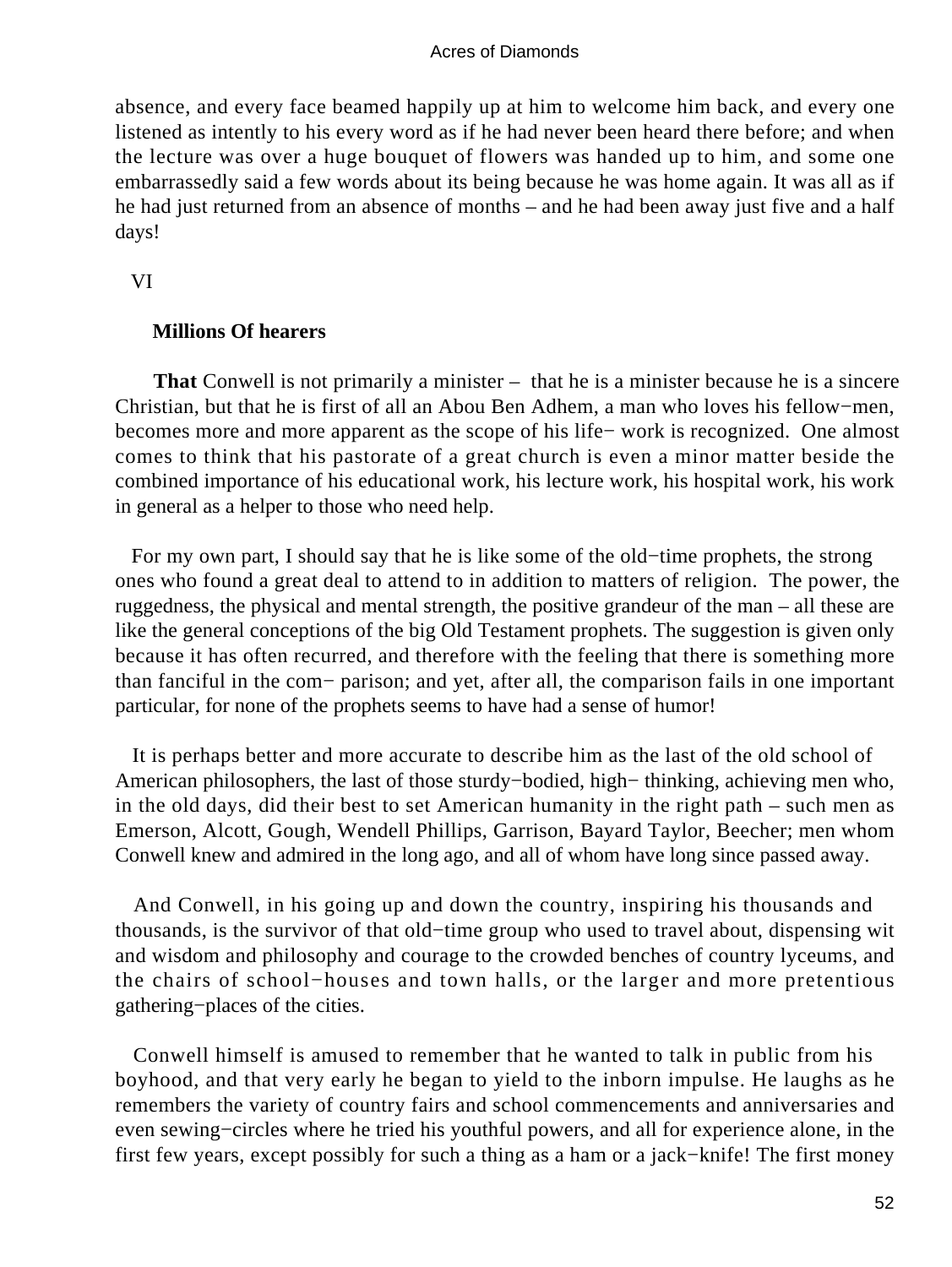that he ever received for speaking was, so he remembers with glee, seventy−five cents; and even that was not for his talk, but for horse hire! But at the same time there is more than amusement in recalling these experiences, for he knows that they were invaluable to him as training. And for over half a century he has affectionately remembered John B. Gough, who, in the height of his own power and success, saw resolution and possibilities in the ardent young hill−man, and actually did him the kindness and the honor of introducing him to an audience in one of the Massachusetts towns; and it was really a great kindness and a great honor, from a man who had won his fame to a young man just beginning an oratorical career.

 Conwell's lecturing has been, considering everything, the most important work of his life, for by it he has come into close touch with so many millions – literally millions! – of people.

 I asked him once if he had any idea how many he had talked to in the course of his career, and he tried to estimate how many thousands of times he had lectured, and the average attendance for each, but desisted when he saw that it ran into millions of hearers. What a marvel is such a fact as that! Millions of hearers!

 I asked the same question of his private secretary, and found that no one had ever kept any sort of record; but as careful an estimate as could be made gave a conservative result of fully eight million hearers for his lectures; and adding the number to whom he has preached, who have been over five million, there is a total of well over thirteen million who have listened to Russell Conwell's voice! And this staggering total is, if anything, an underestimate. The figuring was done cautiously and was based upon such facts as that he now addresses an average of over forty−five hundred at his Sunday services (an average that would be higher were it not that his sermons in vacation time are usually delivered in little churches; when at home, at the Temple, he addresses three meetings every Sunday), and that he lectures throughout the entire course of each year, including six nights a week of lecturing during vacation−time. What a power is wielded by a man who has held over thirteen million people under the spell of his voice! Probably no other man who ever lived had such a total of hearers. And the total is steadily mounting, for he is a man who has never known the meaning of rest.

 I think it almost certain that Dr. Conwell has never spoken to any one of what, to me, is the finest point of his lecture−work, and that is that he still goes gladly and for small fees to the small towns that are never visited by other men of great reputation. He knows that it is the little places, the out−of−the−way places, the submerged places, that most need a pleasure and a stimulus, and he still goes out, man of well over seventy that he is, to tiny towns in distant states, heedless of the discomforts of traveling, of the poor little hotels that seldom have visitors, of the oftentimes hopeless cooking and the uncleanliness, of the hardships and the discomforts, of the unventilated and overheated or underheated halls. He does not think of claiming the relaxation earned by a lifetime of labor, or, if he ever does, the thought of the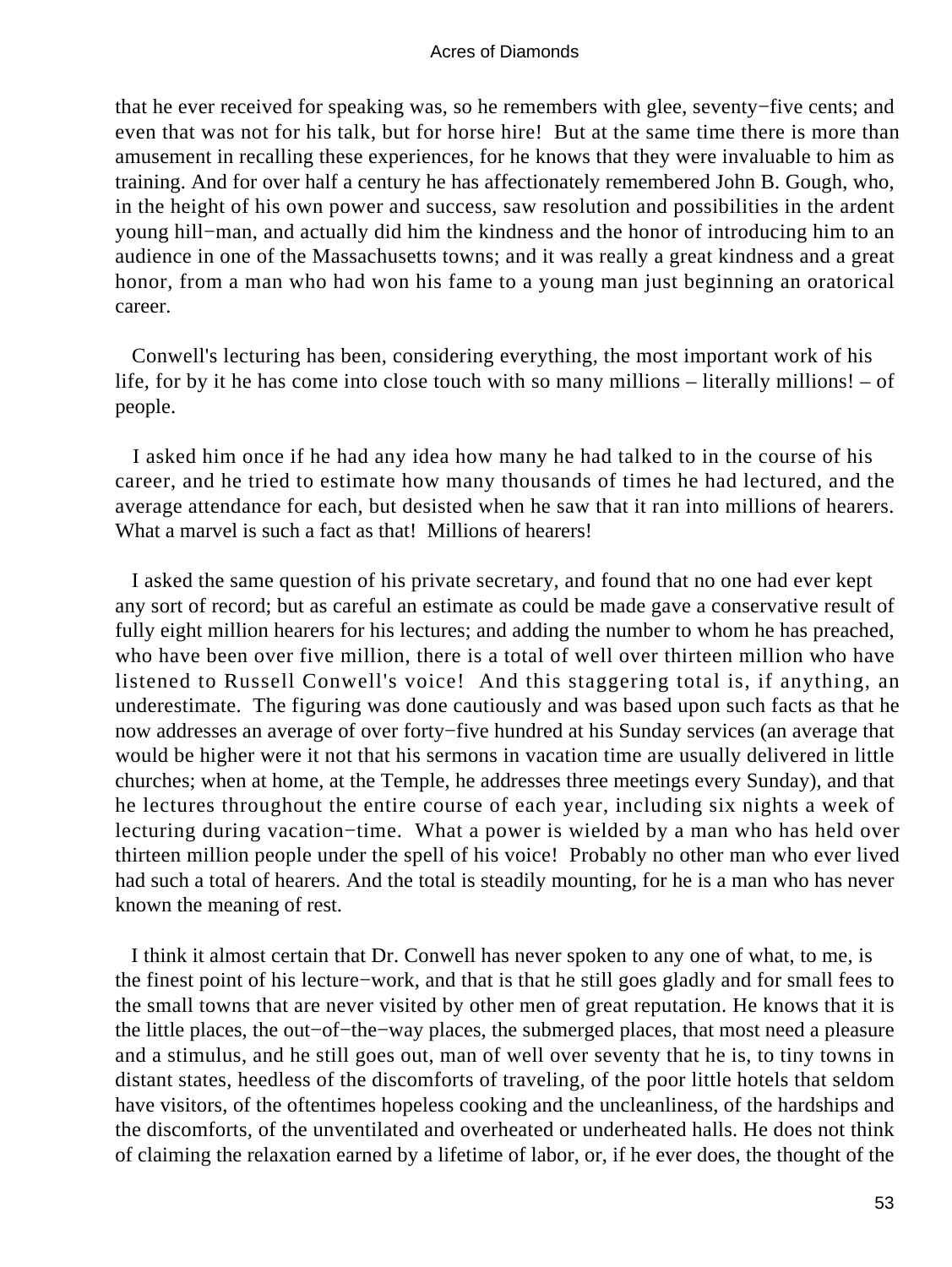sword of John Ring restores instantly his fervid earnestness.

 How he does it, how he can possibly keep it up, is the greatest marvel of all. I have before me a list of his engagements for the summer weeks of this year, 1915, and I shall set it down because it will specifically show, far more clearly than general statements, the kind of work he does. The list is the itinerary of his vacation. Vacation! Lecturing every evening but Sunday, and on Sundays preaching in the town where he happens to be!

 June 24 Ackley, Ia. July 11 \*Brookings, S. D. « 25 Waterloo, Ia. « 12 Pipestone, Minn. « 26 Decorah, Ia. « 13 Hawarden, Ia. « 27 \*Waukon, Ia. « 14 Canton, S. D « 28 Red Wing, Minn. « 15 Cherokee, Ia « 29 River Falls, Wis. « 16 Pocahontas, Ia « 30 Northfield, Minn. « 17 Glidden, Ia. July 1 Faribault, Minn. « 18 \*Boone, Ia. « 2 Spring Valley, Minn. « 19 Dexter, Ia. « 3 Blue Earth, Minn. « 20 Indianola, Ia « 4 \*Fairmount, Minn. « 21 Corydon, Ia « 5 Lake Crystal, Minn. « 22 Essex, Ia. « 6 Redwood Falls, « 23 Sidney, Ia. Minn. « 24 Falls City, Nebr. « 7 Willmer, Minn. « 25 \*Hiawatha, Kan. « 8 Dawson, Minn. « 26 Frankfort, Kan. « 9 Redfield, S. D. « 27 Greenleaf, Kan. « 10 Huron, S. D. « 28 Osborne, Kan. July 29 Stockton, Kan. Aug. 14 Honesdale, Pa. « 30 Phillipsburg, Kan. « 15 \*Honesdale, Pa. « 31 Mankato, Kan. « 16 Carbondale, Pa. *En route to next date on* « 17 Montrose, Pa. *circuit*. « 18 Tunkhannock, Pa. Aug. 3 Westfield, Pa. « 19 Nanticoke, Pa. « 4 Galston, Pa. « 20 Stroudsburg, Pa. « 5 Port Alleghany, Pa. « 21 Newton, N. J. « 6 Wellsville, N. Y. « 22 \*Newton, N. J. « 7 Bath, N. Y. « 23 Hackettstown, N. J. «  $8$  \*Bath, N. Y. « 24 New Hope, Pa. « 9 Penn Yan, N. Y. « 25 Doylestown, Pa. « 10 Athens, N. Y. « 26 Phnixville, Pa. « 11 Owego, N. Y. « 27 Kennett, Pa. « 12 Patchogue, LI.,N.Y. « 28 Oxford, Pa. « 13 Port Jervis, N. Y. « 29 \*Oxford, Pa. \* Preach on Sunday.

 And all these hardships, all this traveling and lecturing, which would test the endurance of the youngest and strongest, this man of over seventy assumes without receiving a particle of personal gain, for every dollar that he makes by it is given away in helping those who need helping.

 That Dr. Conwell is intensely modest is one of the curious features of his character. He sincerely believes that to write his life would be, in the main, just to tell what people have done for him. He knows and admits that he works unweariedly, but in profound sincerity he ascribes the success of his plans to those who have seconded and assisted him. It is in just this way that he looks upon every phase of his life. When he is reminded of the devotion of his old soldiers, he remembers it only with a sort of pleased wonder that they gave the devotion to him, and he quite forgets that they loved him because he was always ready to sacrifice ease or risk his own life for them.

 He deprecates praise; if any one likes him, the liking need not be shown in words, but in helping along a good work. That his church has succeeded has been because of the devotion of the people; that the university has succeeded is because of the splendid work of the teachers and pupils; that the hospitals have done so much has been because of the noble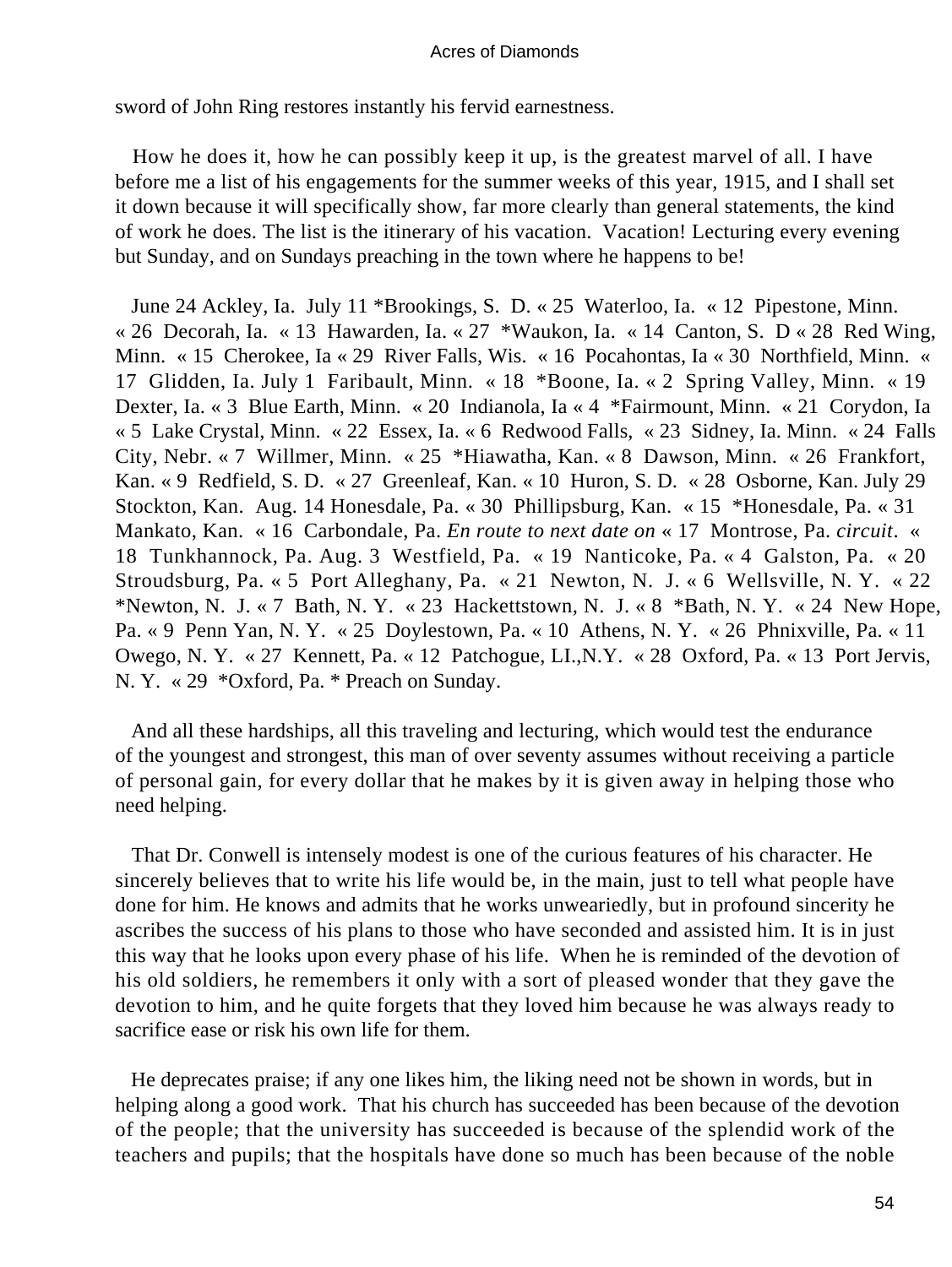services of physicians and nurses. To him, as he himself expresses it, realizing that success has come to his plans, it seems as if the realities are but dreams. He is astonished by his own success. He thinks mainly of his own shortcomings. «God and man have ever been very patient with me.» His depression is at times profound when he compares the actual results with what he would like them to be, for always his hopes have gone soaring far in advance of achievement. It is the «Hitch your chariot to a star» idea.

 His modesty goes hand−in−hand with kindliness, and I have seen him let himself be introduced in his own church to his congregation, when he is going to deliver a lecture there, just because a former pupil of the university was present who, Conwell knew, was ambitious to say something inside of the Temple walls, and this seemed to be the only opportunity.

 I have noticed, when he travels, that the face of the newsboy brightens as he buys a paper from him, that the porter is all happiness, that conductor and brakeman are devotedly anxious to be of aid. Everywhere the man wins love. He loves humanity and humanity responds to the love.

 He has always won the affection of those who knew him, and Bayard Taylor was one of the many; he and Bayard Taylor loved each other for long acquaintance and fellow experiences as world− wide travelers, back in the years when comparatively few Americans visited the Nile and the Orient, or even Europe.

 When Taylor died there was a memorial service in Boston at which Conwell was asked to preside, and, as he wished for something more than addresses, he went to Longfellow and asked him to write and read a poem for the occasion. Longfellow had not thought of writing anything, and he was too ill to be present at the services, but, there always being something contagiously inspiring about Russell Conwell when he wishes something to be done, the poet promised to do what he could. And he wrote and sent the beautiful lines beginning:

# *Dead he lay among his books, The peace of God was in his looks*.

 Many men of letters, including Ralph Waldo Emerson, were present at the services, and Dr. Conwell induced Oliver Wendell Holmes to read the lines, and they were listened to amid profound silence, to their fine ending.

 Conwell, in spite of his widespread hold on millions of people, has never won fame, recognition, general renown, compared with many men of minor achievements. This seems like an impossibility. Yet it is not an impossibility, but a fact. Great numbers of men of education and culture are entirely ignorant of him and his work in the world – men, these, who deem themselves in touch with world−affairs and with the ones who make and move the world. It is inexplicable, this, except that never was there a man more devoid of the faculty of self−exploitation, self−advertising, than Russell Conwell. Nor, in the mere reading of them, do his words appeal with anything like the force of the same words uttered by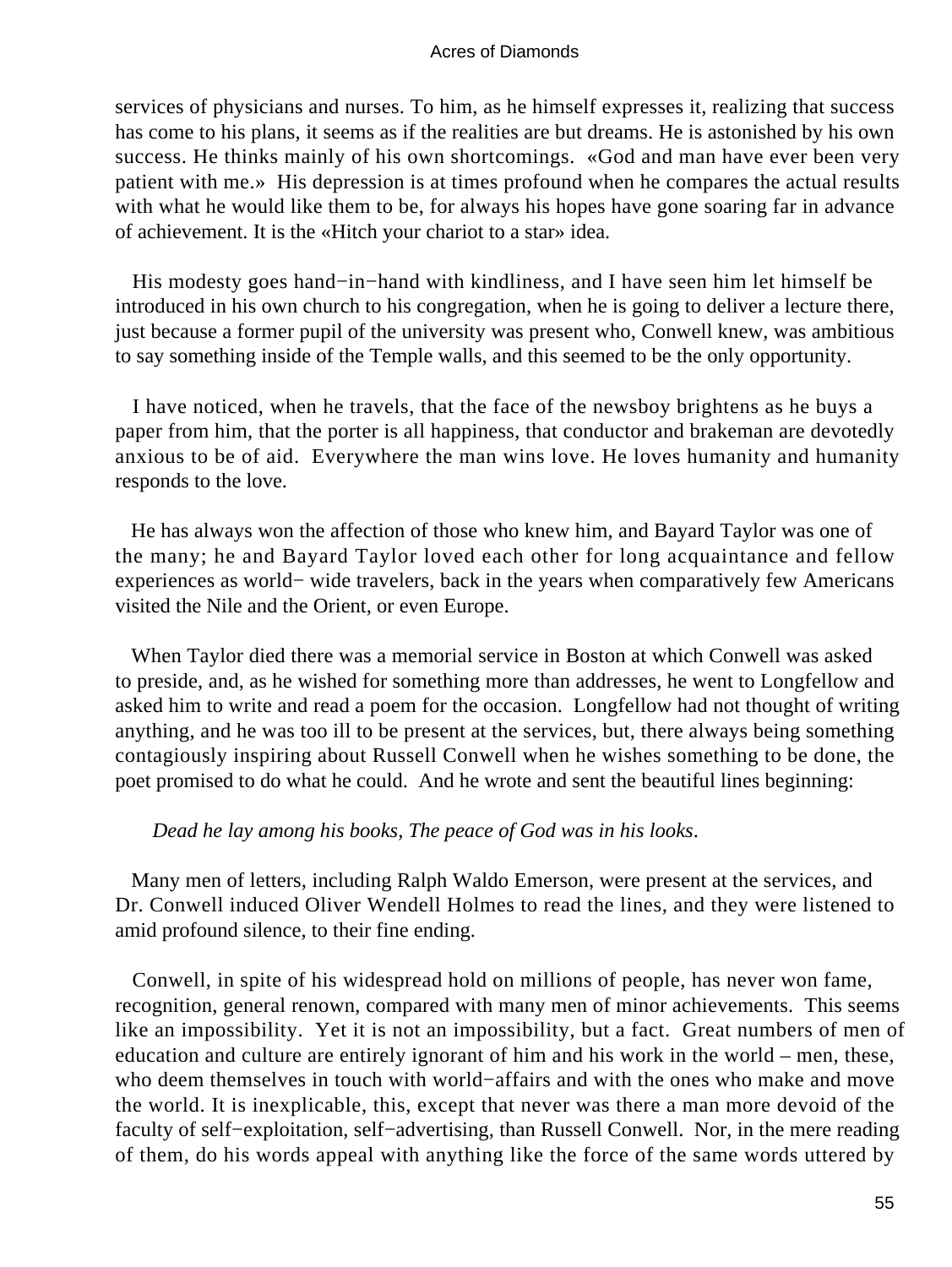himself, for always, with his spoken words, is his personality. Those who have heard Russell Conwell, or have known him personally, recognize the charm of the man and his immense forcefulness; but there are many, and among them those who control publicity through books and newspapers, who, though they ought to be the warmest in their enthusiasm, have never felt drawn to hear him, and, if they know of him at all, think of him as one who pleases in a simple way the commoner folk, forgetting in their pride that every really great man pleases the common ones, and that simplicity and directness are attributes of real greatness.

 But Russell Conwell has always won the admiration of the really great, as well as of the humbler millions. It is only a supposedly cultured class in between that is not thoroughly acquainted with what he has done.

 Perhaps, too, this is owing to his having cast in his lot with the city, of all cities, which, consciously or unconsciously, looks most closely to family and place of residence as criterions of merit – a city with which it is almost impossible for a stranger to become affiliated – or aphiladelphiated, as it might be expressed – and Philadelphia, in spite of all that Dr. Conwell has done, has been under the thrall of the fact that he went north of Market Street – that fatal fact understood by all who know Philadelphia – and that he made no effort to make friends in Rittenhouse Square. Such considerations seem absurd in this twentieth century, but in Philadelphia they are still potent. Tens of thousands of Philadelphians love him, and he is honored by its greatest men, but there is a class of the pseudo− cultured who do not know him or appreciate him. And it needs also to be understood that, outside of his own beloved Temple, he would prefer to go to a little church or a little hall and to speak to the forgotten people, in the hope of encouraging and inspiring them and filling them with hopeful glow, rather than to speak to the rich and comfortable.

 His dearest hope, so one of the few who are close to him told me, is that no one shall come into his life without being benefited. He does not say this publicly, nor does he for a moment believe that such a hope could be fully realized, but it is very dear to his heart; and no man spurred by such a hope, and thus bending all his thoughts toward the poor, the hard−working, the unsuccessful, is in a way to win honor from the Scribes; for we have Scribes now quite as much as when they were classed with Pharisees. It is not the first time in the world's history that Scribes have failed to give their recognition to one whose work was not among the great and wealthy.

 That Conwell himself has seldom taken any part whatever in politics except as a good citizen standing for good government; that, as he expresses it, he never held any political office except that he was once on a school committee, and also that he does not identify himself with the so−called «movements» that from time to time catch public attention, but aims only and constantly at the quiet betterment of mankind, may be mentioned as additional reasons why his name and fame have not been steadily blazoned.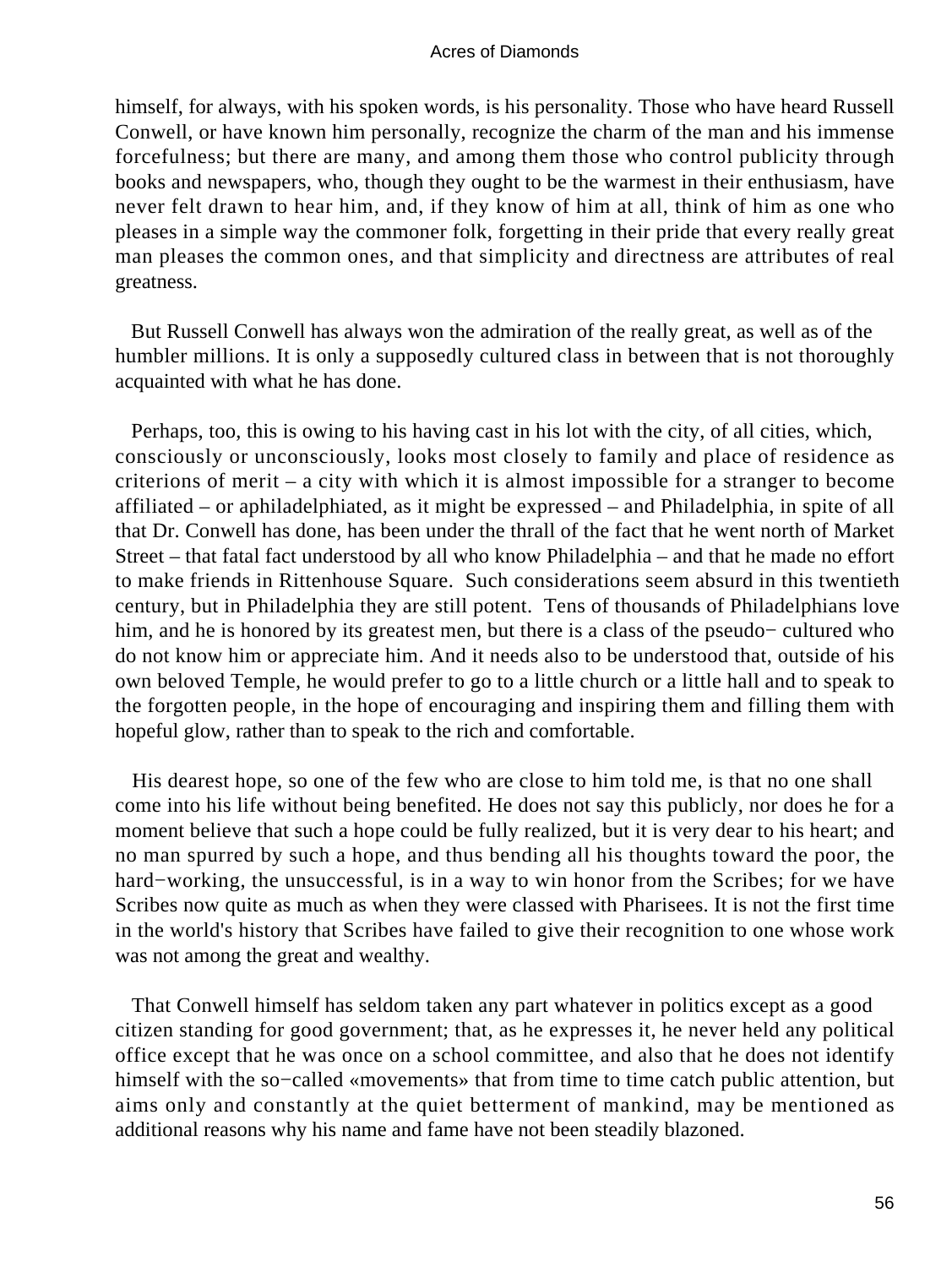He knows and will admit that he works hard and has all his life worked hard. «Things keep turning my way because I'm on the job,» as he whimsically expressed it one day; but that is about all, so it seems to him.

 And he sincerely believes that his life has in itself been without interest; that it has been an essentially commonplace life with nothing of the interesting or the eventful to tell. He is frankly surprised that there has ever been the desire to write about him. He really has no idea of how fascinating are the things he has done. His entire life has been of positive interest from the variety of things accomplished and the unexpectedness with which he has accomplished them.

 Never, for example, was there such an organizer. In fact, organization and leadership have always been as the breath of life to him. As a youth he organized debating societies and, before the war, a local military company. While on garrison duty in the Civil War he organized what is believed to have been the first free school for colored children in the South. One day Minneapolis happened to be spoken of, and Conwell happened to remember that he organized, when he was a lawyer in that city, what became the first Y.M.C.A. branch there. Once he even started a newspaper. And it was natural that the organizing instinct, as years advanced, should lead him to greater and greater things, such as his church, with the numerous associations formed within itself through his influence, and the university – the organizing of the university being in itself an achievement of positive romance.

 «A life without interest!» Why, when I happened to ask, one day, how many Presidents he had known since Lincoln, he replied, quite casually, that he had «written the lives of most of them in their own homes»; and by this he meant either personally or in collaboration with the American biographer Abbott.

 The many−sidedness of Conwell is one of the things that is always fascinating. After you have quite got the feeling that he is peculiarly a man of to−day, lecturing on to−day's possibilities to the people of to−day, you happen upon some such fact as that he attracted the attention of the London *Times* through a lecture on Italian history at Cambridge in England; or that on the evening of the day on which he was admitted to practice in the Supreme Court of the United States he gave a lecture in Washington on «The Curriculum of the Prophets in Ancient Israel.» The man's life is a succession of delightful surprises.

 An odd trait of his character is his love for fire. He could easily have been a veritable fire− worshiper instead of an orthodox Christian! He has always loved a blaze, and he says reminiscently that for no single thing was he punished so much when he was a child as for building bonfires. And after securing possession, as he did in middle age, of the house where he was born and of a great acreage around about, he had one of the most enjoyable times of his life in tearing down old buildings that needed to be destroyed and in heaping up fallen trees and rubbish and in piling great heaps of wood and setting the great piles ablaze. You see, there is one of the secrets of his strength – he has never lost the capacity for fiery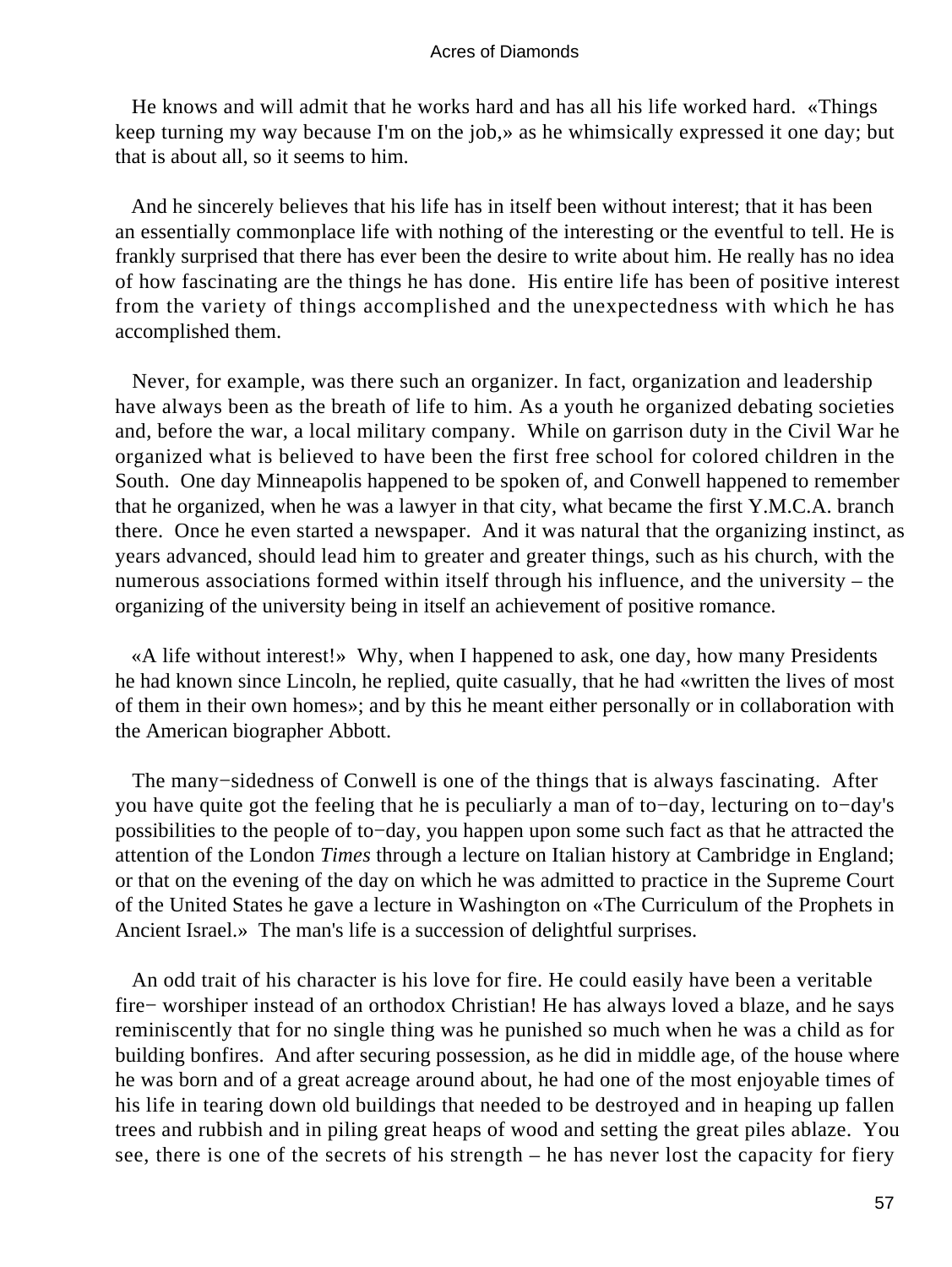# enthusiasm!

 Always, too, in these later years he is showing his strength and enthusiasm in a positively noble way. He has for years been a keen sufferer from rheumatism and neuritis, but he has never permitted this to interfere with his work or plans. He makes little of his sufferings, and when he slowly makes his way, bent and twisted, downstairs, he does not want to be noticed. «I'm all right,» he will say if any one offers to help, and at such a time comes his nearest approach to impatience. He wants his suffering ignored. Strength has always been to him so precious a belonging that he will not relinquish it while he lives. «I'm all right!» And he makes himself believe that he is all right even though the pain becomes so severe as to demand massage. And he will still, even when suffering, talk calmly, or write his letters, or attend to whatever matters come before him. It is the Spartan boy hiding the pain of the gnawing fox. And he never has let pain interfere with his presence on the pulpit or the platform. He has once in a while gone to a meeting on crutches and then, by the force of will, and inspired by what he is to do, has stood before his audience or congregation, a man full of strength and fire and life.

# VII

# HOW **A university was founded**

 THE story of the foundation and rise of Temple University is an extraordinary story; it is not only extraordinary, but inspiring; it is not only inspiring, but full of romance.

 For the university came out of nothing! – nothing but the need of a young man and the fact that he told the need to one who, throughout his life, has felt the impulse to help any one in need and has always obeyed the impulse.

 I asked Dr. Conwell, up at his home in the Berkshires, to tell me himself just how the university began, and he said that it began because it was needed and succeeded because of the loyal work of the teachers. And when I asked for details he was silent for a while, looking off into the brooding twilight as it lay over the waters and the trees and the hills, and then he said:

 «It was all so simple; it all came about so naturally. One evening, after a service, a young man of the congregation came to me and I saw that he was disturbed about something. I had him sit down by me, and I knew that in a few moments he would tell me what was troubling him.

 « `Dr. Conwell,' he said, abruptly, `I earn but little money, and I see no immediate chance of earning more. I have to support not only myself, but my mother. It leaves nothing at all. Yet my longing is to be a minister. It is the one ambition of my life. Is there anything that I can do?'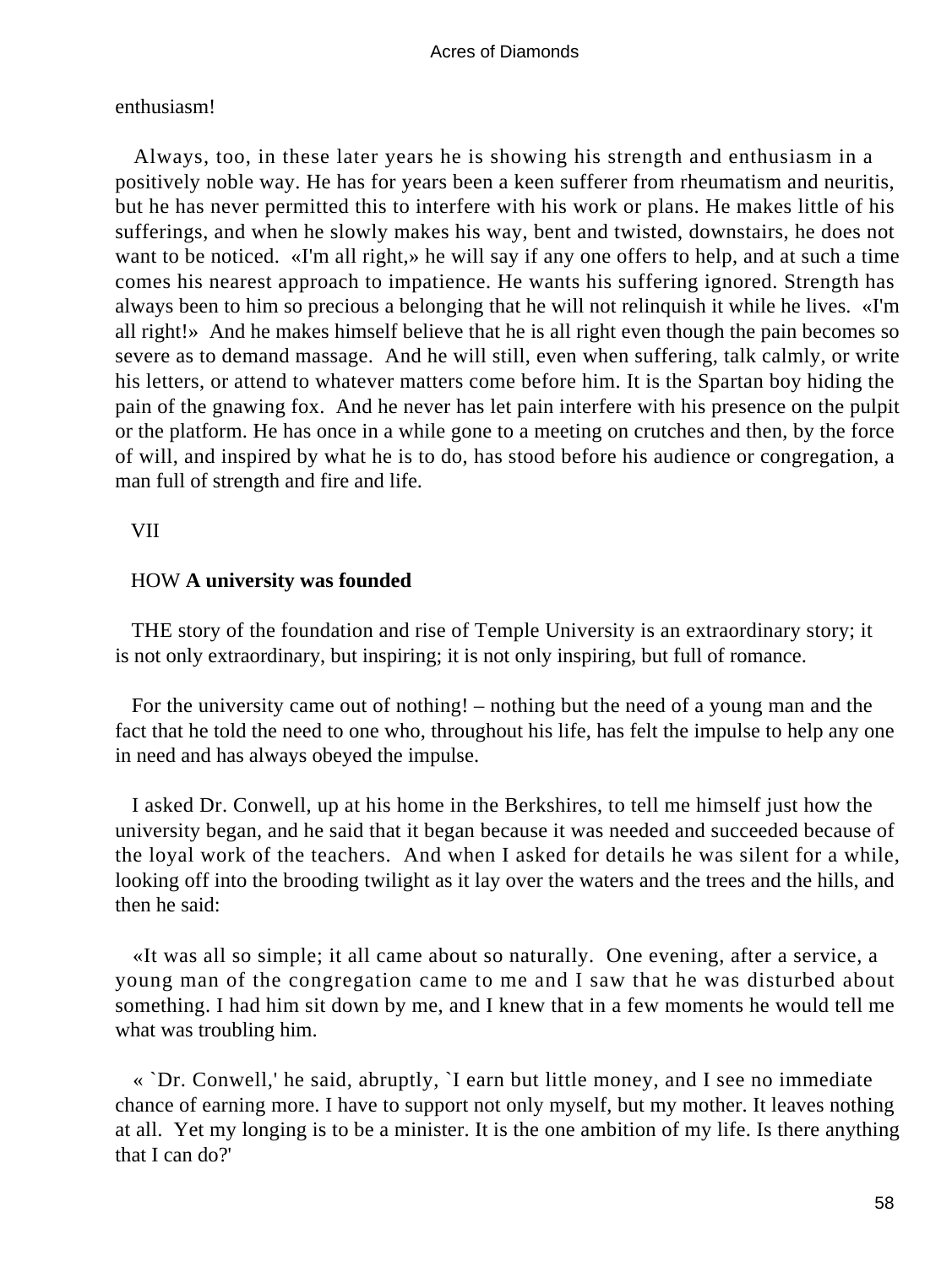« `Any man,' I said to him, `with the proper determination and ambition can study sufficiently at night to win his desire.'

 « `I have tried to think so,' said he, `but I have not been able to see anything clearly. I want to study, and am ready to give every spare minute to it, but I don't know how to get at it.'

 «I thought a few minutes, as I looked at him. He was strong in his desire and in his ambition to fulfil it – strong enough, physically and mentally, for work of the body and of the mind – and he needed something more than generalizations of sympathy.

 « `Come to me one evening a week and I will begin teaching you myself,' I said, `and at least you will in that way make a beginning'; and I named the evening.

 «His face brightened and he eagerly said that he would come, and left me; but in a little while he came hurrying back again. `May I bring a friend with me?' he said.

 «I told him to bring as many as he wanted to, for more than one would be an advantage, and when the evening came there were six friends with him. And that first evening I began to teach them the foundations of Latin.»

 He stopped as if the story was over. He was looking out thoughtfully into the waning light, and I knew that his mind was busy with those days of the beginning of the institution he so loves, and whose continued success means so much to him. In a little while he went on:

 «That was the beginning of it, and there is little more to tell. By the third evening the number of pupils had increased to forty; others joined in helping me, and a room was hired; then a little house, then a second house. From a few students and teachers we became a college. After a while our buildings went up on Broad Street alongside the Temple Church, and after another while we became a university. From the first our aim» – (I noticed how quickly it had become «our» instead of «my») – «our aim was to give education to those who were unable to get it through the usual channels. And so that was really all there was to it.»

 That was typical of Russell Conwell – to tell with brevity of what he has done, to point out the beginnings of something, and quite omit to elaborate as to the results. And that, when you come to know him, is precisely what he means you to understand – that it is the beginning of anything that is important, and that if a thing is but earnestly begun and set going in the right way it may just as easily develop big results as little results.

 But his story was very far indeed from being «all there was to it,» for he had quite omitted to state the extraordinary fact that, beginning with those seven pupils, coming to his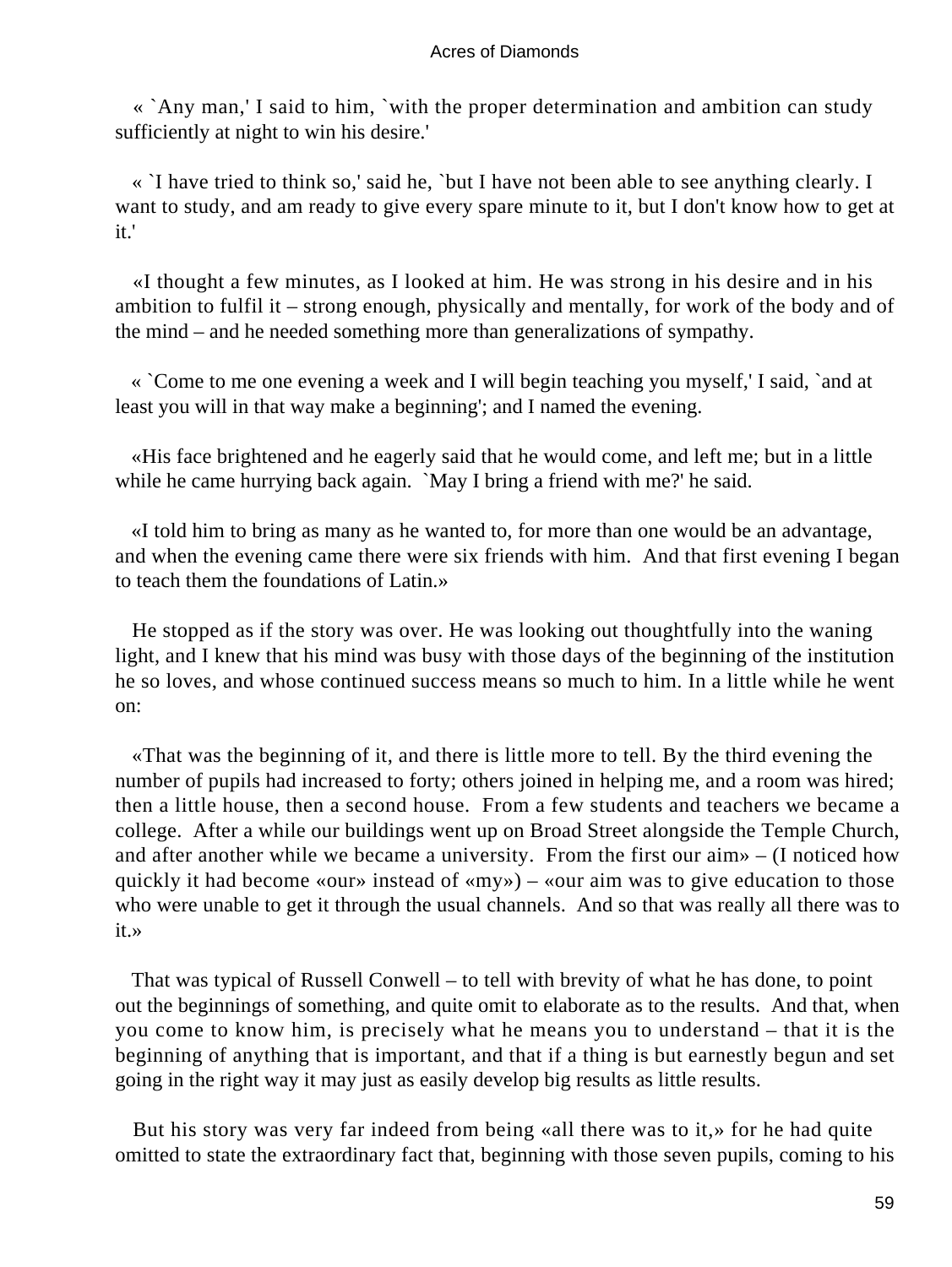library on an evening in 1884, the Temple University has numbered, up to Commencement−time in 1915, 88,821 students! Nearly one hundred thousand students, and in the lifetime of the founder! Really, the magnitude of such a work cannot be exaggerated, nor the vast importance of it when it is considered that most of these eighty−eight thousand students would not have received their education had it not been for Temple University. And it all came from the instant response of Russell Conwell to the immediate need presented by a young man without money!

 «And there is something else I want to say,» said Dr. Conwell, unexpectedly. «I want to say, more fully than a mere casual word, how nobly the work was taken up by volunteer helpers; professors from the University of Pennsylvania and teachers from the public schools and other local institutions gave freely of what time they could until the new venture was firmly on its way. I honor those who came so devotedly to help. And it should be remembered that in those early days the need was even greater than it would now appear, for there were then no night schools or manual−training schools. Since then the city of Philadelphia has gone into such work, and as fast as it has taken up certain branches the Temple University has put its energy into the branches just higher. And there seems no lessening of the need of it,» he added, ponderingly.

 No; there is certainly no lessening of the need of it! The figures of the annual catalogue would alone show that.

 As early as 1887, just three years after the beginning, the Temple College, as it was by that time called, issued its first catalogue, which set forth with stirring words that the intent of its founding was to:

 «Provide such instruction as shall be best adapted to the higher education of those who are compelled to labor at their trade while engaged in study.

«Cultivate a taste for the higher and most useful branches of learning.

 «Awaken in the character of young laboring men and women a determined ambition to be useful to their fellow−men.»

 The college – the university as it in time came to be – early broadened its scope, but it has from the first continued to aim at the needs of those unable to secure education without such help as, through its methods, it affords.

 It was chartered in 1888, at which time its numbers had reached almost six hundred, and it has ever since had a constant flood of applicants. «It has demonstrated,» as Dr. Conwell puts it, «that those who work for a living have time for study.» And he, though he does not himself add this, has given the opportunity.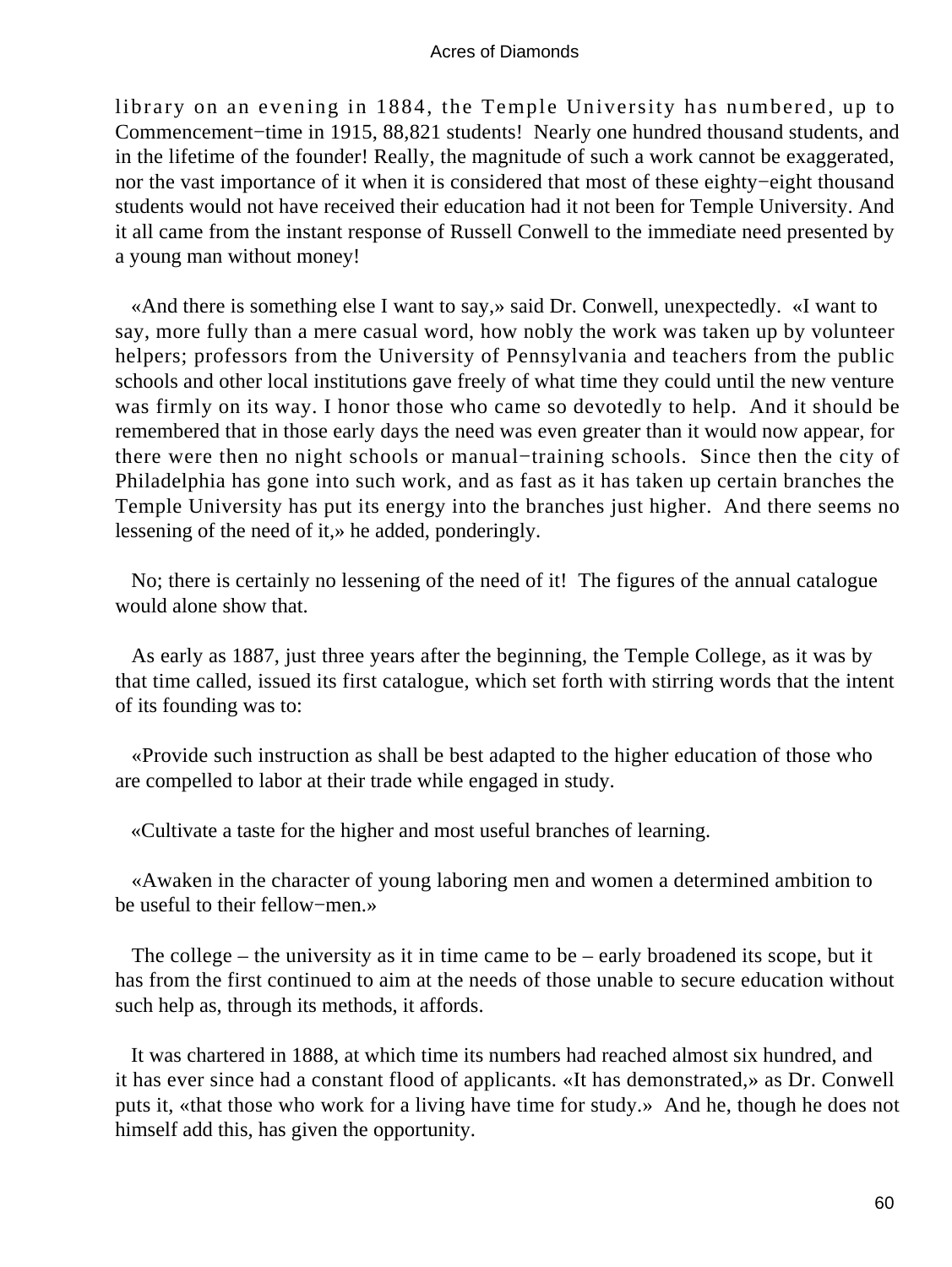He feels especial pride in the features by which lectures and recitations are held at practically any hour which best suits the convenience of the students. If any ten students join in a request for any hour from nine in the morning to ten at night a class is arranged for them, to meet that request! This involves the necessity for a much larger number of professors and teachers than would otherwise be necessary, but that is deemed a slight consideration in comparison with the immense good done by meeting the needs of workers.

 Also President Conwell – for of course he is the president of the university – is proud of the fact that the privilege of graduation depends entirely upon knowledge gained; that graduation does not depend upon having listened to any set number of lectures or upon having attended for so many terms or years. If a student can do four years' work in two years or in three he is encouraged to do it, and if he cannot even do it in four he can have no diploma.

 Obviously, there is no place at Temple University for students who care only for a few years of leisured ease. It is a place for workers, and not at all for those who merely wish to be able to boast that they attended a university. The students have come largely from among railroad clerks, bank clerks, bookkeepers, teachers, preachers, mechanics, salesmen, drug clerks, city and United States government employees, widows, nurses, housekeepers, brakemen, firemen, engineers, motormen, conductors, and shop hands.

 It was when the college became strong enough, and sufficiently advanced in scholarship and standing, and broad enough in scope, to win the name of university that this title was officially granted to it by the State of Pennsylvania, in 1907, and now its educational plan includes three distinct school systems.

 First: it offers a high−school education to the student who has to quit school after leaving the grammar−school.

 Second: it offers a full college education, with the branches taught in long−established high− grade colleges, to the student who has to quit on leaving the high−school.

 Third: it offers further scientific or professional education to the college graduate who must go to work immediately on quitting college, but who wishes to take up some such course as law or medicine or engineering.

 Out of last year's enrolment of 3,654 it is interesting to notice that the law claimed 141; theology, 182; medicine and pharmacy and dentistry combined, 357; civil engineering, 37; also that the teachers' college, with normal courses on such subjects as household arts and science, kindergarten work, and physical education, took 174; and still more interesting, in a way, to see that 269 students were enrolled for the technical and vocational courses, such as cooking and dress− making, millinery, manual crafts, school−gardening, and story−telling. There were 511 in high− school work, and 243 in elementary education. There were 79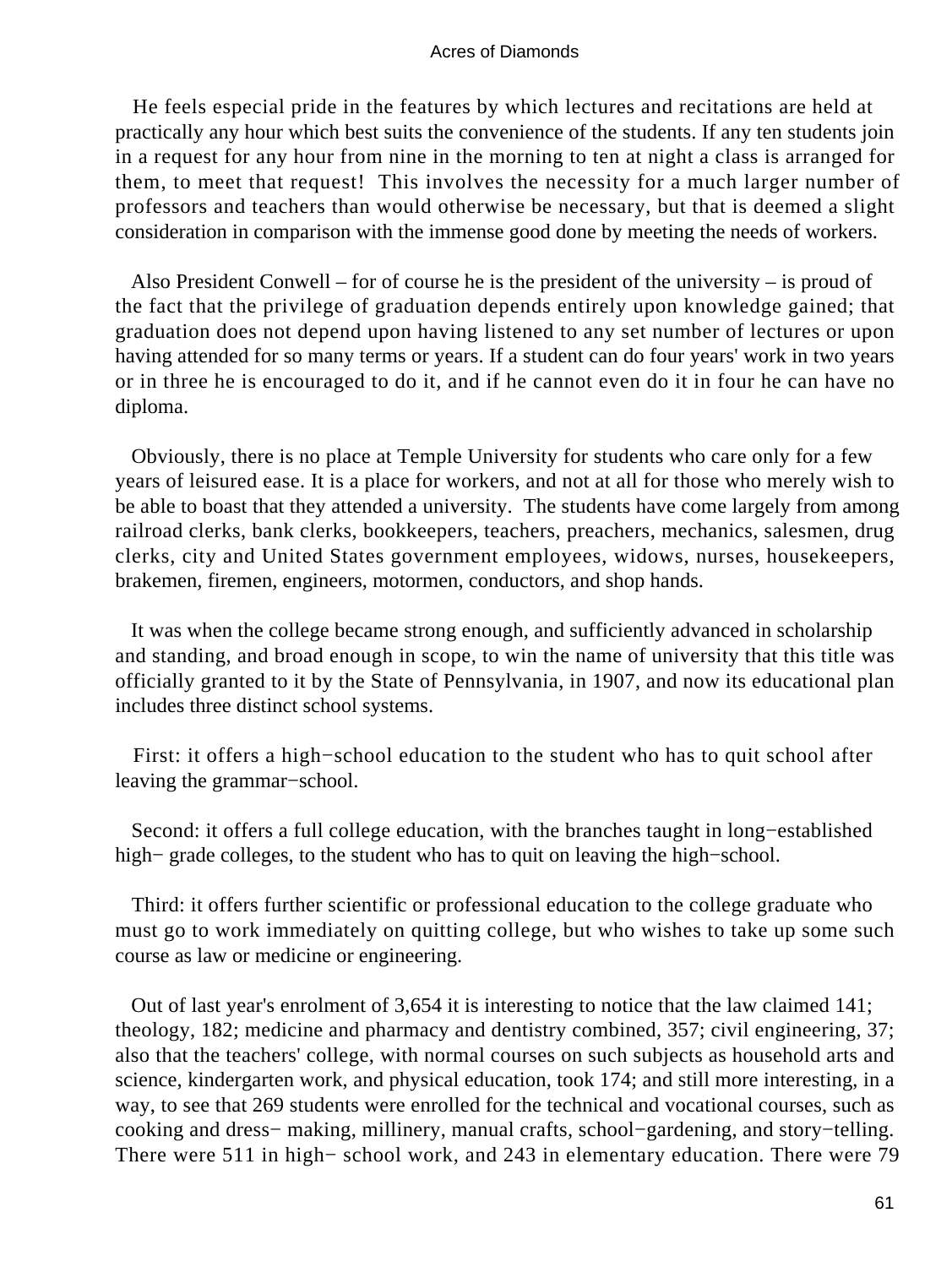studying music, and 68 studying to be trained nurses. There were 606 in the college of liberal arts and sciences, and in the department of commercial education there were 987 – for it is a university that offers both scholarship and practicality.

 Temple University is not in the least a charitable institution. Its fees are low, and its hours are for the convenience of the students themselves, but it is a place of absolute independence. It is, indeed, a place of far greater independence, so one of the professors pointed out, than are the great universities which receive millions and millions of money in private gifts and endowments.

 Temple University in its early years was sorely in need of money, and often there were thrills of expectancy when some man of mighty wealth seemed on the point of giving. But not a single one ever did, and now the Temple likes to feel that it is glad of it. The Temple, to quote its own words, is «An institution for strong men and women who can labor with both mind and body.»

 And the management is proud to be able to say that, although great numbers have come from distant places, «not one of the many thousands ever failed to find an opportunity to support himself.»

 Even in the early days, when money was needed for the necessary buildings (the buildings of which Conwell dreamed when he left second−story doors in his church!), the university – college it was then called – had won devotion from those who knew that it was a place where neither time nor money was wasted, and where idleness was a crime, and in the donations for the work were many such items as four hundred dollars from factory−workers who gave fifty cents each, and two thousand dollars from policemen who gave a dollar each. Within two or three years past the State of Pennsylvania has begun giving it a large sum annually, and this state aid is public recognition of Temple University as an institution of high public value. The state money is invested in the brains and hearts of the ambitious.

 So eager is Dr. Conwell to place the opportunity of education before every one, that even his servants must go to school! He is not one of those who can see needs that are far away but not those that are right at home. His belief in education, and in the highest attainable education, is profound, and it is not only on account of the abstract pleasure and value of education, but its power of increasing actual earning power and thus making a worker of more value to both himself and the community.

 Many a man and many a woman, while continuing to work for some firm or factory, has taken Temple technical courses and thus fitted himself or herself for an advanced position with the same employer. The Temple knows of many such, who have thus won prominent advancement. And it knows of teachers who, while continuing to teach, have fitted themselves through the Temple courses for professorships. And it knows of many a case of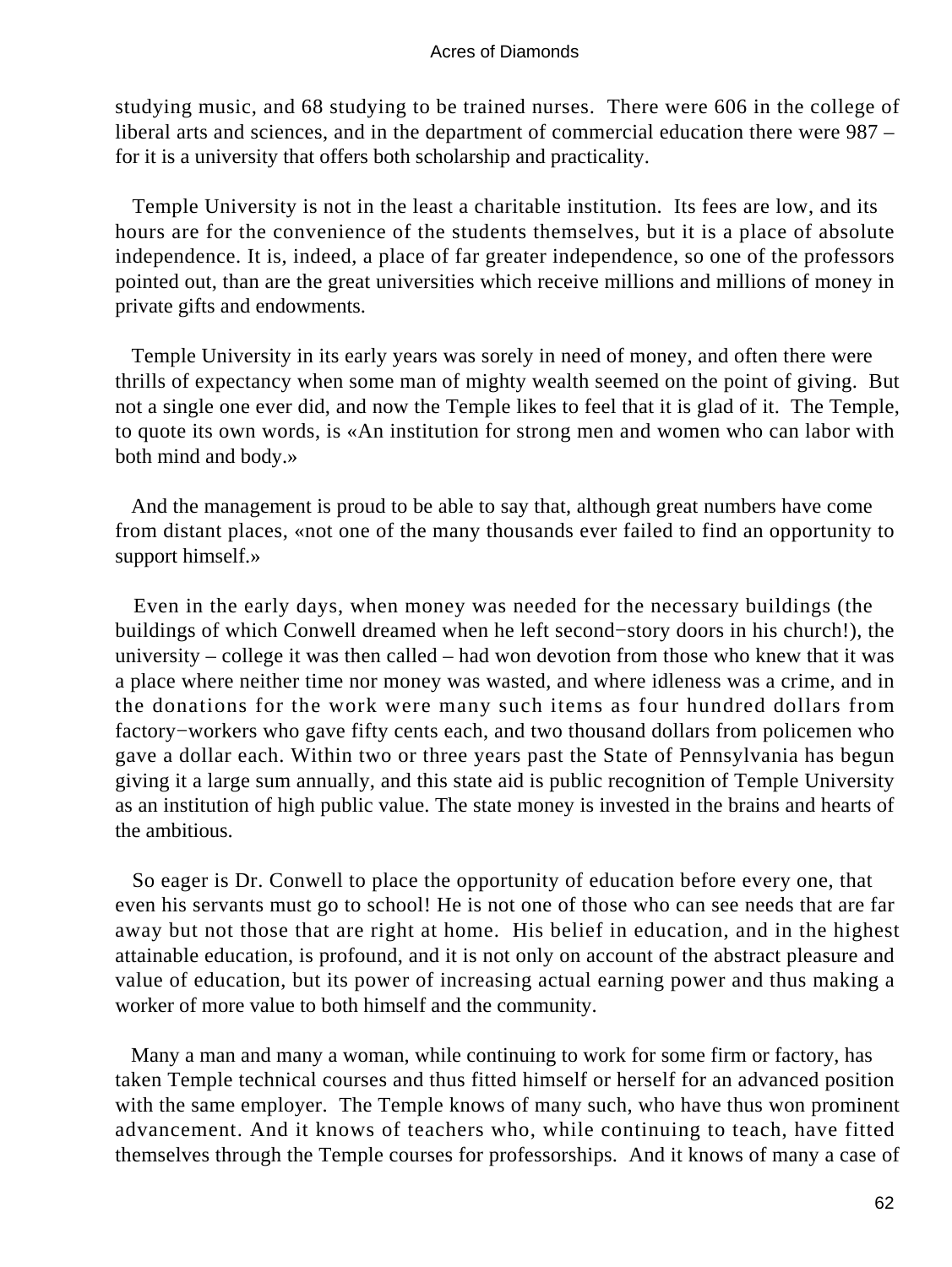the rise of a Temple student that reads like an Arabian Nights' fancy! – of advance from bookkeeper to editor, from office− boy to bank president, from kitchen maid to school principal, from street−cleaner to mayor! The Temple University helps them that help themselves.

 President Conwell told me personally of one case that especially interested him because it seemed to exhibit, in especial degree, the Temple possibilities; and it particularly interested me because it also showed, in high degree, the methods and personality of Dr. Conwell himself.

 One day a young woman came to him and said she earned only three dollars a week and that she desired very much to make more. «Can you tell me how to do it?» she said.

 He liked her ambition and her directness, but there was something that he felt doubtful about, and that was that her hat looked too expensive for three dollars a week!

 Now Dr. Conwell is a man whom you would never suspect of giving a thought to the hat of man or woman! But as a matter of fact there is very little that he does not see.

 But though the hat seemed too expensive for three dollars a week, Dr. Conwell is not a man who makes snap-judgments harshly, and in particular he would be the last man to turn away hastily one who had sought him out for help. He never felt, nor could possibly urge upon any one, contentment with a humble lot; he stands for advancement; he has no sympathy with that dictum of the smug, that has come to us from a nation tight bound for centuries by its gentry and aristocracy, about being contented with the position in which God has placed you, for he points out that the Bible itself holds up advancement and success as things desirable.

 And, as to the young woman before him, it developed, through discreet inquiry veiled by frank discussion of her case, that she had made the expensive−looking hat herself! Whereupon not only did all doubtfulness and hesitation vanish, but he saw at once how she could better herself. He knew that a woman who could make a hat like that for herself could make hats for other people, and so, «Go into millinery as a business,» he advised.

«Oh – if I only could!» she exclaimed. «But I know that I don't know enough.»

«Take the millinery course in Temple University,» he responded.

 She had not even heard of such a course, and when he went on to explain how she could take it and at the same time continue at her present work until the course was concluded, she was positively ecstatic – it was all so unexpected, this opening of the view of a new and broader life.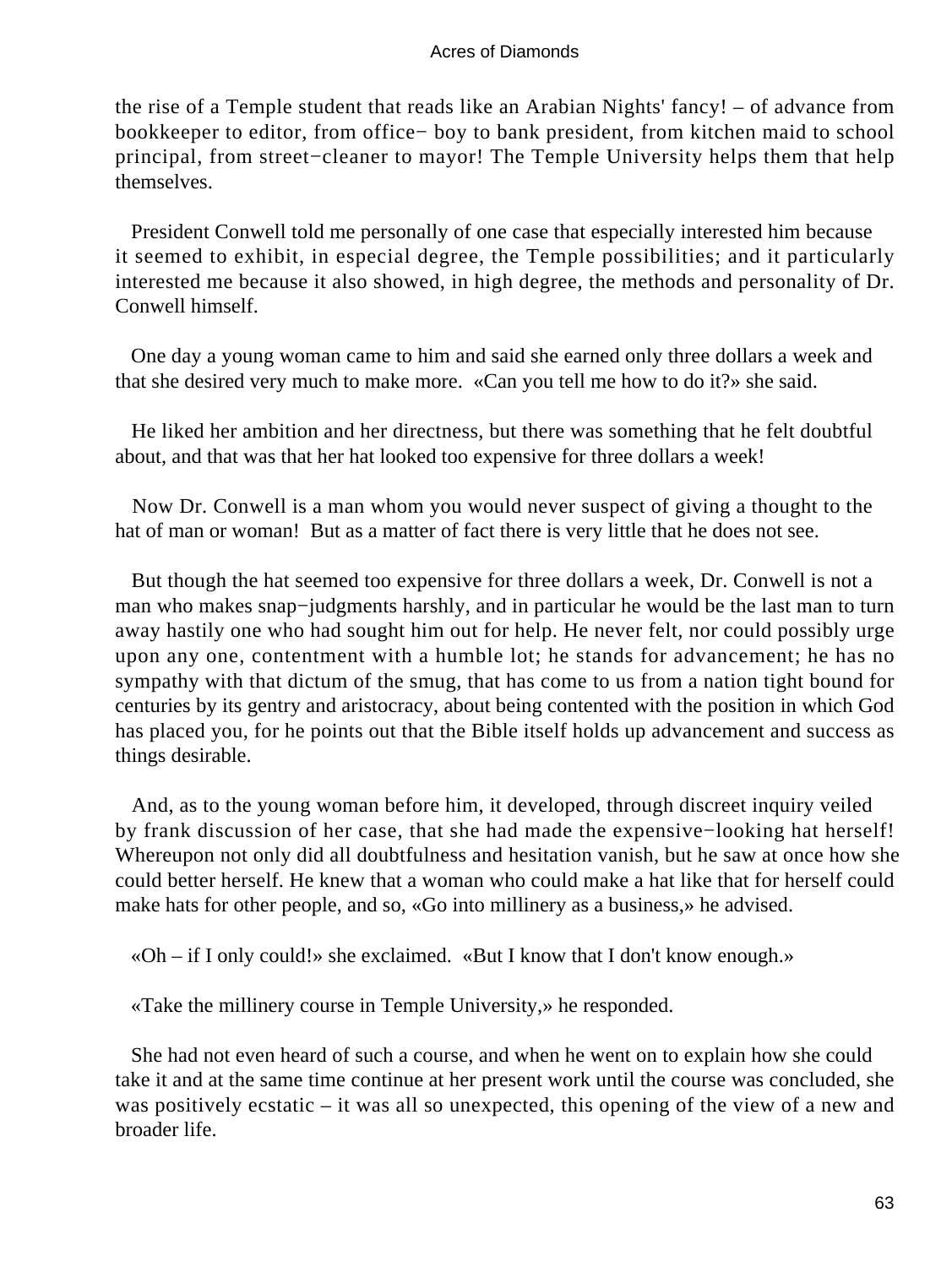«She was an unusual woman,» concluded Dr. Conwell, «and she worked with enthusiasm and tirelessness. She graduated, went to an up−state city that seemed to offer a good field, opened a millinery establishment there, with her own name above the door, and became prosperous. That was only a few years ago. And recently I had a letter from her, telling me that last year she netted a clear profit of three thousand six hundred dollars!»

 I remember a man, himself of distinguished position, saying of Dr. Conwell, «It is difficult to speak in tempered language of what he has achieved.» And that just expresses it; the temptation is constantly to use superlatives – for superlatives fit! Of course he has succeeded for himself, and succeeded marvelously, in his rise from the rocky hill farm, but he has done so vastly more than that in inspiring such hosts of others to succeed!

 A dreamer of dreams and a seer of visions – and what realizations have come! And it interested me profoundly not long ago, when Dr. Conwell, talking of the university, unexpectedly remarked that he would like to see such institu− tions scattered throughout every state in the Union. «All carried on at slight expense to the students and at hours to suit all sorts of working men and women,» he added, after a pause; and then, abruptly, «I should like to see the possibility of higher education offered to every one in the United States who works for a living.»

 There was something superb in the very imagining of such a nation−wide system. But I did not ask whether or not he had planned any details for such an effort. I knew that thus far it might only be one of his dreams – but I also knew that his dreams had a way of becoming realities. I had a fleeting glimpse of his soaring vision. It was amazing to find a man of more than three− score and ten thus dreaming of more worlds to conquer. And I thought, what could the world have accomplished if Methuselah had been a Conwell! – or, far better, what wonders could be accomplished if Conwell could but be a Methuselah!

 He has all his life been a great traveler. He is a man who sees vividly and who can describe vividly. Yet often his letters, even from places of the most profound interest, are mostly concerned with affairs back home. It is not that he does not feel, and feel intensely, the interest of what he is visiting, but that his tremendous earnestness keeps him always concerned about his work at home. There could be no stronger example than what I noticed in a letter he wrote from Jerusa− lem. «I am in Jerusalem! And here at Gethsemane and at the Tomb of Christ» – reading thus far, one expects that any man, and especially a minister, is sure to say something regarding the associations of the place and the effect of these associations on his mind; but Conwell is always the man who is different – «And here at Gethsemane and at the Tomb of Christ, I pray especially for the Temple University.» That is Conwellism!

 That he founded a hospital – a work in itself great enough for even a great life is but one among the striking incidents of his career. And it came about through perfect naturalness. For he came to know, through his pastoral work and through his growing acquaintance with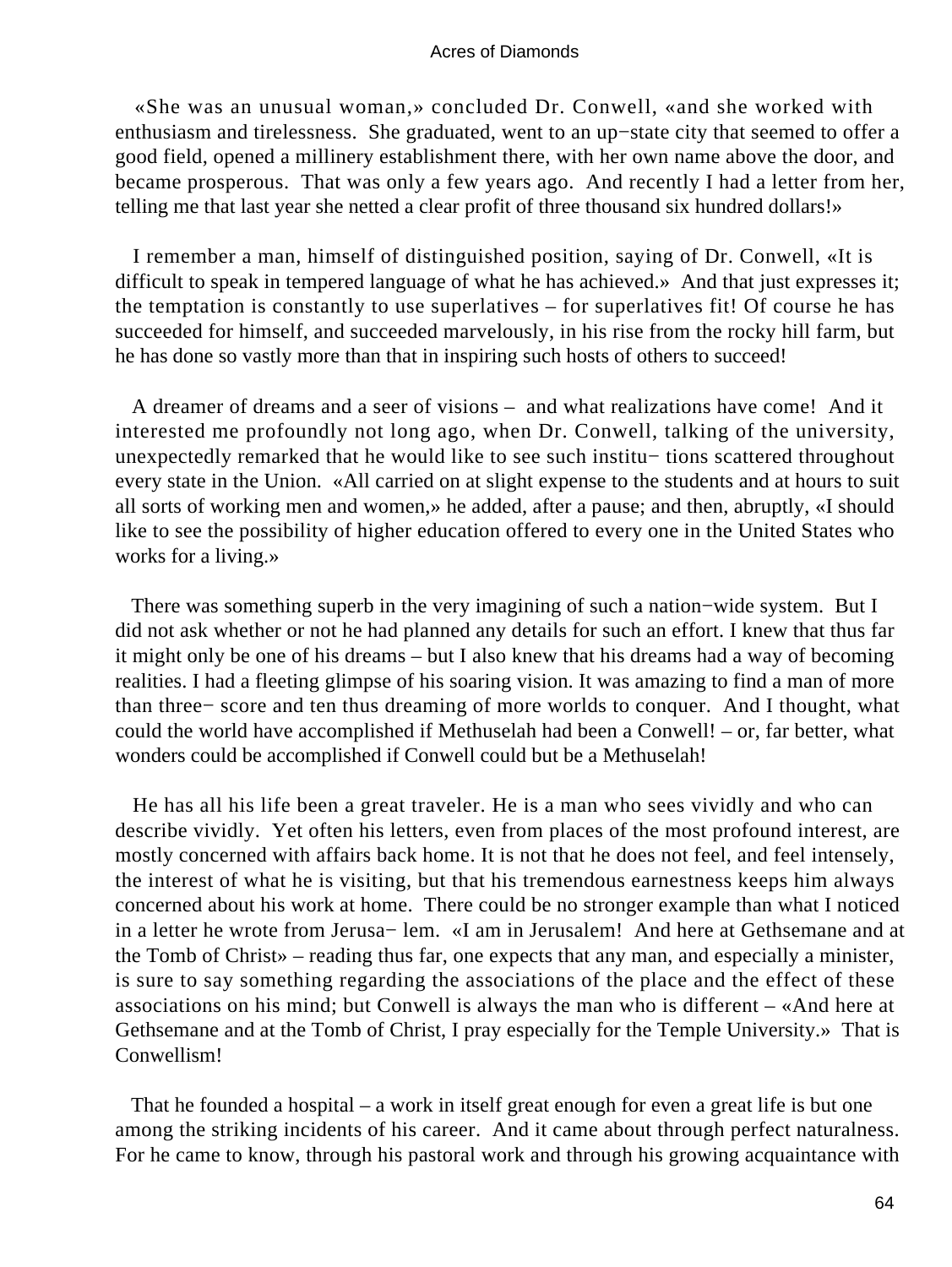the needs of the city, that there was a vast amount of suffering and wretchedness and anguish, because of the inability of the existing hospitals to care for all who needed care. There was so much sickness and suffering to be alleviated, there were so many deaths that could be prevented – and so he decided to start another hospital.

 And, like everything with him, the beginning was small. That cannot too strongly be set down as the way of this phenomenally successful organizer. Most men would have to wait until a big beginning could be made, and so would most likely never make a beginning at all. But Conwell's way is to dream of future bigness, but be ready to begin at once, no matter how small or insignificant the beginning may appear to others.

 Two rented rooms, one nurse, one patient – this was the humble beginning, in 1891, of what has developed into the great Samaritan Hospital. In a year there was an entire house, fitted up with wards and operating−room. Now it occupies several buildings, including and adjoining that first one, and a great new structure is planned. But even as it is, it has a hundred and seventy beds, is fitted with all modern hospital appliances, and has a large staff of physicians; and the number of surgical operations performed there is very large.

 It is open to sufferers of any race or creed, and the poor are never refused admission, the rule being that treatment is free for those who cannot pay, but that such as can afford it shall pay according to their means.

 And the hospital has a kindly feature that endears it to patients and their relatives alike, and that is that, by Dr. Conwell's personal order, there are not only the usual week−day hours for visiting, but also one evening a week and every Sunday afternoon. «For otherwise,» as he says, «many would be unable to come because they could not get away from their work.»

 A little over eight years ago another hospital was taken in charge, the Garretson – not founded by Conwell, this one, but acquired, and promptly expanded in its usefulness.

 Both the Samaritan and the Garretson are part of Temple University. The Samaritan Hospital has treated, since its foundation, up to the middle of 1915, 29,301 patients; the Garretson, in its shorter life, 5,923. Including dispensary cases as well as house patients, the two hospitals together, under the headship of President Conwell, have handled over 400,000 cases.

 How Conwell can possibly meet the multifarious demands upon his time is in itself a miracle. He is the head of the great church; he is the head of the university; he is the head of the hospitals; he is the head of everything with which he is associated! And he is not only nominally, but very actively, the head!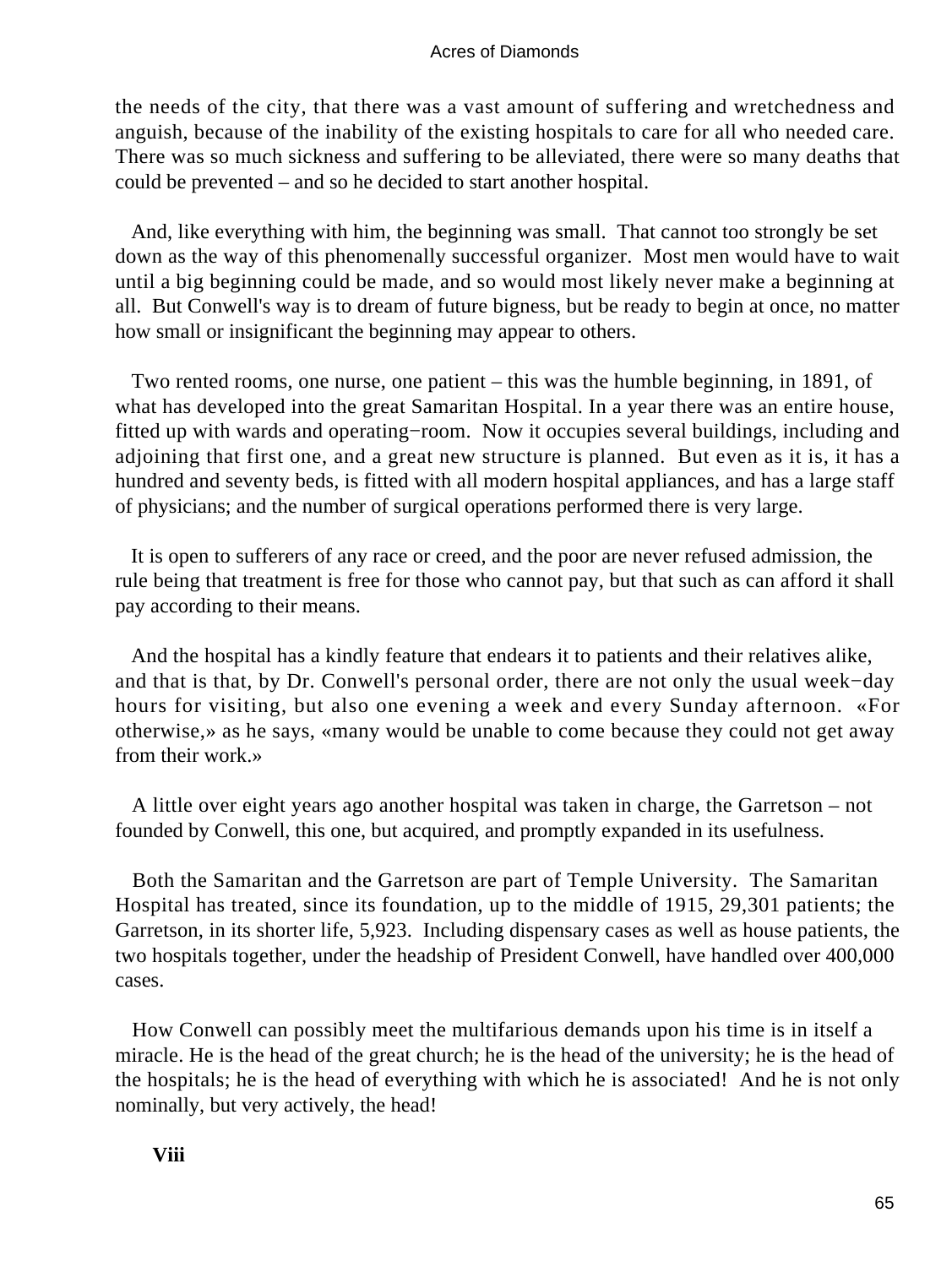### HIS **Splendid efficiency**

**Conwell** has a few strong and efficient executive helpers who have long been associated with him; men and women who know his ideas and ideals, who are devoted to him, and who do their utmost to relieve him; and of course there is very much that is thus done for him; but even as it is, he is so overshadowing a man (there is really no other word) that all who work with him look to him for advice and guidance the professors and the students, the doctors and the nurses, the church officers, the Sunday−school teachers, the members of his congregation. And he is never too busy to see any one who really wishes to see him.

 He can attend to a vast intricacy of detail, and answer myriad personal questions and doubts, and keep the great institutions splendidly going, by thorough systematization of time, and by watching every minute. He has several secretaries, for special work, besides his private secretary. His correspondence is very great. Often he dictates to a secretary as he travels on the train. Even in the few days for which he can run back to the Berkshires, work is awaiting him. Work follows him. And after knowing of this, one is positively amazed that he is able to give to his country−wide lectures the time and the traveling that they inexorably demand. Only a man of immense strength, of the greatest stamina, a veritable superman, could possibly do it. And at times one quite forgets, noticing the multiplicity of his occupations, that he prepares two sermons and two talks on Sunday!

 Here is his usual Sunday schedule, when at home. He rises at seven and studies until breakfast, which is at eight−thirty. Then he studies until nine−forty−five, when he leads a men's meeting at which he is likely also to play the organ and lead the singing. At ten−thirty is the principal church service, at which he preaches, and at the close of which he shakes hands with hundreds. He dines at one, after which he takes fifteen minutes' rest and then reads; and at three o'clock he addresses, in a talk that is like another sermon, a large class of men – not the same men as in the morning. He is also sure to look in at the regular session of the Sunday−school. Home again, where he studies and reads until supper−time. At seven− thirty is the evening service, at which he again preaches and after which he shakes hands with several hundred more and talks personally, in his study, with any who have need of talk with him. He is usually home by ten−thirty. I spoke of it, one evening, as having been a strenuous day, and he responded, with a cheerfully whimsical smile: «Three sermons and shook hands with nine hundred.»

 That evening, as the service closed, he had said to the congregation: «I shall be here for an hour. We always have a pleasant time together after service. If you are acquainted with me, come up and shake hands. If you are strangers» – just the slightest of pauses – «come up and let us make an acquaintance that will last for eternity.» I remember how simply and easily this was said, in his clear, deep voice, and how impressive and important it seemed, and with what unexpectedness it came. «Come and make an acquaintance that will last for eternity!» And there was a serenity about his way of saying this which would make strangers think – just as he meant them to think – that he had nothing whatever to do but to talk with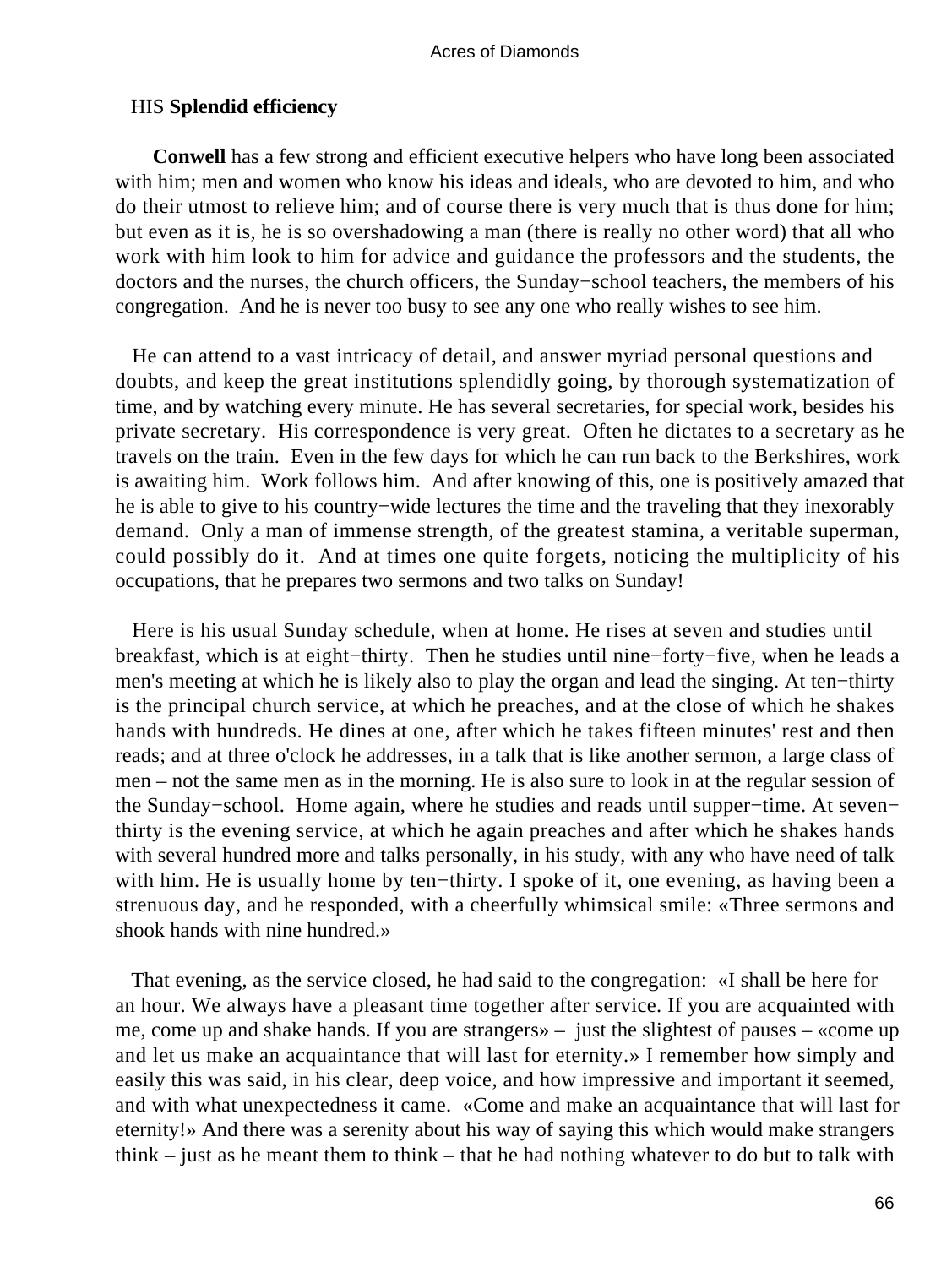them. Even his own congregation have, most of them, little conception of how busy a man he is and how precious is his time.

 One evening last June to take an evening of which I happened to know – he got home from a journey of two hundred miles at six o'clock, and after dinner and a slight rest went to the church prayer−meeting, which he led in his usual vigorous way at such meetings, playing the organ and leading the singing, as well as praying and talk− ing. After the prayer−meeting he went to two dinners in succession, both of them important dinners in connection with the close of the university year, and at both dinners he spoke. At the second dinner he was notified of the sudden illness of a member of his congregation, and instantly hurried to the man's home and thence to the hospital to which he had been removed, and there he remained at the man's bedside, or in consultation with the physicians, until one in the morning. Next morning he was up at seven and again at work.

 «This one thing I do,» is his private maxim of efficiency, and a literalist might point out that he does not one thing only, but a thousand things, not getting Conwell's meaning, which is that whatever the thing may be which he is doing he lets himself think of nothing else until it is done.

 Dr. Conwell has a profound love for the country and particularly for the country of his own youth. He loves the wind that comes sweeping over the hills, he loves the wide−stretching views from the heights and the forest intimacies of the nestled nooks. He loves the rippling streams, he loves the wild flowers that nestle in seclusion or that unexpectedly paint some mountain meadow with delight. He loves the very touch of the earth, and he loves the great bare rocks.

 He writes verses at times; at least he has written lines for a few old tunes; and it interested me greatly to chance upon some lines of his that picture heaven in terms of the Berkshires:

 *The wide−stretching valleys in colors so fadeless, Where trees are all deathless and flowers e'er bloom*.

 That is heaven in the eyes of a New England hill−man! Not golden pavement and ivory palaces, but valleys and trees and flowers and the wide sweep of the open.

 Few things please him more than to go, for example, blackberrying, and he has a knack of never scratching his face or his fingers when doing so. And he finds blackberrying, whether he goes alone or with friends, an extraordinarily good time for planning something he wishes to do or working out the thought of a sermon. And fishing is even better, for in fishing he finds immense recreation and restfulness and at the same time a further opportunity to think and plan.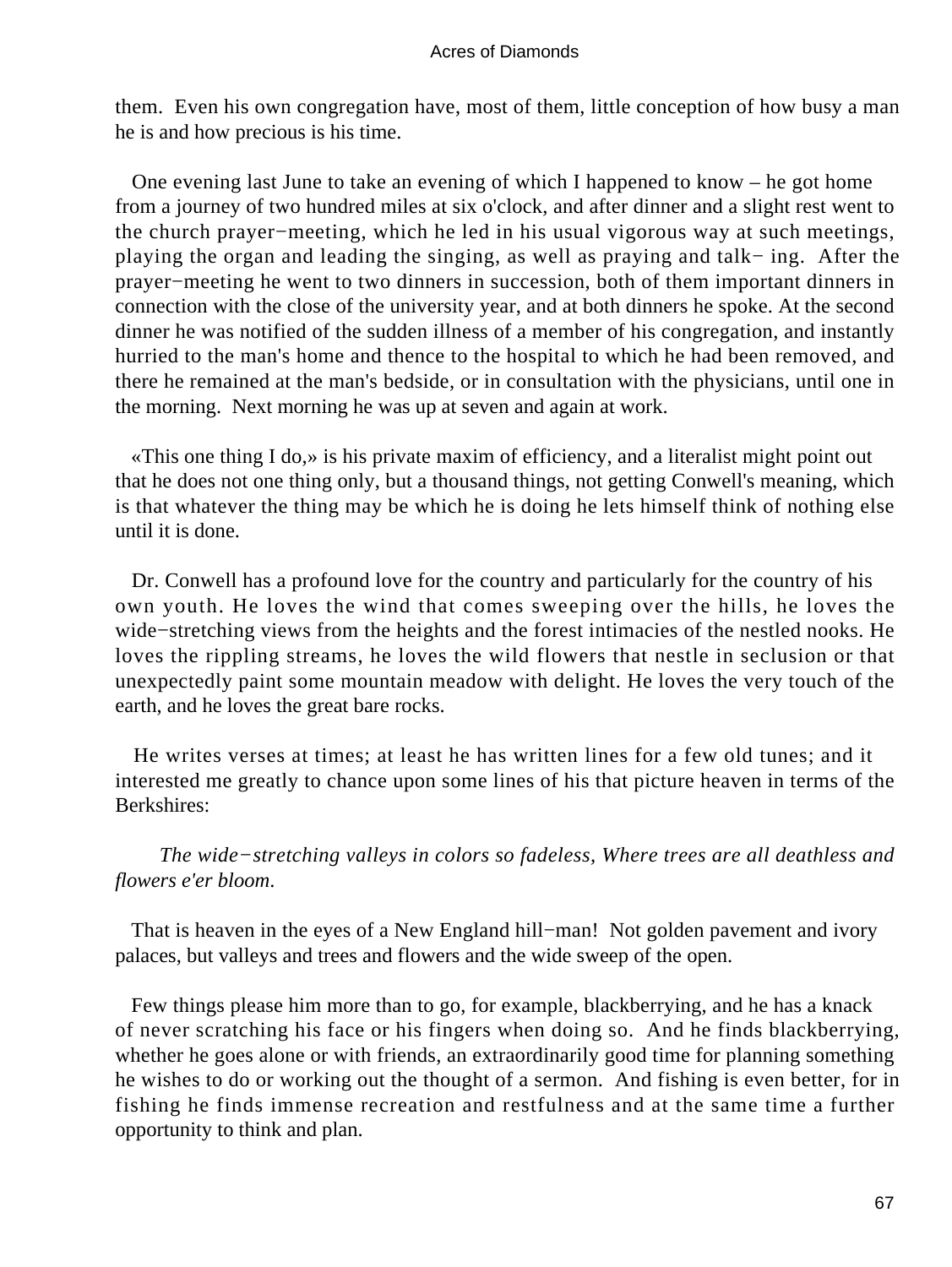As a small boy he wished that he could throw a dam across the trout−brook that runs near the little Conwell home, and – as he never gives up – he finally realized the ambition, although it was after half a century! And now he has a big pond, three−quarters of a mile long by half a mile wide, lying in front of the house, down a slope from it – a pond stocked with splendid pickerel. He likes to float about restfully on this pond, thinking or fishing, or both. And on that pond he showed me how to catch pickerel even under a blaze of sunlight!

 He is a trout−fisher, too, for it is a trout stream that feeds this pond and goes dashing away from it through the wilderness; and for miles adjoining his place a fishing club of wealthy men bought up the rights in this trout stream, and they approached him with a liberal offer. But he declined it. «I remembered what good times I had when I was a boy, fishing up and down that stream, and I couldn't think of keeping the boys of the present day from such a pleasure. So they may still come and fish for trout here.»

 As we walked one day beside this brook, he suddenly said: «Did you ever notice that every brook has its own song? I should know the song of this brook anywhere.»

 It would seem as if he loved his rugged native country because it is rugged even more than because it is native! Himself so rugged, so hardy, so enduring – the strength of the hills is his also.

 Always, in his very appearance, you see something of this ruggedness of the hills; a ruggedness, a sincerity, a plainness, that mark alike his character and his looks. And always one realizes the strength of the man, even when his voice, as it usually is, is low. And one increasingly realizes the strength when, on the lecture platform or in the pulpit or in conversation, he flashes vividly into fire.

 A big−boned man he is, sturdy−framed, a tall man, with broad shoulders and strong hands. His hair is a deep chestnut−brown that at first sight seems black. In his early manhood he was superb in looks, as his pictures show, but anxiety and work and the constant flight of years, with physical pain, have settled his face into lines of sadness and almost of severity, which instantly vanish when he speaks. And his face is illumined by marvelous eyes.

 He is a lonely man. The wife of his early years died long, long ago, before success had come, and she was deeply mourned, for she had loyally helped him through a time that held much of struggle and hardship. He married again; and this wife was his loyal helpmate for many years. In a time of special stress, when a defalcation of sixty−five thousand dollars threatened to crush Temple College just when it was getting on its feet, for both Temple Church and Temple College had in those early days buoyantly assumed heavy indebtedness, he raised every dollar he could by selling or mortgaging his own possessions, and in this his wife, as he lovingly remembers, most cordially stood beside him, although she knew that if anything should happen to him the financial sacrifice would leave her penniless. She died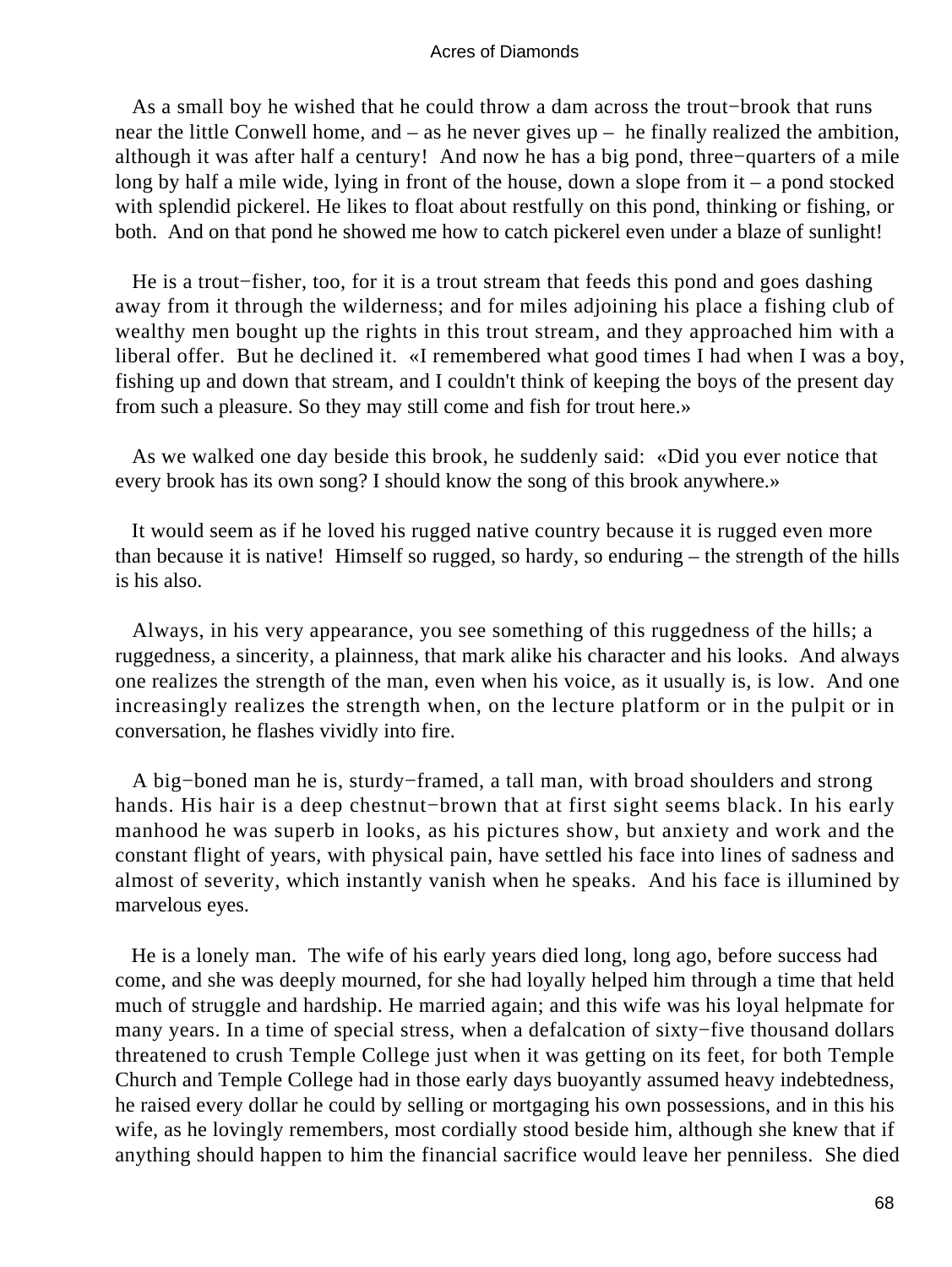after years of companionship; his children married and made homes of their own; he is a lonely man. Yet he is not unhappy, for the tremendous demands of his tremendous work leave him little time for sadness or retrospect. At times the realization comes that he is getting old, that friends and comrades have been passing away, leaving him an old man with younger friends and helpers. But such realization only makes him work with an earnestness still more intense, knowing that the night cometh when no man shall work.

Deeply religious though he is, he does not force religion into conversation on ordinary subjects or upon people who may not be interested in it. With him, it is action and good works, with faith and belief, that count, except when talk is the natural, the fitting, the necessary thing; when addressing either one individual or thousands, he talks with superb effectiveness.

 His sermons are, it may almost literally be said, parable after parable; although he himself would be the last man to say this, for it would sound as if he claimed to model after the greatest of all examples. His own way of putting it is that he uses stories frequently because people are more impressed by illustrations than by argument.

 Always, whether in the pulpit or out of it, he is simple and homelike, human and unaffected. If he happens to see some one in the congregation to whom he wishes to speak, he may just leave his pulpit and walk down the aisle, while the choir is singing, and quietly say a few words and return.

 In the early days of his ministry, if he heard of a poor family in immediate need of food he would be quite likely to gather a basket of provisions and go personally, and offer this assistance and such other as he might find necessary when he reached the place. As he became known he ceased from this direct and open method of charity, for he knew that impulsiveness would be taken for intentional display. But he has never ceased to be ready to help on the instant that he knows help is needed. Delay and lengthy investigation are avoided by him when he can be certain that something immediate is required. And the extent of his quiet charity is amazing. With no family for which to save money, and with no care to put away money for himself, he thinks only of money as an instrument for helpfulness. I never heard a friend criticize him except for too great open−handedness.

 I was strongly impressed, after coming to know him, that he possessed many of the qualities that made for the success of the old−time district leaders of New York City, and I mentioned this to him, and he at once responded that he had himself met «Big Tim,» the long−time leader of the Sullivans, and had had him at his house, Big Tim having gone to Philadelphia to aid some henchman in trouble, and having promptly sought the aid of Dr. Conwell. And it was characteristic of Conwell that he saw, what so many never saw, the most striking characteristic of that Tammany leader. For, «Big Tim Sullivan was so kind−hearted!» Conwell appreciated the man's political unscrupulousness as well as did his enemies, but he saw also what made his underlying power – his kind−heartedness. Except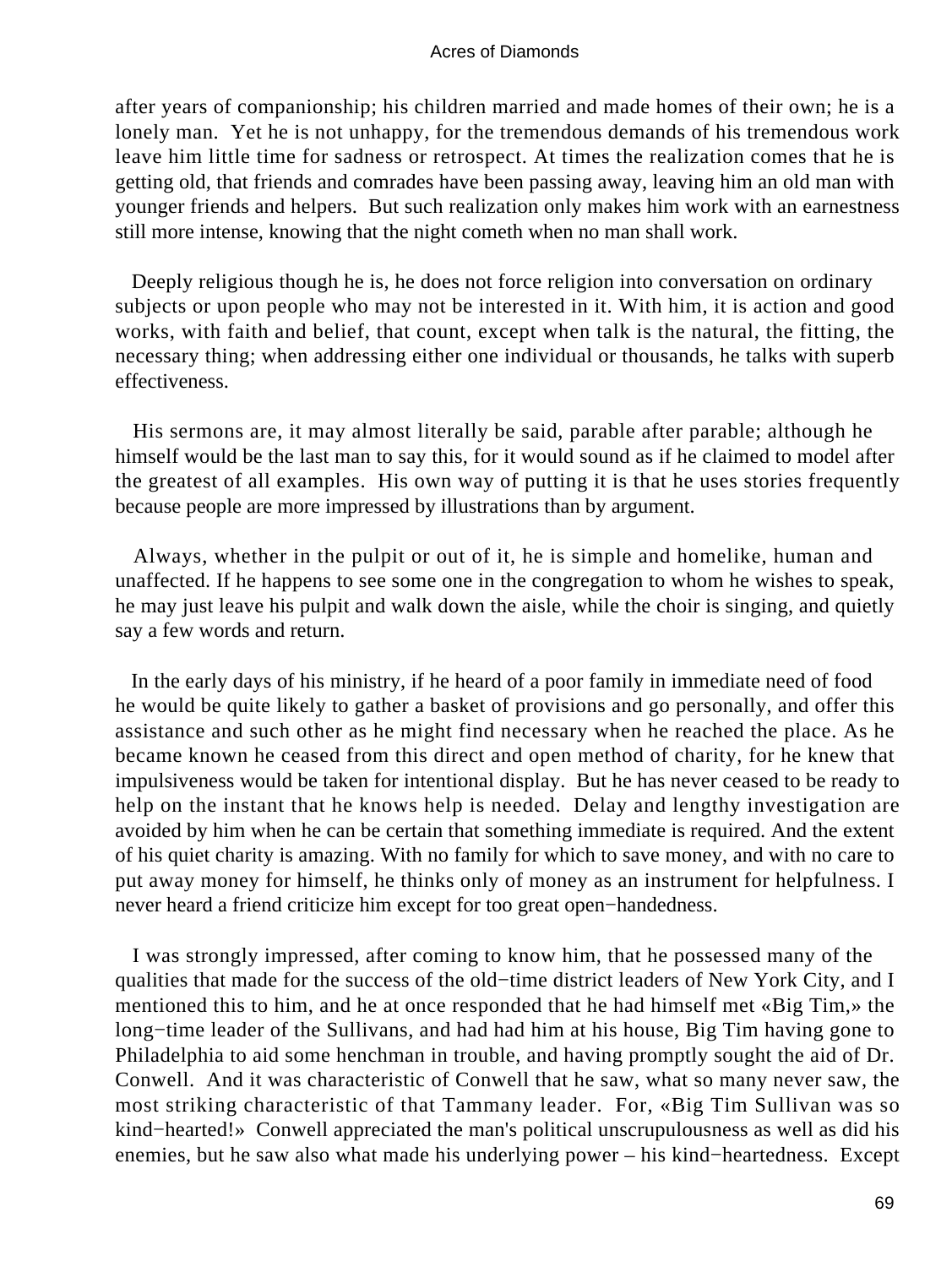that Sullivan could be supremely unscrupulous, and that Conwell is supremely scrupulous, there were marked similarities in these masters over men; and Conwell possesses, as Sullivan possessed, a wonderful memory for faces and names.

 Naturally, Russell Conwell stands steadily and strongly for good citizenship. But he never talks boastful Americanism. He seldom speaks in so many words of either Americanism or good citizenship, but he constantly and silently keeps the American flag, as the symbol of good citizenship, before his people. An American flag is prominent in his church; an American flag is seen in his home; a beautiful American flag is up at his Berkshire place and surmounts a lofty tower where, when he was a boy, there stood a mighty tree at the top of which was an eagle's nest, which has given him a name for his home, for he terms it «The Eagle's Nest.»

 Remembering a long story that I had read of his climbing to the top of that tree, though it was a well−nigh impossible feat, and securing the nest by great perseverance and daring, I asked him if the story were a true one. «Oh, I've heard something about it; somebody said that somebody watched me, or something of the kind. But I don't remember anything about it myself.»

 Any friend of his is sure to say something, after a while, about his determination, his insistence on going ahead with anything on which he has really set his heart. One of the very important things on which he insisted, in spite of very great opposition, and especially an opposition from the other churches of his denomination (for this was a good many years ago, when there was much more narrowness in churches and sects than there is at present), was with regard to doing away with close communion. He determined on an open communion; and his way of putting it, once decided upon, was: «My friends, it is not for me to invite you to the table of the Lord. The table of the Lord is open. If you feel that you can come to the table, it is open to you.» And this is the form which he still uses.

 He not only never gives up, but, so his friends say, he never forgets a thing upon which he has once decided, and at times, long after they supposed the matter has been entirely forgotten, they suddenly find Dr. Conwell bringing his original purpose to pass. When I was told of this I remembered that pickerel−pond in the Berkshires!

 If he is really set upon doing anything, little or big, adverse criticism does not disturb his serenity. Some years ago he began wearing a huge diamond, whose size attracted much criticism and caustic comment. He never said a word in defense; he just kept on wearing the diamond. One day, however, after some years, he took it off, and people said, «He has listened to the criticism at last!» He smiled reminiscently as he told me about this, and said: «A dear old deacon of my congregation gave me that diamond and I did not like to hurt his feelings by refusing it. It really bothered me to wear such a glaring big thing, but because I didn't want to hurt the old deacon's feelings I kept on wearing it until he was dead. Then I stopped wearing it.»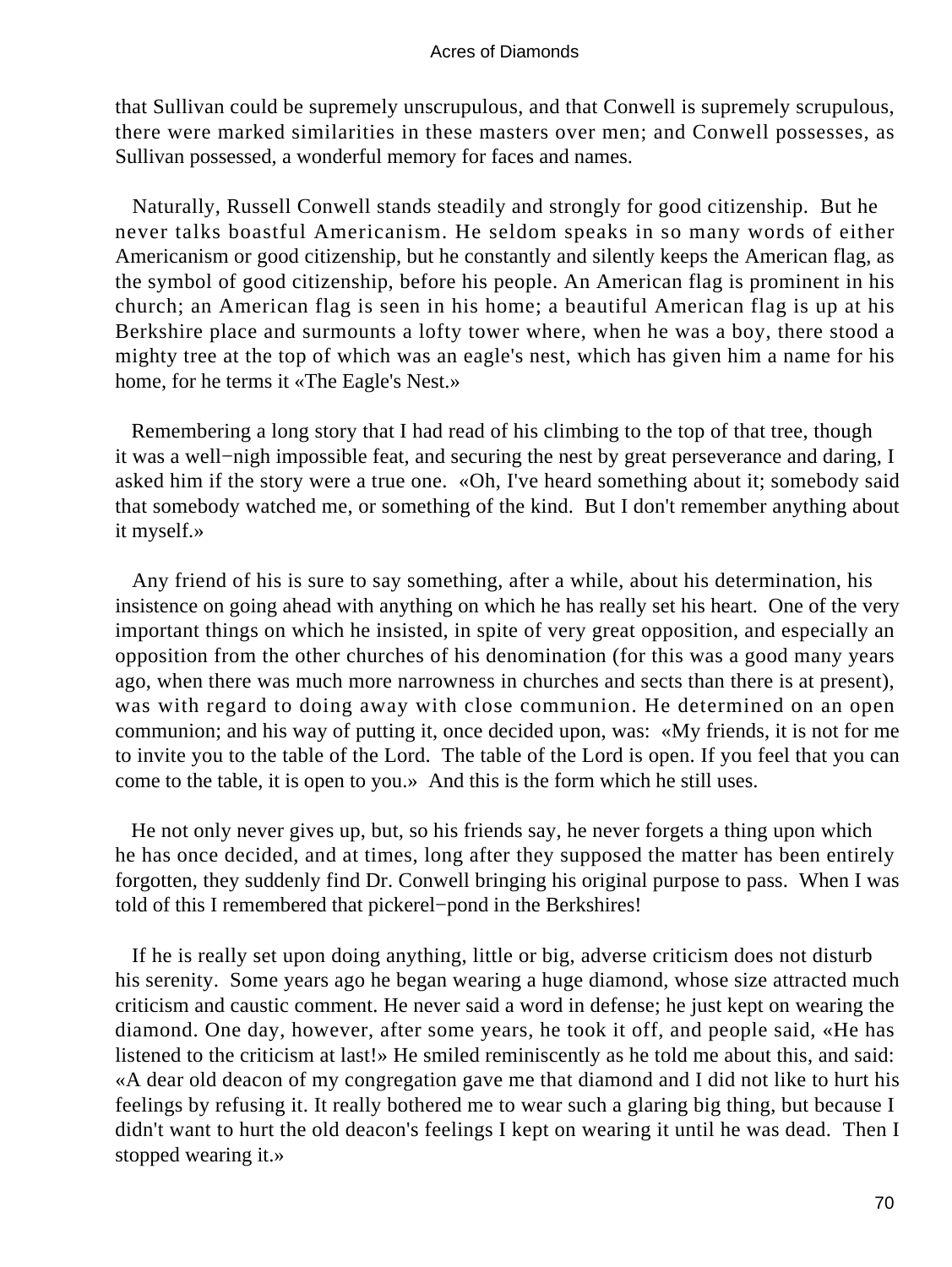The ambition of Russell Conwell is to continue working and working until the very last moment of his life. In work he forgets his sadness, his loneliness, his age. And he said to me one day, «I will die in harness.»

# IX

# THE **Story of acres of diamonds**

**Considering** everything, the most remarkable thing in Russell Conwell's remarkable life is his lecture, «Acres of Diamonds.» That is, the lecture itself, the number of times he has delivered it, what a source of inspiration it has been to myriads, the money that he has made and is making, and, still more, the purpose to which he directs the money. In the circumstances surrounding «Acres of Diamonds,» in its tremendous success, in the attitude of mind revealed by the lecture itself and by what Dr. Conwell does with it, it is illuminative of his character, his aims, his ability.

 The lecture is vibrant with his energy. It flashes with his hopefulness. It is full of his enthusiasm. It is packed full of his intensity. It stands for the possibilities of success in every one. He has delivered it over five thousand times. The demand for it never diminishes. The success grows never less.

 There is a time in Russell Conwell's youth of which it is pain for him to think. He told me of it one evening, and his voice sank lower and lower as he went far back into the past. It was of his days at Yale that he spoke, for they were days of suffering. For he had not money for Yale, and in working for more he endured bitter humiliation. It was not that the work was hard, for Russell Conwell has always been ready for hard work. It was not that there were privations and difficulties, for he has always found difficulties only things to overcome, and endured privations with cheerful fortitude. But it was the humiliations that he met – the personal humiliations that after more than half a century make him suffer in remembering them – yet out of those humiliations came a marvelous result.

 «I determined,» he says, «that whatever I could do to make the way easier at college for other young men working their way I would do.»

 And so, many years ago, he began to devote every dollar that he made from «Acres of Diamonds» to this definite purpose. He has what may be termed a waiting−list. On that list are very few cases he has looked into personally. Infinitely busy man that he is, he cannot do extensive personal investigation. A large proportion of his names come to him from college presidents who know of students in their own colleges in need of such a helping hand.

 «Every night,» he said, when I asked him to tell me about it, «when my lecture is over and the check is in my hand, I sit down in my room in the hotel» – what a lonely picture, tool – «I sit down in my room in the hotel and subtract from the total sum received my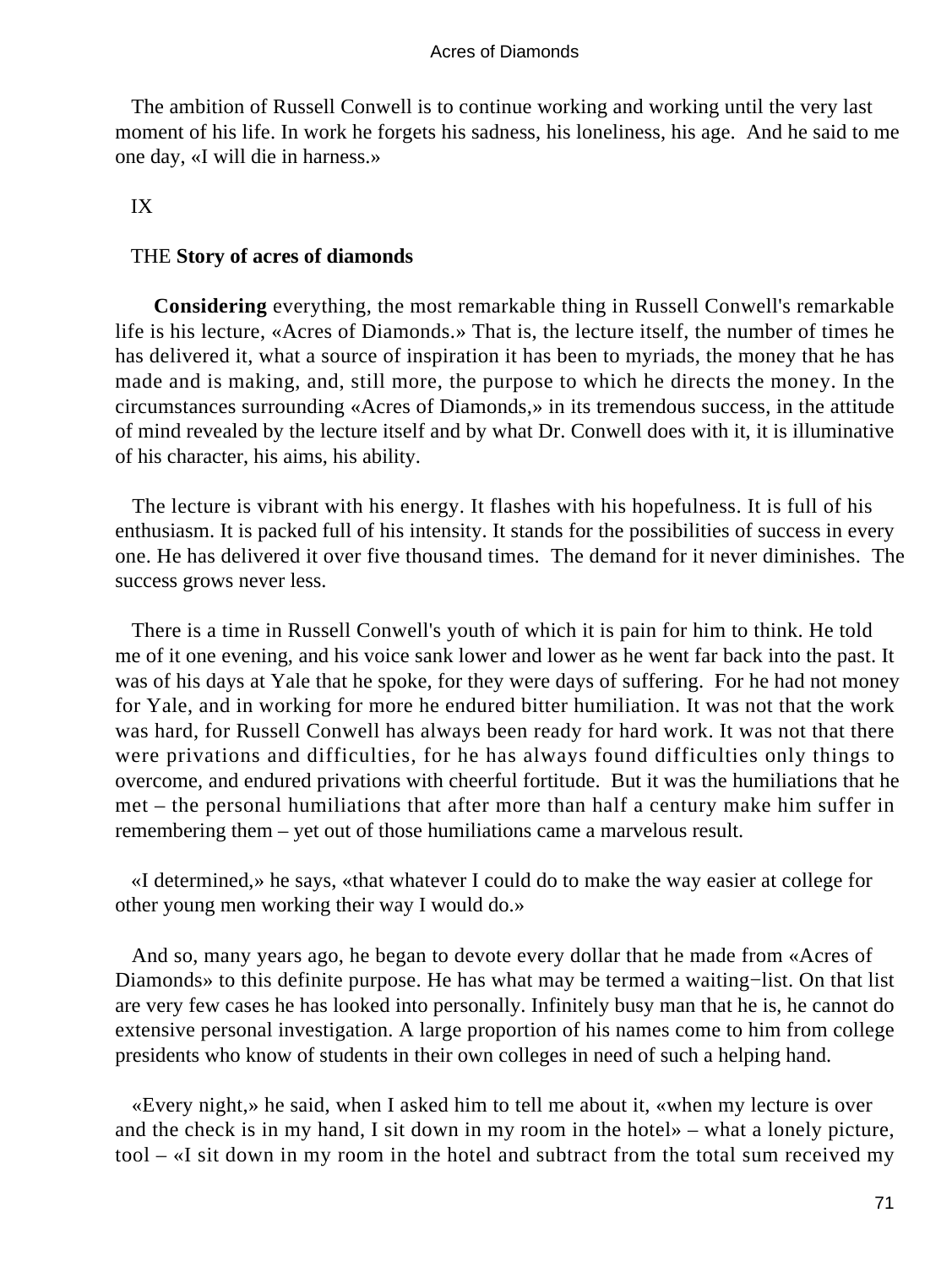actual expenses for that place, and make out a check for the difference and send it to some young man on my list. And I always send with the check a letter of advice and helpfulness, expressing my hope that it will be of some service to him and telling him that he is to feel under no obligation except to his Lord. I feel strongly, and I try to make every young man feel, that there must be no sense of obligation to me personally. And I tell them that I am hoping to leave behind me men who will do more work than I have done. Don't think that I put in too much advice,» he added, with a smile, «for I only try to let them know that a friend is trying to help them.»

 His face lighted as he spoke. «There is such a fascination in it!» he exclaimed. «It is just like a gamble! And as soon as I have sent the letter and crossed a name off my list, I am aiming for the next one!»

 And after a pause he added: «I do not attempt to send any young man enough for all his expenses. But I want to save him from bitterness, and each check will help. And, too,» he concluded, navely, in the vernacular, «I don't want them to lay down on me!»

 He told me that he made it clear that he did not wish to get returns or reports from this branch of his life−work, for it would take a great deal of time in watching and thinking and in the reading and writing of letters. «But it is mainly,» he went on, «that I do not wish to hold over their heads the sense of obligation.»

 When I suggested that this was surely an example of bread cast upon the waters that could not return, he was silent for a little and then said, thoughtfully: «As one gets on in years there is satisfaction in doing a thing for the sake of doing it. The bread returns in the sense of effort made.»

 On a recent trip through Minnesota he was positively upset, so his secretary told me, through being recognized on a train by a young man who had been helped through «Acres of Diamonds,» and who, finding that this was really Dr. Conwell, eagerly brought his wife to join him in most fervent thanks for his assistance. Both the husband and his wife were so emotionally overcome that it quite overcame Dr. Conwell himself.

 The lecture, to quote the noble words of Dr. Conwell himself, is designed to help «every person, of either sex, who cherishes the high resolve of sustaining a career of usefulness and honor.» It is a lecture of helpfulness. And it is a lecture, when given with Conwell's voice and face and manner, that is full of fascination. And yet it is all so simple!

 It is packed full of inspiration, of suggestion, of aid. He alters it to meet the local circumstances of the thousands of different places in which he delivers it. But the base remains the same. And even those to whom it is an old story will go to hear him time after time. It amuses him to say that he knows individuals who have listened to it twenty times.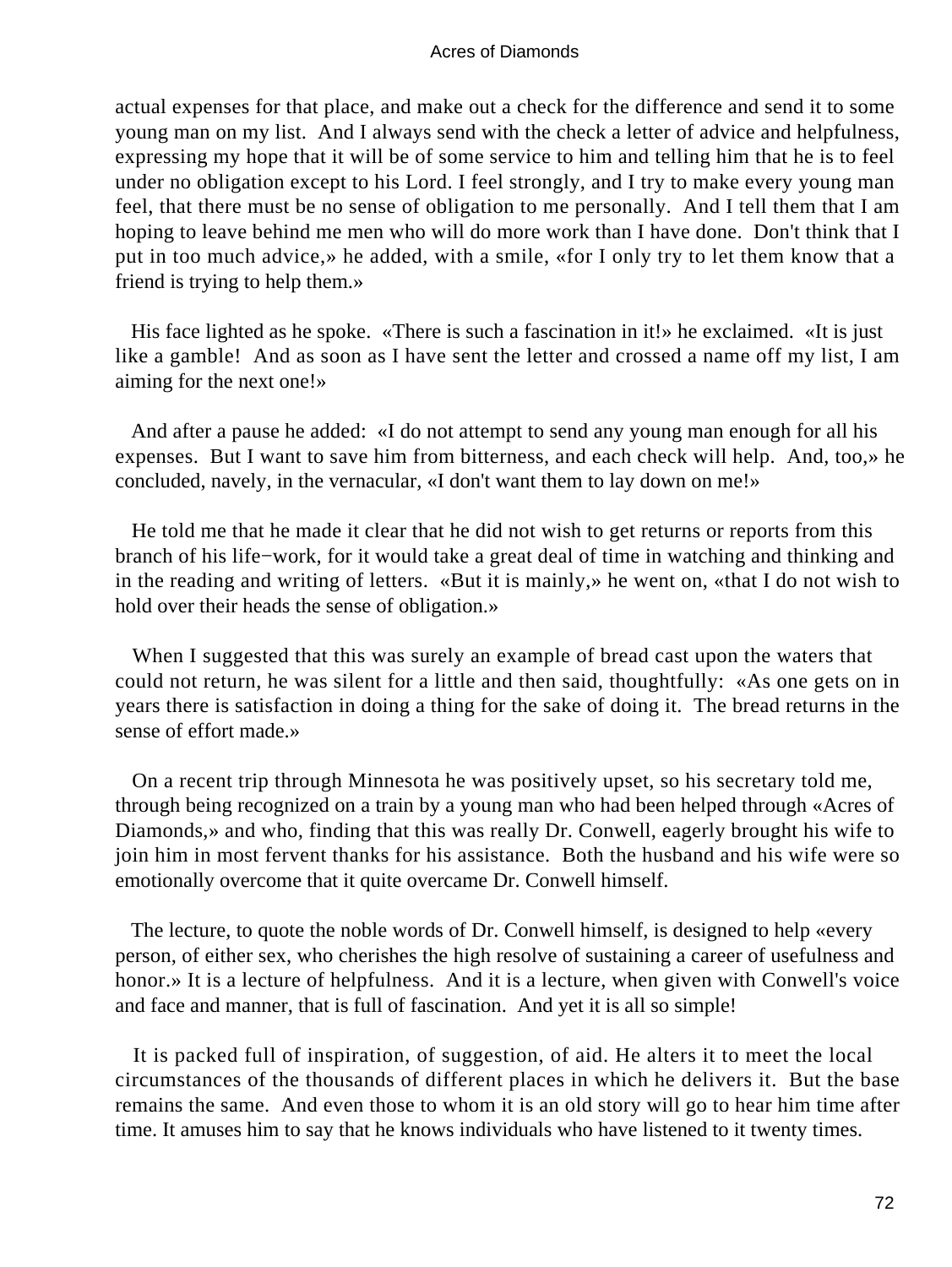It begins with a story told to Conwell by an old Arab as the two journeyed together toward Nineveh, and, as you listen, you hear the actual voices and you see the sands of the desert and the waving palms. The lecturer's voice is so easy, so effortless, it seems so ordinary and matter−of− fact – yet the entire scene is instantly vital and alive! Instantly the man has his audience under a sort of spell, eager to listen, ready to be merry or grave. He has the faculty of control, the vital quality that makes the orator.

 The same people will go to hear this lecture over and over, and that is the kind of tribute that Conwell likes. I recently heard him deliver it in his own church, where it would naturally be thought to be an old story, and where, presumably, only a few of the faithful would go; but it was quite clear that all of his church are the faithful, for it was a large audience that came to listen to him; hardly a seat in the great auditorium was vacant. And it should be added that, although it was in his own church, it was not a free lecture, where a throng might be expected, but that each one paid a liberal sum for a seat – and the paying of admission is always a practical test of the sincerity of desire to hear. And the people were swept along by the current as if lecturer and lecture were of novel interest. The lecture in itself is good to read, but it is only when it is illumined by Conwell's vivid personality that one understands how it influences in the actual delivery.

 On that particular evening he had decided to give the lecture in the same form as when he first delivered it many years ago, without any of the alterations that have come with time and changing localities, and as he went on, with the audience rippling and bubbling with laughter as usual, he never doubted that he was giving it as he had given it years before; and yet – so up−to−date and alive must he necessarily be, in spite of a definitive effort to set himself back – every once in a while he was coming out with illustrations from such distinctly recent things as the automobile!

 The last time I heard him was the 5,124th time for the lecture. Doesn't it seem incredible! 5,124 times' I noticed that he was to deliver it at a little out−of−the−way place, difficult for any considerable number to get to, and I wondered just how much of an audience would gather and how they would be impressed. So I went over from there I was, a few miles away. The road was dark and I pictured a small audience, but when I got there I found the church building in which he was to deliver the lecture had a seating capacity of 830 and that precisely 830 people were already seated there and that a fringe of others were standing behind. Many had come from miles away. Yet the lecture had scarcely, if at all, been advertised. But people had said to one another: «Aren't you going to hear Dr. Conwell?» And the word had thus been passed along.

 I remember how fascinating it was to watch that audience, for they responded so keenly and with such heartfelt pleasure throughout the entire lecture. And not only were they immensely pleased and amused and interested – and to achieve that at a crossroads church was in itself a triumph to be proud of – but I knew that every listener was given an impulse toward doing something for himself and for others, and that with at least some of them the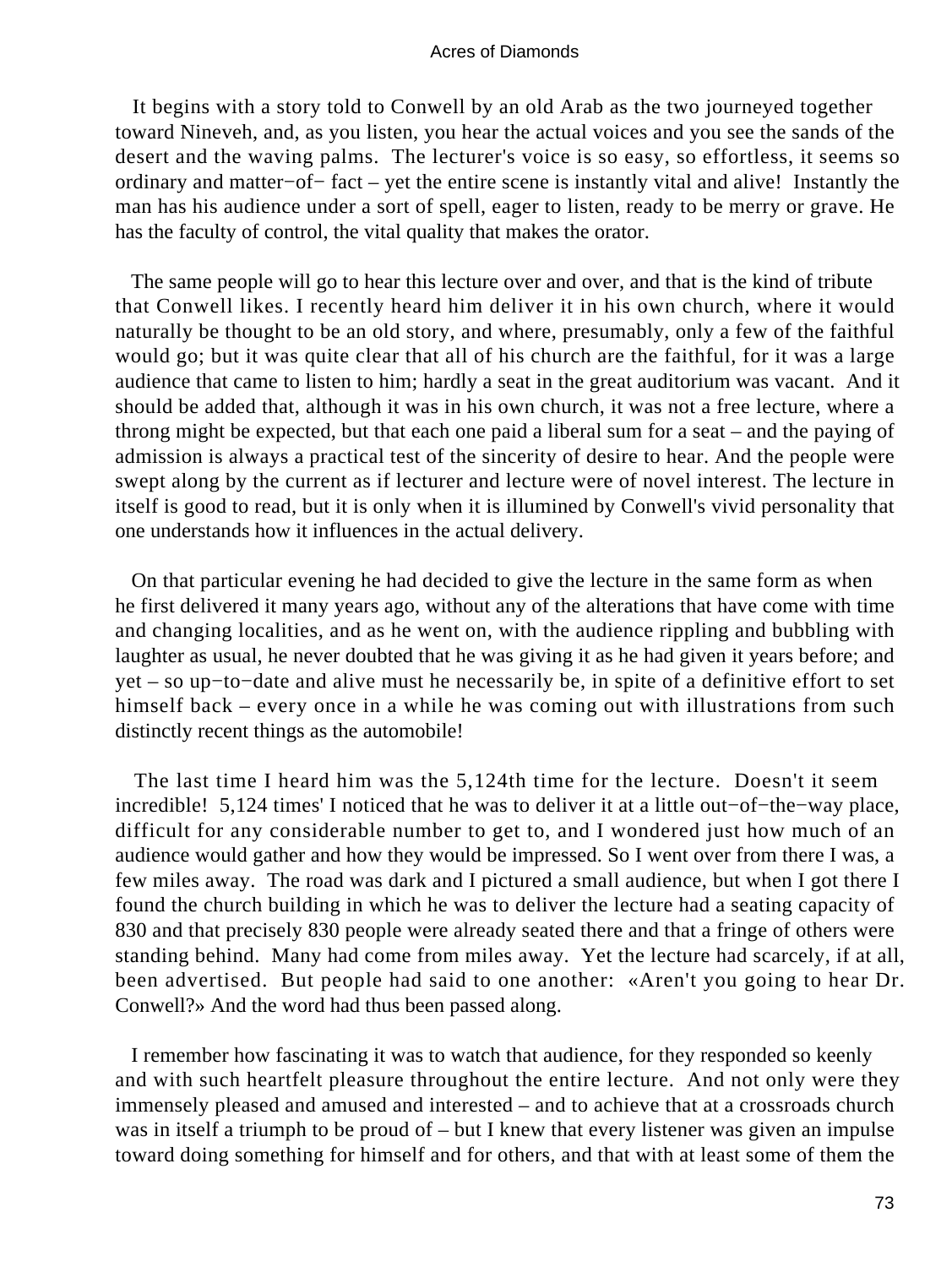impulse would materialize in acts. Over and over one realizes what a power such a man wields.

 And what an unselfishness! For, far on in years as he is, and suffering pain, he does not chop down his lecture to a definite length; he does not talk for just an hour or go on grudgingly for an hour and a half. He sees that the people are fascinated and inspired, and he forgets pain, ignores time, forgets that the night is late and that he has a long journey to go to get home, and keeps on generously for two hours! And every one wishes it were four.

 Always he talks with ease and sympathy. There are geniality, composure, humor, simple and homely jests – yet never does the audience forget that he is every moment in tremendous earnest. They bubble with responsive laughter or are silent in riveted attention. A stir can be seen to sweep over an audience, of earnestness or surprise or amusement or resolve. When he is grave and sober or fervid the people feel that he is himself a fervidly earnest man, and when he is telling something humorous there is on his part almost a repressed chuckle, a genial appreciation of the fun of it, not in the least as if he were laughing at his own humor, but as if he and his hearers were laughing together at something of which they were all humorously cognizant.

 Myriad successes in life have come through the direct inspiration of this single lecture. One hears of so many that there must be vastly more that are never told. A few of the most recent were told me by Dr. Conwell himself, one being of a farmer boy who walked a long distance to hear him. On his way home, so the boy, now a man, has written him, he thought over and over of what he could do to advance himself, and before he reached home he learned that a teacher was wanted at a certain country school. He knew he did not know enough to teach, but was sure he could learn, so he bravely asked for the place. And something in his earnestness made him win a temporary appointment. Thereupon he worked and studied so hard and so devotedly, while he daily taught, that within a few months he was regularly employed there. «And now,» says Conwell, abruptly, with his characteristic skim− ming over of the intermediate details between the important beginning of a thing and the satisfactory end, «and now that young man is one of our college presidents.»

 And very recently a lady came to Dr. Conwell, the wife of an exceptionally prominent man who was earning a large salary, and she told him that her husband was so unselfishly generous with money that often they were almost in straits. And she said they had bought a little farm as a country place, paying only a few hundred dollars for it, and that she had said to herself, laughingly, after hearing the lecture, «There are no acres of diamonds on this place!» But she also went on to tell that she had found a spring of exceptionally fine water there, although in buying they had scarcely known of the spring at all; and she had been so inspired by Conwell that she had had the water analyzed and, finding that it was remarkably pure, had begun to have it bottled and sold under a trade name as special spring water. And she is making money. And she also sells pure ice from the pool, cut in winter−time and all because of «Acres of Diamonds»!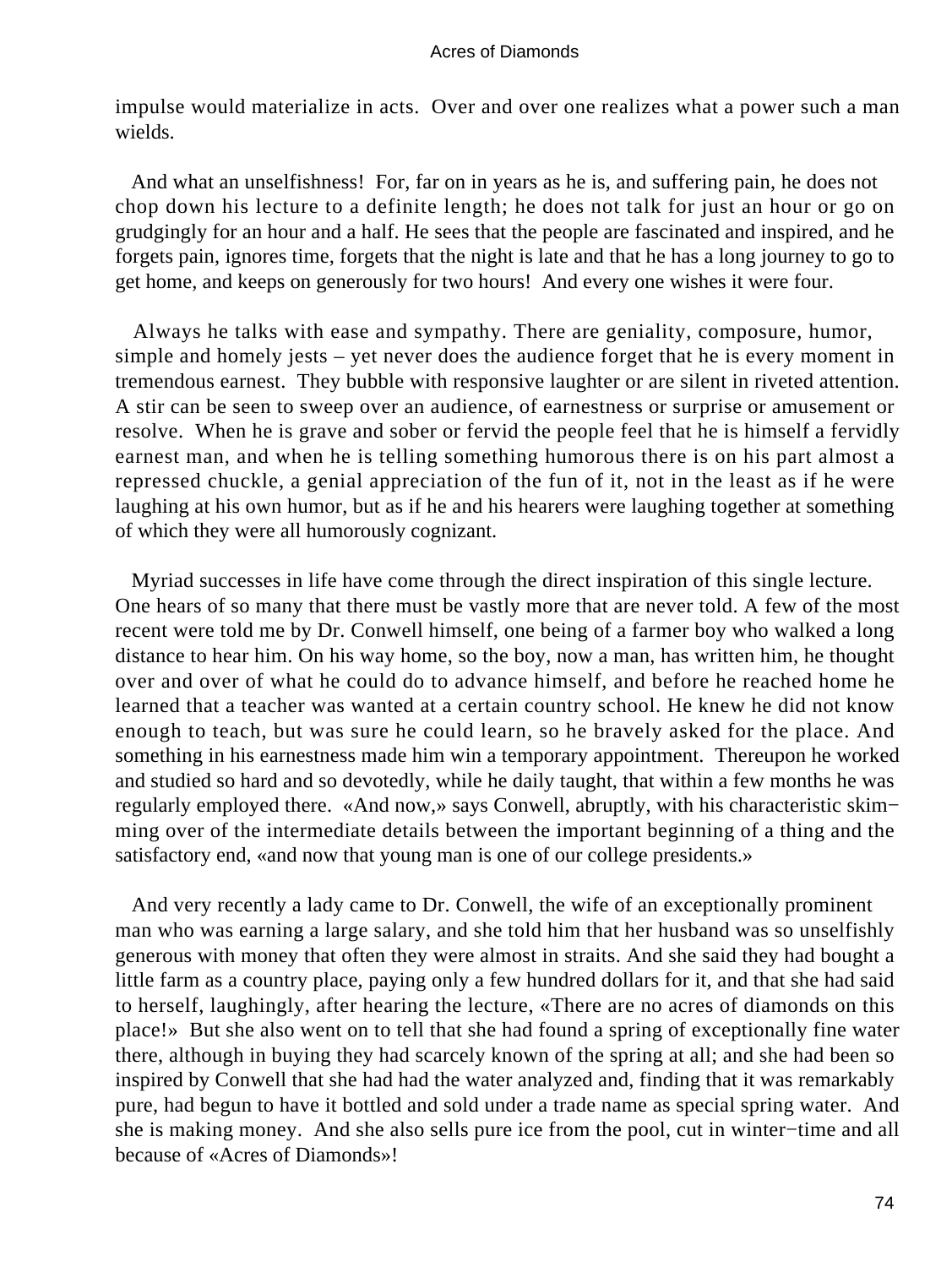Several millions of dollars, in all, have been received by Russell Conwell as the proceeds from this single lecture. Such a fact is almost staggering – and it is more staggering to realize what good is done in the world by this man, who does not earn for himself, but uses his money in immediate helpfulness. And one can neither think nor write with moderation when it is further realized that far more good than can be done directly with money he does by uplifting and inspiring with this lecture. Always his heart is with the weary and the heavy−laden. Always he stands for self−betterment.

 Last year, 1914, he and his work were given unique recognition. For it was known by his friends that this particular lecture was approaching its five−thousandth delivery, and they planned a celebration of such an event in the history of the most popular lecture in the world. Dr. Conwell agreed to deliver it in the Academy of Music, in Philadelphia, and the building was packed and the streets outside were thronged. The proceeds from all sources for that five−thousandth lecture were over nine thousand dollars.

 The hold which Russell Conwell has gained on the affections and respect of his home city was seen not only in the thousands who strove to hear him, but in the prominent men who served on the local committee in charge of the celebration. There was a national committee, too, and the nation−wide love that he has won, the nation− wide appreciation of what he has done and is still doing, was shown by the fact that among the names of the notables on this committee were those of nine governors of states. The Governor of Pennsylvania was himself present to do Russell Conwell honor, and he gave to him a key emblematic of the Freedom of the State.

 The «Freedom of the State» – yes; this man, well over seventy, has won it. The Freedom of the State, the Freedom of the Nation – for this man of helpfulness, this marvelous exponent of the gospel of success, has worked marvelously for the freedom, the betterment, the liberation, the advancement, of the individual.

### **Fifty Years on the lecture platform**

### BY **Russell h. Conwell**

 AN Autobiography! What an absurd request! If all the conditions were favorable, the story of my public Life could not be made interesting. It does not seem possible that any will care to read so plain and uneventful a tale. I see nothing in it for boasting, nor much that could be helpful. Then I never saved a scrap of paper intentionally concerning my work to which I could refer, not a book, not a sermon, not a lecture, not a newspaper notice or account, not a magazine article, not one of the kind biographies written from time to time by noble friends have I ever kept even as a souvenir, although some of them may be in my library. I have ever felt that the writers concerning my life were too generous and that my own work was too hastily done. Hence I have nothing upon which to base an autobiographical account, except the recollections which come to an overburdened mind.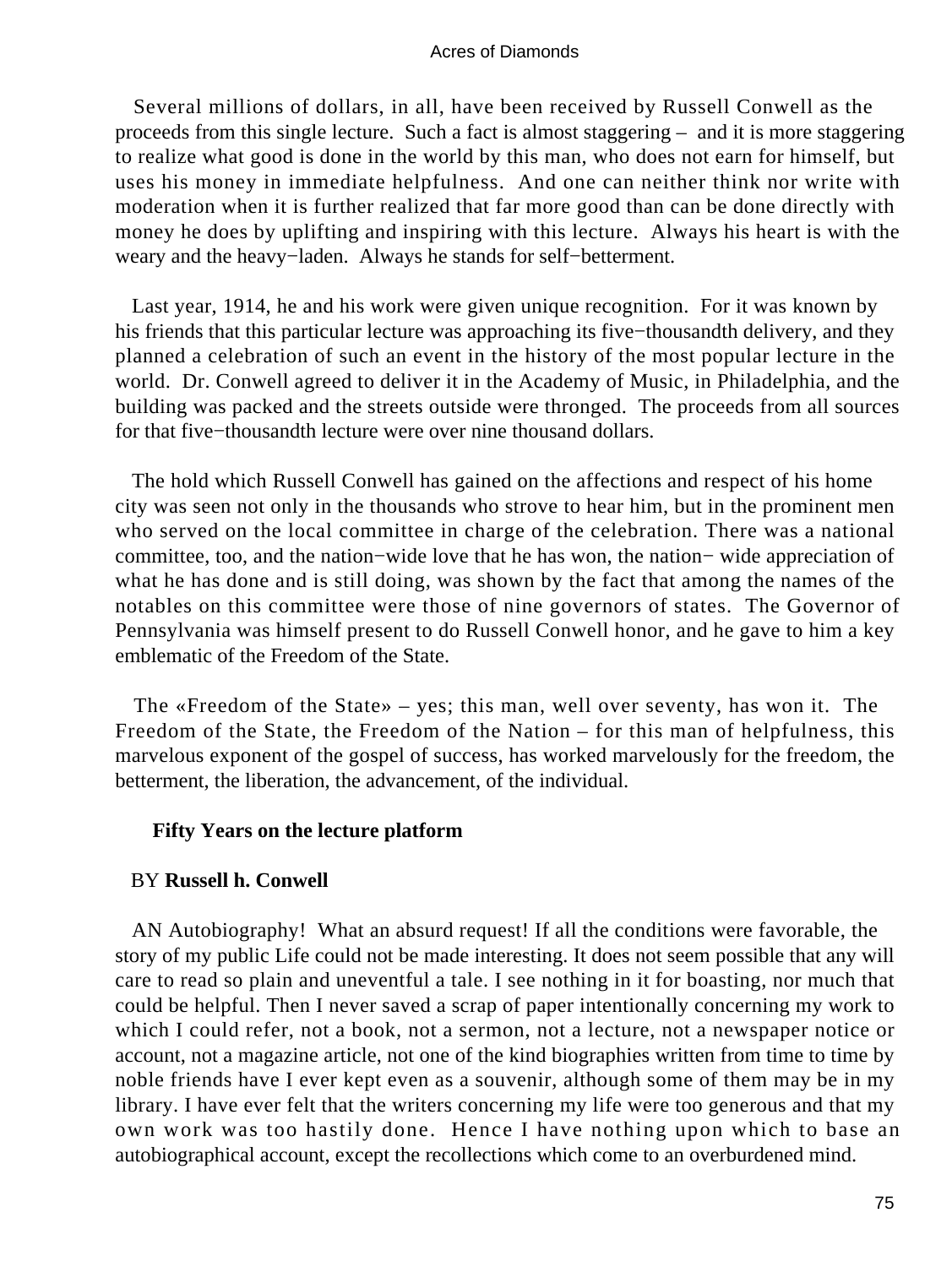My general view of half a century on the lecture platform brings to me precious and beautiful memories, and fills my soul with devout gratitude for the blessings and kindnesses which have been given to me so far beyond my deserts. So much more success has come to my hands than I ever expected; so much more of good have I found than even youth's wildest dream included; so much more effective have been my weakest endeavors than I ever planned or hoped – that a biography written truthfully would be mostly an account of what men and women have done for me.

 I have lived to see accomplished far more than my highest ambition included, and have seen the enterprises I have undertaken rush by me, pushed on by a thousand strong hands until they have left me far behind them. The realities are like dreams to me. Blessings on the loving hearts and noble minds who have been so willing to sacrifice for others' good and to think only of what they could do, and never of what they should get! Many of them have ascended into the Shining Land, and here I am in mine age gazing up alone,

### *Only waiting till the shadows Are a little longer grown*.

 Fifty years! I was a young man, not yet of age, when I delivered my first platform lecture. The Civil War of 1861−65 drew on with all its passions, patriotism, horrors, and fears, and I was studying law at Yale University. I had from childhood felt that I was «called to the ministry.» The earliest event of memory is the prayer of my father at family prayers in the little old cottage in the Hampshire highlands of the Berkshire Hills, calling on God with a sobbing voice to lead me into some special service for the Saviour. It filled me with awe, dread, and fear, and I recoiled from the thought, until I determined to fight against it with all my power. So I sought for other professions and for decent excuses for being anything but a preacher.

 Yet while I was nervous and timid before the class in declamation and dreaded to face any kind of an audience, I felt in my soul a strange impulsion toward public speaking which for years made me miserable. The war and the public meetings for recruiting soldiers furnished an outlet for my suppressed sense of duty, and my first lecture was on the «Lessons of History» as applied to the campaigns against the Confederacy.

 That matchless temperance orator and loving friend, John B. Gough, introduced me to the little audience in Westfield, Massachusetts, in 1862. What a foolish little school−boy speech it must have been! But Mr. Gough's kind words of praise, the bouquets and the applause, made me feel that somehow the way to public oratory would not be so hard as I had feared.

 From that time I acted on Mr. Gough's advice and «sought practice» by accepting almost every invitation I received to speak on any kind of a subject. There were many sad failures and tears, but it was a restful compromise with my conscience concerning the ministry, and it pleased my friends. I addressed picnics, Sunday−schools, patriotic meetings,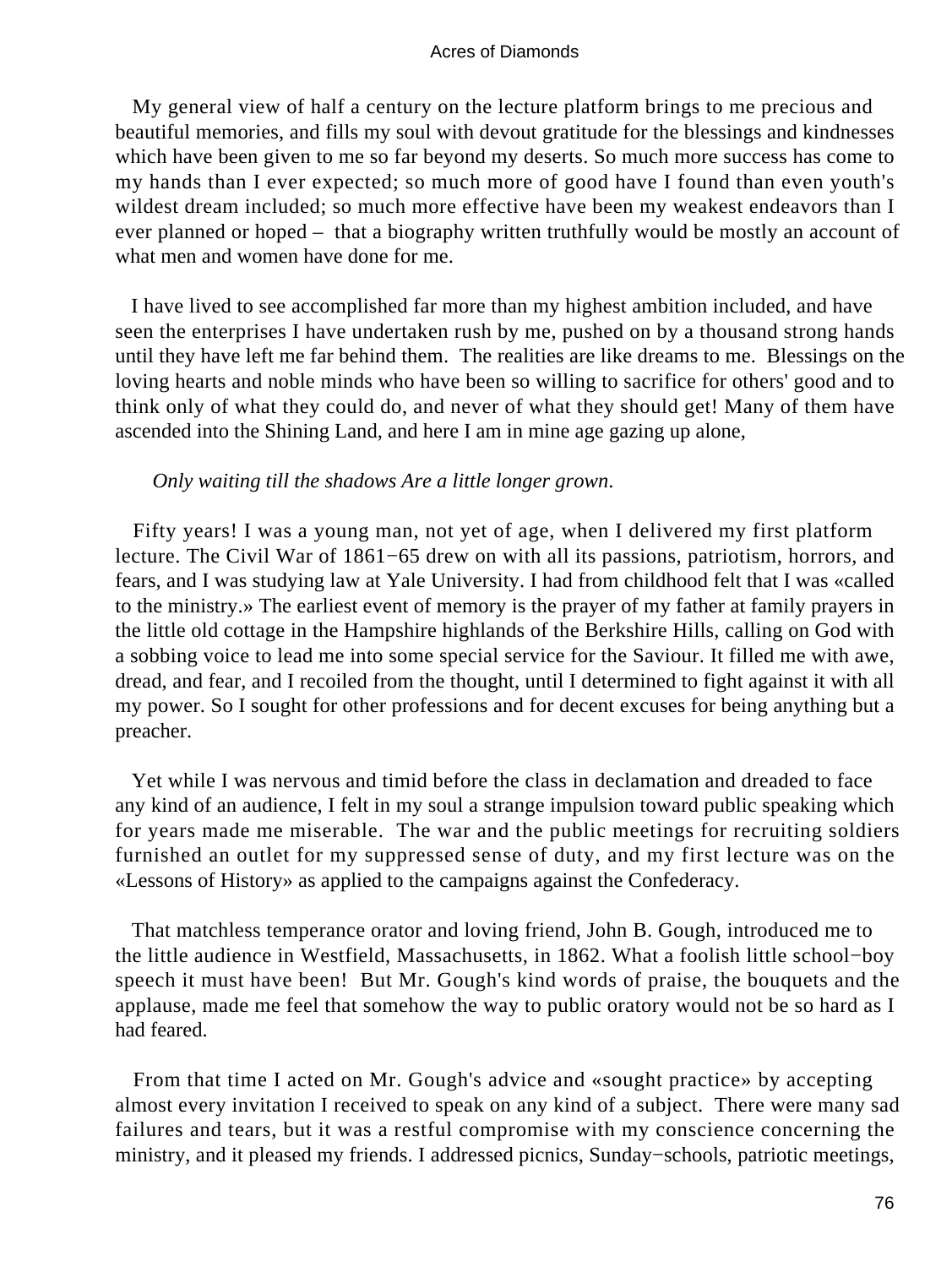funerals, anniversaries, commencements, debates, cattle−shows, and sewing−circles without partiality and without price. For the first five years the income was all experience. Then voluntary gifts began to come occasionally in the shape of a jack−knife, a ham, a book, and the first cash remuneration was from a farmers' club, of seventy−five cents toward the «horse hire.» It was a curious fact that one member of that club afterward moved to Salt Lake City and was a member of the committee at the Mormon Tabernacle in 1872 which, when I was a correspondent, on a journey around the world, employed me to lecture on «Men of the Mountains» in the Mormon Tabernacle, at a fee of five hundred dollars.

While I was gaining practice in the first years of platform work, I had the good fortune to have profitable employment as a soldier, or as a correspondent or lawyer, or as an editor or as a preacher, which enabled me to pay my own expenses, and it has been seldom in the fifty years that I have ever taken a fee for my personal use. In the last thirty−six years I have dedicated solemnly all the lecture income to benevolent enterprises. If I am antiquated enough for an autobiography, perhaps I may be aged enough to avoid the criticism of being an egotist, when I state that some years I delivered one lecture, «Acres of Diamonds,» over two hundred times each year, at an average income of about one hundred and fifty dollars for each lecture.

 It was a remarkable good fortune which came to me as a lecturer when Mr. James Redpath organized the first lecture bureau ever established. Mr. Redpath was the biographer of John Brown of Harper's Ferry renown, and as Mr. Brown had been long a friend of my father's I found employment, while a student on vacation, in selling that life of John Brown. That acquaintance with Mr. Redpath was maintained until Mr. Redpath's death. To General Charles H. Taylor, with whom I was employed for a time as reporter for the Boston *Daily Traveler*, I was indebted for many acts of self−sacrificing friendship which soften my soul as I recall them. He did me the greatest kindness when he suggested my name to Mr. Redpath as one who could «fill in the vacancies in the smaller towns» where the «great lights could not always be secured.»

What a glorious galaxy of great names that original list of Redpath lecturers contained! Henry Ward Beecher, John B. Gough, Senator Charles Sumner, Theodore Tilton, Wendell Phillips, Mrs. Mary A. Livermore, Bayard Taylor, Ralph Waldo Emerson, with many of the great preachers, musicians, and writers of that remarkable era. Even Dr. Holmes, John Whittier, Henry W. Longfellow, John Lothrop Motley, George William Curtis, and General Burnside were persuaded to appear one or more times, although they refused to receive pay. I cannot forget how ashamed I felt when my name ap− peared in the shadow of such names, and how sure I was that every acquaintance was ridiculing me behind my back. Mr. Bayard Taylor, however, wrote me from the *Tribune* office a kind note saying that he was glad to see me «on the road to great usefulness.» Governor Clafflin, of Massachusetts, took the time to send me a note of congratulation. General Benjamin F. Butler, however, advised me to «stick to the last» and be a good lawyer.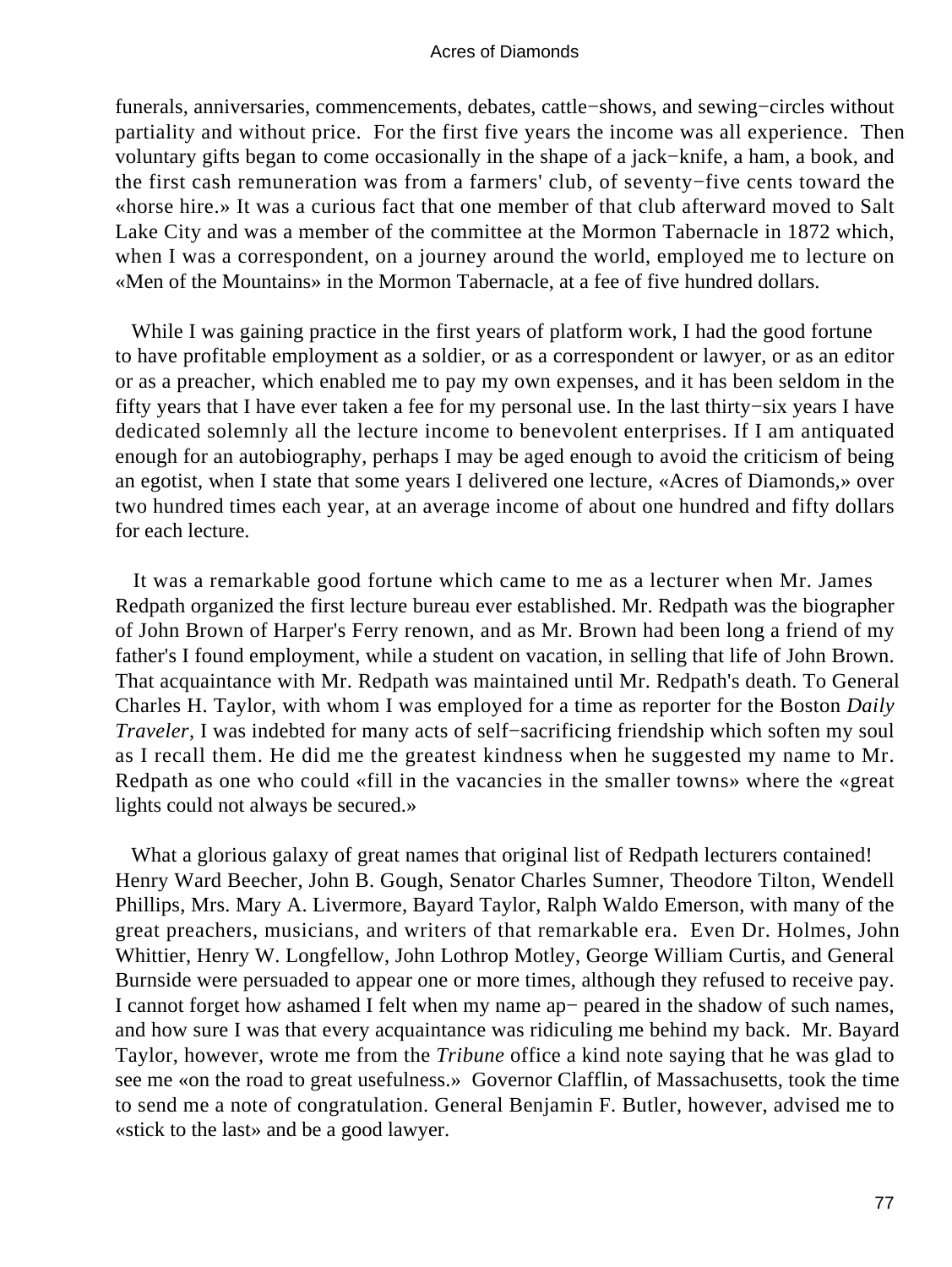The work of lecturing was always a task and a duty. I do not feel now that I ever sought to be an entertainer. I am sure I would have been an utter failure but for the feeling that I must preach some gospel truth in my lectures and do at least that much toward that ever−persistent «call of God.» When I entered the ministry (1879) I had become so associated with the lecture platform in America and England that I could not feel justified in abandoning so great a field of usefulness.

 The experiences of all our successful lecturers are probably nearly alike. The way is not always smooth. But the hard roads, the poor hotels, the late trains, the cold halls, the hot church auditoriums, the overkindness of hospitable committees, and the broken hours of sleep are annoyances one soon forgets; and the hosts of intelligent faces, the messages of thanks, and the effects of the earnings on the lives of young college men can never cease to be a daily joy. God bless them all.

 Often have I been asked if I did not, in fifty years of travel in all sorts of conveyances, meet with accidents. It is a marvel to me that no such event ever brought me harm. In a continuous period of over twenty−seven years I delivered about two lectures in every three days, yet I did not miss a single engagement. Sometimes I had to hire a special train, but I reached the town on time, with only a rare exception, and then I was but a few minutes late. Accidents have preceded and followed me on trains and boats, and were sometimes in sight, but I was preserved without injury through all the years. In the Johnstown flood region I saw a bridge go out behind our train. I was once on a derelict steamer on the Atlantic for twenty−six days. At another time a man was killed in the berth of a sleeper I had left half an hour before. Often have I felt the train leave the track, but no one was killed. Robbers have several times threatened my life, but all came out without loss to me. God and man have ever been patient with me.

 Yet this period of lecturing has been, after all, a side issue. The Temple, and its church, in Philadelphia, which, when its membership was less than three thousand members, for so many years contributed through its membership over sixty thousand dollars a year for the uplift of humanity, has made life a continual surprise; while the Samaritan Hospital's amazing growth, and the Garretson Hospital's dispensaries, have been so continually ministering to the sick and poor, and have done such skilful work for the tens of thousands who ask for their help each year, that I have been made happy while away lecturing by the feeling that each hour and minute they were faithfully doing good. Temple University, which was founded only twenty−seven years ago, has already sent out into a higher income and nobler life nearly a hundred thousand young men and women who could not probably have obtained an education in any other institution. The faithful, self−sacrificing faculty, now numbering two hundred and fifty−three professors, have done the real work. For that I can claim but little credit; and I mention the University here only to show that my «fifty years on the lecture platform» has necessarily been a side line of work.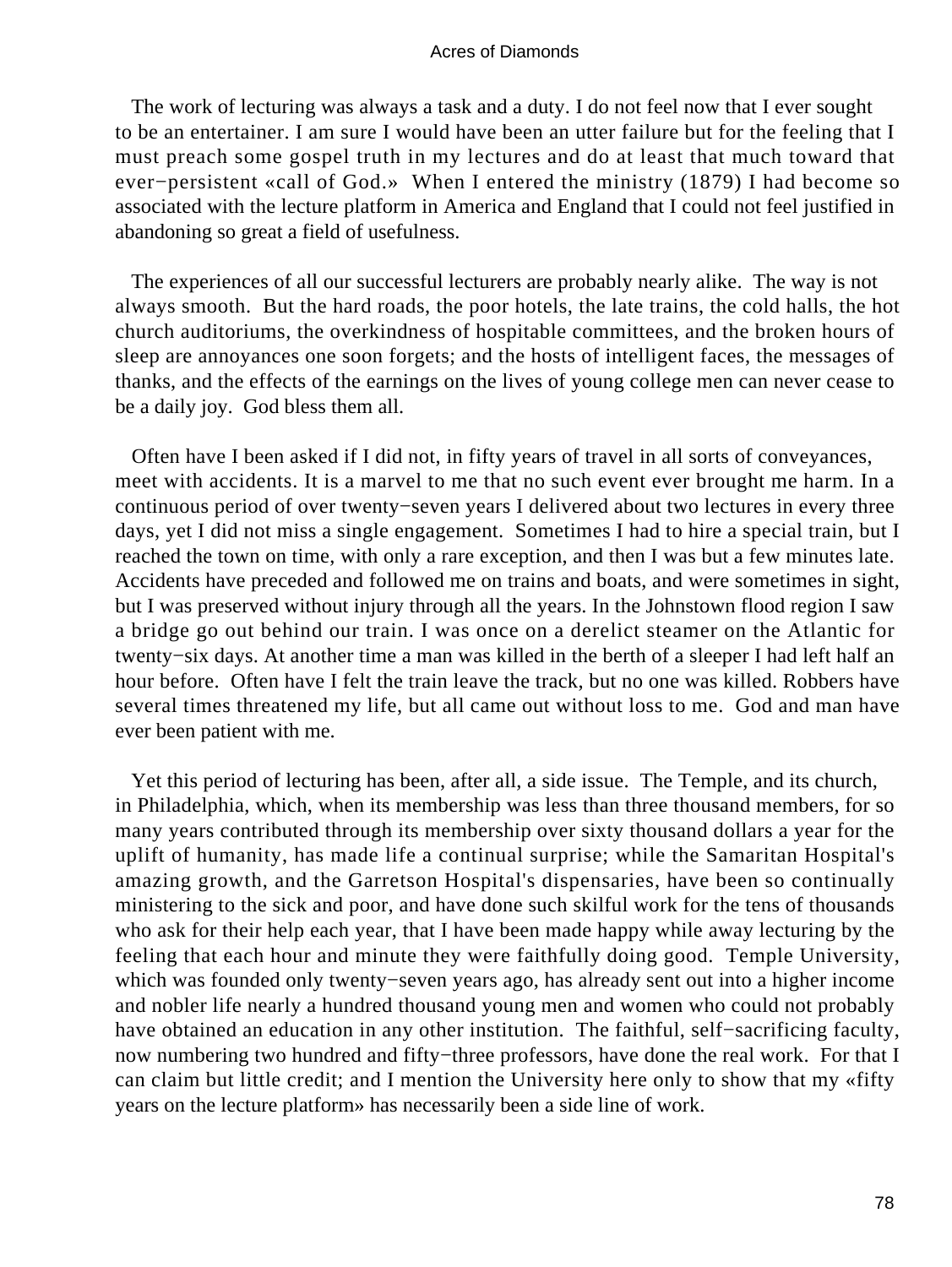My best−known lecture, «Acres of Diamonds,» was a mere accidental address, at first given before a reunion of my old comrades of the Forty− sixth Massachusetts Regiment, which served in the Civil War and in which I was captain. I had no thought of giving the address again, and even after it began to be called for by lecture committees I did not dream that I should live to deliver it, as I now have done, almost five thousand times. «What is the secret of its popularity?» I could never explain to myself or others. I simply know that I always attempt to enthuse myself on each occasion with the idea that it is a special opportunity to do good, and I interest myself in each community and apply the general principles with local illustrations.

 The hand which now holds this pen must in the natural course of events soon cease to gesture on the platform, and it is a sincere, prayerful hope that this book will go on into the years doing increasing good for the aid of my brothers and sisters in the human family. **Russell h. Conwell.**

*South Worthington, Mass.,* 

September 1, 1913.

**The end**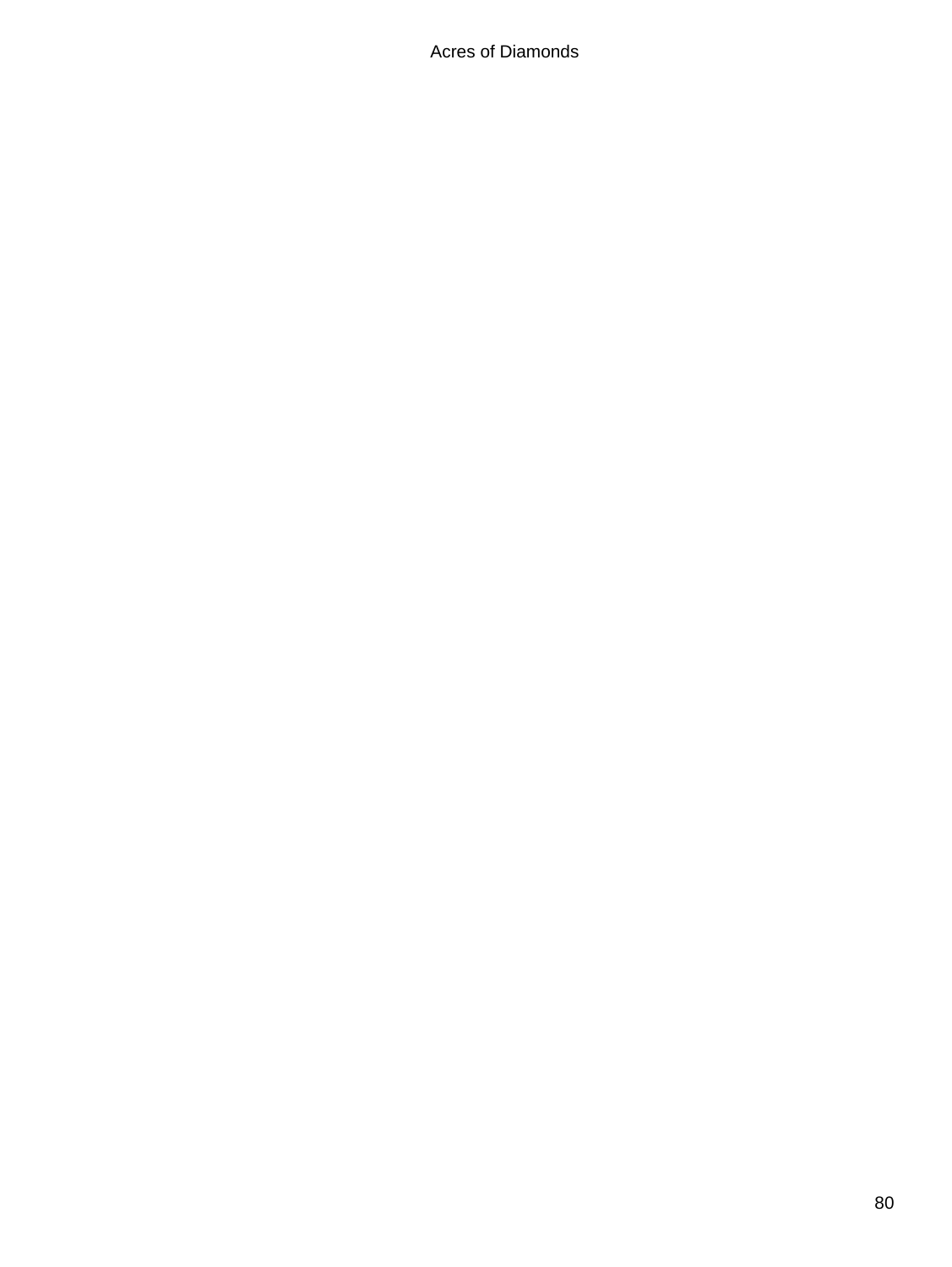# **About Phoenix Editions**

## **Why Phoenix Editions?**

With the already available tools, converting files to eBook formats is not a big task. You can use a plugin in MS Word and with just one click have a lit file. You can drag and drop html into Adobe Acrobat and create a pdf file.

If we can be happy over the possibilities given to anyone to publish and to be published, we must nevertheless look at previous experiences from the history of the computer and the internet in order to get some needed advice:

• The lack of standards threatens the persistance of data.

We are able to access data from tablets from 3.000 year B.C. but not from files created 10 years ago in a proprietary format, stored in some specific non standard media, or even in previous versions of existing products.

- If not enough care is taken, some operations like drag and drop or cut and paste can result in the production of corrupted data.
- Many ebooks come from html files. But outdated tags are still being used, and one only needs to view the source to find beginning tags without their corresponding end tags, improper nesting, and proprietary or non standard encoding. If the source code is not cleaned up, all this will make its way to the derivated ebook.
- Not every user knows how, is able to or wants to use the more advanced standard features of available ebooks formats, resulting in a work that very often doesn't make for the most pleasing reading experience.
- Centuries of history and experience in graphical and printing arts should not be lost for the sake of speed in converting to an ebook format. Much can be done in our search for excellence to adapt and improve, the end result of which is a ebook of higher quality.

But, we must be very careful in our search for quality and in our establishing criteria to meet this lofty goal. Otherwise, as we know and are aware of, a new kind of elitism, censorship or snobism can arise out of this endeavour.

Finding the proper and fair way to achieve this quality of ebook without such detrimental effects led us to implement what we at Phoenix−Library call **Phoenix Editions**.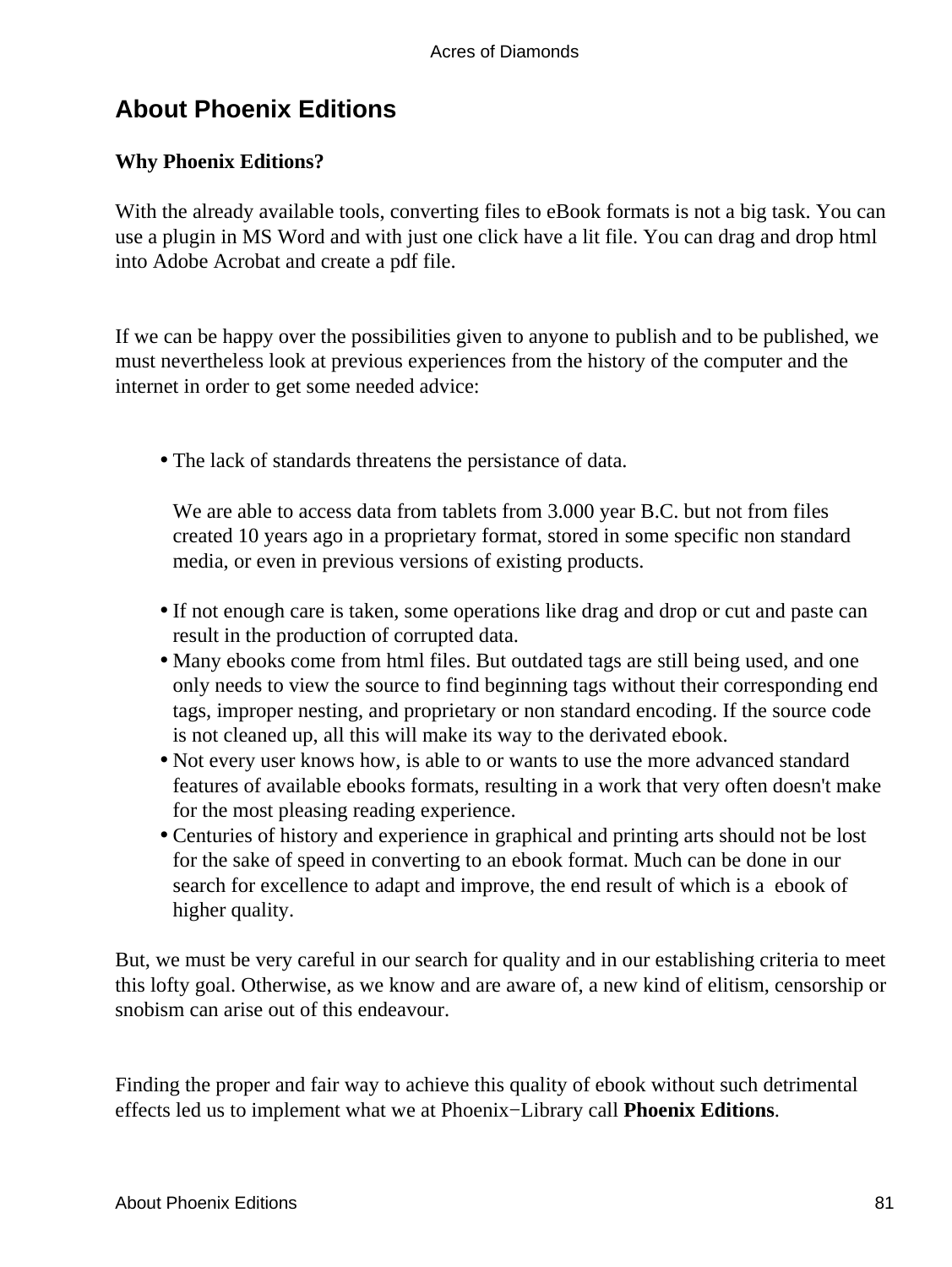# **What is a Phoenix Edition**

At Phoenix−Library we call a Phoenix Edition, an ebook with the following characteristics:

- It is converted from clean and standard xhtml/xml files
- It uses meta tags to identify content, and other data
- The available resources specific to each ebook format are used to give the reader a pleasant reading experience.

This means: objectives and normative criteria, regardless of taste, aesthetic or otherwise subjective evaluations of contents and/or presentation.

## **Phoenix Edition of a RocketEdition file:**

An ebook with a cover, a table of contents with active links, chapter breaks, a "go to" touch access at least to a TOC, oeb compliant metadata, indentation if required from a pEdition reproduction, internal links to notes.

## **Phoenix Edition of a Softbook file:**

An ebook with a cover, a table of contents with active links, chapter breaks, oeb compliant metadata, indentation if required from a pEdition reproduction, internal links to notes.

### **Phoenix Edition of a MS−Reader file:**

An ebook with a cover, an external table of contents with active links at least to an internal TOC, chapter breaks, images, oeb compliant metadata, indentation if required from a pEditon reproduction, internal links to notes.

## **Phoenix Edition of a Mobipocket file:**

An ebook with a cover, an external table of contents with active links at least to an internal TOC, chapter breaks, oeb compliant metadata, indentation if required from a pEdition reproduction, internal links to notes.

### **Phoenix Edition of a Acrobat file:**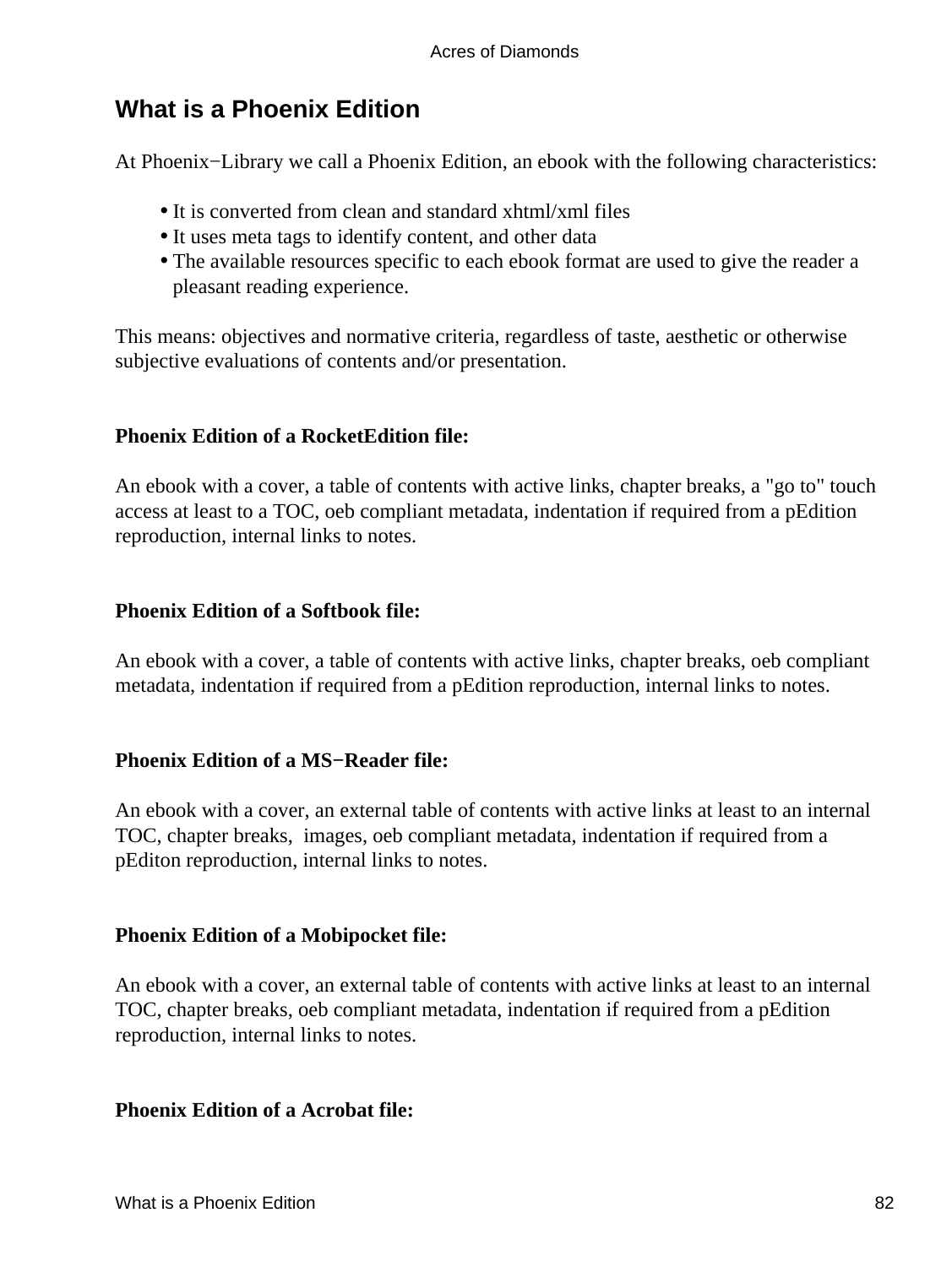An ebook with a cover, images, chapter breaks, matching page numbers, oeb compliant metadata, indentation if required from a pEdition reproduction, internal links to notes.

**Note 1:** These criteria will be discussed in the Phoenix eBook newsgroups in order to be refined and then implemented in a Phoenix Edition guideline, that will be available in the near future to all Phoenix−Library associates.

**Note 2:** In order to stimulate and reward all associate eBookProducers in their search for excellence, a percentage of all associate subscriptions will be allocated to this cause.